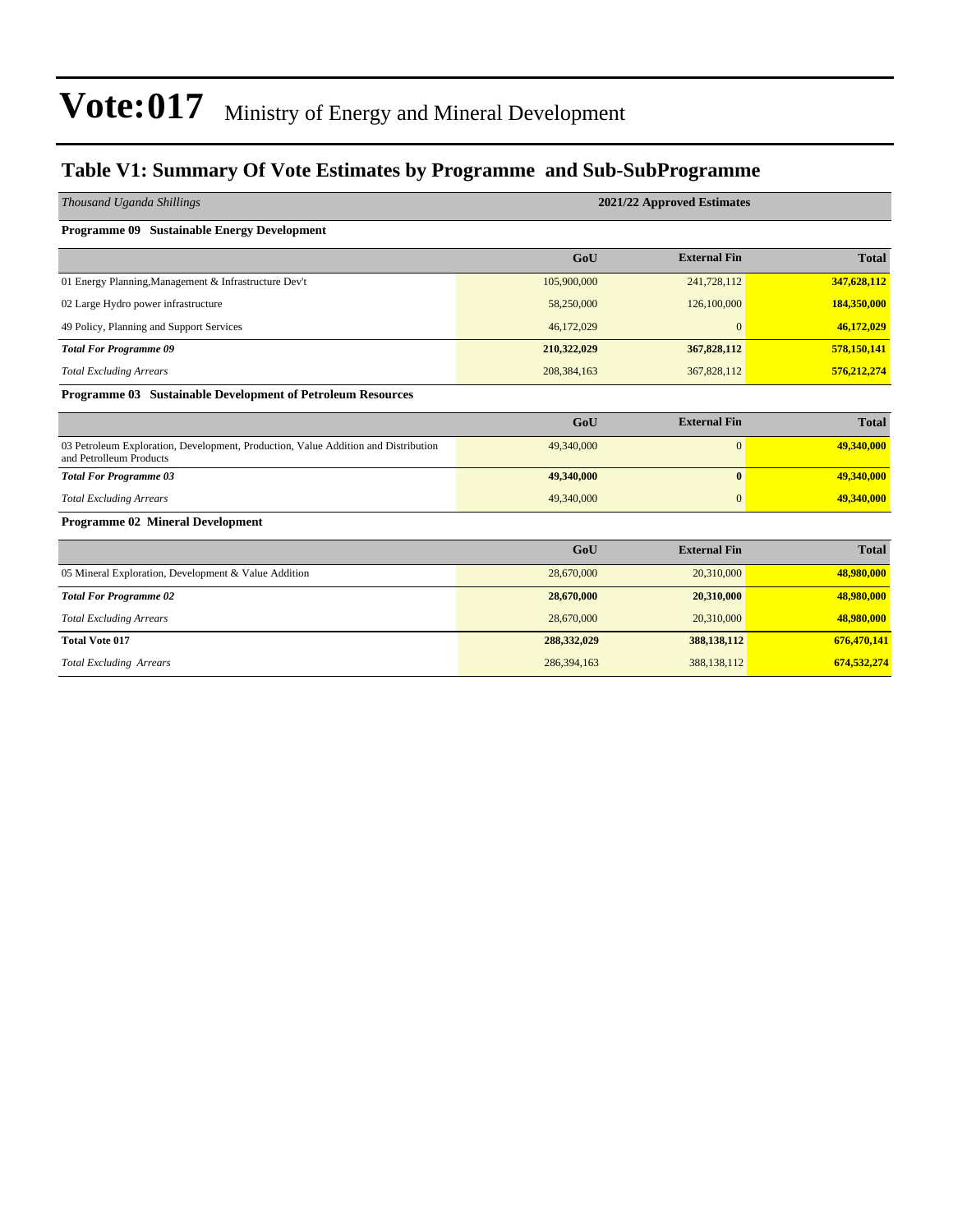### **Table V2: Summary Of Vote Estimates by Sub-SubProgramme,Department and Project**

| Thousand Uganda Shillings                                                                                                   |                  | 2020/21 Approved Budget |                  |              |                  | 2021/22 Approved Estimates    |              |
|-----------------------------------------------------------------------------------------------------------------------------|------------------|-------------------------|------------------|--------------|------------------|-------------------------------|--------------|
| Sub-SubProgramme 01 Energy Planning, Management & Infrastructure Dev't                                                      |                  |                         |                  |              |                  |                               |              |
| Recurrent Budget Estimates                                                                                                  | <b>Wage</b>      | Non-Wage                | <b>AIA</b>       | <b>Total</b> | <b>Wage</b>      | <b>Non-Wage</b>               | <b>Total</b> |
| 03 Energy Resources Directorate                                                                                             | $\mathbf{0}$     | 404,000                 | $\boldsymbol{0}$ | 404,000      | $\bf{0}$         | 1,100,000                     | 1,100,000    |
| 09 Renewable Energy Department                                                                                              | $\mathbf{0}$     | 1,010,841               | $\boldsymbol{0}$ | 1,010,841    | $\mathbf{0}$     | 1,010,000                     | 1,010,000    |
| 10 Energy Efficiency and conservation Department                                                                            | $\mathbf{0}$     | 910,000                 | $\boldsymbol{0}$ | 910,000      | $\mathbf{0}$     | 1,410,000                     | 1,410,000    |
| 11 Electrical Power Department                                                                                              | $\mathbf{0}$     | 38,335,578              | $\boldsymbol{0}$ | 38, 335, 578 | $\overline{0}$   | 550,000                       | 550,000      |
| 20 Nuclear Energy Department                                                                                                | $\mathbf{0}$     | 3,300,000               | $\boldsymbol{0}$ | 3,300,000    | $\boldsymbol{0}$ | 3,300,000                     | 3,300,000    |
| <b>Total Recurrent Budget Estimates for Sub-</b><br>SubProgramme                                                            | $\bf{0}$         | 43,960,419              | $\bf{0}$         | 43,960,419   | $\boldsymbol{0}$ | 7,370,000                     | 7,370,000    |
| <b>Development Budget Estimates</b>                                                                                         | <b>GoU Dev't</b> | <b>External Fin</b>     | <b>AIA</b>       | <b>Total</b> |                  | <b>GoU Dev't External Fin</b> | <b>Total</b> |
| 1221 Opuyo Moroto Interconnection Project                                                                                   | 2,000,000        | 19,190,000              | $\boldsymbol{0}$ | 21,190,000   | 1,020,000        | $\overline{0}$                | 1,020,000    |
| 1259 Kampala-Entebbe Expansion Project                                                                                      | 2,000,000        | 20,110,000              | $\boldsymbol{0}$ | 22,110,000   | 5,700,000        | 7,690,000                     | 13,390,000   |
| 1388 Mbale-Bulambuli (Atari) 132KV transmission line<br>and Associated Substation                                           | 1,000,000        | 1,920,000               | $\boldsymbol{0}$ | 2,920,000    | 5,340,000        | $\mathbf{0}$                  | 5,340,000    |
| 1391 Lira-Gulu-Agago 132KV transmission project                                                                             | 2,942,000        | 38,500,000              | $\boldsymbol{0}$ | 41,442,000   | 5,680,000        | 15,378,112                    | 21,058,112   |
| 1409 Mirama - Kabale 132kv Transmission Project                                                                             | 15,000,000       | $\mathbf{0}$            | $\boldsymbol{0}$ | 15,000,000   | 5,270,000        | 15,390,000                    | 20,660,000   |
| 1426 Grid Expansion and Reinforcement Project -Lira,<br>Gulu, Nebbi to Arua Transmission Line                               | 7,224,960        | 57,558,220              | $\boldsymbol{0}$ | 64,783,180   | 2,500,000        | 15,390,000                    | 17,890,000   |
| 1428 Energy for Rural Transformation (ERT) Phase III                                                                        | 7,667,000        | 28,400,000              | $\boldsymbol{0}$ | 36,067,000   | 12,070,000       | 55,490,000                    | 67,560,000   |
| 1429 ORIO Mini Hydro Power and Rural Electrification<br>Project                                                             | 10,000,000       | $\mathbf{0}$            | $\boldsymbol{0}$ | 10,000,000   | 8,000,000        | $\Omega$                      | 8,000,000    |
| 1492 Kampala Metropolitan Transmission System<br><b>Improvement Project</b>                                                 | 30,306,934       | 0                       | $\boldsymbol{0}$ | 30,306,934   | 1,960,000        | 84,710,000                    | 86,670,000   |
| 1497 Masaka-Mbarara Grid Expansion Line                                                                                     | 30,000,000       | 142,780,000             | $\boldsymbol{0}$ | 172,780,000  | 12,330,000       | 15,390,000                    | 27,720,000   |
| 1654 Power Supply to industrial parks and Power<br><b>Transmission Line Extension</b>                                       | 20,000,000       | 136,850,000             | $\boldsymbol{0}$ | 156,850,000  | 34,510,000       | 32,290,000                    | 66,800,000   |
| 1655 Kikagati Nsongezi Transmission Line                                                                                    | 1,000,000        | 34,540,000              | $\boldsymbol{0}$ | 35,540,000   | 4,150,000        | $\mathbf{0}$                  | 4,150,000    |
| <b>Total Development Budget Estimates for Sub-</b><br><b>SubProgramme</b>                                                   | 129,140,894      | 479,848,220             | $\bf{0}$         | 608,989,114  | 98,530,000       | 241,728,112                   | 340,258,112  |
|                                                                                                                             | GoU              | <b>External Fin</b>     | <b>AIA</b>       | <b>Total</b> | GoU              | <b>External Fin</b>           | <b>Total</b> |
| Total For Sub-SubProgramme 01                                                                                               | 173,101,313      | 479,848,220             | $\bf{0}$         | 652,949,533  | 105,900,000      | 241,728,112                   | 347,628,112  |
| <b>Total Excluding Arrears</b>                                                                                              | 173, 101, 313    | 479,848,220             | $\boldsymbol{0}$ | 652,949,533  | 105,900,000      | 241,728,112                   | 347,628,112  |
| Sub-SubProgramme 02 Large Hydro power infrastructure                                                                        |                  |                         |                  |              |                  |                               |              |
| Development Budget Estimates                                                                                                | GoU Dev't        | <b>External Fin</b>     | <b>AIA</b>       | <b>Total</b> |                  | <b>GoU Dev't External Fin</b> | <b>Total</b> |
| 1143 Isimba HPP                                                                                                             | 18,931,000       | 165,040,000             | $\boldsymbol{0}$ | 183,971,000  | 13,960,000       | 110,710,000                   | 124,670,000  |
| 1183 Karuma Hydoelectricity Power Project                                                                                   | 29,000,000       | 654,690,000             | $\boldsymbol{0}$ | 683,690,000  | 30,000,000       | $\mathbf{0}$                  | 30,000,000   |
| 1350 Muzizi Hydro Power Project                                                                                             | 2,517,000        | 114,990,000             | 0                | 117,507,000  | 2,520,000        | 15,390,000                    | 17,910,000   |
| 1351 Nyagak III Hydro Power Project                                                                                         | 12,293,211       | $\boldsymbol{0}$        | $\boldsymbol{0}$ | 12,293,211   | 11,770,000       | $\mathbf{0}$                  | 11,770,000   |
| <b>Total Development Budget Estimates for Sub-</b><br><b>SubProgramme</b>                                                   | 62,741,211       | 934,720,000             | $\bf{0}$         | 997,461,211  | 58,250,000       | 126,100,000                   | 184,350,000  |
|                                                                                                                             | GoU              | <b>External Fin</b>     | <b>AIA</b>       | <b>Total</b> | GoU              | <b>External Fin</b>           | <b>Total</b> |
| <b>Total For Sub-SubProgramme 02</b>                                                                                        | 62,741,211       | 934,720,000             | $\bf{0}$         | 997,461,211  | 58,250,000       | 126,100,000                   | 184,350,000  |
| <b>Total Excluding Arrears</b>                                                                                              | 62,741,211       | 934,720,000             | $\boldsymbol{0}$ | 997,461,211  | 58,250,000       | 126,100,000                   | 184,350,000  |
| Sub-SubProgramme 03 Petroleum Exploration, Development, Production, Value Addition and Distribution and Petrolleum Products |                  |                         |                  |              |                  |                               |              |
| <b>Recurrent Budget Estimates</b>                                                                                           | <b>Wage</b>      | Non-Wage                | <b>AIA</b>       | <b>Total</b> | <b>Wage</b>      | Non-Wage                      | <b>Total</b> |
| 04 Directorate of Petroleum                                                                                                 | $\boldsymbol{0}$ | 470,000                 | $\boldsymbol{0}$ | 470,000      | $\bf{0}$         | 470,000                       | 470,000      |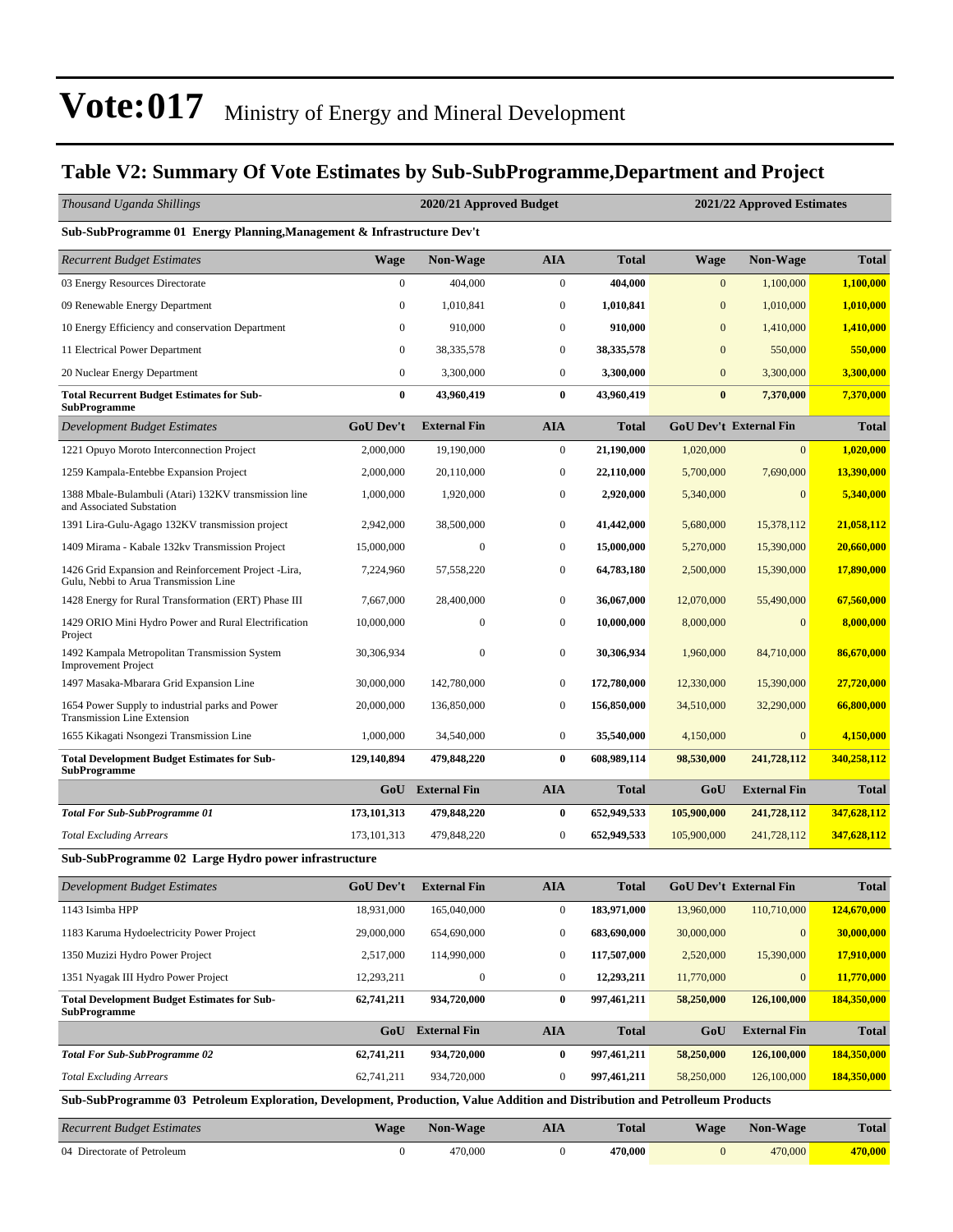| 12 Petroleum Exploration, Development and Production<br>(Upstream) Department               | $\mathbf{0}$     | 670,000             | $\boldsymbol{0}$ | 670,000      | $\mathbf{0}$     | 670,000                       | 670,000      |
|---------------------------------------------------------------------------------------------|------------------|---------------------|------------------|--------------|------------------|-------------------------------|--------------|
| 13 Midstream Petroleum Department                                                           | $\mathbf{0}$     | 670,000             | $\mathbf{0}$     | 670,000      | $\overline{0}$   | 670,000                       | 670,000      |
| 14 Petroleum Supply (Downstream) Department                                                 | $\mathbf{0}$     | 2,506,500           | $\mathbf{0}$     | 2,506,500    | $\overline{0}$   | 2,510,000                     | 2,510,000    |
| <b>Total Recurrent Budget Estimates for Sub-</b><br><b>SubProgramme</b>                     | $\boldsymbol{0}$ | 4,316,500           | $\bf{0}$         | 4,316,500    | $\bf{0}$         | 4,320,000                     | 4,320,000    |
| <b>Development Budget Estimates</b>                                                         | <b>GoU Dev't</b> | <b>External Fin</b> | <b>AIA</b>       | <b>Total</b> |                  | <b>GoU Dev't External Fin</b> | <b>Total</b> |
| 1184 Construction of Oil Refinery                                                           | 12,405,000       | $\Omega$            | $\mathbf{0}$     | 12,405,000   | 6,410,000        | $\overline{0}$                | 6.410.000    |
| 1352 Midstream Petroleum Infrastructure Development<br>Project                              | 14,508,211       | $\mathbf{0}$        | $\boldsymbol{0}$ | 14,508,211   | 5,510,000        | $\overline{0}$                | 5,510,000    |
| 1355 Strengthening the Development and Production<br>Phases of Oil and Gas Sector           | 10,529,540       | $\mathbf{0}$        | $\boldsymbol{0}$ | 10,529,540   | 13,530,000       | $\overline{0}$                | 13,530,000   |
| 1410 Skills for Oil and Gas Africa (SOGA)                                                   | 3,580,000        | 4,500,000           | $\mathbf{0}$     | 8,080,000    | 3,070,000        | $\overline{0}$                | 3,070,000    |
| 1610 Liquefied Petroleum Gas (LPG) Supply and<br><b>Infrastructure Intervention</b>         | 3,000,000        | $\mathbf{0}$        | $\mathbf{0}$     | 3,000,000    | 11,500,000       | $\overline{0}$                | 11,500,000   |
| 1611 Petroleum Exploration and Promotion Frontier Basins                                    | 5,000,000        | $\mathbf{0}$        | $\mathbf{0}$     | 5,000,000    | 5,000,000        | $\overline{0}$                | 5.000.000    |
| <b>Total Development Budget Estimates for Sub-</b><br><b>SubProgramme</b>                   | 49,022,751       | 4,500,000           | $\bf{0}$         | 53,522,751   | 45,020,000       | $\bf{0}$                      | 45,020,000   |
|                                                                                             | GoU              | <b>External Fin</b> | <b>AIA</b>       | <b>Total</b> | GoU              | <b>External Fin</b>           | <b>Total</b> |
| <b>Total For Sub-SubProgramme 03</b>                                                        | 53,339,251       | 4,500,000           | $\bf{0}$         | 57,839,251   | 49,340,000       | $\mathbf{0}$                  | 49,340,000   |
| <b>Total Excluding Arrears</b>                                                              | 53,339,251       | 4,500,000           | $\boldsymbol{0}$ | 57,839,251   | 49,340,000       | $\overline{0}$                | 49,340,000   |
|                                                                                             |                  |                     |                  |              |                  |                               |              |
| Sub-SubProgramme 05 Mineral Exploration, Development & Value Addition                       |                  |                     |                  |              |                  |                               |              |
| <b>Recurrent Budget Estimates</b>                                                           | <b>Wage</b>      | <b>Non-Wage</b>     | <b>AIA</b>       | <b>Total</b> | <b>Wage</b>      | <b>Non-Wage</b>               | <b>Total</b> |
| 05 Directorate of Geological Survey and Mines                                               | $\boldsymbol{0}$ | 459,800             | $\boldsymbol{0}$ | 459,800      | $\boldsymbol{0}$ | 860,000                       | 860,000      |
| 15 Geological Survey Department                                                             | $\mathbf{0}$     | 654,750             | $\boldsymbol{0}$ | 654,750      | $\mathbf{0}$     | 950,000                       | 950,000      |
| 16 Geothermal Survey Resources Department                                                   | $\mathbf{0}$     | 4,445,650           | $\mathbf{0}$     | 4,445,650    | $\overline{0}$   | 3,450,000                     | 3,450,000    |
| 17 Mines Department                                                                         | $\mathbf{0}$     | 662,800             | $\mathbf{0}$     | 662,800      | $\overline{0}$   | 960,000                       | 960,000      |
| <b>Total Recurrent Budget Estimates for Sub-</b><br><b>SubProgramme</b>                     | $\bf{0}$         | 6,223,000           | $\bf{0}$         | 6,223,000    | $\bf{0}$         | 6,220,000                     | 6,220,000    |
| <b>Development Budget Estimates</b>                                                         | <b>GoU</b> Dev't | <b>External Fin</b> | <b>AIA</b>       | <b>Total</b> |                  | <b>GoU Dev't External Fin</b> | <b>Total</b> |
| 1353 Mineral Wealth and Mining Infrastructure<br>Development                                | 13,354,378       | $\mathbf{0}$        | $\mathbf{0}$     | 13,354,378   | 13,350,000       | $\overline{0}$                | 13,350,000   |
| 1392 Design, Construction and Installation of Uganda<br>National Infrasound Network (DCIIN) | 4,129,000        | $\mathbf{0}$        | $\boldsymbol{0}$ | 4,129,000    | $\mathbf{0}$     | $\theta$                      | $\bf{0}$     |
| 1505 Minerals Laboratories Equipping & Systems<br>Development                               | 7,400,000        | $\mathbf{0}$        | $\boldsymbol{0}$ | 7,400,000    | $\mathbf{0}$     | $\overline{0}$                | $\bf{0}$     |
| 1542 Airborne Geophysical Survey and Geological<br>Mapping of Karamoja                      | 9,100,000        | 38,380,000          | $\boldsymbol{0}$ | 47,480,000   | 9,100,000        | 20,310,000                    | 29,410,000   |
| <b>Total Development Budget Estimates for Sub-</b><br><b>SubProgramme</b>                   | 33,983,378       | 38,380,000          | $\bf{0}$         | 72,363,378   | 22,450,000       | 20,310,000                    | 42,760,000   |
|                                                                                             | GoU              | <b>External Fin</b> | <b>AIA</b>       | <b>Total</b> | GoU              | <b>External Fin</b>           | <b>Total</b> |
| <b>Total For Sub-SubProgramme 05</b>                                                        | 40,206,378       | 38,380,000          | $\bf{0}$         | 78,586,378   | 28,670,000       | 20,310,000                    | 48,980,000   |

#### **Sub-SubProgramme 49 Policy, Planning and Support Services**

| <b>Recurrent Budget Estimates</b>                                         | Wage             | <b>Non-Wage</b>     | <b>AIA</b>   | <b>Total</b> | Wage                          | <b>Non-Wage</b> | <b>Total</b> |
|---------------------------------------------------------------------------|------------------|---------------------|--------------|--------------|-------------------------------|-----------------|--------------|
| 08 Internal Audit Department                                              | $\mathbf{0}$     | 1,088,653           | $\mathbf{0}$ | 1,088,653    | $\mathbf{0}$                  | 1,090,000       | 1,090,000    |
| 18 Finance and Administration                                             | 6.224.571        | 13,651,552          | $\mathbf{0}$ | 19,876,122   | 6,360,486                     | 6,232,723       | 12,593,210   |
| 19 Sectoral Planning and Policy Analysis                                  | $\mathbf{0}$     | .190.000            | $\mathbf{0}$ | 1,190,000    | $\mathbf{0}$                  | 1,490,000       | 1,490,000    |
| <b>Total Recurrent Budget Estimates for Sub-</b><br><b>SubProgramme</b>   | 6.224.571        | 15,930,205          | $\bf{0}$     | 22, 154, 775 | 6,360,486                     | 8,812,723       | 15,173,210   |
| Development Budget Estimates                                              | <b>GoU</b> Dev't | <b>External Fin</b> | AIA          | <b>Total</b> | <b>GoU</b> Dev't External Fin |                 | <b>Total</b> |
| 1594 Retooling of Ministry of Energy and Mineral<br>Development (PhaseII) | 20.002.028       | $\mathbf{0}$        | $\mathbf{0}$ | 20,002,028   | 30,998,819                    | $\Omega$        | 30,998,819   |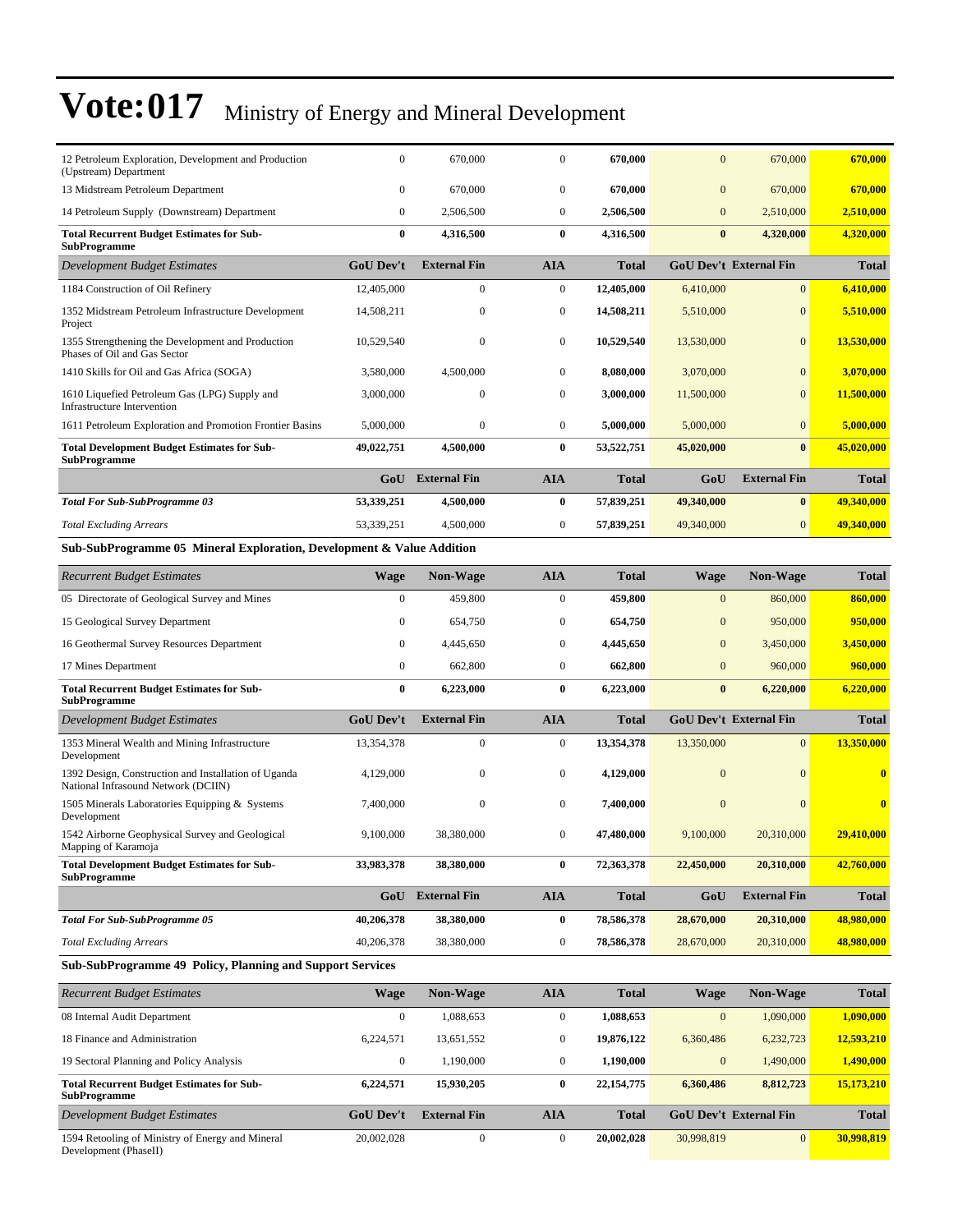| <b>Total Development Budget Estimates for Sub-</b><br><b>SubProgramme</b> | 20,002,028    | 0                   | 0            | 20,002,028    | 30,998,819    | $\bf{0}$            | 30,998,819   |
|---------------------------------------------------------------------------|---------------|---------------------|--------------|---------------|---------------|---------------------|--------------|
|                                                                           | GoU           | <b>External Fin</b> | AIA          | <b>Total</b>  | GoU           | <b>External Fin</b> | <b>Total</b> |
| <b>Total For Sub-SubProgramme 49</b>                                      | 42,156,803    | 0                   | 0            | 42,156,803    | 46,172,029    | $\bf{0}$            | 46.172.029   |
| <b>Total Excluding Arrears</b>                                            | 40.973.316    |                     | $\mathbf{0}$ | 40.973.316    | 44,234,163    | $\overline{0}$      | 44,234,163   |
| <b>Total Vote 017</b>                                                     | 371.544.956   | 1.457.448.220       | 0            | 1.828.993.176 | 288, 332, 029 | 388.138.112         | 676,470,141  |
| <b>Total Excluding Arrears</b>                                            | 370, 361, 469 | 1,457,448,220       | 0            | 1.827.809.689 | 286, 394, 163 | 388, 138, 112       | 674,532,274  |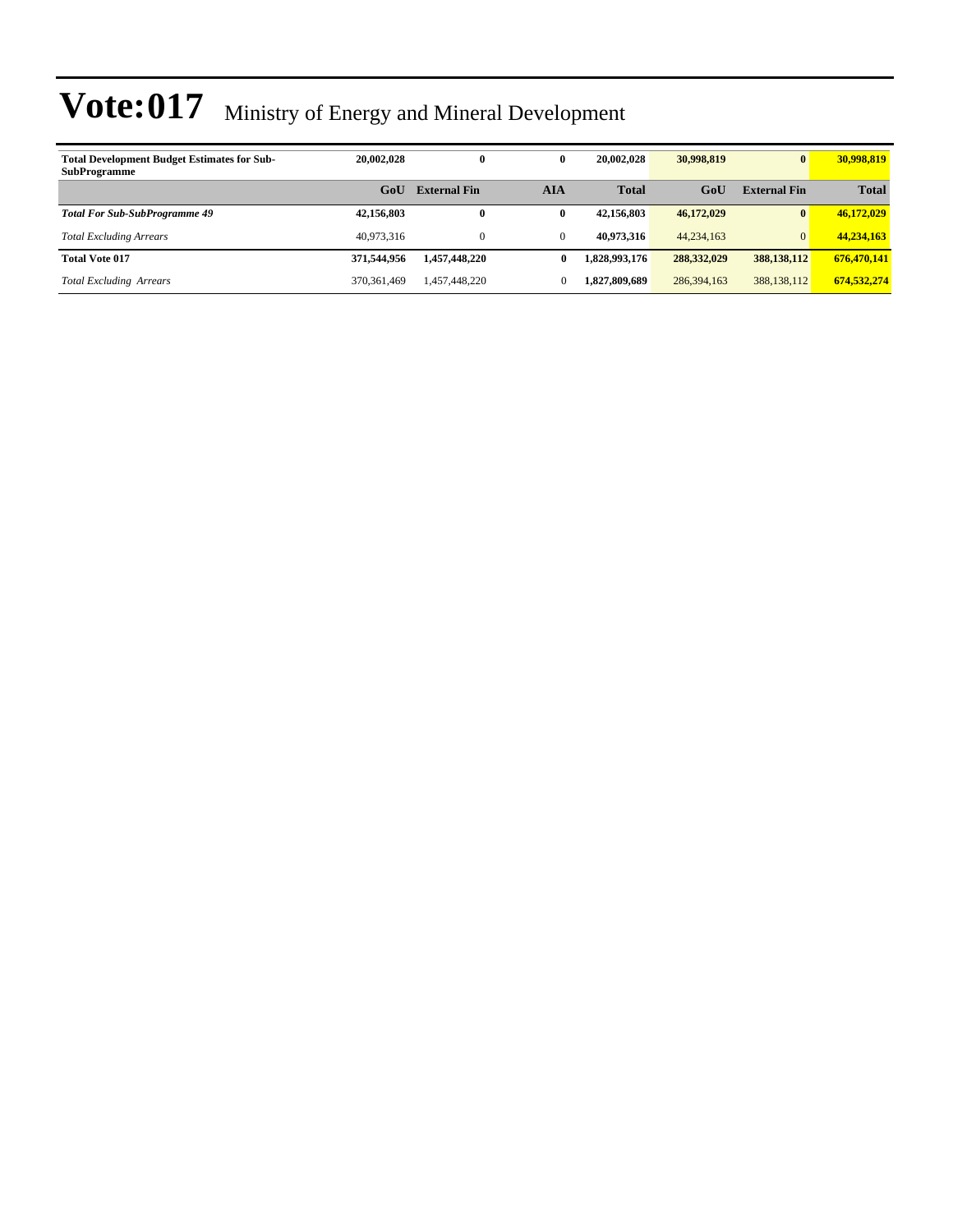### **Table V3: Summary Vote Estimates by Item**

| Thousand Uganda Shillings                                   |            | 2020/21 Approved Budget |                  |              | 2021/22 Approved Estimates |                     |                |  |
|-------------------------------------------------------------|------------|-------------------------|------------------|--------------|----------------------------|---------------------|----------------|--|
|                                                             | GoU        | <b>External Fin</b>     | AIA              | <b>Total</b> | GoU                        | <b>External Fin</b> | <b>Total</b>   |  |
| <b>Employees, Goods and Services (Outputs Provided)</b>     | 78,000,968 | 56,330,000              | $\pmb{0}$        | 134,330,968  | 69,130,429                 | 25,810,000          | 94,940,429     |  |
| 211101 General Staff Salaries                               | 6,224,571  | $\bf{0}$                | $\bf{0}$         | 6,224,571    | 6,360,486                  | $\bf{0}$            | 6,360,486      |  |
| 211102 Contract Staff Salaries                              | 1,632,059  | 90,000                  | $\bf{0}$         | 1,722,059    | 1,960,000                  | $\bf{0}$            | 1,960,000      |  |
| 211103 Allowances (Inc. Casuals, Temporary)                 | 10,479,900 | 280,000                 | $\bf{0}$         | 10,759,900   | 7,999,050                  | 400,000             | 8,399,050      |  |
| 212101 Social Security Contributions                        | 92,000     | $\bf{0}$                | $\bf{0}$         | 92,000       | 70,000                     | $\bf{0}$            | 70,000         |  |
| 212102 Pension for General Civil Service                    | 1,442,763  | $\bf{0}$                | $\bf{0}$         | 1,442,763    | 1,132,000                  | $\bf{0}$            | 1,132,000      |  |
| 213002 Incapacity, death benefits and funeral expenses      | 70,000     | $\bf{0}$                | $\bf{0}$         | 70,000       | 70,000                     | $\bf{0}$            | 70,000         |  |
| 213004 Gratuity Expenses                                    | 1,146,701  | $\bf{0}$                | $\bf{0}$         | 1,146,701    | 135,000                    | $\bf{0}$            | 135,000        |  |
| 221001 Advertising and Public Relations                     | 1,108,400  | 1,000                   | $\bf{0}$         | 1,109,400    | 1,024,600                  | 100,000             | 1,124,600      |  |
| 221002 Workshops and Seminars                               | 4,172,825  | 630,000                 | $\bf{0}$         | 4,802,825    | 2,802,900                  | 300,000             | 3,102,900      |  |
| 221003 Staff Training                                       | 4,933,705  | 1,320,000               | $\bf{0}$         | 6,253,705    | 2,907,600                  | 420,000             | 3,327,600      |  |
| 221004 Recruitment Expenses                                 | 50,000     | 0                       | $\bf{0}$         | 50,000       | 50,000                     | $\bf{0}$            | 50,000         |  |
| 221005 Hire of Venue (chairs, projector, etc)               | 599,000    | $\bf{0}$                | $\bf{0}$         | 599,000      | 225,000                    | $\bf{0}$            | 225,000        |  |
| 221007 Books, Periodicals & Newspapers                      | 149,930    | $\bf{0}$                | $\bf{0}$         | 149,930      | 145,800                    | $\bf{0}$            | 145,800        |  |
| 221008 Computer supplies and Information Technology<br>(TT) | 527,687    | 24,000                  | $\bf{0}$         | 551,687      | 987,887                    | 50,000              | 1,037,887      |  |
| 221009 Welfare and Entertainment                            | 862,654    | $\bf{0}$                | $\bf{0}$         | 862,654      | 644,854                    | $\bf{0}$            | 644,854        |  |
| 221010 Special Meals and Drinks                             | 256,578    | 480,000                 | 0                | 736,578      | 345,000                    | $\bf{0}$            | 345,000        |  |
| 221011 Printing, Stationery, Photocopying and Binding       | 2,253,051  | 60,000                  | $\bf{0}$         | 2,313,051    | 2,825,805                  | 50,000              | 2,875,805      |  |
| 221012 Small Office Equipment                               | 249,375    | $\bf{0}$                | $\bf{0}$         | 249,375      | 355,872                    | $\bf{0}$            | 355,872        |  |
| 221016 IFMS Recurrent costs                                 | 12,400     | $\bf{0}$                | $\bf{0}$         | 12,400       | 12,400                     | $\bf{0}$            | 12,400         |  |
| 221017 Subscriptions                                        | 795,200    | $\bf{0}$                | $\bf{0}$         | 795,200      | 30,200                     | $\bf{0}$            | 30,200         |  |
| 221020 IPPS Recurrent Costs                                 | 20,000     | $\bf{0}$                | $\bf{0}$         | 20,000       | 50,000                     | $\bf{0}$            | 50,000         |  |
| 222001 Telecommunications                                   | 248,162    | $\bf{0}$                | $\bf{0}$         | 248,162      | 276,618                    | $\bf{0}$            | 276,618        |  |
| 222002 Postage and Courier                                  | 58,100     | $\bf{0}$                | $\bf{0}$         | 58,100       | 39,150                     | $\bf{0}$            | 39,150         |  |
| 222003 Information and communications technology<br>(ICT)   | 277,000    | $\bf{0}$                | $\bf{0}$         | 277,000      | 319,000                    | $\bf{0}$            | 319,000        |  |
| 223002 Rates                                                | 160,000    | $\bf{0}$                | $\bf{0}$         | 160,000      | 160,000                    | $\bf{0}$            | 160,000        |  |
| 223004 Guard and Security services                          | 313,000    | $\bf{0}$                | $\bf{0}$         | 313,000      | 327,000                    | $\bf{0}$            | 327,000        |  |
| 223005 Electricity                                          | 633,500    | $\bf{0}$                | 0                | 633,500      | 613,000                    | $\bf{0}$            | 613,000        |  |
| 223006 Water                                                | 195,000    | 0                       | $\bf{0}$         | 195,000      | 189,000                    | $\bf{0}$            | <b>189,000</b> |  |
| 223007 Other Utilities- (fuel, gas, firewood, charcoal)     | 150,000    | 0                       | $\bf{0}$         | 150,000      | $\bf{0}$                   | $\bf{0}$            | $\bf{0}$       |  |
| 223901 Rent – (Produced Assets) to other govt. units        | 50,000     | $\bf{0}$                | $\boldsymbol{0}$ | 50,000       | $\bf{0}$                   | $\bf{0}$            | $\bf{0}$       |  |
| 224004 Cleaning and Sanitation                              | 212,250    | $\bf{0}$                | $\bf{0}$         | 212,250      | 284,400                    | $\bf{0}$            | 284,400        |  |
| 224005 Uniforms, Beddings and Protective Gear               | 289,900    | $\bf{0}$                | $\bf{0}$         | 289,900      | 127,194                    | $\bf{0}$            | 127,194        |  |
| 225001 Consultancy Services- Short term                     | 10,478,000 | 100,000                 | $\bf{0}$         | 10,578,000   | 7,857,330                  | $\bf{0}$            | 7,857,330      |  |
| 225002 Consultancy Services-Long-term                       | 5,599,919  | 31,229,678              | $\bf{0}$         | 36,829,597   | 3,800,000                  | 24,310,000          | 28,110,000     |  |
| 227001 Travel inland                                        | 9,709,870  | 8,795,000               | $\bf{0}$         | 18,504,870   | 8,992,400                  | 180,000             | 9,172,400      |  |
| 227002 Travel abroad                                        | 4,758,629  | 30,000                  | $\bf{0}$         | 4,788,629    | 1,387,801                  | $\bf{0}$            | 1,387,801      |  |
| 227003 Carriage, Haulage, Freight and transport hire        | 0          | $\bf{0}$                | 0                | 0            | 40,000                     | $\bf{0}$            | 40,000         |  |
| 227004 Fuel, Lubricants and Oils                            | 3,928,627  | 590,000                 | $\bf{0}$         | 4,518,627    | 4,984,766                  | $\bf{0}$            | 4,984,766      |  |
| 228001 Maintenance - Civil                                  | 480,000    | $\boldsymbol{0}$        | $\bf{0}$         | 480,000      | 523,500                    | $\bf{0}$            | 523,500        |  |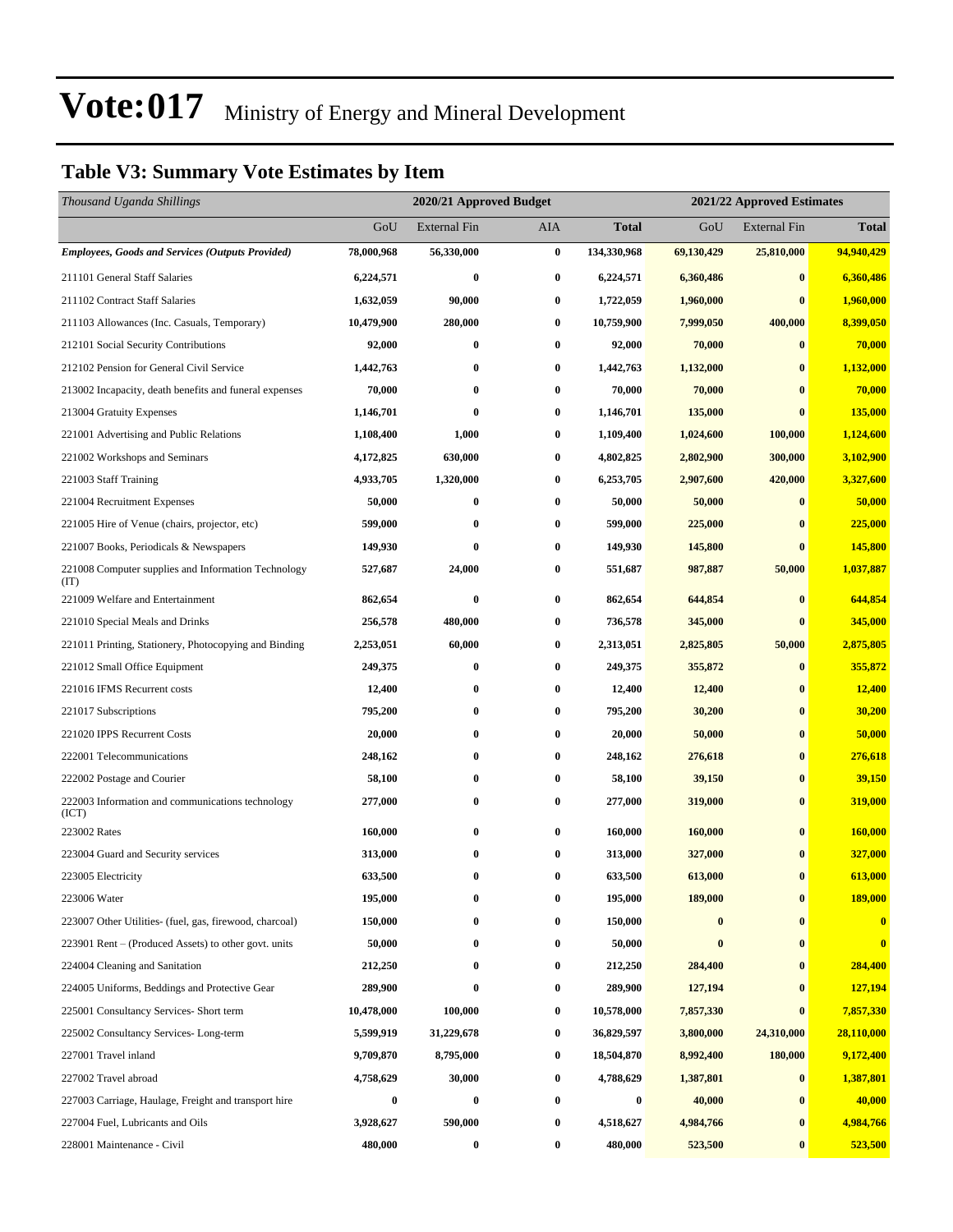| 228002 Maintenance - Vehicles                                      | 2,112,908     | 4,070,000        | $\bf{0}$         | 6,182,908     | 2,425,633   | $\bf{0}$         | 2,425,633        |
|--------------------------------------------------------------------|---------------|------------------|------------------|---------------|-------------|------------------|------------------|
| 228003 Maintenance – Machinery, Equipment &<br>Furniture           | 402,102       | 8,630,322        | $\bf{0}$         | 9,032,425     | 343,102     | $\bf{0}$         | 343,102          |
| 228004 Maintenance – Other                                         | 308,200       | $\bf{0}$         | $\bf{0}$         | 308,200       | 84,080      | $\bf{0}$         | 84,080           |
| 281501 Environment Impact Assessment for Capital<br>Works          | $\bf{0}$      | $\bf{0}$         | 0                | 0             | 1,100,000   | $\bf{0}$         | 1,100,000        |
| 281502 Feasibility Studies for Capital Works                       | $\bf{0}$      | $\bf{0}$         | $\bf{0}$         | 0             | 1,000,000   | $\bf{0}$         | 1,000,000        |
| 281503 Engineering and Design Studies & Plans for<br>capital works | $\bf{0}$      | $\bf{0}$         | $\bf{0}$         | 0             | 1,410,000   | $\bf{0}$         | 1,410,000        |
| 281504 Monitoring, Supervision & Appraisal of Capital<br>work      | 537,000       | $\bf{0}$         | 0                | 537,000       | 2,712,000   | $\bf{0}$         | 2,712,000        |
| 282161 Disposal of Assets (Loss/Gain)                              | 20,000        | $\bf{0}$         | $\boldsymbol{0}$ | 20,000        | $\bf{0}$    | $\bf{0}$         | $\bf{0}$         |
| <b>Grants, Transfers and Subsides (Outputs Funded)</b>             | 106,929,326   | 114,990,000      | $\bf{0}$         | 221,919,326   | 65,485,000  | 15,390,000       | 80,875,000       |
| 262101 Contributions to International Organisations<br>(Current)   | 445,650       | $\bf{0}$         | 0                | 445,650       | 410,000     | $\bf{0}$         | 410,000          |
| 262201 Contributions to International Organisations<br>(Capital)   | 15,000        | $\bf{0}$         | 0                | 15,000        | 15,000      | $\mathbf{0}$     | 15,000           |
| 263104 Transfers to other govt. Units (Current)                    | 45,408,676    | $\bf{0}$         | 0                | 45,408,676    | 4,500,000   | $\bf{0}$         | 4,500,000        |
| 263204 Transfers to other govt. Units (Capital)                    | 56,560,000    | 114,990,000      | 0                | 171,550,000   | 60,560,000  | 15,390,000       | 75,950,000       |
| 291001 Transfers to Government Institutions                        | 4,500,000     | $\bf{0}$         | $\bf{0}$         | 4,500,000     | $\bf{0}$    | $\bf{0}$         | $\bf{0}$         |
| <b>Investment</b> (Capital Purchases)                              | 185, 431, 175 | 1,286,128,220    | 0                | 1,471,559,395 | 151,778,734 | 346,938,112      | 498,716,846      |
| 281501 Environment Impact Assessment for Capital<br>Works          | 4,321,000     | $\bf{0}$         | $\bf{0}$         | 4,321,000     | 10,350,000  | $\bf{0}$         | 10,350,000       |
| 281502 Feasibility Studies for Capital Works                       | 1,000,000     | $\bf{0}$         | 0                | 1.000.000     | 1,200,000   | $\bf{0}$         | 1,200,000        |
| 281503 Engineering and Design Studies & Plans for<br>capital works | 1,300,000     | 14,950,000       | $\bf{0}$         | 16,250,000    | 250,000     | 49,990,000       | 50,240,000       |
| 281504 Monitoring, Supervision & Appraisal of Capital<br>work      | 15,817,382    | $\bf{0}$         | $\bf{0}$         | 15,817,382    | 18,582,182  | $\bf{0}$         | 18,582,182       |
| 311101 Land                                                        | 118,406,934   | $\bf{0}$         | $\bf{0}$         | 118,406,934   | 71,410,000  | $\bf{0}$         | 71,410,000       |
| 312101 Non-Residential Buildings                                   | 7,129,540     | $\bf{0}$         | $\bf{0}$         | 7,129,540     | 14,838,734  | $\bf{0}$         | 14,838,734       |
| 312103 Roads and Bridges.                                          | 2,000,000     | $\bf{0}$         | $\bf{0}$         | 2,000,000     | 560,000     | $\bf{0}$         | 560,000          |
| 312104 Other Structures                                            | 17,842,000    | 1,271,178,220    | $\bf{0}$         | 1,289,020,220 | 19,787,818  | 296,948,112      | 316,735,930      |
| 312201 Transport Equipment                                         | 2,670,000     | $\bf{0}$         | $\bf{0}$         | 2,670,000     | 3,950,000   | $\bf{0}$         | 3,950,000        |
| 312202 Machinery and Equipment                                     | 6,763,378     | 0                | $\bf{0}$         | 6,763,378     | 6,100,000   | $\bf{0}$         | 6,100,000        |
| 312203 Furniture & Fixtures                                        | 615,000       | $\bf{0}$         | $\bf{0}$         | 615,000       | 820,000     | $\mathbf{0}$     | 820,000          |
| 312211 Office Equipment                                            | 150,000       | $\bf{0}$         | $\bf{0}$         | 150,000       | 200,000     | $\bf{0}$         | 200,000          |
| 312213 ICT Equipment                                               | 2,815,941     | 0                | $\bf{0}$         | 2,815,941     | 3,730,000   | $\boldsymbol{0}$ | <b>3,730,000</b> |
| 312214 Laboratory Equipments                                       | 4,400,000     | $\bf{0}$         | 0                | 4,400,000     | $\bf{0}$    | $\bf{0}$         | $\bf{0}$         |
| 314201 Materials and supplies                                      | 200,000       | $\boldsymbol{0}$ | $\bf{0}$         | 200,000       | $\pmb{0}$   | $\bf{0}$         | $\bf{0}$         |
| <b>Arrears</b>                                                     | 1,183,488     | $\bf{0}$         | $\bf{0}$         | 1,183,488     | 1,937,867   | $\bf{0}$         | 1,937,867        |
| 321605 Domestic arrears (Budgeting)                                | 1,183,488     | $\bf{0}$         | $\bf{0}$         | 1,183,488     | 1,937,867   | $\boldsymbol{0}$ | 1,937,867        |
| <b>Grand Total Vote 017</b>                                        | 371,544,956   | 1,457,448,220    | $\bf{0}$         | 1,828,993,176 | 288,332,029 | 388,138,112      | 676,470,141      |
| <b>Total Excluding Arrears</b>                                     | 370,361,469   | 1,457,448,220    | $\boldsymbol{0}$ | 1,827,809,689 | 286,394,163 | 388,138,112      | 674,532,274      |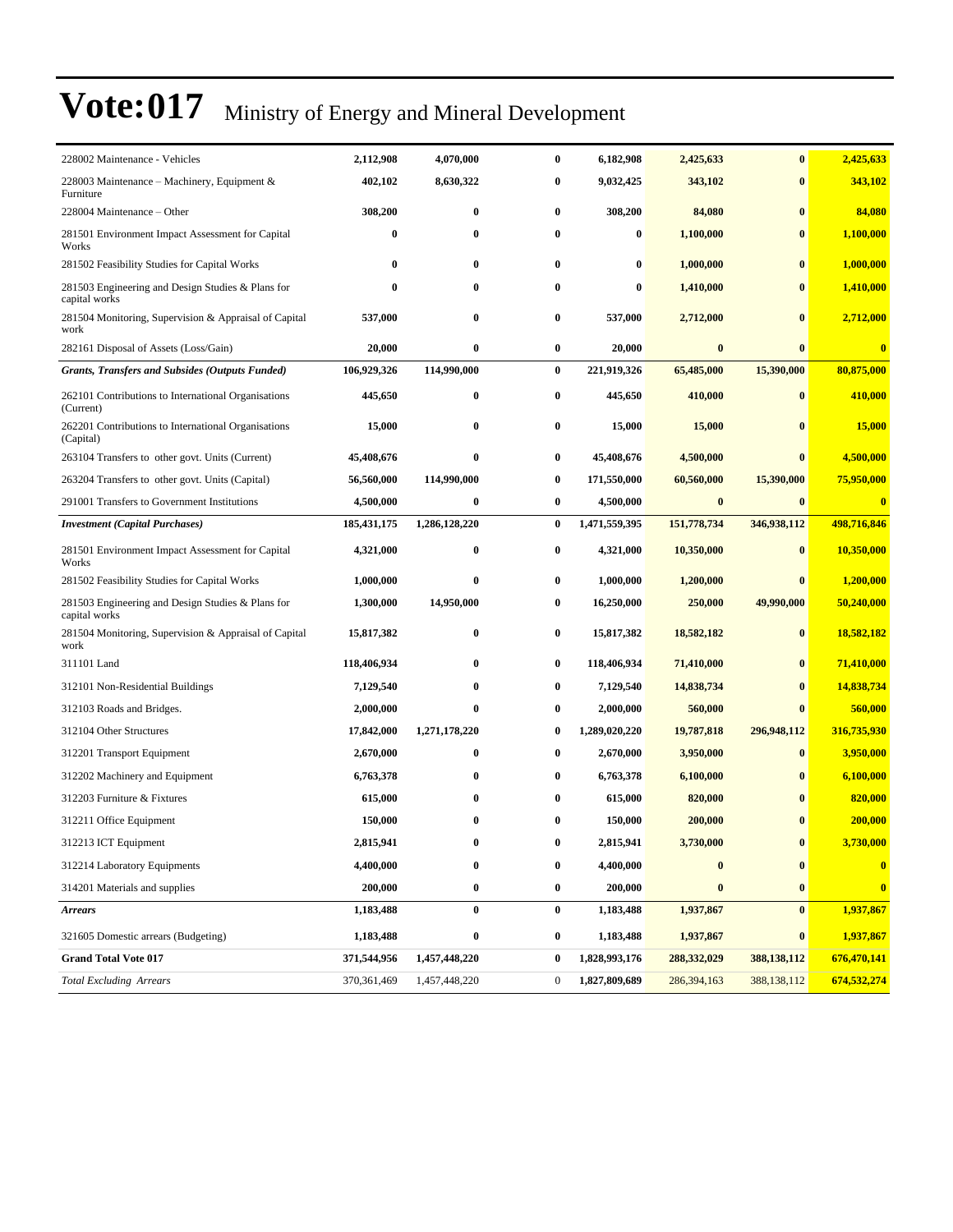### **Table V4: Detailed Estimates by Sub-SubProgramme, Department,Project and Budget Output and Item**

#### *Sub-SubProgrammme 01 Energy Planning,Management & Infrastructure Dev't*

*Recurrent Budget Estimates*

#### **Department 03 Energy Resources Directorate**

| Thousand Uganda Shillings                                                         |                  | 2020/21 Approved Budget |                  | 2021/22 Approved Estimates |                       |                  |                         |  |
|-----------------------------------------------------------------------------------|------------------|-------------------------|------------------|----------------------------|-----------------------|------------------|-------------------------|--|
| <b>Outputs Provided</b>                                                           | Wage             | Non Wage                | AIA              | <b>Total</b>               | Wage                  | Non Wage         | <b>Total</b>            |  |
| Budget Output 030101 Energy Policy/Plans Dissemination, Regulation and Monitoring |                  |                         |                  |                            |                       |                  |                         |  |
| 211103 Allowances (Inc. Casuals, Temporary)                                       | $\boldsymbol{0}$ | 50,000                  | $\boldsymbol{0}$ | 50,000                     | $\mathbf{0}$          | 38,500           | 38,500                  |  |
| 221001 Advertising and Public Relations                                           | $\boldsymbol{0}$ | $\boldsymbol{0}$        | $\overline{0}$   | $\bf{0}$                   | $\mathbf{0}$          | 21,000           | 21,000                  |  |
| 221002 Workshops and Seminars                                                     | $\boldsymbol{0}$ | 100,000                 | $\mathbf{0}$     | 100,000                    | $\boldsymbol{0}$      | 28,000           | 28,000                  |  |
| 221008 Computer supplies and Information Technology (IT)                          | $\boldsymbol{0}$ | $\boldsymbol{0}$        | $\boldsymbol{0}$ | $\bf{0}$                   | $\mathbf{0}$          | 28,000           | 28,000                  |  |
| 221010 Special Meals and Drinks                                                   | $\boldsymbol{0}$ | $\boldsymbol{0}$        | $\boldsymbol{0}$ | $\bf{0}$                   | $\mathbf{0}$          | 10,000           | <b>10,000</b>           |  |
| 221011 Printing, Stationery, Photocopying and Binding                             | $\boldsymbol{0}$ | $\boldsymbol{0}$        | $\overline{0}$   | $\bf{0}$                   | $\mathbf{0}$          | 35,000           | 35,000                  |  |
| 222003 Information and communications technology (ICT)                            | $\boldsymbol{0}$ | $\boldsymbol{0}$        | $\overline{0}$   | $\bf{0}$                   | $\mathbf{0}$          | 32,000           | 32,000                  |  |
| 224004 Cleaning and Sanitation                                                    | $\boldsymbol{0}$ | $\boldsymbol{0}$        | $\mathbf{0}$     | $\bf{0}$                   | $\boldsymbol{0}$      | 10,000           | 10,000                  |  |
| 227001 Travel inland                                                              | $\boldsymbol{0}$ | 20,000                  | $\mathbf{0}$     | 20,000                     | $\mathbf{0}$          | 167,000          | 167,000                 |  |
| 227004 Fuel, Lubricants and Oils                                                  | $\boldsymbol{0}$ | 10,000                  | $\boldsymbol{0}$ | 10,000                     | $\mathbf{0}$          | 52,500           | 52,500                  |  |
| 228002 Maintenance - Vehicles                                                     | $\boldsymbol{0}$ | $\boldsymbol{0}$        | $\mathbf{0}$     | $\bf{0}$                   | $\mathbf{0}$          | 28,000           | 28,000                  |  |
| <b>Total Cost of Budget Output 01</b>                                             | $\pmb{\theta}$   | 180,000                 | 0                | 180,000                    | $\boldsymbol{\theta}$ | 450,000          | 450,000                 |  |
| <b>Budget Output 030102 Energy Efficiency Promotion</b>                           |                  |                         |                  |                            |                       |                  |                         |  |
| 211103 Allowances (Inc. Casuals, Temporary)                                       | $\boldsymbol{0}$ | 24,000                  | $\boldsymbol{0}$ | 24,000                     | $\mathbf{0}$          | 28,500           | 28,500                  |  |
| 221002 Workshops and Seminars                                                     | $\boldsymbol{0}$ | 8,000                   | $\overline{0}$   | 8,000                      | $\mathbf{0}$          | $\boldsymbol{0}$ | $\bf{0}$                |  |
| 221008 Computer supplies and Information Technology (IT)                          | $\boldsymbol{0}$ | 2,000                   | $\boldsymbol{0}$ | 2,000                      | $\mathbf{0}$          | 30,500           | 30,500                  |  |
| 221010 Special Meals and Drinks                                                   | $\boldsymbol{0}$ | $\mathbf{0}$            | $\mathbf{0}$     | $\bf{0}$                   | $\mathbf{0}$          | 20,000           | 20,000                  |  |
| 221011 Printing, Stationery, Photocopying and Binding                             | $\boldsymbol{0}$ | 8,000                   | $\boldsymbol{0}$ | 8,000                      | $\mathbf{0}$          | 22,500           | 22,500                  |  |
| 227001 Travel inland                                                              | $\boldsymbol{0}$ | 24,000                  | $\boldsymbol{0}$ | 24,000                     | $\mathbf{0}$          | 41,500           | 41,500                  |  |
| 227004 Fuel, Lubricants and Oils                                                  | $\boldsymbol{0}$ | 18,000                  | $\boldsymbol{0}$ | 18,000                     | $\mathbf{0}$          | 36,000           | 36,000                  |  |
| 228002 Maintenance - Vehicles                                                     | $\boldsymbol{0}$ | 8,000                   | $\boldsymbol{0}$ | 8,000                      | $\mathbf{0}$          | 21,000           | 21,000                  |  |
| <b>Total Cost of Budget Output 02</b>                                             | 0                | 92,000                  | 0                | 92,000                     | $\boldsymbol{\theta}$ | 200,000          | 200,000                 |  |
| <b>Budget Output 030103 Renewable Energy Promotion</b>                            |                  |                         |                  |                            |                       |                  |                         |  |
| 211103 Allowances (Inc. Casuals, Temporary)                                       | $\boldsymbol{0}$ | 20,000                  | $\overline{0}$   | 20,000                     | $\boldsymbol{0}$      | 33,000           | 33,000                  |  |
| 221003 Staff Training                                                             | $\boldsymbol{0}$ | 20,000                  | $\mathbf{0}$     | 20,000                     | $\boldsymbol{0}$      | $\overline{0}$   | $\bf{0}$                |  |
| 221008 Computer supplies and Information Technology (IT)                          | $\boldsymbol{0}$ | $\boldsymbol{0}$        | $\boldsymbol{0}$ | $\bf{0}$                   | $\mathbf{0}$          | 20,000           | 20,000                  |  |
| 221010 Special Meals and Drinks                                                   | $\mathbf{0}$     | $\boldsymbol{0}$        | $\overline{0}$   | $\bf{0}$                   | $\mathbf{0}$          | 15,000           | 15,000                  |  |
| 221011 Printing, Stationery, Photocopying and Binding                             | $\boldsymbol{0}$ | $\boldsymbol{0}$        | $\boldsymbol{0}$ | $\bf{0}$                   | $\mathbf{0}$          | 27,000           | 27,000                  |  |
| 222001 Telecommunications                                                         | $\boldsymbol{0}$ | 8,000                   | $\boldsymbol{0}$ | 8,000                      | $\mathbf{0}$          | $\mathbf{0}$     | $\mathbf{0}$            |  |
| 222003 Information and communications technology (ICT)                            | $\boldsymbol{0}$ | 19,000                  | $\boldsymbol{0}$ | 19,000                     | $\mathbf{0}$          | $\overline{0}$   | $\bf{0}$                |  |
| 224004 Cleaning and Sanitation                                                    | $\boldsymbol{0}$ | $\mathbf{0}$            | $\boldsymbol{0}$ | $\bf{0}$                   | $\mathbf{0}$          | 17,500           | 17,500                  |  |
| 227001 Travel inland                                                              | $\boldsymbol{0}$ | 28,000                  | $\boldsymbol{0}$ | 28,000                     | $\mathbf{0}$          | 73,900           | 73,900                  |  |
| 227002 Travel abroad                                                              | $\boldsymbol{0}$ | 22,000                  | $\boldsymbol{0}$ | 22,000                     | $\mathbf{0}$          | $\mathbf{0}$     | $\overline{\mathbf{0}}$ |  |
| 227004 Fuel, Lubricants and Oils                                                  | $\boldsymbol{0}$ | 15,000                  | $\boldsymbol{0}$ | 15,000                     | $\mathbf{0}$          | 42,000           | 42,000                  |  |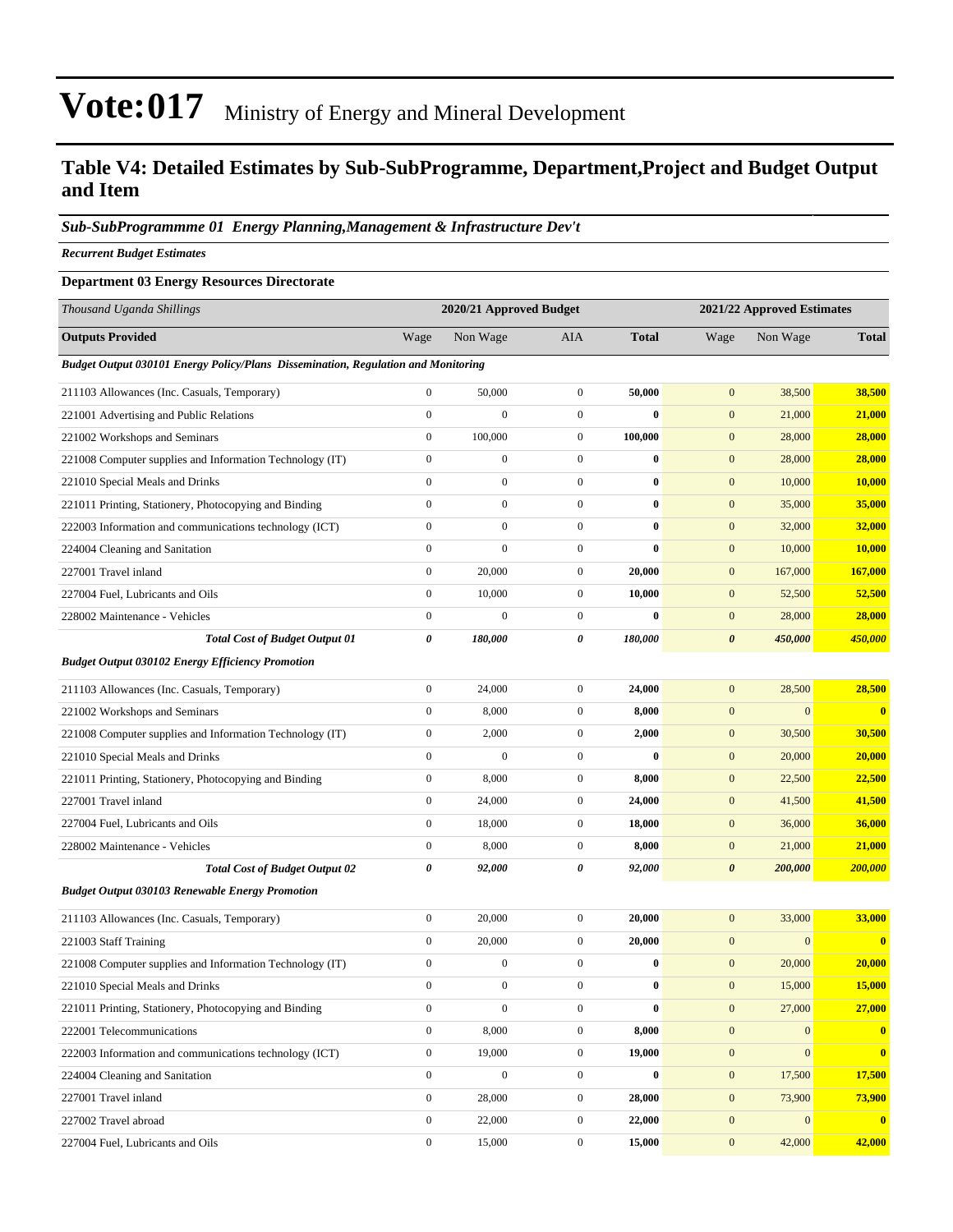| 228002 Maintenance - Vehicles                                                            | $\boldsymbol{0}$ | $\mathbf{0}$            | $\boldsymbol{0}$ | $\bf{0}$     | $\mathbf{0}$          | 21,600                     | 21,600        |
|------------------------------------------------------------------------------------------|------------------|-------------------------|------------------|--------------|-----------------------|----------------------------|---------------|
| <b>Total Cost of Budget Output 03</b>                                                    | 0                | 132,000                 | 0                | 132,000      | $\boldsymbol{\theta}$ | 250,000                    | 250,000       |
| <b>Budget Output 030104 Increased Rural Electrification</b>                              |                  |                         |                  |              |                       |                            |               |
| 211103 Allowances (Inc. Casuals, Temporary)                                              | $\boldsymbol{0}$ | $\boldsymbol{0}$        | $\boldsymbol{0}$ | $\bf{0}$     | $\mathbf{0}$          | 15,000                     | 15,000        |
| 221007 Books, Periodicals & Newspapers                                                   | $\mathbf{0}$     | $\boldsymbol{0}$        | $\overline{0}$   | $\bf{0}$     | $\mathbf{0}$          | 16,000                     | 16,000        |
| 221012 Small Office Equipment                                                            | $\boldsymbol{0}$ | $\boldsymbol{0}$        | $\boldsymbol{0}$ | $\bf{0}$     | $\mathbf{0}$          | 15,000                     | 15,000        |
| 227001 Travel inland                                                                     | $\mathbf{0}$     | $\boldsymbol{0}$        | $\boldsymbol{0}$ | $\bf{0}$     | $\mathbf{0}$          | 82,950                     | 82,950        |
| 227004 Fuel. Lubricants and Oils                                                         | $\mathbf{0}$     | $\boldsymbol{0}$        | $\boldsymbol{0}$ | $\bf{0}$     | $\mathbf{0}$          | 45,500                     | 45,500        |
| 228002 Maintenance - Vehicles                                                            | $\mathbf{0}$     | $\boldsymbol{0}$        | $\boldsymbol{0}$ | $\bf{0}$     | $\mathbf{0}$          | 25,550                     | 25,550        |
| <b>Total Cost of Budget Output 04</b>                                                    | 0                | 0                       | 0                | 0            | $\boldsymbol{\theta}$ | 200,000                    | 200,000       |
| <b>Total Cost Of Outputs Provided</b>                                                    | $\bf{0}$         | 404,000                 | 0                | 404,000      | $\bf{0}$              | 1,100,000                  | 1,100,000     |
| <b>Total Cost for Department 03</b>                                                      | $\bf{0}$         | 404,000                 | $\bf{0}$         | 404,000      | $\bf{0}$              | 1,100,000                  | 1,100,000     |
| <b>Total Excluding Arrears</b>                                                           | $\mathbf{0}$     | 404,000                 | $\boldsymbol{0}$ | 404,000      | $\mathbf{0}$          | 1,100,000                  | 1,100,000     |
| <b>Department 09 Renewable Energy Department</b>                                         |                  |                         |                  |              |                       |                            |               |
| Thousand Uganda Shillings                                                                |                  | 2020/21 Approved Budget |                  |              |                       | 2021/22 Approved Estimates |               |
| <b>Outputs Provided</b>                                                                  | Wage             | Non Wage                | <b>AIA</b>       | <b>Total</b> | Wage                  | Non Wage                   | <b>Total</b>  |
| <b>Budget Output 030101 Energy Policy/Plans Dissemination, Regulation and Monitoring</b> |                  |                         |                  |              |                       |                            |               |
| 211103 Allowances (Inc. Casuals, Temporary)                                              | $\boldsymbol{0}$ | 52,000                  | $\boldsymbol{0}$ | 52,000       | $\mathbf{0}$          | 10,000                     | 10,000        |
| 221001 Advertising and Public Relations                                                  | $\boldsymbol{0}$ | 19,000                  | $\mathbf{0}$     | 19,000       | $\mathbf{0}$          | $\mathbf{0}$               | $\bf{0}$      |
| 221002 Workshops and Seminars                                                            | $\boldsymbol{0}$ | 45,000                  | $\boldsymbol{0}$ | 45,000       | $\mathbf{0}$          | 20,000                     | 20,000        |
| 221003 Staff Training                                                                    | $\boldsymbol{0}$ | 24,000                  | $\boldsymbol{0}$ | 24,000       | $\mathbf{0}$          | $\mathbf{0}$               | $\bf{0}$      |
| 221007 Books, Periodicals & Newspapers                                                   | $\boldsymbol{0}$ | 1,300                   | $\boldsymbol{0}$ | 1,300        | $\mathbf{0}$          | $\mathbf{0}$               | $\bf{0}$      |
| 221008 Computer supplies and Information Technology (IT)                                 | $\boldsymbol{0}$ | 19,400                  | $\boldsymbol{0}$ | 19,400       | $\mathbf{0}$          | $\mathbf{0}$               | $\bf{0}$      |
| 221009 Welfare and Entertainment                                                         | $\boldsymbol{0}$ | 16,000                  | $\mathbf{0}$     | 16,000       | $\mathbf{0}$          | $\overline{0}$             | $\bf{0}$      |
| 221011 Printing, Stationery, Photocopying and Binding                                    | $\boldsymbol{0}$ | 10,941                  | $\boldsymbol{0}$ | 10,941       | $\mathbf{0}$          | 5,000                      | 5,000         |
| 221017 Subscriptions                                                                     | $\mathbf{0}$     | $\overline{0}$          | $\boldsymbol{0}$ | $\bf{0}$     | $\mathbf{0}$          | 5,000                      | 5,000         |
| 222001 Telecommunications                                                                | $\boldsymbol{0}$ | 12,000                  | $\boldsymbol{0}$ | 12,000       | $\mathbf{0}$          | $\overline{0}$             | $\bf{0}$      |
| 225001 Consultancy Services- Short term                                                  | $\boldsymbol{0}$ | 16,000                  | $\boldsymbol{0}$ | 16,000       | $\mathbf{0}$          | 20,000                     | 20,000        |
| 227001 Travel inland                                                                     | $\boldsymbol{0}$ | 52,000                  | $\boldsymbol{0}$ | 52,000       | $\mathbf{0}$          | 15,000                     | 15,000        |
| 227004 Fuel, Lubricants and Oils                                                         | $\boldsymbol{0}$ | 24,000                  | 0                | 24.000       | $\mathbf{0}$          | 5,000                      | 5,000         |
| 228002 Maintenance - Vehicles                                                            | $\boldsymbol{0}$ | 19,200                  | $\boldsymbol{0}$ | 19,200       | $\mathbf{0}$          | 10,000                     | 10,000        |
| <b>Total Cost of Budget Output 01</b>                                                    | $\pmb{\theta}$   | 310,841                 | 0                | 310,841      | $\boldsymbol{\theta}$ | 90,000                     | 90,000        |
| <b>Budget Output 030103 Renewable Energy Promotion</b>                                   |                  |                         |                  |              |                       |                            |               |
| 211103 Allowances (Inc. Casuals, Temporary)                                              | $\boldsymbol{0}$ | 70,000                  | $\boldsymbol{0}$ | 70,000       | $\mathbf{0}$          | 110,000                    | 110,000       |
| 221002 Workshops and Seminars                                                            | $\mathbf{0}$     | 40,000                  | $\boldsymbol{0}$ | 40,000       | $\boldsymbol{0}$      | 90,000                     | 90,000        |
| 221003 Staff Training                                                                    | $\boldsymbol{0}$ | 28,800                  | $\boldsymbol{0}$ | 28,800       | $\mathbf{0}$          | 140,000                    | 140,000       |
| 221007 Books, Periodicals & Newspapers                                                   | $\boldsymbol{0}$ | 4,000                   | $\boldsymbol{0}$ | 4,000        | $\boldsymbol{0}$      | $\boldsymbol{0}$           | $\bf{0}$      |
| 221008 Computer supplies and Information Technology (IT)                                 | $\boldsymbol{0}$ | $\boldsymbol{0}$        | $\boldsymbol{0}$ | $\bf{0}$     | $\boldsymbol{0}$      | 15,000                     | <b>15,000</b> |
| 221009 Welfare and Entertainment                                                         | $\boldsymbol{0}$ | 20,000                  | $\boldsymbol{0}$ | 20,000       | $\mathbf{0}$          | 20,000                     | 20,000        |
| 221011 Printing, Stationery, Photocopying and Binding                                    | $\boldsymbol{0}$ | 22,000                  | $\boldsymbol{0}$ | 22,000       | $\boldsymbol{0}$      | 30,000                     | 30,000        |
| 221012 Small Office Equipment                                                            | $\boldsymbol{0}$ | $\boldsymbol{0}$        | $\boldsymbol{0}$ | $\bf{0}$     | $\mathbf{0}$          | 40,000                     | 40,000        |
|                                                                                          |                  |                         |                  |              |                       |                            |               |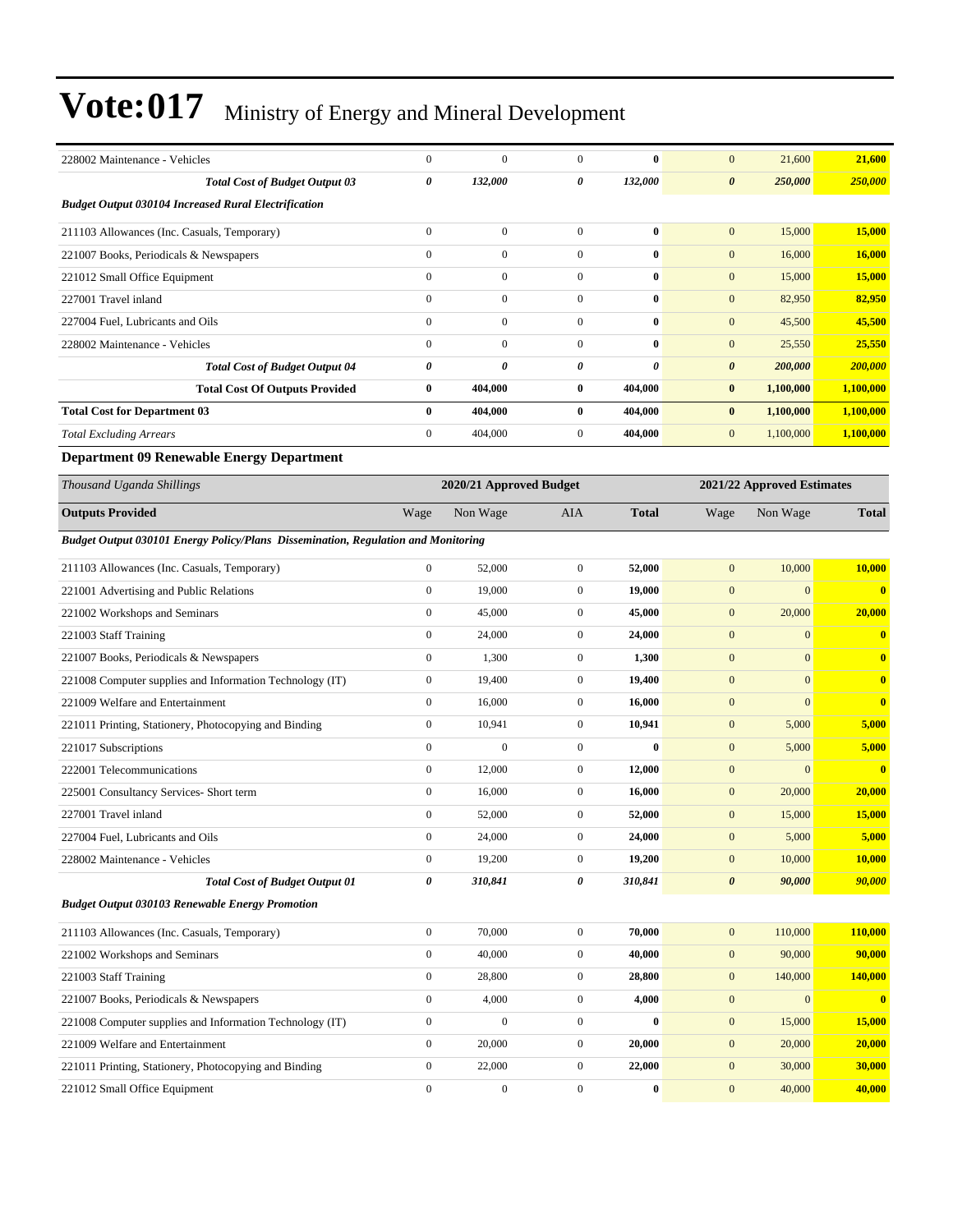| 221017 Subscriptions                                    | $\bf{0}$       | 15,000       | $\theta$       | 15,000       | $\mathbf{0}$<br>$\mathbf{0}$     | $\bf{0}$     |
|---------------------------------------------------------|----------------|--------------|----------------|--------------|----------------------------------|--------------|
| 222001 Telecommunications                               | $\mathbf{0}$   | $\Omega$     | $\Omega$       | 0            | $\mathbf{0}$<br>5,000            | 5,000        |
| 223007 Other Utilities- (fuel, gas, firewood, charcoal) | $\overline{0}$ | 150,000      | $\overline{0}$ | 150,000      | $\mathbf{0}$<br>$\mathbf{0}$     | $\mathbf{0}$ |
| 224005 Uniforms, Beddings and Protective Gear           | $\mathbf{0}$   | $\mathbf{0}$ | $\Omega$       | 0            | $\mathbf{0}$<br>10,000           | 10,000       |
| 225001 Consultancy Services- Short term                 | $\mathbf{0}$   | 55,000       | $\mathbf{0}$   | 55,000       | 80,000<br>$\mathbf{0}$           | 80,000       |
| 227001 Travel inland                                    | $\mathbf{0}$   | 132,000      | $\overline{0}$ | 132,000      | $\mathbf{0}$<br>155,000          | 155,000      |
| 227002 Travel abroad                                    | $\mathbf{0}$   | 43,200       | $\Omega$       | 43,200       | $\theta$<br>$\mathbf{0}$         | $\mathbf{0}$ |
| 227003 Carriage, Haulage, Freight and transport hire    | $\mathbf{0}$   | $\mathbf{0}$ | $\Omega$       | $\mathbf{0}$ | $\mathbf{0}$<br>40,000           | 40,000       |
| 227004 Fuel, Lubricants and Oils                        | $\mathbf{0}$   | 60,000       | $\mathbf{0}$   | 60,000       | $\mathbf{0}$<br>100,000          | 100,000      |
| 228002 Maintenance - Vehicles                           | $\Omega$       | 60,000       | $\Omega$       | 60,000       | 85,000<br>$\mathbf{0}$           | 85,000       |
| <b>Total Cost of Budget Output 03</b>                   | 0              | 700,000      | 0              | 700,000      | $\boldsymbol{\theta}$<br>920,000 | 920,000      |
| <b>Total Cost Of Outputs Provided</b>                   | $\bf{0}$       | 1,010,841    | $\bf{0}$       | 1,010,841    | $\bf{0}$<br>1,010,000            | 1,010,000    |
| <b>Total Cost for Department 09</b>                     | $\mathbf{0}$   | 1,010,841    | $\bf{0}$       | 1,010,841    | $\bf{0}$<br>1,010,000            | 1,010,000    |
| <b>Total Excluding Arrears</b>                          | $\overline{0}$ | 1,010,841    | $\overline{0}$ | 1,010,841    | $\mathbf{0}$<br>1,010,000        | 1,010,000    |

**Department 10 Energy Efficiency and conservation Department**

| Thousand Uganda Shillings                                                         |                       | 2020/21 Approved Budget |                  |              |                       | 2021/22 Approved Estimates |              |
|-----------------------------------------------------------------------------------|-----------------------|-------------------------|------------------|--------------|-----------------------|----------------------------|--------------|
| <b>Outputs Provided</b>                                                           | Wage                  | Non Wage                | <b>AIA</b>       | <b>Total</b> | Wage                  | Non Wage                   | <b>Total</b> |
| Budget Output 030101 Energy Policy/Plans Dissemination, Regulation and Monitoring |                       |                         |                  |              |                       |                            |              |
| 211103 Allowances (Inc. Casuals, Temporary)                                       | $\boldsymbol{0}$      | 25,000                  | $\mathbf{0}$     | 25,000       | $\mathbf{0}$          | 63,800                     | 63,800       |
| 221001 Advertising and Public Relations                                           | $\mathbf{0}$          | 21,000                  | $\boldsymbol{0}$ | 21,000       | $\boldsymbol{0}$      | 24,000                     | 24,000       |
| 221002 Workshops and Seminars                                                     | $\boldsymbol{0}$      | 40,000                  | $\boldsymbol{0}$ | 40,000       | $\mathbf{0}$          | 24,000                     | 24,000       |
| 221011 Printing, Stationery, Photocopying and Binding                             | $\mathbf{0}$          | 16,000                  | $\overline{0}$   | 16,000       | $\mathbf{0}$          | 24,000                     | 24,000       |
| 222001 Telecommunications                                                         | $\mathbf{0}$          | 4.000                   | $\overline{0}$   | 4,000        | $\mathbf{0}$          | 4,000                      | 4,000        |
| 224004 Cleaning and Sanitation                                                    | $\mathbf{0}$          | 9,000                   | $\overline{0}$   | 9,000        | $\mathbf{0}$          | 10,000                     | 10,000       |
| 225001 Consultancy Services- Short term                                           | $\mathbf{0}$          | 60,000                  | $\overline{0}$   | 60,000       | $\mathbf{0}$          | 100,000                    | 100,000      |
| 227001 Travel inland                                                              | $\boldsymbol{0}$      | 34,000                  | $\boldsymbol{0}$ | 34,000       | $\mathbf{0}$          | 165,450                    | 165,450      |
| 227004 Fuel, Lubricants and Oils                                                  | $\boldsymbol{0}$      | 28,000                  | $\boldsymbol{0}$ | 28,000       | $\mathbf{0}$          | 50,750                     | 50,750       |
| 228002 Maintenance - Vehicles                                                     | $\boldsymbol{0}$      | 16,000                  | $\mathbf{0}$     | 16,000       | $\mathbf{0}$          | 34,000                     | 34,000       |
| <b>Total Cost of Budget Output 01</b>                                             | $\boldsymbol{\theta}$ | 253,000                 | 0                | 253,000      | $\boldsymbol{\theta}$ | 500,000                    | 500,000      |
| <b>Budget Output 030102 Energy Efficiency Promotion</b>                           |                       |                         |                  |              |                       |                            |              |
| 211103 Allowances (Inc. Casuals, Temporary)                                       | $\mathbf{0}$          | 60,000                  | $\mathbf{0}$     | 60,000       | $\mathbf{0}$          | 110,000                    | 110,000      |
| 221001 Advertising and Public Relations                                           | $\mathbf{0}$          | 45,000                  | $\boldsymbol{0}$ | 45,000       | $\mathbf{0}$          | 43,200                     | 43,200       |
| 221002 Workshops and Seminars                                                     | $\mathbf{0}$          | 40,000                  | $\overline{0}$   | 40,000       | $\mathbf{0}$          | 43,200                     | 43,200       |
| 221007 Books, Periodicals & Newspapers                                            | $\mathbf{0}$          | 4,000                   | $\overline{0}$   | 4,000        | $\mathbf{0}$          | $\Omega$                   | $\mathbf{0}$ |
| 221011 Printing, Stationery, Photocopying and Binding                             | $\boldsymbol{0}$      | 20,000                  | $\overline{0}$   | 20,000       | $\boldsymbol{0}$      | 42,000                     | 42,000       |
| 222001 Telecommunications                                                         | $\boldsymbol{0}$      | 8,000                   | $\mathbf{0}$     | 8,000        | $\mathbf{0}$          | 8,000                      | 8,000        |
| 224005 Uniforms, Beddings and Protective Gear                                     | $\boldsymbol{0}$      | 15,000                  | $\boldsymbol{0}$ | 15,000       | $\mathbf{0}$          | 15,000                     | 15,000       |
| 225001 Consultancy Services- Short term                                           | $\boldsymbol{0}$      | 105,000                 | $\mathbf{0}$     | 105,000      | $\mathbf{0}$          | 161,000                    | 161,000      |
| 227001 Travel inland                                                              | $\mathbf{0}$          | 230,000                 | $\mathbf{0}$     | 230,000      | $\mathbf{0}$          | 331,100                    | 331,100      |
| 227004 Fuel, Lubricants and Oils                                                  | $\overline{0}$        | 80,000                  | $\theta$         | 80,000       | $\mathbf{0}$          | 98,000                     | 98,000       |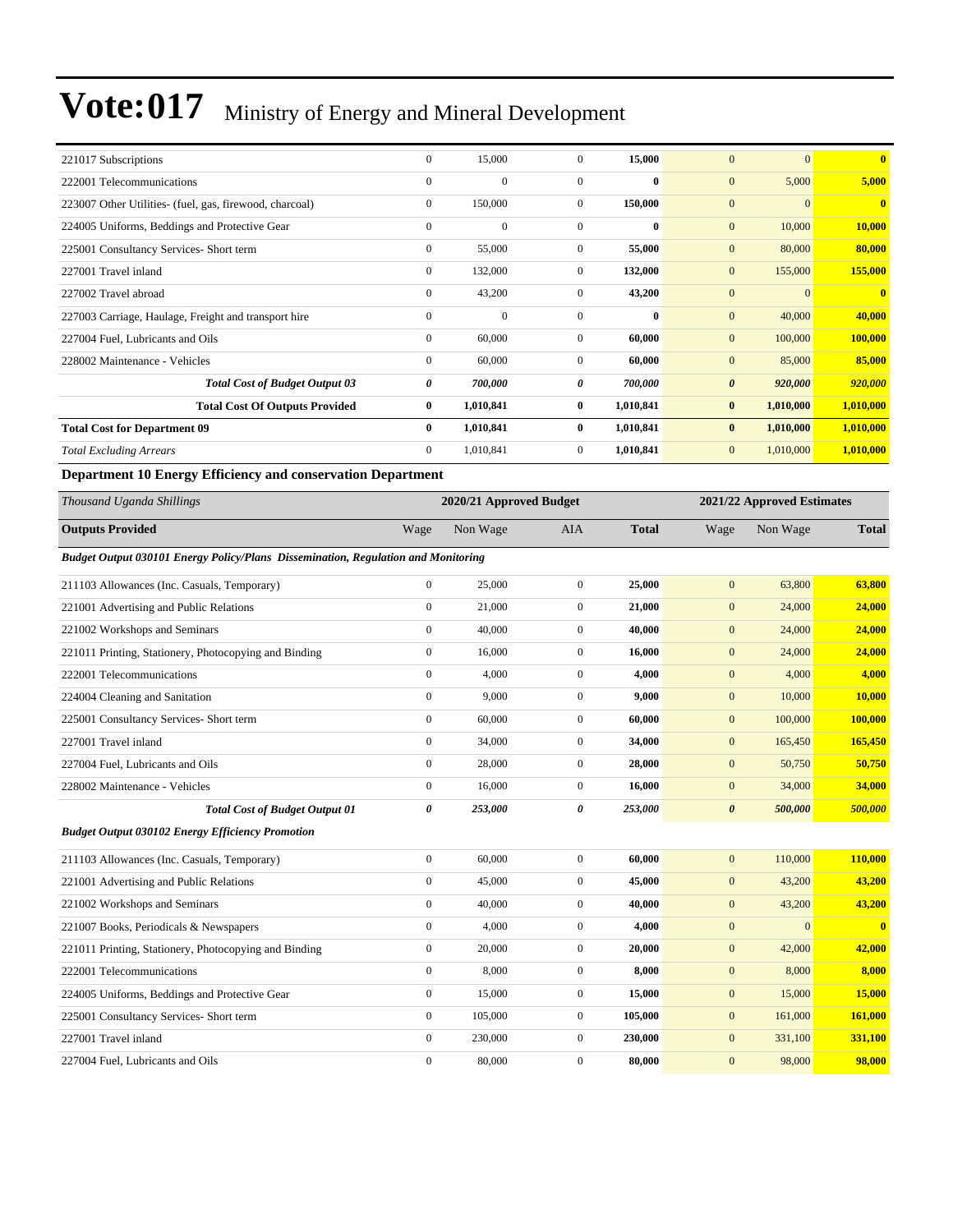| 228002 Maintenance - Vehicles                                                        | $\boldsymbol{0}$          | 50,000                  | $\mathbf{0}$     | 50,000       | $\mathbf{0}$          | 58,500                     | 58,500                |  |
|--------------------------------------------------------------------------------------|---------------------------|-------------------------|------------------|--------------|-----------------------|----------------------------|-----------------------|--|
| <b>Total Cost of Budget Output 02</b>                                                | 0                         | 657,000                 | 0                | 657,000      | $\pmb{\theta}$        | 910,000                    | 910,000               |  |
| <b>Total Cost Of Outputs Provided</b>                                                | $\bf{0}$                  | 910,000                 | $\bf{0}$         | 910,000      | $\pmb{0}$             | 1,410,000                  | 1,410,000             |  |
| <b>Total Cost for Department 10</b>                                                  | $\bf{0}$                  | 910,000                 | $\bf{0}$         | 910,000      | $\bf{0}$              | 1,410,000                  | 1,410,000             |  |
| <b>Total Excluding Arrears</b>                                                       | $\boldsymbol{0}$          | 910,000                 | $\boldsymbol{0}$ | 910,000      | $\mathbf{0}$          | 1,410,000                  | 1,410,000             |  |
| <b>Department 11 Electrical Power Department</b>                                     |                           |                         |                  |              |                       |                            |                       |  |
| Thousand Uganda Shillings                                                            |                           | 2020/21 Approved Budget |                  |              |                       | 2021/22 Approved Estimates |                       |  |
| <b>Outputs Provided</b>                                                              | Wage                      | Non Wage                | AIA              | <b>Total</b> | Wage                  | Non Wage                   | <b>Total</b>          |  |
| Budget Output 030101 Energy Policy/Plans Dissemination, Regulation and Monitoring    |                           |                         |                  |              |                       |                            |                       |  |
| 211103 Allowances (Inc. Casuals, Temporary)                                          | $\boldsymbol{0}$          | 50,000                  | $\mathbf{0}$     | 50,000       | $\boldsymbol{0}$      | 20,000                     | 20,000                |  |
| 227001 Travel inland                                                                 | $\boldsymbol{0}$          | 260,000                 | $\mathbf{0}$     | 260,000      | $\boldsymbol{0}$      | 95,000                     | 95,000                |  |
| 227004 Fuel, Lubricants and Oils                                                     | $\boldsymbol{0}$          | 50,000                  | $\boldsymbol{0}$ | 50,000       | $\boldsymbol{0}$      | 35,000                     | 35,000                |  |
| 228002 Maintenance - Vehicles                                                        | $\boldsymbol{0}$          | 100,000                 | $\boldsymbol{0}$ | 100,000      | $\boldsymbol{0}$      | $\boldsymbol{0}$           | $\bf{0}$              |  |
| <b>Total Cost of Budget Output 01</b>                                                | 0                         | 460,000                 | 0                | 460,000      | $\pmb{\theta}$        | 150,000                    | 150,000               |  |
| <b>Budget Output 030103 Renewable Energy Promotion</b>                               |                           |                         |                  |              |                       |                            |                       |  |
| 211103 Allowances (Inc. Casuals, Temporary)                                          | $\boldsymbol{0}$          | $\mathbf{0}$            | $\boldsymbol{0}$ | $\bf{0}$     | $\mathbf{0}$          | 20,000                     | 20,000                |  |
| 221011 Printing, Stationery, Photocopying and Binding                                | $\boldsymbol{0}$          | 81,324                  | $\mathbf{0}$     | 81,324       | $\mathbf{0}$          | 30,000                     | 30,000                |  |
| 227001 Travel inland                                                                 | $\boldsymbol{0}$          | $\Omega$                | $\mathbf{0}$     | $\bf{0}$     | $\mathbf{0}$          | 100,000                    | 100,000               |  |
| 227002 Travel abroad                                                                 | $\overline{0}$            | 50,000                  | $\boldsymbol{0}$ | 50,000       | $\mathbf{0}$          | $\mathbf{0}$               | $\bf{0}$              |  |
| 227004 Fuel, Lubricants and Oils                                                     | $\boldsymbol{0}$          | $\boldsymbol{0}$        | $\boldsymbol{0}$ | $\bf{0}$     | $\boldsymbol{0}$      | 40,000                     | 40,000                |  |
| 228002 Maintenance - Vehicles                                                        | $\boldsymbol{0}$          | $\mathbf{0}$            | $\mathbf{0}$     | $\bf{0}$     | $\boldsymbol{0}$      | 10,000                     | 10,000                |  |
| <b>Total Cost of Budget Output 03</b>                                                | 0                         | 131,324                 | 0                | 131,324      | $\boldsymbol{\theta}$ | 200,000                    | 200,000               |  |
| <b>Budget Output 030104 Increased Rural Electrification</b>                          |                           |                         |                  |              |                       |                            |                       |  |
| 221010 Special Meals and Drinks                                                      | $\boldsymbol{0}$          | 15,578                  | $\boldsymbol{0}$ | 15,578       | $\boldsymbol{0}$      | $\overline{0}$             | $\bf{0}$              |  |
| 227001 Travel inland                                                                 | $\boldsymbol{0}$          | 320,000                 | $\boldsymbol{0}$ | 320,000      | $\boldsymbol{0}$      | 132,000                    | 132,000               |  |
| 227004 Fuel, Lubricants and Oils                                                     | $\overline{0}$            | $\mathbf{0}$            | $\boldsymbol{0}$ | $\bf{0}$     | $\mathbf{0}$          | 40,000                     | 40,000                |  |
| 228002 Maintenance - Vehicles                                                        | $\mathbf{0}$              | $\mathbf{0}$            | $\mathbf{0}$     | $\bf{0}$     | $\mathbf{0}$          | 28,000                     | 28,000                |  |
| <b>Total Cost of Budget Output 04</b>                                                | 0                         | 335,578                 | 0                | 335,578      | $\boldsymbol{\theta}$ | 200,000                    | 200,000               |  |
| <b>Total Cost Of Outputs Provided</b>                                                | $\bf{0}$                  | 926,902                 | $\bf{0}$         | 926,902      | $\bf{0}$              | 550,000                    | 550,000               |  |
| <b>Outputs Funded</b>                                                                | Wage                      | Non Wage                | <b>AIA</b>       | <b>Total</b> | Wage                  | Non Wage                   | <b>Total</b>          |  |
| Budget Output 030152 Thermal and Small Hydro Power Generation (UETCL)                |                           |                         |                  |              |                       |                            |                       |  |
| 263104 Transfers to other govt. Units (Current)                                      | $\boldsymbol{0}$          | 37,408,676              | $\boldsymbol{0}$ | 37,408,676   | $\boldsymbol{0}$      | $\overline{0}$             | $\bf{0}$              |  |
| o/w Deemed energy payments under Lira -Gulu-Agago<br>project as guided by Parliament | $\boldsymbol{\mathit{0}}$ | 27,000,000              | 0                | 27,000,000   | $\boldsymbol{\theta}$ | $\boldsymbol{\mathit{0}}$  | $\mathbf{0}$          |  |
| o/w Payment of capacity charges to thermal plants operators                          | $\boldsymbol{\mathit{0}}$ | 10,408,676              | $\theta$         | 10,408,676   | $\boldsymbol{\theta}$ | $\boldsymbol{\theta}$      | $\bf{0}$              |  |
| <b>Total Cost of Budget Output 52</b>                                                | 0                         | 37,408,676              | 0                | 37,408,676   | $\pmb{\theta}$        | $\pmb{\theta}$             | $\boldsymbol{\theta}$ |  |
| <b>Total Cost Of Outputs Funded</b>                                                  | 0                         | 37,408,676              | $\bf{0}$         | 37,408,676   | $\pmb{0}$             | $\boldsymbol{0}$           | $\bf{0}$              |  |
| <b>Total Cost for Department 11</b>                                                  | $\bf{0}$                  | 38, 335, 578            | $\bf{0}$         | 38, 335, 578 | $\pmb{0}$             | 550,000                    | 550,000               |  |
| <b>Total Excluding Arrears</b>                                                       | $\boldsymbol{0}$          | 38, 335, 578            | $\boldsymbol{0}$ | 38, 335, 578 | $\boldsymbol{0}$      | 550,000                    | 550,000               |  |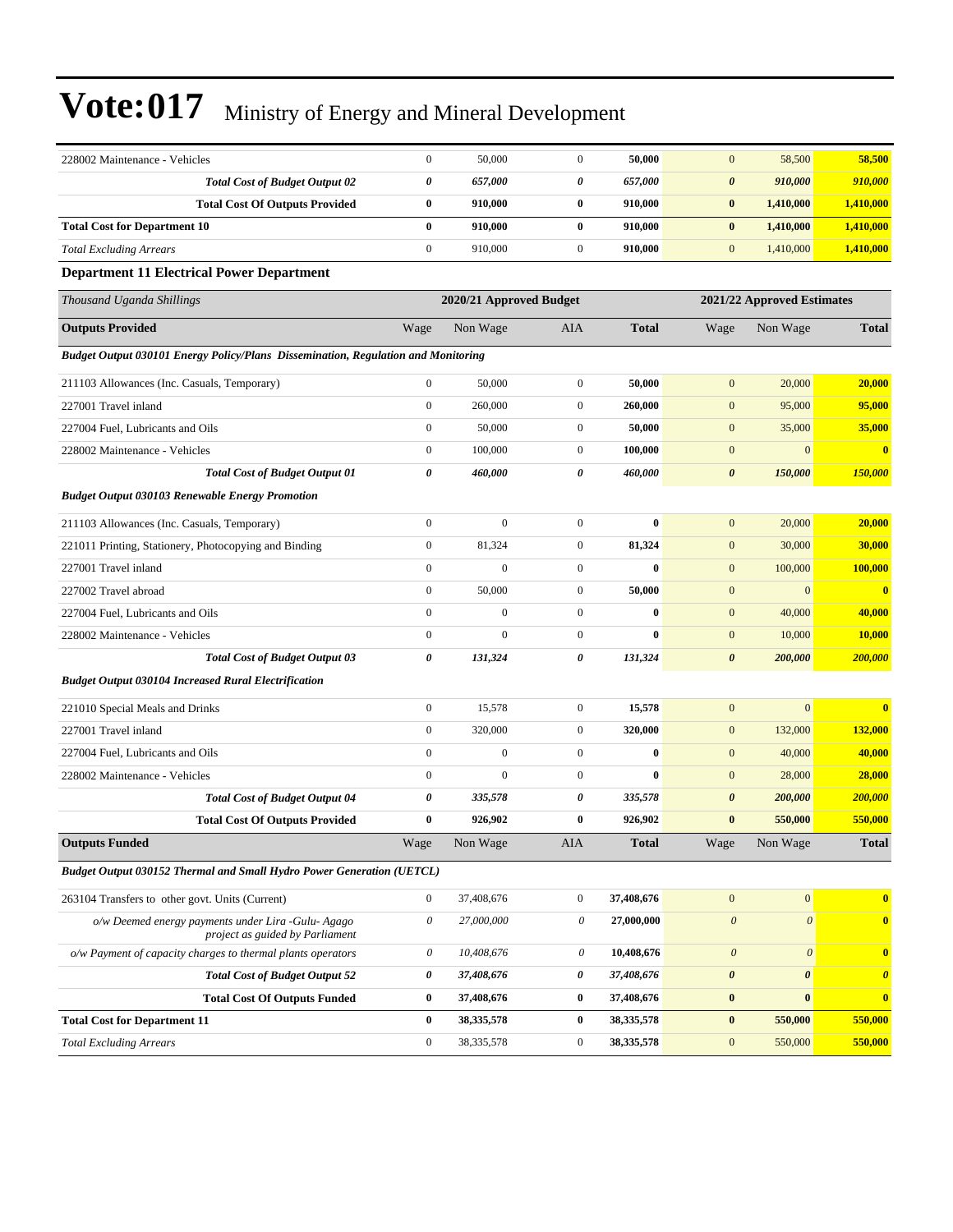#### **Department 20 Nuclear Energy Department**

| Thousand Uganda Shillings                                                         |                       | 2020/21 Approved Budget |                  |              | 2021/22 Approved Estimates |                  |                |
|-----------------------------------------------------------------------------------|-----------------------|-------------------------|------------------|--------------|----------------------------|------------------|----------------|
| <b>Outputs Provided</b>                                                           | Wage                  | Non Wage                | AIA              | <b>Total</b> | Wage                       | Non Wage         | <b>Total</b>   |
| Budget Output 030101 Energy Policy/Plans Dissemination, Regulation and Monitoring |                       |                         |                  |              |                            |                  |                |
| 211103 Allowances (Inc. Casuals, Temporary)                                       | $\boldsymbol{0}$      | 181,440                 | $\mathbf{0}$     | 181,440      | $\boldsymbol{0}$           | 181,530          | 181,530        |
| 221001 Advertising and Public Relations                                           | $\boldsymbol{0}$      | 6,600                   | $\boldsymbol{0}$ | 6,600        | $\boldsymbol{0}$           | $\mathbf{0}$     | $\mathbf{0}$   |
| 221002 Workshops and Seminars                                                     | $\boldsymbol{0}$      | 65,125                  | $\boldsymbol{0}$ | 65,125       | $\boldsymbol{0}$           | 82,500           | 82,500         |
| 221003 Staff Training                                                             | $\boldsymbol{0}$      | 240,000                 | $\boldsymbol{0}$ | 240,000      | $\boldsymbol{0}$           | $\boldsymbol{0}$ | $\bf{0}$       |
| 221005 Hire of Venue (chairs, projector, etc)                                     | $\boldsymbol{0}$      | 36,000                  | $\boldsymbol{0}$ | 36,000       | $\boldsymbol{0}$           | $\mathbf{0}$     | $\bf{0}$       |
| 221007 Books, Periodicals & Newspapers                                            | $\boldsymbol{0}$      | 1,080                   | $\mathbf{0}$     | 1,080        | $\boldsymbol{0}$           | $\mathbf{0}$     | $\bf{0}$       |
| 221009 Welfare and Entertainment                                                  | $\boldsymbol{0}$      | $\mathbf{0}$            | $\boldsymbol{0}$ | $\bf{0}$     | $\boldsymbol{0}$           | 60,000           | 60,000         |
| 221011 Printing, Stationery, Photocopying and Binding                             | $\boldsymbol{0}$      | 16,000                  | $\boldsymbol{0}$ | 16,000       | $\boldsymbol{0}$           | 39,000           | 39,000         |
| 221012 Small Office Equipment                                                     | $\boldsymbol{0}$      | 11,875                  | $\boldsymbol{0}$ | 11,875       | $\boldsymbol{0}$           | 22,292           | 22,292         |
| 222001 Telecommunications                                                         | $\boldsymbol{0}$      | $\boldsymbol{0}$        | $\boldsymbol{0}$ | $\bf{0}$     | $\boldsymbol{0}$           | 15,010           | 15,010         |
| 224005 Uniforms, Beddings and Protective Gear                                     | $\boldsymbol{0}$      | $\mathbf{0}$            | $\boldsymbol{0}$ | $\bf{0}$     | $\boldsymbol{0}$           | 40,000           | 40,000         |
| 225001 Consultancy Services- Short term                                           | $\boldsymbol{0}$      | 670,000                 | $\boldsymbol{0}$ | 670,000      | $\boldsymbol{0}$           | 600,000          | 600,000        |
| 227001 Travel inland                                                              | $\boldsymbol{0}$      | 42,450                  | $\boldsymbol{0}$ | 42,450       | $\boldsymbol{0}$           | 139,920          | 139,920        |
| 227002 Travel abroad                                                              | $\boldsymbol{0}$      | 55,648                  | $\boldsymbol{0}$ | 55,648       | $\mathbf{0}$               | 120,000          | <b>120,000</b> |
| 227004 Fuel, Lubricants and Oils                                                  | $\boldsymbol{0}$      | 48,782                  | $\boldsymbol{0}$ | 48,782       | $\boldsymbol{0}$           | 73,728           | 73,728         |
| 228002 Maintenance - Vehicles                                                     | $\boldsymbol{0}$      | 16,000                  | $\mathbf{0}$     | 16,000       | $\boldsymbol{0}$           | 18,430           | 18,430         |
| <b>Total Cost of Budget Output 01</b>                                             | 0                     | 1,391,000               | 0                | 1,391,000    | $\pmb{\theta}$             | 1,392,410        | 1,392,410      |
| <b>Budget Output 030105 Atomic Energy Promotion and Coordination</b>              |                       |                         |                  |              |                            |                  |                |
| 211103 Allowances (Inc. Casuals, Temporary)                                       | $\boldsymbol{0}$      | 147,480                 | $\boldsymbol{0}$ | 147,480      | $\boldsymbol{0}$           | 180,000          | 180,000        |
| 221001 Advertising and Public Relations                                           | $\boldsymbol{0}$      | 13,200                  | $\mathbf{0}$     | 13,200       | $\boldsymbol{0}$           | 36,000           | 36,000         |
| 221002 Workshops and Seminars                                                     | $\boldsymbol{0}$      | 39,100                  | $\boldsymbol{0}$ | 39,100       | $\boldsymbol{0}$           | 186,000          | 186,000        |
| 221003 Staff Training                                                             | $\boldsymbol{0}$      | 240,000                 | $\mathbf{0}$     | 240,000      | $\boldsymbol{0}$           | $\boldsymbol{0}$ | $\bf{0}$       |
| 221005 Hire of Venue (chairs, projector, etc)                                     | $\boldsymbol{0}$      | 120,000                 | $\mathbf{0}$     | 120,000      | $\boldsymbol{0}$           | $\mathbf{0}$     | $\mathbf{0}$   |
| 221008 Computer supplies and Information Technology (IT)                          | $\boldsymbol{0}$      | 45,000                  | $\boldsymbol{0}$ | 45,000       | $\boldsymbol{0}$           | 97,000           | 97,000         |
| 221009 Welfare and Entertainment                                                  | $\boldsymbol{0}$      | 8,000                   | $\mathbf{0}$     | 8,000        | $\boldsymbol{0}$           | 110,000          | <b>110,000</b> |
| 221011 Printing, Stationery, Photocopying and Binding                             | $\boldsymbol{0}$      | 30,000                  | $\boldsymbol{0}$ | 30,000       | $\boldsymbol{0}$           | 200,000          | 200,000        |
| 221012 Small Office Equipment                                                     | $\boldsymbol{0}$      | 8,000                   | $\mathbf{0}$     | 8,000        | $\mathbf{0}$               | $\boldsymbol{0}$ | $\bf{0}$       |
| 222001 Telecommunications                                                         | $\boldsymbol{0}$      | 2,000                   | $\boldsymbol{0}$ | 2,000        | $\boldsymbol{0}$           | $\boldsymbol{0}$ | $\bf{0}$       |
| 225001 Consultancy Services- Short term                                           | $\boldsymbol{0}$      | 800,000                 | $\boldsymbol{0}$ | 800,000      | $\boldsymbol{0}$           | 451,330          | 451,330        |
| 227001 Travel inland                                                              | $\boldsymbol{0}$      | 94,600                  | $\boldsymbol{0}$ | 94,600       | $\boldsymbol{0}$           | 163,900          | 163,900        |
| 227002 Travel abroad                                                              | $\boldsymbol{0}$      | 77,600                  | $\boldsymbol{0}$ | 77,600       | $\boldsymbol{0}$           | 80,000           | 80,000         |
| 227004 Fuel, Lubricants and Oils                                                  | $\mathbf{0}$          | 60,020                  | $\boldsymbol{0}$ | 60,020       | $\boldsymbol{0}$           | 147,488          | 147,488        |
| 228002 Maintenance - Vehicles                                                     | $\boldsymbol{0}$      | 24,000                  | $\boldsymbol{0}$ | 24,000       | $\boldsymbol{0}$           | 55,872           | 55,872         |
| <b>Total Cost of Budget Output 05</b>                                             | $\boldsymbol{\theta}$ | 1,709,000               | 0                | 1,709,000    | 0                          | 1,707,590        | 1,707,590      |
| <b>Total Cost Of Outputs Provided</b>                                             | $\bf{0}$              | 3,100,000               | $\bf{0}$         | 3,100,000    | $\bf{0}$                   | 3,100,000        | 3,100,000      |
| <b>Outputs Funded</b>                                                             | Wage                  | Non Wage                | AIA              | <b>Total</b> | Wage                       | Non Wage         | <b>Total</b>   |
| <b>Budget Output 030151 Membership to IAEA</b>                                    |                       |                         |                  |              |                            |                  |                |
| 262101 Contributions to International Organisations (Current)                     | $\boldsymbol{0}$      | 200,000                 | $\boldsymbol{0}$ | 200,000      | $\boldsymbol{0}$           | 200,000          | 200,000        |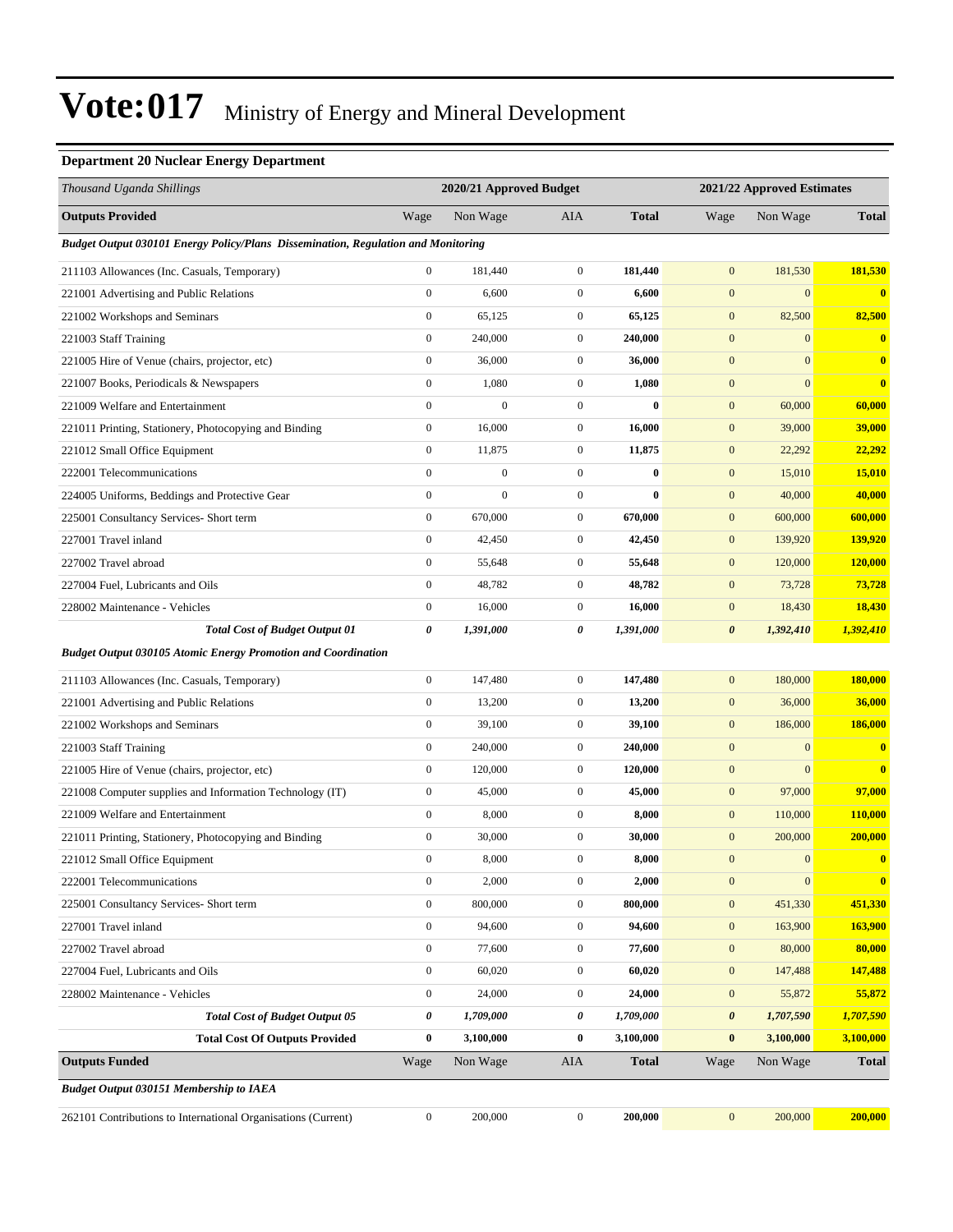| o/w Transfer contribution to IAEA and AFRA | 0 | 200,000   |   | 200,000      | $\theta$<br>$\theta$             | $\mathbf{0}$ |
|--------------------------------------------|---|-----------|---|--------------|----------------------------------|--------------|
| o/w Contribution to IAEA and AFRA made     | 0 | 0         | 0 | $\mathbf{0}$ | 200,000<br>$\theta$              | 200,000      |
| <b>Total Cost of Budget Output 51</b>      | 0 | 200,000   | 0 | 200,000      | 200,000<br>$\boldsymbol{\theta}$ | 200,000      |
| <b>Total Cost Of Outputs Funded</b>        | 0 | 200,000   |   | 200,000      | 200,000<br>$\bf{0}$              | 200,000      |
| <b>Total Cost for Department 20</b>        |   | 3.300.000 |   | 3.300.000    | 3.300,000<br>$\bf{0}$            | 3,300,000    |
| <b>Total Excluding Arrears</b>             |   | 3,300,000 |   | 3.300.000    | 3,300,000<br>$\mathbf{0}$        | 3,300,000    |
|                                            |   |           |   |              |                                  |              |

*Development Budget Estimates*

#### **Project 1221 Opuyo Moroto Interconnection Project**

| Thousand Uganda Shillings                                       | 2020/21 Approved Budget       |                         |                |              | 2021/22 Draft Estimates |                         |                       |
|-----------------------------------------------------------------|-------------------------------|-------------------------|----------------|--------------|-------------------------|-------------------------|-----------------------|
| <b>Capital Purchases</b>                                        | <b>GoU Dev't External Fin</b> |                         | <b>AIA</b>     | <b>Total</b> | GoU Dev't External Fin  |                         | <b>Total</b>          |
| <b>Budget Output 030171 Acquisition of Land by Government</b>   |                               |                         |                |              |                         |                         |                       |
| 311101 Land                                                     | 1,600,000                     | $\mathbf{0}$            | $\Omega$       | 1,600,000    | $\mathbf{0}$            | $\mathbf{0}$            | $\mathbf{0}$          |
| Total Cost Of Budget Output 030171                              | 1,600,000                     | 0                       | 0              | 1,600,000    | $\boldsymbol{\theta}$   | $\boldsymbol{\theta}$   | $\boldsymbol{\theta}$ |
| <b>Budget Output 030179 Acquisition of Other Capital Assets</b> |                               |                         |                |              |                         |                         |                       |
| 281504 Monitoring, Supervision & Appraisal of Capital work      | 400,000                       | $\Omega$                | $\overline{0}$ | 400,000      | 400,000                 | $\mathbf{0}$            | 400,000               |
| 312104 Other Structures                                         | $\overline{0}$                | 19,190,000              | $\Omega$       | 19,190,000   | 620,000                 | $\overline{0}$          | 620,000               |
| <b>Total Cost Of Budget Output 030179</b>                       | 400,000                       | 19,190,000              | 0              | 19,590,000   | 1,020,000               | $\boldsymbol{\theta}$   | 1,020,000             |
| <b>Total Cost for Capital Purchases</b>                         | 2,000,000                     | 19,190,000              | $\bf{0}$       | 21,190,000   | 1,020,000               | $\overline{0}$          | 1,020,000             |
| <b>Total Cost for Project: 1221</b>                             | 2,000,000                     | 19,190,000              | $\overline{0}$ | 21,190,000   | 1,020,000               | $\overline{0}$          | 1,020,000             |
| <b>Total Excluding Arrears</b>                                  | 2,000,000                     | 19,190,000              | $\overline{0}$ | 21,190,000   | 1,020,000               | $\overline{0}$          | 1,020,000             |
| <b>Project 1259 Kampala-Entebbe Expansion Project</b>           |                               |                         |                |              |                         |                         |                       |
| Thousand Uganda Shillings                                       |                               | 2020/21 Approved Budget |                |              |                         | 2021/22 Draft Estimates |                       |

| <b>Capital Purchases</b>                                        | <b>GoU Dev't External Fin</b> |              | <b>AIA</b>   | <b>Total</b> | GoU Dev't External Fin |                       | <b>Total</b> |
|-----------------------------------------------------------------|-------------------------------|--------------|--------------|--------------|------------------------|-----------------------|--------------|
| <b>Budget Output 030171 Acquisition of Land by Government</b>   |                               |              |              |              |                        |                       |              |
| 311101 Land                                                     | 1,800,000                     | $\mathbf{0}$ | $\mathbf{0}$ | 1,800,000    | 5,000,000              | $\mathbf{0}$          | 5,000,000    |
| <b>Total Cost Of Budget Output 030171</b>                       | 1,800,000                     | 0            | 0            | 1,800,000    | 5,000,000              | $\boldsymbol{\theta}$ | 5,000,000    |
| <b>Budget Output 030179 Acquisition of Other Capital Assets</b> |                               |              |              |              |                        |                       |              |
| 281504 Monitoring, Supervision & Appraisal of Capital work      | 200,000                       | $\mathbf{0}$ | $\mathbf{0}$ | 200,000      | 700,000                | $\mathbf{0}$          | 700,000      |
| 312104 Other Structures                                         | $\mathbf{0}$                  | 20,110,000   | $\mathbf{0}$ | 20,110,000   | $\mathbf{0}$           | 7,690,000             | 7,690,000    |
| Total Cost Of Budget Output 030179                              | 200,000                       | 20,110,000   | 0            | 20,310,000   | 700,000                | 7,690,000             | 8,390,000    |
| <b>Total Cost for Capital Purchases</b>                         | 2,000,000                     | 20,110,000   | $\mathbf{0}$ | 22,110,000   | 5,700,000              | 7,690,000             | 13,390,000   |
| <b>Total Cost for Project: 1259</b>                             | 2,000,000                     | 20,110,000   | $\mathbf{0}$ | 22,110,000   | 5,700,000              | 7,690,000             | 13,390,000   |
| <b>Total Excluding Arrears</b>                                  | 2,000,000                     | 20,110,000   | $\mathbf{0}$ | 22,110,000   | 5,700,000              | 7,690,000             | 13,390,000   |

#### **Project 1388 Mbale-Bulambuli (Atari) 132KV transmission line and Associated Substation**

| Thousand Uganda Shillings                                       |                               | 2020/21 Approved Budget | 2021/22 Draft Estimates |              |                        |                       |              |
|-----------------------------------------------------------------|-------------------------------|-------------------------|-------------------------|--------------|------------------------|-----------------------|--------------|
| <b>Capital Purchases</b>                                        | <b>GoU Dev't External Fin</b> |                         | AIA                     | Total        | GoU Dev't External Fin |                       | <b>Total</b> |
| <b>Budget Output 030171 Acquisition of Land by Government</b>   |                               |                         |                         |              |                        |                       |              |
| 311101 Land                                                     | $\Omega$                      | $\mathbf{0}$            | $\Omega$                | $\mathbf{0}$ | 1,340,000              | $\overline{0}$        | 1,340,000    |
| Total Cost Of Budget Output 030171                              | 0                             | 0                       | 0                       | 0            | 1,340,000              | $\boldsymbol{\theta}$ | 1,340,000    |
| <b>Budget Output 030179 Acquisition of Other Capital Assets</b> |                               |                         |                         |              |                        |                       |              |
| 281501 Environment Impact Assessment for Capital Works          | $\Omega$                      | $\mathbf{0}$            | $\Omega$                | $\bf{0}$     | 1,000,000              | $\overline{0}$        | 1,000,000    |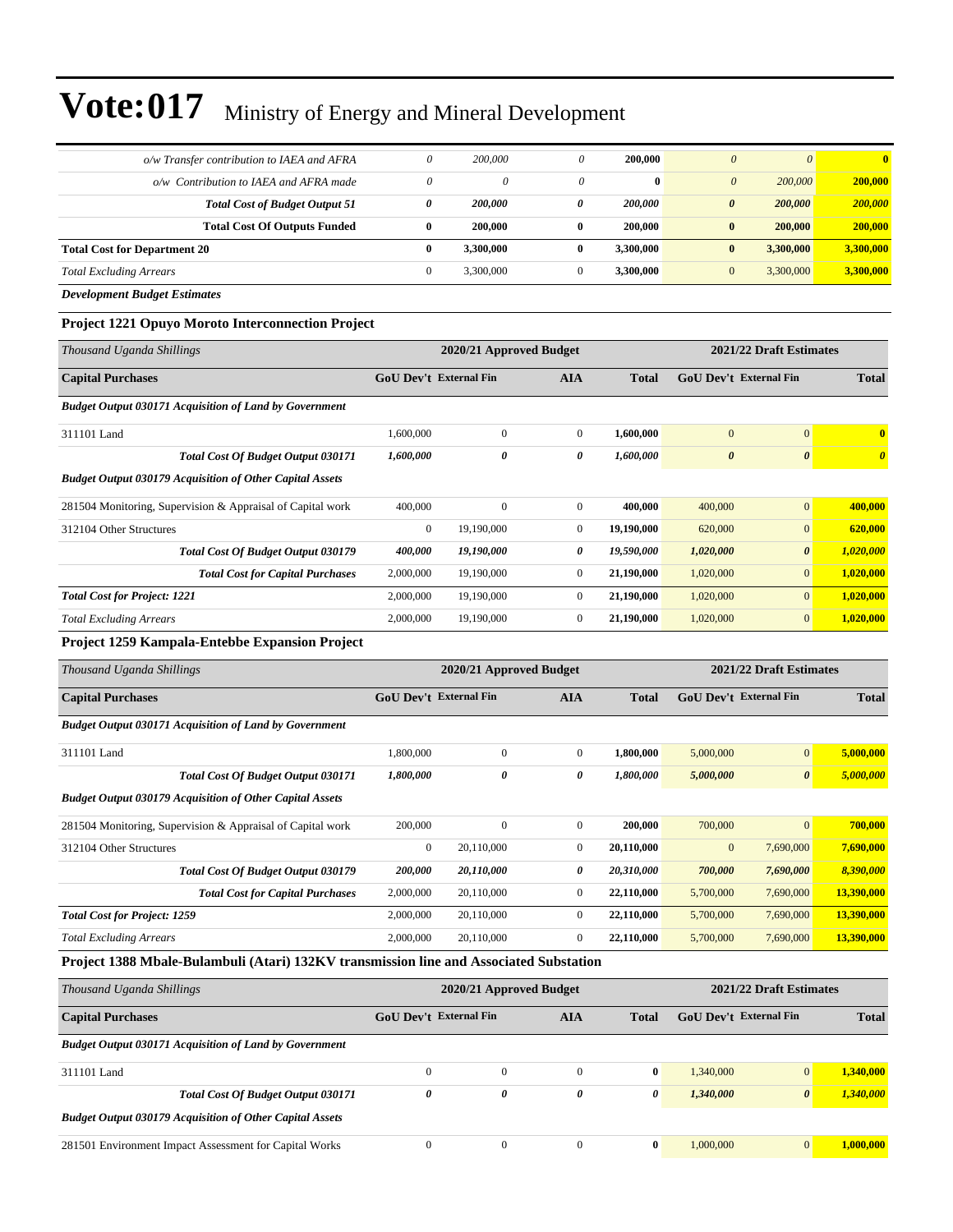| 281503 Engineering and Design Studies & Plans for capital<br>works                                 | 1,000,000              | $\mathbf{0}$            | $\mathbf{0}$     | 1,000,000    | $\mathbf{0}$           | $\mathbf{0}$            | $\bf{0}$     |
|----------------------------------------------------------------------------------------------------|------------------------|-------------------------|------------------|--------------|------------------------|-------------------------|--------------|
| 281504 Monitoring, Supervision & Appraisal of Capital work                                         | $\mathbf{0}$           | $\mathbf{0}$            | $\mathbf{0}$     | $\bf{0}$     | 1,000,000              | $\mathbf{0}$            | 1,000,000    |
| 312104 Other Structures                                                                            | $\mathbf{0}$           | 1,920,000               | $\boldsymbol{0}$ | 1,920,000    | 2,000,000              | $\boldsymbol{0}$        | 2,000,000    |
| <b>Total Cost Of Budget Output 030179</b>                                                          | 1,000,000              | 1,920,000               | 0                | 2,920,000    | 4,000,000              | $\boldsymbol{\theta}$   | 4,000,000    |
| <b>Total Cost for Capital Purchases</b>                                                            | 1,000,000              | 1,920,000               | $\mathbf{0}$     | 2,920,000    | 5,340,000              | $\mathbf{0}$            | 5,340,000    |
| <b>Total Cost for Project: 1388</b>                                                                | 1,000,000              | 1,920,000               | $\mathbf{0}$     | 2,920,000    | 5,340,000              | $\boldsymbol{0}$        | 5,340,000    |
| <b>Total Excluding Arrears</b>                                                                     | 1,000,000              | 1,920,000               | $\mathbf{0}$     | 2,920,000    | 5,340,000              | $\mathbf{0}$            | 5,340,000    |
| Project 1391 Lira-Gulu-Agago 132KV transmission project                                            |                        |                         |                  |              |                        |                         |              |
| Thousand Uganda Shillings                                                                          |                        | 2020/21 Approved Budget |                  |              |                        | 2021/22 Draft Estimates |              |
| <b>Capital Purchases</b>                                                                           | GoU Dev't External Fin |                         | AIA              | <b>Total</b> | GoU Dev't External Fin |                         | <b>Total</b> |
| <b>Budget Output 030171 Acquisition of Land by Government</b>                                      |                        |                         |                  |              |                        |                         |              |
| 311101 Land                                                                                        | 2,500,000              | $\boldsymbol{0}$        | $\boldsymbol{0}$ | 2,500,000    | 5,180,000              | $\boldsymbol{0}$        | 5,180,000    |
| <b>Total Cost Of Budget Output 030171</b>                                                          | 2,500,000              | 0                       | 0                | 2,500,000    | 5,180,000              | $\boldsymbol{\theta}$   | 5,180,000    |
| <b>Budget Output 030179 Acquisition of Other Capital Assets</b>                                    |                        |                         |                  |              |                        |                         |              |
| 281504 Monitoring, Supervision & Appraisal of Capital work                                         | $\overline{0}$         | $\mathbf{0}$            | $\mathbf{0}$     | $\bf{0}$     | 500,000                | $\mathbf{0}$            | 500,000      |
| 312104 Other Structures                                                                            | 442,000                | 38,500,000              | $\mathbf{0}$     | 38,942,000   | $\mathbf{0}$           | 15,378,112              | 15,378,112   |
| <b>Total Cost Of Budget Output 030179</b>                                                          | 442,000                | 38,500,000              | 0                | 38,942,000   | 500,000                | 15,378,112              | 15,878,112   |
| <b>Total Cost for Capital Purchases</b>                                                            | 2,942,000              | 38,500,000              | $\boldsymbol{0}$ | 41,442,000   | 5,680,000              | 15,378,112              | 21,058,112   |
| <b>Total Cost for Project: 1391</b>                                                                | 2,942,000              | 38,500,000              | $\boldsymbol{0}$ | 41,442,000   | 5,680,000              | 15,378,112              | 21,058,112   |
| <b>Total Excluding Arrears</b>                                                                     | 2,942,000              | 38,500,000              | $\mathbf{0}$     | 41,442,000   | 5,680,000              | 15,378,112              | 21,058,112   |
|                                                                                                    |                        |                         |                  |              |                        |                         |              |
| Project 1409 Mirama - Kabale 132kv Transmission Project                                            |                        |                         |                  |              |                        |                         |              |
| Thousand Uganda Shillings                                                                          |                        | 2020/21 Approved Budget |                  |              |                        | 2021/22 Draft Estimates |              |
| <b>Capital Purchases</b>                                                                           | GoU Dev't External Fin |                         | AIA              | <b>Total</b> | GoU Dev't External Fin |                         | <b>Total</b> |
| <b>Budget Output 030171 Acquisition of Land by Government</b>                                      |                        |                         |                  |              |                        |                         |              |
| 311101 Land                                                                                        | 14,500,000             | $\boldsymbol{0}$        | $\mathbf{0}$     | 14,500,000   | 4,000,000              | $\mathbf{0}$            | 4,000,000    |
| Total Cost Of Budget Output 030171                                                                 | 14,500,000             | 0                       | 0                | 14,500,000   | 4,000,000              | $\boldsymbol{\theta}$   | 4,000,000    |
| <b>Budget Output 030179 Acquisition of Other Capital Assets</b>                                    |                        |                         |                  |              |                        |                         |              |
| 281501 Environment Impact Assessment for Capital Works                                             | $\mathbf{0}$           | $\mathbf{0}$            | $\mathbf{0}$     | $\bf{0}$     | 635,000                | $\mathbf{0}$            | 635,000      |
| 281504 Monitoring, Supervision & Appraisal of Capital work                                         | 500,000                | $\boldsymbol{0}$        | $\boldsymbol{0}$ | 500,000      | 635,000                | $\boldsymbol{0}$        | 635,000      |
| 312104 Other Structures                                                                            | $\boldsymbol{0}$       | $\boldsymbol{0}$        | $\boldsymbol{0}$ | $\bf{0}$     | $\boldsymbol{0}$       | 15,390,000              | 15,390,000   |
| Total Cost Of Budget Output 030179                                                                 | 500,000                | 0                       | $\pmb{\theta}$   | 500,000      | 1,270,000              | 15,390,000              | 16,660,000   |
| <b>Total Cost for Capital Purchases</b>                                                            | 15,000,000             | $\boldsymbol{0}$        | $\boldsymbol{0}$ | 15,000,000   | 5,270,000              | 15,390,000              | 20,660,000   |
| <b>Total Cost for Project: 1409</b>                                                                | 15,000,000             | $\boldsymbol{0}$        | $\boldsymbol{0}$ | 15,000,000   | 5,270,000              | 15,390,000              | 20,660,000   |
| <b>Total Excluding Arrears</b>                                                                     | 15,000,000             | $\boldsymbol{0}$        | $\boldsymbol{0}$ | 15,000,000   | 5,270,000              | 15,390,000              | 20,660,000   |
| Project 1426 Grid Expansion and Reinforcement Project -Lira, Gulu, Nebbi to Arua Transmission Line |                        |                         |                  |              |                        |                         |              |
| Thousand Uganda Shillings                                                                          |                        | 2020/21 Approved Budget |                  |              |                        | 2021/22 Draft Estimates |              |
| <b>Capital Purchases</b>                                                                           | GoU Dev't External Fin |                         | <b>AIA</b>       | <b>Total</b> | GoU Dev't External Fin |                         | <b>Total</b> |
| <b>Budget Output 030171 Acquisition of Land by Government</b>                                      |                        |                         |                  |              |                        |                         |              |
| 311101 Land                                                                                        | 6,000,000              | $\boldsymbol{0}$        | $\boldsymbol{0}$ | 6,000,000    | 1,900,000              | $\boldsymbol{0}$        | 1,900,000    |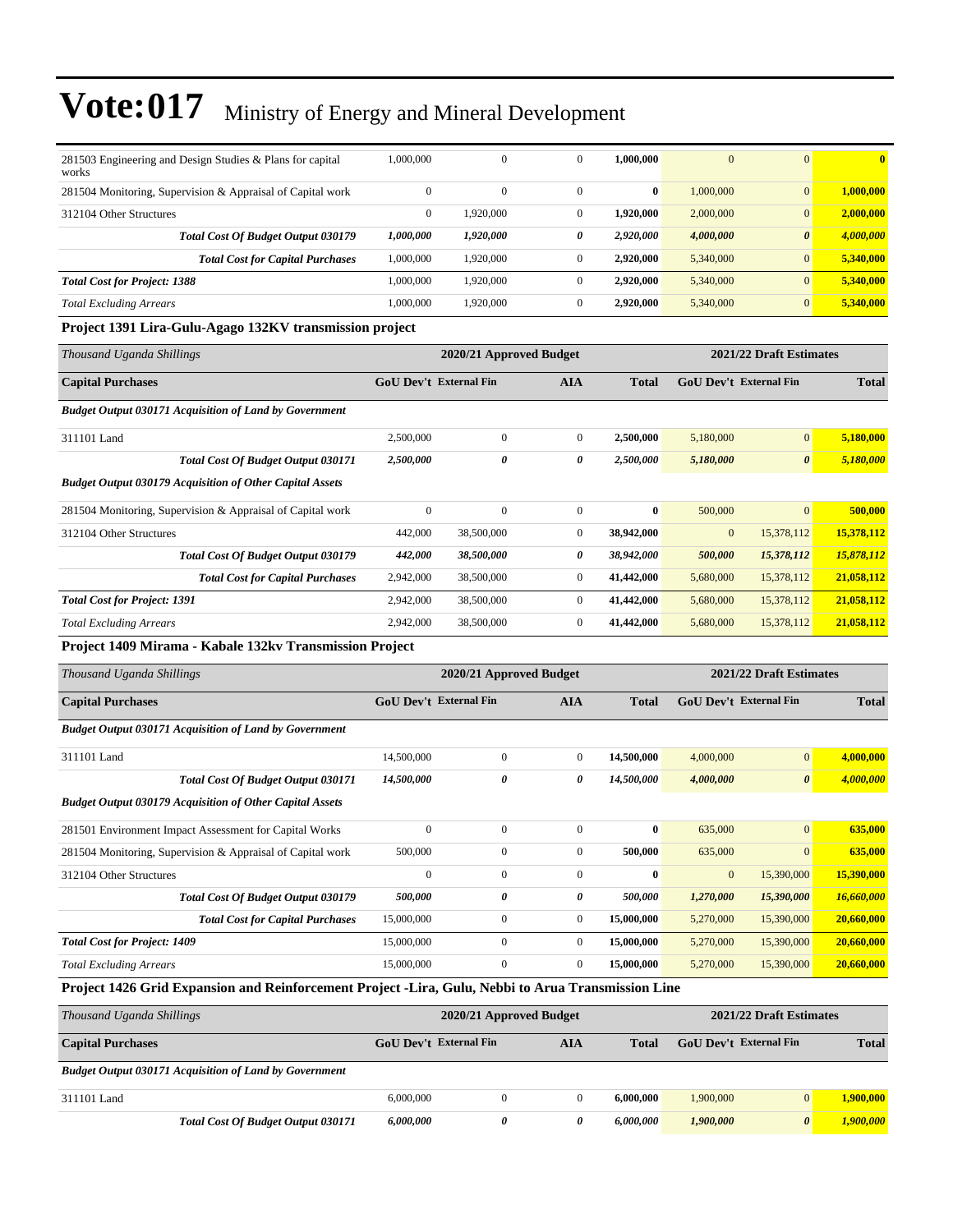| <b>Budget Output 030179 Acquisition of Other Capital Assets</b>                          |                        |                         |                  |              |                        |                         |                         |
|------------------------------------------------------------------------------------------|------------------------|-------------------------|------------------|--------------|------------------------|-------------------------|-------------------------|
| 281504 Monitoring, Supervision & Appraisal of Capital work                               | 1,034,960              | $\boldsymbol{0}$        | $\boldsymbol{0}$ | 1,034,960    | 600,000                | $\mathbf{0}$            | 600,000                 |
| 312104 Other Structures                                                                  | $\boldsymbol{0}$       | 57,558,220              | $\boldsymbol{0}$ | 57,558,220   | $\mathbf{0}$           | 15,390,000              | 15,390,000              |
| 312201 Transport Equipment                                                               | 190,000                | $\boldsymbol{0}$        | $\boldsymbol{0}$ | 190,000      | $\mathbf{0}$           | $\mathbf{0}$            |                         |
| <b>Total Cost Of Budget Output 030179</b>                                                | 1,224,960              | 57,558,220              | 0                | 58,783,180   | 600,000                | 15,390,000              | 15,990,000              |
| <b>Total Cost for Capital Purchases</b>                                                  | 7,224,960              | 57,558,220              | $\boldsymbol{0}$ | 64,783,180   | 2,500,000              | 15,390,000              | 17,890,000              |
| <b>Total Cost for Project: 1426</b>                                                      | 7,224,960              | 57,558,220              | $\boldsymbol{0}$ | 64,783,180   | 2,500,000              | 15,390,000              | 17,890,000              |
| <b>Total Excluding Arrears</b>                                                           | 7,224,960              | 57,558,220              | $\boldsymbol{0}$ | 64,783,180   | 2,500,000              | 15,390,000              | 17,890,000              |
| <b>Project 1428 Energy for Rural Transformation (ERT) Phase III</b>                      |                        |                         |                  |              |                        |                         |                         |
| Thousand Uganda Shillings                                                                |                        | 2020/21 Approved Budget |                  |              |                        | 2021/22 Draft Estimates |                         |
| <b>Outputs Provided</b>                                                                  | GoU Dev't External Fin |                         | <b>AIA</b>       | <b>Total</b> | GoU Dev't External Fin |                         | <b>Total</b>            |
| <b>Budget Output 030101 Energy Policy/Plans Dissemination, Regulation and Monitoring</b> |                        |                         |                  |              |                        |                         |                         |
| 211102 Contract Staff Salaries                                                           | 499,059                | $\mathbf{0}$            | $\boldsymbol{0}$ | 499,059      | 500,000                | $\mathbf{0}$            | 500,000                 |
| 211103 Allowances (Inc. Casuals, Temporary)                                              | 55,000                 | 110,000                 | $\boldsymbol{0}$ | 165,000      | 200,000                | 200,000                 | 400,000                 |
| 213004 Gratuity Expenses                                                                 | 55,000                 | $\boldsymbol{0}$        | $\boldsymbol{0}$ | 55,000       | 55,000                 | $\mathbf{0}$            | 55,000                  |
| 221001 Advertising and Public Relations                                                  | $\boldsymbol{0}$       | $\mathbf{0}$            | $\boldsymbol{0}$ | $\bf{0}$     | 100,000                | $\mathbf{0}$            | 100,000                 |
| 221002 Workshops and Seminars                                                            | 60,000                 | 60,000                  | $\boldsymbol{0}$ | 120,000      | 50,000                 | 100,000                 | 150,000                 |
| 221003 Staff Training                                                                    | 60,000                 | 120,000                 | $\boldsymbol{0}$ | 180,000      | $\mathbf{0}$           | 120,000                 | <b>120,000</b>          |
| 221011 Printing, Stationery, Photocopying and Binding                                    | $\boldsymbol{0}$       | $\mathbf{0}$            | $\boldsymbol{0}$ | $\bf{0}$     | 96,000                 | $\mathbf{0}$            | 96,000                  |
| 227001 Travel inland                                                                     | 50,000                 | 110,000                 | $\boldsymbol{0}$ | 160,000      | $\overline{0}$         | 80,000                  | 80,000                  |
| 227002 Travel abroad                                                                     | 50,000                 | 30,000                  | $\boldsymbol{0}$ | 80,000       | $\mathbf{0}$           | $\mathbf{0}$            | $\overline{\mathbf{0}}$ |
| 227004 Fuel, Lubricants and Oils                                                         | 100,000                | 30,000                  | $\boldsymbol{0}$ | 130,000      | 100,000                | $\mathbf{0}$            | 100,000                 |
| 228002 Maintenance - Vehicles                                                            | 60,000                 | 40,000                  | $\boldsymbol{0}$ | 100,000      | 99,000                 | $\mathbf{0}$            | 99,000                  |
| 281504 Monitoring, Supervision & Appraisal of Capital work                               | $\boldsymbol{0}$       | $\mathbf{0}$            | $\boldsymbol{0}$ | 0            | 800,000                | $\mathbf{0}$            | 800,000                 |
| Total Cost Of Budget Output 030101                                                       | 989,059                | 500,000                 | 0                | 1,489,059    | 2,000,000              | 500,000                 | 2,500,000               |
| <b>Budget Output 030102 Energy Efficiency Promotion</b>                                  |                        |                         |                  |              |                        |                         |                         |
| 211103 Allowances (Inc. Casuals, Temporary)                                              | 55,000                 | 60,000                  | $\boldsymbol{0}$ | 115,000      | 100,000                | 100,000                 | 200,000                 |
| 221001 Advertising and Public Relations                                                  | 94,000                 | 1,000                   | $\boldsymbol{0}$ | 95,000       | 100,000                | 100,000                 | 200,000                 |
| 221002 Workshops and Seminars                                                            | 54,000                 | $\boldsymbol{0}$        | $\boldsymbol{0}$ | 54,000       | 50,000                 | $\mathbf{0}$            | 50,000                  |
| 221003 Staff Training                                                                    | $\mathbf{0}$           | 90,000                  | $\mathbf{0}$     | 90,000       | 100,000                | 200,000                 | 300,000                 |
| 221011 Printing, Stationery, Photocopying and Binding                                    | $\boldsymbol{0}$       | $\boldsymbol{0}$        | $\boldsymbol{0}$ | $\bf{0}$     | 100,000                | $\mathbf{0}$            | 100,000                 |
| 225001 Consultancy Services- Short term                                                  | 300,000                | $\boldsymbol{0}$        | $\boldsymbol{0}$ | 300,000      | $\bf{0}$               | $\boldsymbol{0}$        | $\overline{\mathbf{0}}$ |
| 227001 Travel inland                                                                     | 33,000                 | 259,000                 | $\boldsymbol{0}$ | 292,000      | 50,000                 | 100,000                 | 150,000                 |
| 227004 Fuel, Lubricants and Oils                                                         | 60,000                 | 60,000                  | $\boldsymbol{0}$ | 120,000      | 100,000                | $\mathbf{0}$            | 100,000                 |
| 228002 Maintenance - Vehicles                                                            | 14,000                 | 30,000                  | $\boldsymbol{0}$ | 44,000       | 100,000                | $\mathbf{0}$            | 100,000                 |
| 281504 Monitoring, Supervision & Appraisal of Capital work                               | $\boldsymbol{0}$       | $\boldsymbol{0}$        | $\boldsymbol{0}$ | 0            | 400,000                | $\mathbf{0}$            | 400,000                 |
| <b>Total Cost Of Budget Output 030102</b>                                                | 610,000                | 500,000                 | 0                | 1,110,000    | 1,100,000              | 500,000                 | 1,600,000               |
| <b>Budget Output 030103 Renewable Energy Promotion</b>                                   |                        |                         |                  |              |                        |                         |                         |
| 211103 Allowances (Inc. Casuals, Temporary)                                              | 100,000                | 110,000                 | $\boldsymbol{0}$ | 210,000      | 200,000                | 100,000                 | 300,000                 |
| 221002 Workshops and Seminars                                                            | $\boldsymbol{0}$       | 70,000                  | $\boldsymbol{0}$ | 70,000       | $\mathbf{0}$           | 200,000                 | 200,000                 |
| 221003 Staff Training                                                                    | 12,000                 | 110,000                 | $\boldsymbol{0}$ | 122,000      | $\bf{0}$               | 100,000                 | 100,000                 |

221008 Computer supplies and Information Technology (IT) 0 24,000 0 **24,000** 0 50,000 **50,000**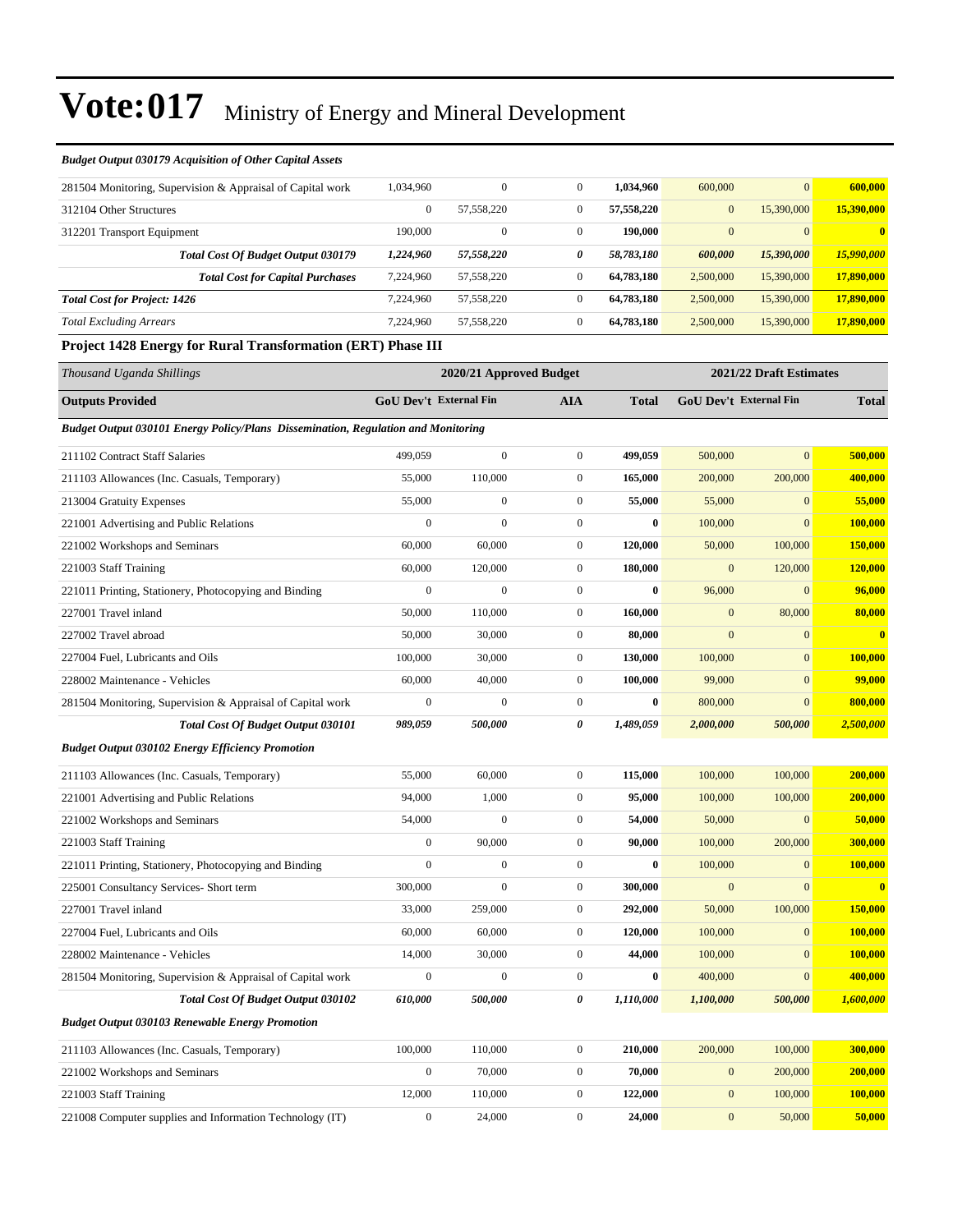| 221011 Printing, Stationery, Photocopying and Binding                         | 50,000                 | 60,000                        | $\mathbf{0}$          | 110,000      | $\mathbf{0}$           | 50,000                 | 50,000                  |
|-------------------------------------------------------------------------------|------------------------|-------------------------------|-----------------------|--------------|------------------------|------------------------|-------------------------|
| 225001 Consultancy Services- Short term                                       | 300,000                | 100,000                       | $\boldsymbol{0}$      | 400,000      | $\boldsymbol{0}$       | $\mathbf{0}$           | $\bf{0}$                |
| 227001 Travel inland                                                          | 90,000                 | 26,000                        | $\overline{0}$        | 116,000      | $\mathbf{0}$           | $\overline{0}$         | $\bf{0}$                |
| 281501 Environment Impact Assessment for Capital Works                        | $\boldsymbol{0}$       | $\mathbf{0}$                  | $\mathbf{0}$          | $\bf{0}$     | 600,000                | $\mathbf{0}$           | 600,000                 |
| 281502 Feasibility Studies for Capital Works                                  | $\mathbf{0}$           | $\boldsymbol{0}$              | $\mathbf{0}$          | $\bf{0}$     | 200,000                | $\mathbf{0}$           | 200,000                 |
| 281503 Engineering and Design Studies & Plans for capital<br>works            | $\mathbf{0}$           | $\mathbf{0}$                  | $\mathbf{0}$          | $\bf{0}$     | 700,000                | $\overline{0}$         | 700,000                 |
| 281504 Monitoring, Supervision & Appraisal of Capital work                    | $\boldsymbol{0}$       | $\boldsymbol{0}$              | $\boldsymbol{0}$      | $\bf{0}$     | 200,000                | $\mathbf{0}$           | 200,000                 |
| <b>Total Cost Of Budget Output 030103</b>                                     | 552,000                | 500,000                       | 0                     | 1,052,000    | 1,900,000              | 500,000                | 2,400,000               |
| <b>Budget Output 030104 Increased Rural Electrification</b>                   |                        |                               |                       |              |                        |                        |                         |
| 221001 Advertising and Public Relations                                       | $\boldsymbol{0}$       | $\boldsymbol{0}$              | $\mathbf{0}$          | $\bf{0}$     | 180,000                | $\overline{0}$         | 180,000                 |
| 221011 Printing, Stationery, Photocopying and Binding                         | 20,000                 | $\mathbf{0}$                  | $\mathbf{0}$          | 20,000       | $\mathbf{0}$           | $\overline{0}$         | $\bf{0}$                |
| 225001 Consultancy Services- Short term                                       | 300,000                | $\mathbf{0}$                  | $\boldsymbol{0}$      | 300,000      | $\mathbf{0}$           | $\overline{0}$         | $\bf{0}$                |
| 225002 Consultancy Services-Long-term                                         | $\mathbf{0}$           | 11,950,000                    | $\mathbf{0}$          | 11,950,000   | $\boldsymbol{0}$       | 4,000,000              | 4,000,000               |
| 227001 Travel inland                                                          | 60,000                 | $\boldsymbol{0}$              | $\mathbf{0}$          | 60,000       | $\mathbf{0}$           | $\mathbf{0}$           | $\bf{0}$                |
| 227004 Fuel, Lubricants and Oils                                              | 40,000                 | $\mathbf{0}$                  | $\mathbf{0}$          | 40,000       | $\mathbf{0}$           | $\overline{0}$         | $\overline{\mathbf{0}}$ |
| 281501 Environment Impact Assessment for Capital Works                        | $\boldsymbol{0}$       | $\mathbf{0}$                  | $\mathbf{0}$          | $\bf{0}$     | 500,000                | $\mathbf{0}$           | 500,000                 |
| 281502 Feasibility Studies for Capital Works                                  | $\boldsymbol{0}$       | $\mathbf{0}$                  | $\mathbf{0}$          | $\bf{0}$     | 800,000                | $\mathbf{0}$           | 800,000                 |
| 281503 Engineering and Design Studies & Plans for capital<br>works            | $\boldsymbol{0}$       | $\boldsymbol{0}$              | $\boldsymbol{0}$      | $\bf{0}$     | 700,000                | $\mathbf{0}$           | 700,000                 |
| 281504 Monitoring, Supervision & Appraisal of Capital work                    | 500,000                | $\mathbf{0}$                  | $\boldsymbol{0}$      | 500,000      | 270,000                | $\overline{0}$         | 270,000                 |
| <b>Total Cost Of Budget Output 030104</b>                                     | 920,000                | 11,950,000                    | 0                     | 12,870,000   | 2,450,000              | 4,000,000              | 6,450,000               |
| <b>Total Cost for Outputs Provided</b>                                        | 3,071,059              | 13,450,000                    | $\boldsymbol{0}$      | 16,521,059   | 7,450,000              | 5,500,000              | 12,950,000              |
| <b>Outputs Funded</b>                                                         |                        | <b>GoU Dev't External Fin</b> | AIA                   | <b>Total</b> | GoU Dev't External Fin |                        | <b>Total</b>            |
|                                                                               |                        |                               |                       |              |                        |                        |                         |
| <b>Budget Output 030153 Cross Sector Transfers for ERT (Other Components)</b> |                        |                               |                       |              |                        |                        |                         |
| 263104 Transfers to other govt. Units (Current)                               | $\boldsymbol{0}$       | $\boldsymbol{0}$              | $\boldsymbol{0}$      | $\bf{0}$     | 4,500,000              | $\overline{0}$         | 4,500,000               |
| o/w Subvention to UECCC                                                       | $\theta$               | 0                             | 0                     | $\bf{0}$     | 4,500,000              | $\theta$               | 4,500,000               |
| 291001 Transfers to Government Institutions                                   | 4,500,000              | $\boldsymbol{0}$              | $\boldsymbol{0}$      | 4,500,000    | $\mathbf{0}$           | $\mathbf{0}$           | $\bf{0}$                |
| o/w Support to UECCC                                                          | 4,500,000              | 0                             | 0                     | 4,500,000    | $\boldsymbol{\theta}$  | $\theta$               | $\bf{0}$                |
| Total Cost Of Budget Output 030153                                            | 4,500,000              | 0                             | 0                     | 4,500,000    | 4,500,000              | $\boldsymbol{\theta}$  | 4,500,000               |
| <b>Total Cost for Outputs Funded</b>                                          | 4,500,000              | $\boldsymbol{0}$              | $\boldsymbol{0}$      | 4,500,000    | 4,500,000              | $\mathbf{0}$           | 4,500,000               |
| <b>Capital Purchases</b>                                                      | GoU Dev't External Fin |                               | AIA                   | Total        |                        | GoU Dev't External Fin | <b>Total</b>            |
| Budget Output 030176 Purchase of Office and ICT Equipment, including Software |                        |                               |                       |              |                        |                        |                         |
| 312213 ICT Equipment                                                          | 95,941                 | $\boldsymbol{0}$              | $\boldsymbol{0}$      | 95,941       | 120,000                | $\boldsymbol{0}$       | 120,000                 |
| Total Cost Of Budget Output 030176                                            | 95,941                 | 0                             | $\boldsymbol{\theta}$ | 95,941       | 120,000                | $\boldsymbol{\theta}$  | 120,000                 |
| <b>Budget Output 030179 Acquisition of Other Capital Assets</b>               |                        |                               |                       |              |                        |                        |                         |
| 281503 Engineering and Design Studies & Plans for capital<br>works            | $\boldsymbol{0}$       | 14,950,000                    | $\boldsymbol{0}$      | 14,950,000   | $\mathbf{0}$           | 49,990,000             | 49,990,000              |
| Total Cost Of Budget Output 030179                                            | 0                      | 14,950,000                    | 0                     | 14,950,000   | $\boldsymbol{\theta}$  | 49,990,000             | 49,990,000              |
| <b>Total Cost for Capital Purchases</b>                                       | 95,941                 | 14,950,000                    | $\boldsymbol{0}$      | 15,045,941   | 120,000                | 49,990,000             | 50,110,000              |
| <b>Total Cost for Project: 1428</b>                                           | 7,667,000              | 28,400,000                    | $\bf{0}$              | 36,067,000   | 12,070,000             | 55,490,000             | 67,560,000              |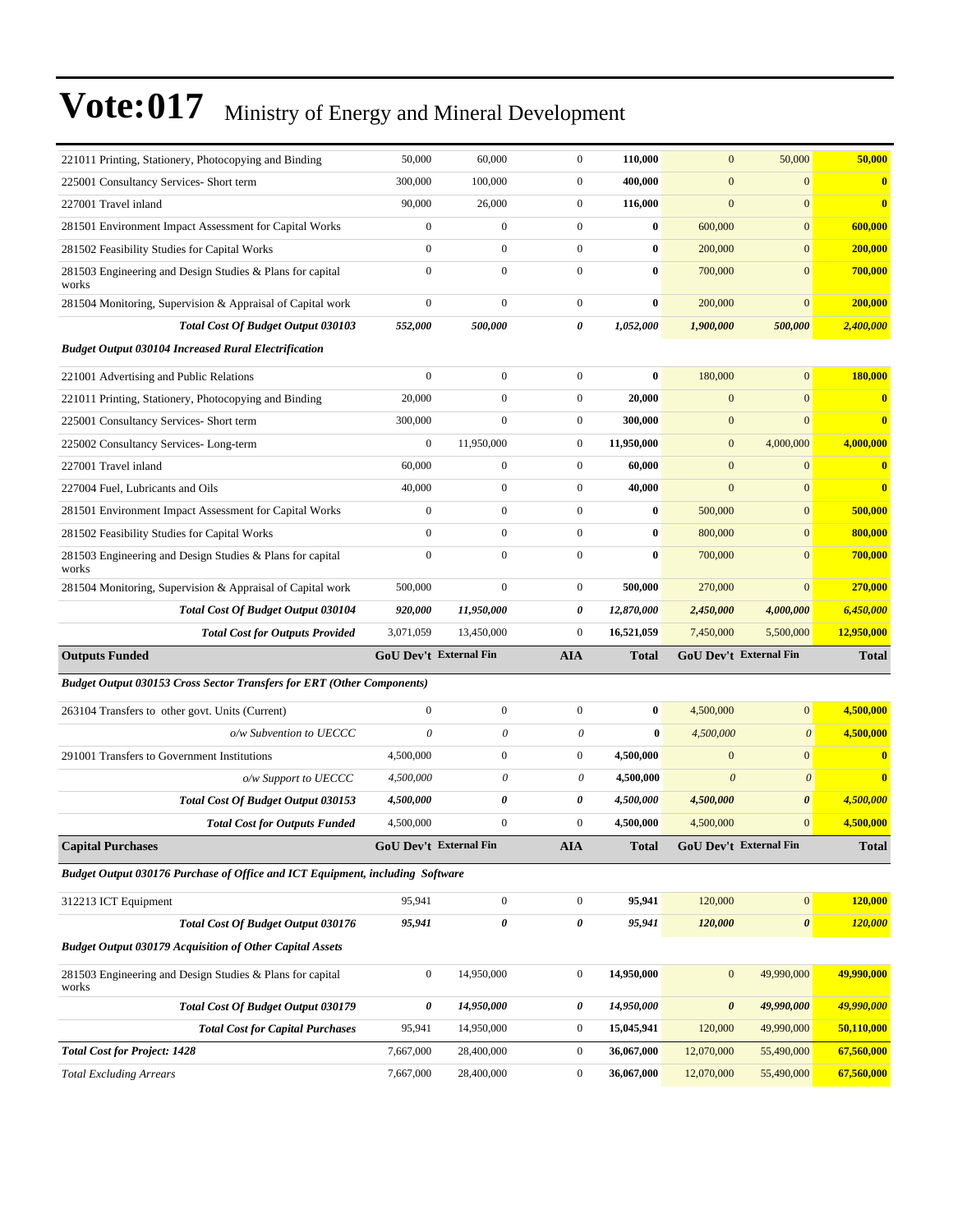#### **Project 1429 ORIO Mini Hydro Power and Rural Electrification Project**

| Thousand Uganda Shillings                                                                |                               | 2020/21 Approved Budget       |                  |              |                       | 2021/22 Draft Estimates       |                       |
|------------------------------------------------------------------------------------------|-------------------------------|-------------------------------|------------------|--------------|-----------------------|-------------------------------|-----------------------|
| <b>Outputs Provided</b>                                                                  |                               | GoU Dev't External Fin        | AIA              | <b>Total</b> |                       | GoU Dev't External Fin        | <b>Total</b>          |
| <b>Budget Output 030101 Energy Policy/Plans Dissemination, Regulation and Monitoring</b> |                               |                               |                  |              |                       |                               |                       |
| 211103 Allowances (Inc. Casuals, Temporary)                                              | 190,000                       | $\boldsymbol{0}$              | $\boldsymbol{0}$ | 190,000      | $\mathbf{0}$          | $\mathbf{0}$                  | $\mathbf{0}$          |
| 221011 Printing, Stationery, Photocopying and Binding                                    | 10,000                        | $\boldsymbol{0}$              | $\boldsymbol{0}$ | 10,000       | $\mathbf{0}$          | $\overline{0}$                | $\bf{0}$              |
| Total Cost Of Budget Output 030101                                                       | 200,000                       | 0                             | 0                | 200,000      | $\boldsymbol{\theta}$ | $\boldsymbol{\theta}$         | $\boldsymbol{\theta}$ |
| <b>Total Cost for Outputs Provided</b>                                                   | 200,000                       | $\boldsymbol{0}$              | $\boldsymbol{0}$ | 200,000      | $\mathbf{0}$          | $\mathbf{0}$                  | $\bf{0}$              |
| <b>Capital Purchases</b>                                                                 | GoU Dev't External Fin        |                               | <b>AIA</b>       | <b>Total</b> |                       | GoU Dev't External Fin        | <b>Total</b>          |
| <b>Budget Output 030179 Acquisition of Other Capital Assets</b>                          |                               |                               |                  |              |                       |                               |                       |
| 281501 Environment Impact Assessment for Capital Works                                   | $\mathbf{0}$                  | $\boldsymbol{0}$              | $\boldsymbol{0}$ | $\bf{0}$     | 500,000               | $\overline{0}$                | 500,000               |
| 281504 Monitoring, Supervision & Appraisal of Capital work                               | 1,800,000                     | $\boldsymbol{0}$              | $\boldsymbol{0}$ | 1,800,000    | 1,000,000             | $\mathbf{0}$                  | 1,000,000             |
| 312104 Other Structures                                                                  | 8,000,000                     | $\boldsymbol{0}$              | $\boldsymbol{0}$ | 8,000,000    | 6,500,000             | $\overline{0}$                | 6,500,000             |
| Total Cost Of Budget Output 030179                                                       | 9,800,000                     | 0                             | 0                | 9,800,000    | 8,000,000             | 0                             | 8,000,000             |
| <b>Total Cost for Capital Purchases</b>                                                  | 9,800,000                     | $\boldsymbol{0}$              | $\boldsymbol{0}$ | 9,800,000    | 8,000,000             | $\overline{0}$                | 8,000,000             |
| <b>Total Cost for Project: 1429</b>                                                      | 10,000,000                    | $\boldsymbol{0}$              | $\boldsymbol{0}$ | 10,000,000   | 8,000,000             | $\overline{0}$                | 8,000,000             |
| <b>Total Excluding Arrears</b>                                                           | 10,000,000                    | $\overline{0}$                | $\boldsymbol{0}$ | 10,000,000   | 8,000,000             | $\overline{0}$                | 8,000,000             |
| Project 1492 Kampala Metropolitan Transmission System Improvement Project                |                               |                               |                  |              |                       |                               |                       |
| Thousand Uganda Shillings                                                                |                               | 2020/21 Approved Budget       |                  |              |                       | 2021/22 Draft Estimates       |                       |
| <b>Capital Purchases</b>                                                                 |                               | <b>GoU Dev't External Fin</b> | <b>AIA</b>       | <b>Total</b> |                       | <b>GoU Dev't External Fin</b> | <b>Total</b>          |
| <b>Budget Output 030171 Acquisition of Land by Government</b>                            |                               |                               |                  |              |                       |                               |                       |
| 311101 Land                                                                              | 30,306,934                    | $\boldsymbol{0}$              | $\boldsymbol{0}$ | 30,306,934   | 1,080,000             | $\overline{0}$                | 1,080,000             |
| <b>Total Cost Of Budget Output 030171</b>                                                | 30,306,934                    | 0                             | 0                | 30,306,934   | 1,080,000             | $\boldsymbol{\theta}$         | 1,080,000             |
| <b>Budget Output 030179 Acquisition of Other Capital Assets</b>                          |                               |                               |                  |              |                       |                               |                       |
| 281501 Environment Impact Assessment for Capital Works                                   | $\boldsymbol{0}$              | $\boldsymbol{0}$              | $\boldsymbol{0}$ | $\bf{0}$     | 440,000               | $\mathbf{0}$                  | 440,000               |
| 281504 Monitoring, Supervision & Appraisal of Capital work                               | $\boldsymbol{0}$              | $\boldsymbol{0}$              | $\boldsymbol{0}$ | $\bf{0}$     | 440,000               | $\mathbf{0}$                  | 440,000               |
| 312104 Other Structures                                                                  | $\boldsymbol{0}$              | $\boldsymbol{0}$              | $\boldsymbol{0}$ | $\bf{0}$     | $\boldsymbol{0}$      | 84,710,000                    | 84,710,000            |
| Total Cost Of Budget Output 030179                                                       | $\theta$                      | 0                             | 0                | 0            | 880,000               | 84,710,000                    | 85,590,000            |
| <b>Total Cost for Capital Purchases</b>                                                  | 30,306,934                    | $\boldsymbol{0}$              | $\boldsymbol{0}$ | 30,306,934   | 1,960,000             | 84,710,000                    | 86,670,000            |
| <b>Total Cost for Project: 1492</b>                                                      | 30,306,934                    | $\boldsymbol{0}$              | $\boldsymbol{0}$ | 30,306,934   | 1,960,000             | 84,710,000                    | 86,670,000            |
| <b>Total Excluding Arrears</b>                                                           | 30,306,934                    | $\boldsymbol{0}$              | $\boldsymbol{0}$ | 30,306,934   | 1,960,000             | 84,710,000                    | 86,670,000            |
| Project 1497 Masaka-Mbarara Grid Expansion Line                                          |                               |                               |                  |              |                       |                               |                       |
| Thousand Uganda Shillings                                                                |                               | 2020/21 Approved Budget       |                  |              |                       | 2021/22 Draft Estimates       |                       |
| <b>Capital Purchases</b>                                                                 | <b>GoU Dev't External Fin</b> |                               | <b>AIA</b>       | <b>Total</b> |                       | GoU Dev't External Fin        | <b>Total</b>          |
| <b>Budget Output 030171 Acquisition of Land by Government</b>                            |                               |                               |                  |              |                       |                               |                       |
| 311101 Land                                                                              | 29,500,000                    | $\boldsymbol{0}$              | $\boldsymbol{0}$ | 29,500,000   | 9,830,000             | $\mathbf{0}$                  | 9,830,000             |
| <b>Total Cost Of Budget Output 030171</b>                                                | 29,500,000                    | 0                             | 0                | 29,500,000   | 9,830,000             | $\boldsymbol{\theta}$         | 9,830,000             |
| <b>Budget Output 030179 Acquisition of Other Capital Assets</b>                          |                               |                               |                  |              |                       |                               |                       |
| 281501 Environment Impact Assessment for Capital Works                                   | $\boldsymbol{0}$              | $\boldsymbol{0}$              | $\boldsymbol{0}$ | $\bf{0}$     | 1,500,000             | $\vert 0 \vert$               | 1,500,000             |
| 281504 Monitoring, Supervision & Appraisal of Capital work                               | 500,000                       | $\boldsymbol{0}$              | $\boldsymbol{0}$ | 500,000      | 1,000,000             | $\mathbf{0}$                  | 1,000,000             |
|                                                                                          |                               |                               |                  |              |                       |                               |                       |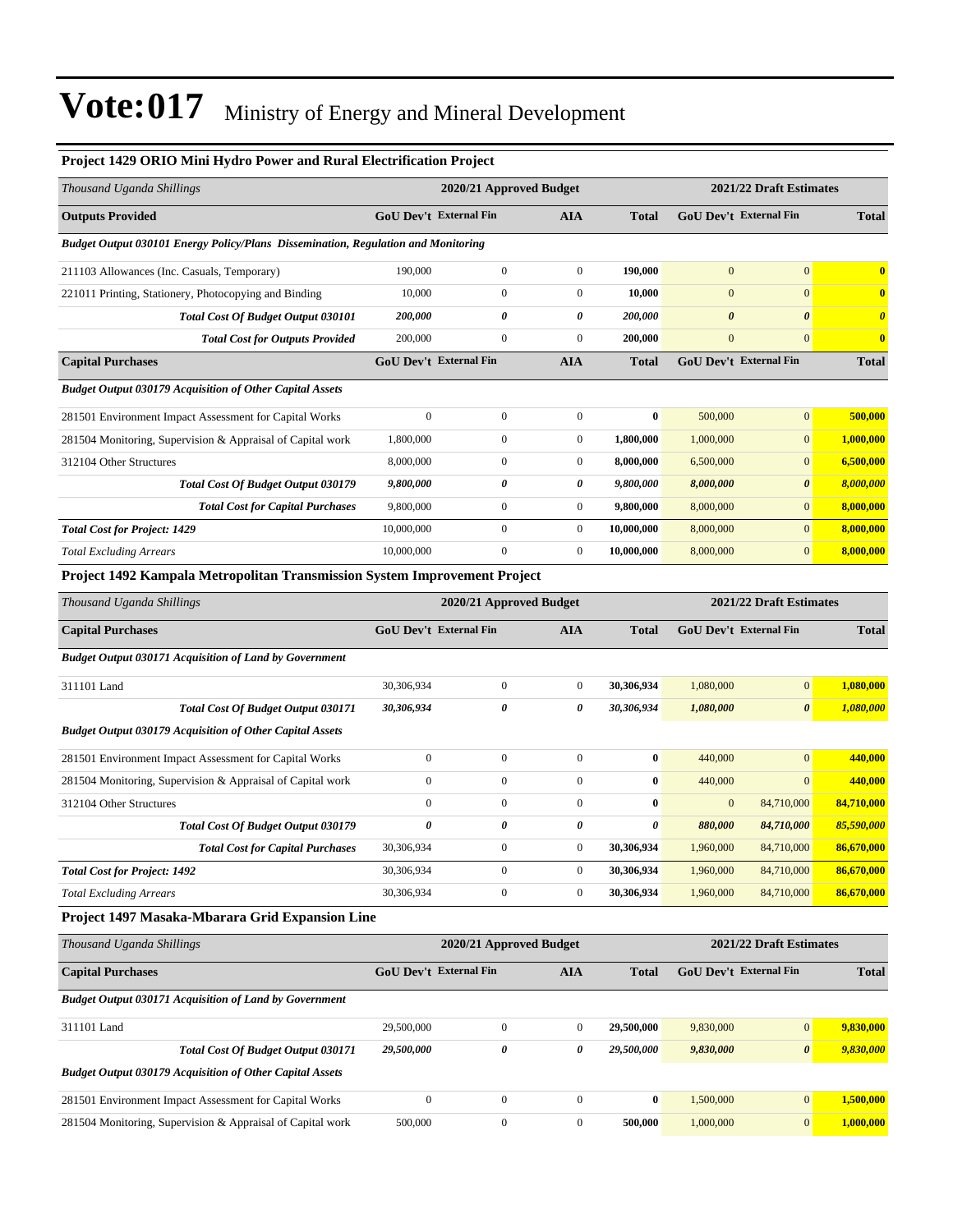| 312104 Other Structures                                                             | $\boldsymbol{0}$              | 142,780,000             | $\boldsymbol{0}$ | 142,780,000  | $\mathbf{0}$           | 15,390,000              | 15,390,000       |
|-------------------------------------------------------------------------------------|-------------------------------|-------------------------|------------------|--------------|------------------------|-------------------------|------------------|
| Total Cost Of Budget Output 030179                                                  | 500,000                       | 142,780,000             | 0                | 143,280,000  | 2,500,000              | 15,390,000              | 17,890,000       |
| <b>Total Cost for Capital Purchases</b>                                             | 30,000,000                    | 142,780,000             | $\boldsymbol{0}$ | 172,780,000  | 12,330,000             | 15,390,000              | 27,720,000       |
| <b>Total Cost for Project: 1497</b>                                                 | 30,000,000                    | 142,780,000             | $\boldsymbol{0}$ | 172,780,000  | 12,330,000             | 15,390,000              | 27,720,000       |
| <b>Total Excluding Arrears</b>                                                      | 30,000,000                    | 142,780,000             | $\boldsymbol{0}$ | 172,780,000  | 12,330,000             | 15,390,000              | 27,720,000       |
| Project 1654 Power Supply to industrial parks and Power Transmission Line Extension |                               |                         |                  |              |                        |                         |                  |
| Thousand Uganda Shillings                                                           |                               | 2020/21 Approved Budget |                  |              |                        | 2021/22 Draft Estimates |                  |
| <b>Capital Purchases</b>                                                            | <b>GoU Dev't External Fin</b> |                         | <b>AIA</b>       | <b>Total</b> | GoU Dev't External Fin |                         | <b>Total</b>     |
| <b>Budget Output 030171 Acquisition of Land by Government</b>                       |                               |                         |                  |              |                        |                         |                  |
| 311101 Land                                                                         | 15,000,000                    | $\boldsymbol{0}$        | $\boldsymbol{0}$ | 15,000,000   | 27,760,000             | $\mathbf{0}$            | 27,760,000       |
| Total Cost Of Budget Output 030171                                                  | 15,000,000                    | 0                       | 0                | 15,000,000   | 27,760,000             | $\boldsymbol{\theta}$   | 27,760,000       |
| <b>Budget Output 030179 Acquisition of Other Capital Assets</b>                     |                               |                         |                  |              |                        |                         |                  |
| 281501 Environment Impact Assessment for Capital Works                              | $\mathbf{0}$                  | $\overline{0}$          | $\boldsymbol{0}$ | $\bf{0}$     | 2,500,000              | $\mathbf{0}$            | 2,500,000        |
| 281504 Monitoring, Supervision & Appraisal of Capital work                          | $\boldsymbol{0}$              | $\overline{0}$          | $\boldsymbol{0}$ | $\bf{0}$     | 2,150,000              | $\mathbf{0}$            | 2,150,000        |
| 312104 Other Structures                                                             | 5,000,000                     | 136,850,000             | $\boldsymbol{0}$ | 141,850,000  | $\bf{0}$               | 32,290,000              | 32,290,000       |
| 312201 Transport Equipment                                                          | $\mathbf{0}$                  | $\boldsymbol{0}$        | $\boldsymbol{0}$ | $\bf{0}$     | 1,000,000              | $\mathbf{0}$            | 1,000,000        |
| 312202 Machinery and Equipment                                                      | $\mathbf{0}$                  | $\mathbf{0}$            | $\boldsymbol{0}$ | $\bf{0}$     | 1,100,000              | $\mathbf{0}$            | 1,100,000        |
| <b>Total Cost Of Budget Output 030179</b>                                           | 5,000,000                     | 136,850,000             | 0                | 141,850,000  | 6,750,000              | 32,290,000              | 39,040,000       |
| <b>Total Cost for Capital Purchases</b>                                             | 20,000,000                    | 136,850,000             | $\boldsymbol{0}$ | 156,850,000  | 34,510,000             | 32,290,000              | 66,800,000       |
| <b>Total Cost for Project: 1654</b>                                                 | 20,000,000                    | 136,850,000             | $\boldsymbol{0}$ | 156,850,000  | 34,510,000             | 32,290,000              | 66,800,000       |
| <b>Total Excluding Arrears</b>                                                      | 20,000,000                    | 136,850,000             | $\boldsymbol{0}$ | 156,850,000  | 34,510,000             | 32,290,000              | 66,800,000       |
| Project 1655 Kikagati Nsongezi Transmission Line                                    |                               |                         |                  |              |                        |                         |                  |
| Thousand Uganda Shillings                                                           |                               | 2020/21 Approved Budget |                  |              |                        | 2021/22 Draft Estimates |                  |
| <b>Capital Purchases</b>                                                            | <b>GoU Dev't External Fin</b> |                         | <b>AIA</b>       | Total        | GoU Dev't External Fin |                         | <b>Total</b>     |
| <b>Budget Output 030171 Acquisition of Land by Government</b>                       |                               |                         |                  |              |                        |                         |                  |
| 311101 Land                                                                         | 1,000,000                     | $\boldsymbol{0}$        | $\boldsymbol{0}$ | 1,000,000    | 2,900,000              | $\mathbf{0}$            | 2,900,000        |
| <b>Total Cost Of Budget Output 030171</b>                                           | 1,000,000                     | 0                       | 0                | 1,000,000    | 2,900,000              | $\boldsymbol{\theta}$   | 2,900,000        |
| <b>Budget Output 030179 Acquisition of Other Capital Assets</b>                     |                               |                         |                  |              |                        |                         |                  |
| 281501 Environment Impact Assessment for Capital Works                              | $\mathbf{0}$                  | $\mathbf{0}$            | $\overline{0}$   | $\bf{0}$     | 375,000                | $\boldsymbol{0}$        | 375,000          |
| 281504 Monitoring, Supervision & Appraisal of Capital work                          | $\mathbf{0}$                  | $\boldsymbol{0}$        | $\boldsymbol{0}$ | $\bf{0}$     | 875,000                | $\mathbf{0}$            | 875,000          |
| 312104 Other Structures                                                             | $\mathbf{0}$                  | 34,540,000              | $\boldsymbol{0}$ | 34,540,000   | $\boldsymbol{0}$       | $\mathbf{0}$            | $\boldsymbol{0}$ |
| Total Cost Of Budget Output 030179                                                  | 0                             | 34,540,000              | 0                | 34,540,000   | 1,250,000              | $\boldsymbol{\theta}$   | 1,250,000        |
| <b>Total Cost for Capital Purchases</b>                                             | 1,000,000                     | 34,540,000              | $\boldsymbol{0}$ | 35,540,000   | 4,150,000              | $\mathbf{0}$            | 4,150,000        |
| <b>Total Cost for Project: 1655</b>                                                 | 1,000,000                     | 34,540,000              | $\boldsymbol{0}$ | 35,540,000   | 4,150,000              | $\mathbf{0}$            | 4,150,000        |
| <b>Total Excluding Arrears</b>                                                      | 1,000,000                     | 34,540,000              | 0                | 35,540,000   | 4,150,000              | $\mathbf{0}$            | 4,150,000        |
|                                                                                     | GoU                           | <b>External Fin</b>     | <b>AIA</b>       | <b>Total</b> | GoU                    | <b>External Fin</b>     | <b>Total</b>     |
|                                                                                     |                               |                         |                  |              |                        |                         |                  |
| <b>Total Cost for Sub-SubProgramme 01</b>                                           | 173,101,313                   | 479,848,220             | 0                | 652,949,533  | 105,900,000            | 241,728,112             | 347,628,112      |
| <b>Total Excluding Arrears</b>                                                      | 173, 101, 313                 | 479,848,220             | $\boldsymbol{0}$ | 652,949,533  | 105,900,000            | 241,728,112             | 347,628,112      |

*Development Budget Estimates*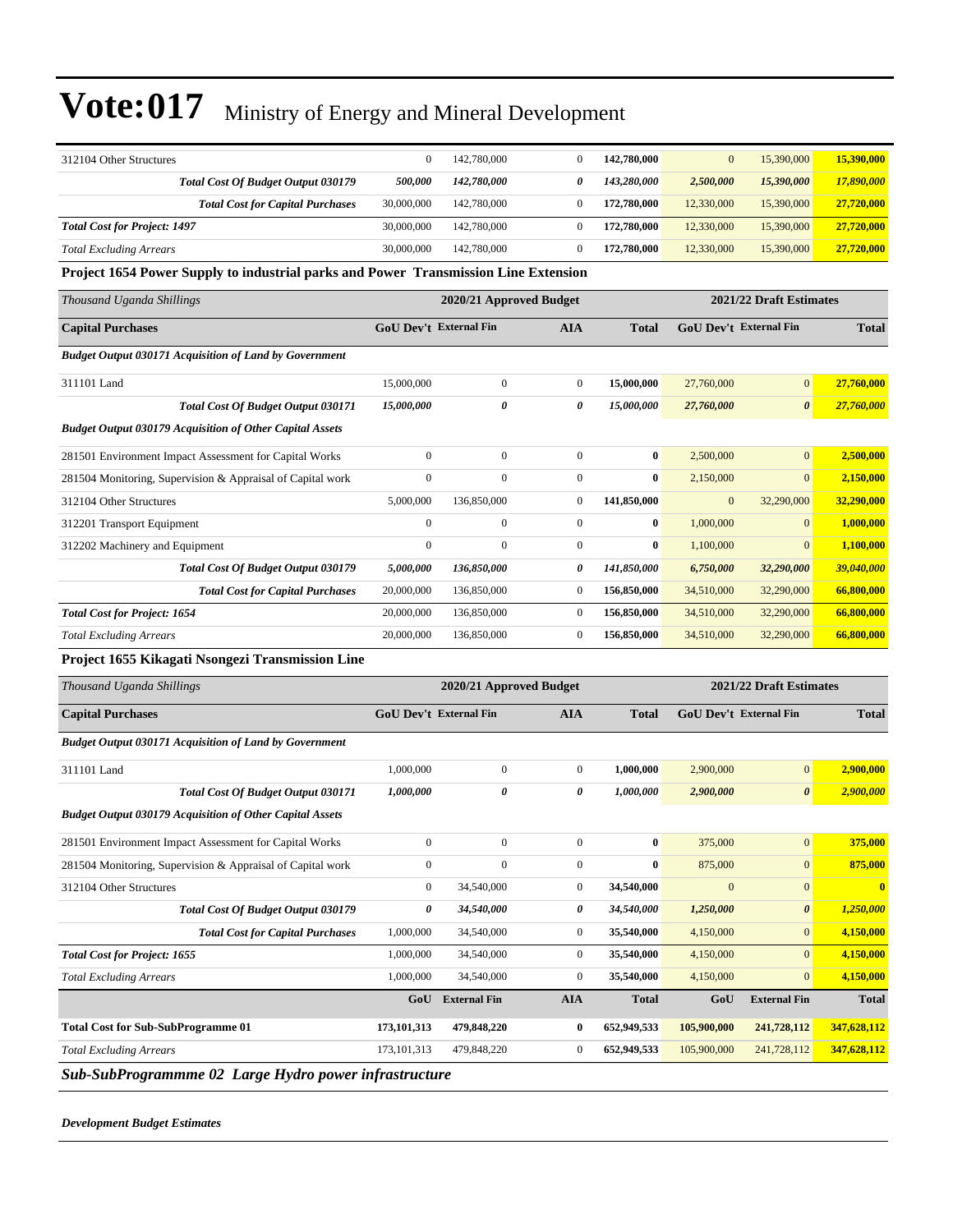| Project 1143 Isimba HPP                                                                                        |                               |                           |                           |              |                           |                           |              |
|----------------------------------------------------------------------------------------------------------------|-------------------------------|---------------------------|---------------------------|--------------|---------------------------|---------------------------|--------------|
| Thousand Uganda Shillings                                                                                      |                               | 2020/21 Approved Budget   |                           |              |                           | 2021/22 Draft Estimates   |              |
| <b>Outputs Funded</b>                                                                                          | GoU Dev't External Fin        |                           | AIA                       | <b>Total</b> |                           | GoU Dev't External Fin    | <b>Total</b> |
| Budget Output 030251 Increased power generation - Largescale Hydro-electric                                    |                               |                           |                           |              |                           |                           |              |
| 263204 Transfers to other govt. Units (Capital)                                                                | 9,000,000                     | $\boldsymbol{0}$          | $\mathbf{0}$              | 9,000,000    | 5,000,000                 | $\mathbf{0}$              | 5,000,000    |
| o/w o/w transfer to UEGCL to for payment of Owner's<br>Engineer, Project staff salaries and owner's camp       | 9,000,000                     | $\boldsymbol{\theta}$     | $\boldsymbol{\mathit{0}}$ | 9,000,000    | $\boldsymbol{\theta}$     | $\boldsymbol{\theta}$     | $\bf{0}$     |
| o/w o/w transfer to UEGCL for payment of Owner's Engineer,<br>Project Staff salaries, Employer's Camp and CDAP | $\theta$                      | $\boldsymbol{\theta}$     | $\theta$                  | $\bf{0}$     | 5,000,000                 | $\boldsymbol{\theta}$     | 5,000,000    |
| <b>Total Cost Of Budget Output 030251</b>                                                                      | 9,000,000                     | 0                         | 0                         | 9,000,000    | 5,000,000                 | $\boldsymbol{\theta}$     | 5,000,000    |
| <b>Total Cost for Outputs Funded</b>                                                                           | 9,000,000                     | $\boldsymbol{0}$          | $\mathbf{0}$              | 9,000,000    | 5,000,000                 | $\overline{0}$            | 5,000,000    |
| <b>Capital Purchases</b>                                                                                       | <b>GoU Dev't External Fin</b> |                           | <b>AIA</b>                | <b>Total</b> |                           | GoU Dev't External Fin    | <b>Total</b> |
| <b>Budget Output 030271 Acquisition of Land by Government</b>                                                  |                               |                           |                           |              |                           |                           |              |
| 311101 Land                                                                                                    | 3,000,000                     | $\mathbf{0}$              | $\boldsymbol{0}$          | 3,000,000    | 3.500,000                 | $\mathbf{0}$              | 3,500,000    |
| <b>Total Cost Of Budget Output 030271</b>                                                                      | 3,000,000                     | 0                         | 0                         | 3,000,000    | 3,500,000                 | $\boldsymbol{\theta}$     | 3,500,000    |
| <b>Budget Output 030279 Acquisition of Other Capital Assets</b>                                                |                               |                           |                           |              |                           |                           |              |
| 281501 Environment Impact Assessment for Capital Works                                                         | 3,321,000                     | $\boldsymbol{0}$          | $\boldsymbol{0}$          | 3,321,000    | 2,400,000                 | $\mathbf{0}$              | 2,400,000    |
| 281504 Monitoring, Supervision & Appraisal of Capital work                                                     | 1,500,000                     | 0                         | $\boldsymbol{0}$          | 1,500,000    | 2,420,000                 | $\mathbf{0}$              | 2,420,000    |
| 312103 Roads and Bridges.                                                                                      | 2,000,000                     | $\boldsymbol{0}$          | $\boldsymbol{0}$          | 2,000,000    | 560,000                   | $\mathbf{0}$              | 560,000      |
| 312203 Furniture & Fixtures                                                                                    | 20,000                        | $\mathbf{0}$              | $\boldsymbol{0}$          | 20,000       | 10,000                    | $\mathbf{0}$              | 10,000       |
| 312211 Office Equipment                                                                                        | 50,000                        | $\overline{0}$            | $\boldsymbol{0}$          | 50,000       | 20,000                    | $\overline{0}$            | 20,000       |
| 312213 ICT Equipment                                                                                           | 40,000                        | $\boldsymbol{0}$          | $\boldsymbol{0}$          | 40,000       | 50,000                    | $\mathbf{0}$              | 50,000       |
| Total Cost Of Budget Output 030279                                                                             | 6,931,000                     | 0                         | 0                         | 6,931,000    | 5,460,000                 | $\boldsymbol{\theta}$     | 5,460,000    |
| <b>Budget Output 030280 Large Hydro Power Infrastructure</b>                                                   |                               |                           |                           |              |                           |                           |              |
| 312104 Other Structures                                                                                        | $\boldsymbol{0}$              | 165,040,000               | $\boldsymbol{0}$          | 165,040,000  | $\mathbf{0}$              | 110,710,000               | 110,710,000  |
| Total Cost Of Budget Output 030280                                                                             | 0                             | 165,040,000               | 0                         | 165,040,000  | $\boldsymbol{\theta}$     | 110,710,000               | 110,710,000  |
| <b>Total Cost for Capital Purchases</b>                                                                        | 9,931,000                     | 165,040,000               | $\boldsymbol{0}$          | 174,971,000  | 8,960,000                 | 110,710,000               | 119,670,000  |
| <b>Total Cost for Project: 1143</b>                                                                            | 18,931,000                    | 165,040,000               | $\boldsymbol{0}$          | 183,971,000  | 13,960,000                | 110,710,000               | 124,670,000  |
| <b>Total Excluding Arrears</b>                                                                                 | 18,931,000                    | 165,040,000               | $\boldsymbol{0}$          | 183,971,000  | 13,960,000                | 110,710,000               | 124,670,000  |
| <b>Project 1183 Karuma Hydoelectricity Power Project</b>                                                       |                               |                           |                           |              |                           |                           |              |
| Thousand Uganda Shillings                                                                                      |                               | 2020/21 Approved Budget   |                           |              |                           | 2021/22 Draft Estimates   |              |
| <b>Outputs Funded</b>                                                                                          | <b>GoU Dev't External Fin</b> |                           | AIA                       | <b>Total</b> |                           | GoU Dev't External Fin    | <b>Total</b> |
| Budget Output 030251 Increased power generation - Largescale Hydro-electric                                    |                               |                           |                           |              |                           |                           |              |
| 263204 Transfers to other govt. Units (Capital)                                                                | 23,000,000                    | $\boldsymbol{0}$          | $\boldsymbol{0}$          | 23,000,000   | 22,000,000                | $\mathbf{0}$              | 22,000,000   |
| o/w o/w tranfer to UEGCL                                                                                       | 15,000,000                    | $\boldsymbol{\mathit{0}}$ | $\theta$                  | 15,000,000   | $\boldsymbol{\mathit{0}}$ | $\boldsymbol{\mathit{0}}$ | $\bf{0}$     |
| o/w o/w transfer to UETCL                                                                                      | 8,000,000                     | $\boldsymbol{\mathit{0}}$ | $\theta$                  | 8,000,000    | $\boldsymbol{\theta}$     | $\boldsymbol{\theta}$     | $\bf{0}$     |
| o/w Transfer to UEGCL and UETCL                                                                                | $\boldsymbol{\mathit{0}}$     | $\boldsymbol{\mathit{0}}$ | $\theta$                  | $\bf{0}$     | 22,000,000                | $\boldsymbol{\theta}$     | 22,000,000   |
| <b>Total Cost Of Budget Output 030251</b>                                                                      | 23,000,000                    | 0                         | 0                         | 23,000,000   | 22,000,000                | $\boldsymbol{\theta}$     | 22,000,000   |
| <b>Total Cost for Outputs Funded</b>                                                                           | 23,000,000                    | $\boldsymbol{0}$          | $\boldsymbol{0}$          | 23,000,000   | 22,000,000                | $\mathbf{0}$              | 22,000,000   |
| <b>Capital Purchases</b>                                                                                       | GoU Dev't External Fin        |                           | AIA                       | <b>Total</b> |                           | GoU Dev't External Fin    | <b>Total</b> |
| <b>Budget Output 030271 Acquisition of Land by Government</b>                                                  |                               |                           |                           |              |                           |                           |              |
| 281501 Environment Impact Assessment for Capital Works                                                         | 1,000,000                     | $\boldsymbol{0}$          | $\boldsymbol{0}$          | 1,000,000    | 1,000,000                 | $\mathbf{0}$              | 1,000,000    |
| 281504 Monitoring, Supervision & Appraisal of Capital work                                                     | 520,000                       | $\boldsymbol{0}$          | $\boldsymbol{0}$          | 520,000      | 1,420,000                 | $\mathbf{0}$              | 1,420,000    |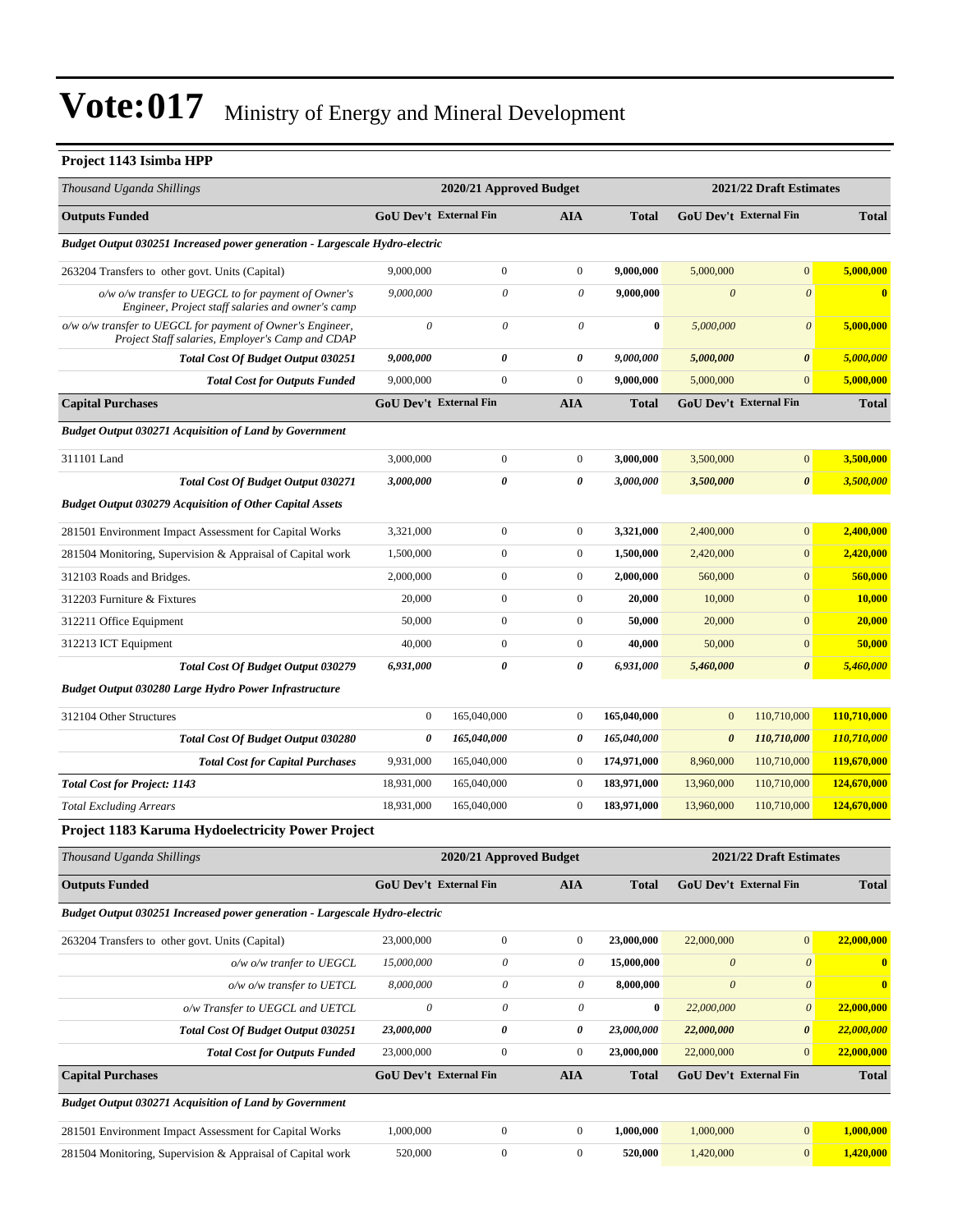| 311101 Land                                                                        | 2,400,000              | $\mathbf{0}$                    | $\boldsymbol{0}$             | 2,400,000                | 3,500,000                 | $\boldsymbol{0}$              | 3,500,000               |
|------------------------------------------------------------------------------------|------------------------|---------------------------------|------------------------------|--------------------------|---------------------------|-------------------------------|-------------------------|
| <b>Total Cost Of Budget Output 030271</b>                                          | 3,920,000              | 0                               | 0                            | 3,920,000                | 5,920,000                 | 0                             | 5,920,000               |
| <b>Budget Output 030279 Acquisition of Other Capital Assets</b>                    |                        |                                 |                              |                          |                           |                               |                         |
| 281504 Monitoring, Supervision & Appraisal of Capital work                         | 1,000,000              | $\boldsymbol{0}$                | $\boldsymbol{0}$             | 1,000,000                | 1,000,000                 | $\mathbf{0}$                  | 1,000,000               |
| 312104 Other Structures                                                            | 800,000                | $\boldsymbol{0}$                | $\mathbf{0}$                 | 800,000                  | 800,000                   | $\boldsymbol{0}$              | 800,000                 |
| <b>Total Cost Of Budget Output 030279</b>                                          | 1,800,000              | 0                               | 0                            | 1,800,000                | 1,800,000                 | 0                             | 1,800,000               |
| Budget Output 030280 Large Hydro Power Infrastructure                              |                        |                                 |                              |                          |                           |                               |                         |
| 281504 Monitoring, Supervision & Appraisal of Capital work                         | 280,000                | $\boldsymbol{0}$                | $\boldsymbol{0}$             | 280,000                  | 280,000                   | $\boldsymbol{0}$              | 280,000                 |
| 312104 Other Structures                                                            | $\boldsymbol{0}$       | 654,690,000                     | $\mathbf{0}$                 | 654,690,000              | $\mathbf{0}$              | $\overline{0}$                | $\bf{0}$                |
| Total Cost Of Budget Output 030280                                                 | 280,000                | 654,690,000                     | $\boldsymbol{\theta}$        | 654,970,000              | 280,000                   | 0                             | 280,000                 |
| <b>Total Cost for Capital Purchases</b>                                            | 6,000,000              | 654,690,000                     | $\mathbf{0}$                 | 660,690,000              | 8,000,000                 | $\boldsymbol{0}$              | 8,000,000               |
| <b>Total Cost for Project: 1183</b>                                                | 29,000,000             | 654,690,000                     | $\mathbf{0}$                 | 683,690,000              | 30,000,000                | $\overline{0}$                | 30,000,000              |
| <b>Total Excluding Arrears</b>                                                     | 29,000,000             | 654,690,000                     | $\mathbf{0}$                 | 683,690,000              | 30,000,000                | $\overline{0}$                | 30,000,000              |
| Project 1350 Muzizi Hydro Power Project                                            |                        |                                 |                              |                          |                           |                               |                         |
| Thousand Uganda Shillings                                                          |                        | 2020/21 Approved Budget         |                              |                          |                           | 2021/22 Draft Estimates       |                         |
| <b>Outputs Funded</b>                                                              |                        | <b>GoU Dev't External Fin</b>   | <b>AIA</b>                   | <b>Total</b>             |                           | <b>GoU</b> Dev't External Fin | <b>Total</b>            |
| <b>Budget Output 030251 Increased power generation - Largescale Hydro-electric</b> |                        |                                 |                              |                          |                           |                               |                         |
| 263204 Transfers to other govt. Units (Capital)                                    | 1,500,000              | 114,990,000                     | $\mathbf{0}$                 | 116,490,000              | 1,500,000                 | 15,390,000                    | 16,890,000              |
| o/w Transfer to UEGCL                                                              | 1,500,000              | 114,990,000                     | 0                            | 116,490,000              | $\boldsymbol{\mathit{0}}$ | $\boldsymbol{\theta}$         | $\bf{0}$                |
| o/w Project monitoring and supervision by UEGCL                                    | $\theta$               | 0                               | 0                            | $\bf{0}$                 | 1,500,000                 | 15,390,000                    | 16,890,000              |
| Total Cost Of Budget Output 030251                                                 | 1,500,000              | 114,990,000                     | 0                            | 116,490,000              | 1,500,000                 | 15,390,000                    | 16,890,000              |
| <b>Total Cost for Outputs Funded</b>                                               | 1,500,000              | 114,990,000                     | $\mathbf{0}$                 | 116,490,000              | 1,500,000                 | 15,390,000                    | 16,890,000              |
| <b>Capital Purchases</b>                                                           |                        | <b>GoU Dev't External Fin</b>   | <b>AIA</b>                   | <b>Total</b>             |                           | GoU Dev't External Fin        | <b>Total</b>            |
| <b>Budget Output 030279 Acquisition of Other Capital Assets</b>                    |                        |                                 |                              |                          |                           |                               |                         |
|                                                                                    |                        |                                 |                              |                          |                           |                               |                         |
| 281504 Monitoring, Supervision & Appraisal of Capital work                         | 1,017,000              | $\boldsymbol{0}$                | $\mathbf{0}$                 | 1,017,000                | 1,020,000                 | $\overline{0}$                | 1,020,000               |
| Total Cost Of Budget Output 030279                                                 | 1,017,000              | $\pmb{\theta}$                  | $\boldsymbol{\theta}$        | 1,017,000                | 1,020,000                 | 0                             | 1,020,000               |
| <b>Total Cost for Capital Purchases</b>                                            | 1,017,000<br>2,517,000 | $\boldsymbol{0}$<br>114,990,000 | $\mathbf{0}$<br>$\mathbf{0}$ | 1,017,000<br>117,507,000 | 1,020,000                 | $\mathbf{0}$<br>15,390,000    | 1,020,000<br>17,910,000 |
| <b>Total Cost for Project: 1350</b><br><b>Total Excluding Arrears</b>              | 2,517,000              | 114,990,000                     | $\mathbf{0}$                 | 117,507,000              | 2,520,000<br>2,520,000    | 15,390,000                    | 17,910,000              |
| Project 1351 Nyagak III Hydro Power Project                                        |                        |                                 |                              |                          |                           |                               |                         |
|                                                                                    |                        |                                 |                              |                          |                           |                               |                         |
| Thousand Uganda Shillings                                                          |                        | 2020/21 Approved Budget         |                              |                          |                           | 2021/22 Draft Estimates       |                         |
| <b>Outputs Funded</b>                                                              |                        | GoU Dev't External Fin          | <b>AIA</b>                   | <b>Total</b>             |                           | <b>GoU Dev't External Fin</b> | <b>Total</b>            |
| Budget Output 030251 Increased power generation - Largescale Hydro-electric        |                        |                                 |                              |                          |                           |                               |                         |
| 263204 Transfers to other govt. Units (Capital)                                    | 10,000,000             | $\boldsymbol{0}$                | $\mathbf{0}$                 | 10,000,000               | 10,000,000                | $\overline{0}$                | 10,000,000              |
| o/w Government equity contribution into Nyagak III HPP                             | 10,000,000             | $\boldsymbol{\mathit{0}}$       | 0                            | 10,000,000               | $\boldsymbol{\mathit{0}}$ | $\boldsymbol{\mathit{0}}$     | $\bf{0}$                |
| o/w Project monitoring and supervision by UEGCL and GOU<br>equity                  | $\boldsymbol{\theta}$  | 0                               | 0                            | $\bf{0}$                 | 10,000,000                | $\boldsymbol{\mathit{0}}$     | 10,000,000              |
| Total Cost Of Budget Output 030251                                                 | 10,000,000             | 0                               | 0                            | 10,000,000               | 10,000,000                | 0                             | 10,000,000              |
| <b>Total Cost for Outputs Funded</b>                                               | 10,000,000             | $\boldsymbol{0}$                | $\boldsymbol{0}$             | 10,000,000               | 10,000,000                | $\boldsymbol{0}$              | 10,000,000              |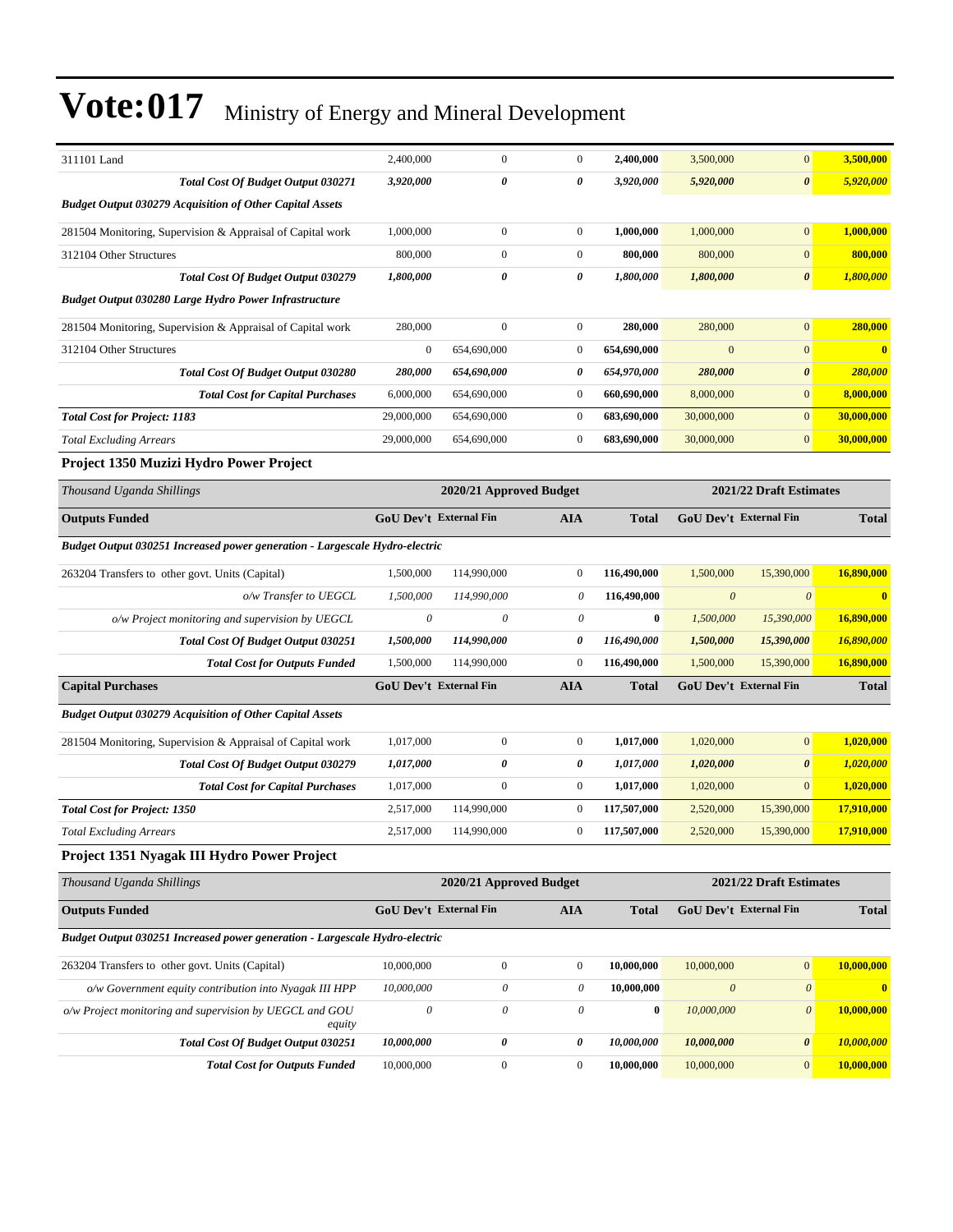| <b>Capital Purchases</b>                                        | <b>GoU</b> Dev't External Fin |                     | <b>AIA</b>     | <b>Total</b> | <b>GoU Dev't External Fin</b> |                       | <b>Total</b> |
|-----------------------------------------------------------------|-------------------------------|---------------------|----------------|--------------|-------------------------------|-----------------------|--------------|
| <b>Budget Output 030271 Acquisition of Land by Government</b>   |                               |                     |                |              |                               |                       |              |
| 311101 Land                                                     | 500,000                       | $\mathbf{0}$        | $\Omega$       | 500,000      | 700,000                       | $\mathbf{0}$          | 700,000      |
| <b>Total Cost Of Budget Output 030271</b>                       | 500,000                       | 0                   | 0              | 500,000      | 700,000                       | $\boldsymbol{\theta}$ | 700,000      |
| <b>Budget Output 030279 Acquisition of Other Capital Assets</b> |                               |                     |                |              |                               |                       |              |
| 281504 Monitoring, Supervision & Appraisal of Capital work      | 1,793,211                     | $\mathbf{0}$        | $\overline{0}$ | 1,793,211    | 1,070,000                     | $\mathbf{0}$          | 1,070,000    |
| <b>Total Cost Of Budget Output 030279</b>                       | 1,793,211                     | 0                   | 0              | 1,793,211    | 1,070,000                     | $\boldsymbol{\theta}$ | 1,070,000    |
| <b>Total Cost for Capital Purchases</b>                         | 2,293,211                     | $\mathbf{0}$        | $\overline{0}$ | 2,293,211    | 1,770,000                     | $\overline{0}$        | 1,770,000    |
| <b>Total Cost for Project: 1351</b>                             | 12,293,211                    | $\Omega$            | $\overline{0}$ | 12,293,211   | 11,770,000                    | $\overline{0}$        | 11,770,000   |
| <b>Total Excluding Arrears</b>                                  | 12,293,211                    | 0                   | $\overline{0}$ | 12,293,211   | 11,770,000                    | $\mathbf{0}$          | 11,770,000   |
|                                                                 | GoU                           | <b>External Fin</b> | <b>AIA</b>     | <b>Total</b> | GoU                           | <b>External Fin</b>   | <b>Total</b> |
| <b>Total Cost for Sub-SubProgramme 02</b>                       | 62,741,211                    | 934,720,000         | $\bf{0}$       | 997,461,211  | 58,250,000                    | 126,100,000           | 184,350,000  |
| <b>Total Excluding Arrears</b>                                  | 62,741,211                    | 934,720,000         | $\overline{0}$ | 997,461,211  | 58,250,000                    | 126,100,000           | 184,350,000  |

*Sub-SubProgrammme 03 Petroleum Exploration, Development, Production, Value Addition and Distribution and Petrolleum Products*

*Recurrent Budget Estimates*

#### **Department 04 Directorate of Petroleum**

| Thousand Uganda Shillings                                                         |                       | 2020/21 Approved Budget |                |              |                       | 2021/22 Approved Estimates |                         |
|-----------------------------------------------------------------------------------|-----------------------|-------------------------|----------------|--------------|-----------------------|----------------------------|-------------------------|
| <b>Outputs Provided</b>                                                           | Wage                  | Non Wage                | <b>AIA</b>     | <b>Total</b> | Wage                  | Non Wage                   | <b>Total</b>            |
| Budget Output 030301 Promotion of the country's petroleum potential and licensing |                       |                         |                |              |                       |                            |                         |
| 227001 Travel inland                                                              | $\boldsymbol{0}$      | 20,000                  | $\overline{0}$ | 20,000       | $\mathbf{0}$          | $\mathbf{0}$               | $\overline{\mathbf{0}}$ |
| 227002 Travel abroad                                                              | $\mathbf{0}$          | $\theta$                | $\overline{0}$ | $\mathbf{0}$ | $\mathbf{0}$          | 20,000                     | 20,000                  |
| 227004 Fuel, Lubricants and Oils                                                  | $\mathbf{0}$          | 10,000                  | $\overline{0}$ | 10,000       | $\mathbf{0}$          | 10,000                     | 10,000                  |
| 228002 Maintenance - Vehicles                                                     | $\mathbf{0}$          | 10,000                  | $\overline{0}$ | 10,000       | $\mathbf{0}$          | 10,000                     | <b>10,000</b>           |
| <b>Total Cost of Budget Output 01</b>                                             | $\boldsymbol{\theta}$ | 40,000                  | $\theta$       | 40,000       | $\boldsymbol{\theta}$ | 40,000                     | 40,000                  |
| Budget Output 030302 Initiate and formulate petroleum policy and legislation      |                       |                         |                |              |                       |                            |                         |
| 211103 Allowances (Inc. Casuals, Temporary)                                       | $\boldsymbol{0}$      | 80,000                  | $\overline{0}$ | 80,000       | $\mathbf{0}$          | 30,000                     | 30,000                  |
| 221001 Advertising and Public Relations                                           | $\mathbf{0}$          | 10,000                  | $\overline{0}$ | 10,000       | $\mathbf{0}$          | $\mathbf{0}$               | $\overline{\mathbf{0}}$ |
| 221002 Workshops and Seminars                                                     | $\mathbf{0}$          | 140,000                 | $\overline{0}$ | 140,000      | $\mathbf{0}$          | $\Omega$                   | $\overline{\mathbf{0}}$ |
| 221011 Printing, Stationery, Photocopying and Binding                             | $\mathbf{0}$          | 10,000                  | $\overline{0}$ | 10,000       | $\mathbf{0}$          | $\mathbf{0}$               | $\bf{0}$                |
| 225001 Consultancy Services- Short term                                           | $\mathbf{0}$          | $\theta$                | $\overline{0}$ | $\bf{0}$     | $\mathbf{0}$          | 150,000                    | 150,000                 |
| 227001 Travel inland                                                              | $\mathbf{0}$          | 20,000                  | $\overline{0}$ | 20,000       | $\mathbf{0}$          | 50,000                     | 50,000                  |
| 227004 Fuel, Lubricants and Oils                                                  | $\mathbf{0}$          | 20,000                  | $\overline{0}$ | 20,000       | $\mathbf{0}$          | 20,000                     | 20,000                  |
| <b>Total Cost of Budget Output 02</b>                                             | $\boldsymbol{\theta}$ | 280,000                 | $\theta$       | 280,000      | $\boldsymbol{\theta}$ | 250,000                    | 250,000                 |
| Budget Output 030303 Capacity Building for the oil & gas sector                   |                       |                         |                |              |                       |                            |                         |
| 211103 Allowances (Inc. Casuals, Temporary)                                       | $\boldsymbol{0}$      | 20,000                  | $\overline{0}$ | 20,000       | $\mathbf{0}$          | 20,000                     | 20,000                  |
| 227001 Travel inland                                                              | $\mathbf{0}$          | 20,000                  | $\mathbf{0}$   | 20,000       | $\mathbf{0}$          | 20,000                     | 20,000                  |
| 227004 Fuel, Lubricants and Oils                                                  | $\mathbf{0}$          | 10,000                  | $\overline{0}$ | 10,000       | $\mathbf{0}$          | 10,000                     | 10,000                  |
| 228002 Maintenance - Vehicles                                                     | $\mathbf{0}$          | 10,000                  | $\overline{0}$ | 10.000       | $\mathbf{0}$          | 10,000                     | 10,000                  |
| <b>Total Cost of Budget Output 03</b>                                             | 0                     | 60,000                  | 0              | 60,000       | $\boldsymbol{\theta}$ | 60,000                     | 60,000                  |
| <b>Budget Output 030304 Monitoring Upstream petroleum activities</b>              |                       |                         |                |              |                       |                            |                         |
| 227001 Travel inland                                                              | $\mathbf{0}$          | 20,000                  | $\mathbf{0}$   | 20,000       | $\mathbf{0}$          | 10,000                     | 10,000                  |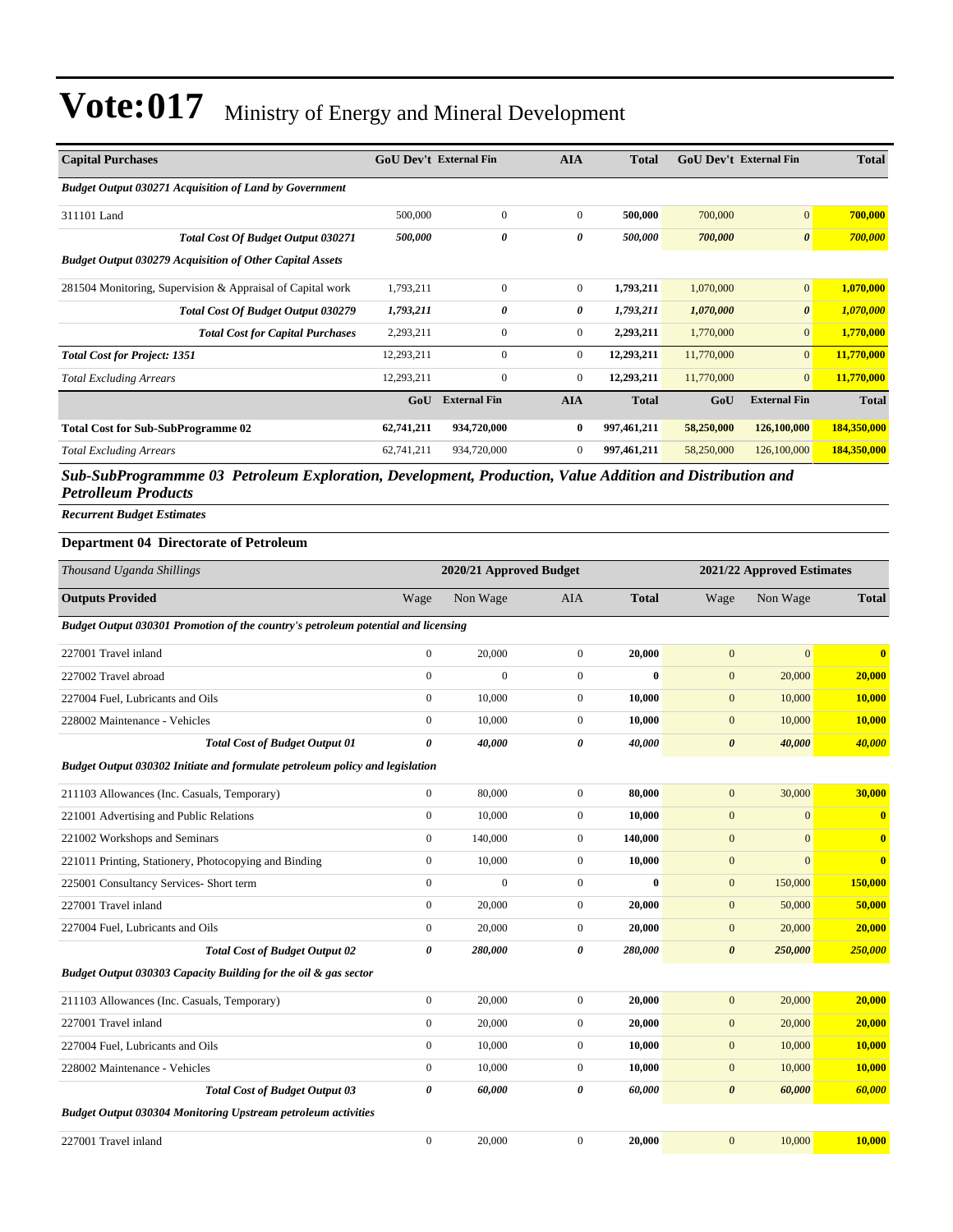| 227004 Fuel, Lubricants and Oils                                                                 | $\overline{0}$   | $\boldsymbol{0}$        | $\boldsymbol{0}$ | $\bf{0}$     | $\mathbf{0}$          | 10,000                     | 10,000       |
|--------------------------------------------------------------------------------------------------|------------------|-------------------------|------------------|--------------|-----------------------|----------------------------|--------------|
| 228002 Maintenance - Vehicles                                                                    | $\mathbf{0}$     | $\mathbf{0}$            | $\boldsymbol{0}$ | $\bf{0}$     | $\mathbf{0}$          | 10,000                     | 10,000       |
| <b>Total Cost of Budget Output 04</b>                                                            | $\pmb{\theta}$   | 20,000                  | 0                | 20,000       | $\boldsymbol{\theta}$ | 30,000                     | 30,000       |
| Budget Output 030305 Develop and implement a communication strategy for oil & gas in the country |                  |                         |                  |              |                       |                            |              |
| 211103 Allowances (Inc. Casuals, Temporary)                                                      | $\mathbf{0}$     | $\boldsymbol{0}$        | $\boldsymbol{0}$ | $\bf{0}$     | $\mathbf{0}$          | 10,000                     | 10,000       |
| 221001 Advertising and Public Relations                                                          | $\mathbf{0}$     | 30,000                  | $\boldsymbol{0}$ | 30,000       | $\mathbf{0}$          | 20,000                     | 20,000       |
| 221010 Special Meals and Drinks                                                                  | $\mathbf{0}$     | $\boldsymbol{0}$        | $\boldsymbol{0}$ | $\bf{0}$     | $\mathbf{0}$          | 10,000                     | 10,000       |
| 227001 Travel inland                                                                             | $\boldsymbol{0}$ | $\boldsymbol{0}$        | $\boldsymbol{0}$ | $\bf{0}$     | $\mathbf{0}$          | 20,000                     | 20,000       |
| <b>Total Cost of Budget Output 05</b>                                                            | 0                | 30,000                  | 0                | 30,000       | $\boldsymbol{\theta}$ | 60,000                     | 60,000       |
| <b>Budget Output 030306 Participate in Regional Initiatives</b>                                  |                  |                         |                  |              |                       |                            |              |
| 211103 Allowances (Inc. Casuals, Temporary)                                                      | $\boldsymbol{0}$ | $\boldsymbol{0}$        | $\boldsymbol{0}$ | $\bf{0}$     | $\mathbf{0}$          | 10,000                     | 10,000       |
| 227002 Travel abroad                                                                             | $\boldsymbol{0}$ | 40,000                  | $\boldsymbol{0}$ | 40,000       | $\mathbf{0}$          | 20,000                     | 20,000       |
| <b>Total Cost of Budget Output 06</b>                                                            | 0                | 40,000                  | 0                | 40,000       | $\boldsymbol{\theta}$ | 30,000                     | 30,000       |
| <b>Total Cost Of Outputs Provided</b>                                                            | $\bf{0}$         | 470,000                 | $\bf{0}$         | 470,000      | $\bf{0}$              | 470,000                    | 470,000      |
| <b>Total Cost for Department 04</b>                                                              | $\bf{0}$         | 470,000                 | 0                | 470,000      | $\bf{0}$              | 470,000                    | 470,000      |
| <b>Total Excluding Arrears</b>                                                                   | $\mathbf{0}$     | 470,000                 | $\boldsymbol{0}$ | 470,000      | $\mathbf{0}$          | 470,000                    | 470,000      |
| Department 12 Petroleum Exploration, Development and Production (Upstream) Department            |                  |                         |                  |              |                       |                            |              |
| Thousand Uganda Shillings                                                                        |                  | 2020/21 Approved Budget |                  |              |                       | 2021/22 Approved Estimates |              |
| <b>Outputs Provided</b>                                                                          | Wage             | Non Wage                | AIA              | <b>Total</b> | Wage                  | Non Wage                   | <b>Total</b> |
| Budget Output 030301 Promotion of the country's petroleum potential and licensing                |                  |                         |                  |              |                       |                            |              |
| 211103 Allowances (Inc. Casuals, Temporary)                                                      | $\boldsymbol{0}$ | 80,000                  | $\boldsymbol{0}$ | 80,000       | $\mathbf{0}$          | 20,000                     | 20,000       |
| 221011 Printing, Stationery, Photocopying and Binding                                            | $\boldsymbol{0}$ | $\boldsymbol{0}$        | $\boldsymbol{0}$ | $\bf{0}$     | $\mathbf{0}$          | 20,000                     | 20,000       |
| 227001 Travel inland                                                                             | $\boldsymbol{0}$ | 20,000                  | $\mathbf{0}$     | 20,000       | $\boldsymbol{0}$      | 30,000                     | 30,000       |
| 227004 Fuel, Lubricants and Oils                                                                 | $\boldsymbol{0}$ | 20,000                  | $\boldsymbol{0}$ | 20,000       | $\mathbf{0}$          | $\mathbf{0}$               | $\bf{0}$     |
| <b>Total Cost of Budget Output 01</b>                                                            | $\pmb{\theta}$   | 120,000                 | 0                | 120,000      | $\boldsymbol{\theta}$ | 70,000                     | 70,000       |
| Budget Output 030302 Initiate and formulate petroleum policy and legislation                     |                  |                         |                  |              |                       |                            |              |
| 211103 Allowances (Inc. Casuals, Temporary)                                                      | $\boldsymbol{0}$ | 60,000                  | $\boldsymbol{0}$ | 60,000       | $\mathbf{0}$          | 60,000                     | 60,000       |
| 221002 Workshops and Seminars                                                                    | $\boldsymbol{0}$ | 60,000                  | $\boldsymbol{0}$ | 60,000       | $\mathbf{0}$          | 60,000                     | 60,000       |
| 225001 Consultancy Services- Short term                                                          | $\mathbf{0}$     | 130,000                 | $\boldsymbol{0}$ | 130,000      | $\mathbf{0}$          | 100,000                    | 100,000      |
| 227001 Travel inland                                                                             | $\boldsymbol{0}$ | 40,000                  | $\boldsymbol{0}$ | 40,000       | $\boldsymbol{0}$      | 40,000                     | 40,000       |
| 227004 Fuel, Lubricants and Oils                                                                 | $\boldsymbol{0}$ | 40,000                  | $\boldsymbol{0}$ | 40,000       | $\boldsymbol{0}$      | 40,000                     | 40,000       |
| 228002 Maintenance - Vehicles                                                                    | $\boldsymbol{0}$ | 20,000                  | $\boldsymbol{0}$ | 20,000       | $\boldsymbol{0}$      | 20,000                     | 20,000       |
| <b>Total Cost of Budget Output 02</b>                                                            | $\pmb{\theta}$   | 350,000                 | 0                | 350,000      | $\boldsymbol{\theta}$ | 320,000                    | 320,000      |
| <b>Budget Output 030304 Monitoring Upstream petroleum activities</b>                             |                  |                         |                  |              |                       |                            |              |
| 211103 Allowances (Inc. Casuals, Temporary)                                                      | $\boldsymbol{0}$ | 80,000                  | $\boldsymbol{0}$ | 80,000       | $\boldsymbol{0}$      | 80,000                     | 80,000       |
| 227001 Travel inland                                                                             | $\boldsymbol{0}$ | 20,000                  | $\boldsymbol{0}$ | 20,000       | $\mathbf{0}$          | 60,000                     | 60,000       |
| 227004 Fuel, Lubricants and Oils                                                                 | $\boldsymbol{0}$ | 40,000                  | $\boldsymbol{0}$ | 40,000       | $\boldsymbol{0}$      | 40,000                     | 40,000       |
| 228002 Maintenance - Vehicles                                                                    | $\boldsymbol{0}$ | 20,000                  | $\boldsymbol{0}$ | 20,000       | $\boldsymbol{0}$      | 20,000                     | 20,000       |
| <b>Total Cost of Budget Output 04</b>                                                            | $\pmb{\theta}$   | 160,000                 | 0                | 160,000      | $\boldsymbol{\theta}$ | 200,000                    | 200,000      |
| <b>Budget Output 030306 Participate in Regional Initiatives</b>                                  |                  |                         |                  |              |                       |                            |              |
| 221010 Special Meals and Drinks                                                                  | $\boldsymbol{0}$ | 20,000                  | $\boldsymbol{0}$ | 20,000       | $\mathbf{0}$          | 20,000                     | 20,000       |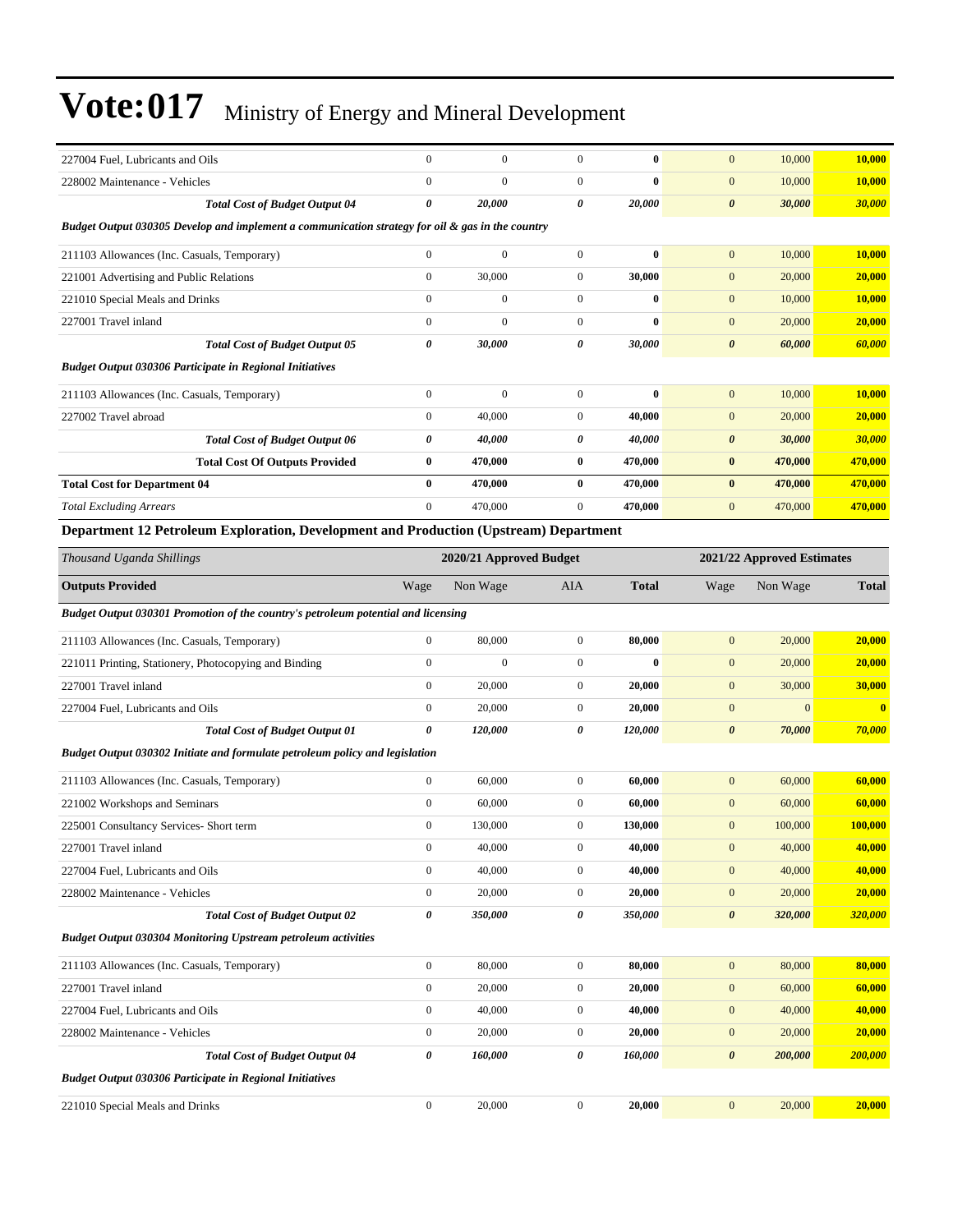| 227002 Travel abroad                                                                             | $\boldsymbol{0}$ | 20,000                  | $\boldsymbol{0}$ | 20,000       | $\mathbf{0}$          | 60,000                     | 60,000        |
|--------------------------------------------------------------------------------------------------|------------------|-------------------------|------------------|--------------|-----------------------|----------------------------|---------------|
| <b>Total Cost of Budget Output 06</b>                                                            | 0                | 40,000                  | 0                | 40,000       | $\boldsymbol{\theta}$ | 80,000                     | 80,000        |
| <b>Total Cost Of Outputs Provided</b>                                                            | $\bf{0}$         | 670,000                 | $\bf{0}$         | 670,000      | $\bf{0}$              | 670,000                    | 670,000       |
| <b>Total Cost for Department 12</b>                                                              | $\bf{0}$         | 670,000                 | $\bf{0}$         | 670,000      | $\bf{0}$              | 670,000                    | 670,000       |
| <b>Total Excluding Arrears</b>                                                                   | $\boldsymbol{0}$ | 670,000                 | $\boldsymbol{0}$ | 670,000      | $\mathbf{0}$          | 670,000                    | 670,000       |
| <b>Department 13 Midstream Petroleum Department</b>                                              |                  |                         |                  |              |                       |                            |               |
| Thousand Uganda Shillings                                                                        |                  | 2020/21 Approved Budget |                  |              |                       | 2021/22 Approved Estimates |               |
| <b>Outputs Provided</b>                                                                          | Wage             | Non Wage                | AIA              | <b>Total</b> | Wage                  | Non Wage                   | <b>Total</b>  |
| Budget Output 030301 Promotion of the country's petroleum potential and licensing                |                  |                         |                  |              |                       |                            |               |
| 211103 Allowances (Inc. Casuals, Temporary)                                                      | $\boldsymbol{0}$ | 80,000                  | $\boldsymbol{0}$ | 80,000       | $\mathbf{0}$          | 80,000                     | 80,000        |
| 221001 Advertising and Public Relations                                                          | $\boldsymbol{0}$ | 10,000                  | $\boldsymbol{0}$ | 10,000       | $\mathbf{0}$          | 10,000                     | 10,000        |
| 221002 Workshops and Seminars                                                                    | $\boldsymbol{0}$ | 10,000                  | $\boldsymbol{0}$ | 10,000       | $\mathbf{0}$          | 10,000                     | <b>10,000</b> |
| 227001 Travel inland                                                                             | $\boldsymbol{0}$ | 40,000                  | $\mathbf{0}$     | 40,000       | $\mathbf{0}$          | 40,000                     | 40,000        |
| 227004 Fuel, Lubricants and Oils                                                                 | $\boldsymbol{0}$ | 10,000                  | $\boldsymbol{0}$ | 10,000       | $\mathbf{0}$          | 10,000                     | 10,000        |
| <b>Total Cost of Budget Output 01</b>                                                            | 0                | 150,000                 | 0                | 150,000      | $\boldsymbol{\theta}$ | 150,000                    | 150,000       |
| Budget Output 030302 Initiate and formulate petroleum policy and legislation                     |                  |                         |                  |              |                       |                            |               |
| 211103 Allowances (Inc. Casuals, Temporary)                                                      | $\boldsymbol{0}$ | $\boldsymbol{0}$        | $\boldsymbol{0}$ | $\bf{0}$     | $\boldsymbol{0}$      | 30,000                     | 30,000        |
| 221002 Workshops and Seminars                                                                    | $\boldsymbol{0}$ | 100,000                 | $\boldsymbol{0}$ | 100,000      | $\mathbf{0}$          | 100,000                    | 100,000       |
| 221011 Printing, Stationery, Photocopying and Binding                                            | $\boldsymbol{0}$ | 40,000                  | $\boldsymbol{0}$ | 40,000       | $\mathbf{0}$          | 40,000                     | 40,000        |
| 227001 Travel inland                                                                             | $\boldsymbol{0}$ | $\boldsymbol{0}$        | $\boldsymbol{0}$ | $\bf{0}$     | $\mathbf{0}$          | 30,000                     | 30,000        |
| 227002 Travel abroad                                                                             | $\boldsymbol{0}$ | 60,000                  | $\boldsymbol{0}$ | 60,000       | $\mathbf{0}$          | $\mathbf{0}$               | $\bf{0}$      |
| <b>Total Cost of Budget Output 02</b>                                                            | 0                | <i><b>200,000</b></i>   | 0                | 200,000      | $\boldsymbol{\theta}$ | 200,000                    | 200,000       |
| Budget Output 030303 Capacity Building for the oil & gas sector                                  |                  |                         |                  |              |                       |                            |               |
| 221003 Staff Training                                                                            | $\boldsymbol{0}$ | 200,000                 | $\mathbf{0}$     | 200,000      | $\mathbf{0}$          | 200,000                    | 200,000       |
| <b>Total Cost of Budget Output 03</b>                                                            | 0                | 200,000                 | 0                | 200,000      | $\boldsymbol{\theta}$ | 200,000                    | 200,000       |
| Budget Output 030305 Develop and implement a communication strategy for oil & gas in the country |                  |                         |                  |              |                       |                            |               |
| 221001 Advertising and Public Relations                                                          | $\boldsymbol{0}$ | 10,000                  | $\boldsymbol{0}$ | 10,000       | $\mathbf{0}$          | $\boldsymbol{0}$           | $\bf{0}$      |
| 221005 Hire of Venue (chairs, projector, etc)                                                    | $\boldsymbol{0}$ | 20,000                  | $\mathbf{0}$     | 20,000       | $\mathbf{0}$          | 20,000                     | 20,000        |
| 227001 Travel inland                                                                             | $\boldsymbol{0}$ | 80,000                  | $\boldsymbol{0}$ | 80,000       | $\mathbf{0}$          | 80,000                     | 80,000        |
| 227004 Fuel, Lubricants and Oils                                                                 | $\boldsymbol{0}$ | 10,000                  | $\overline{0}$   | 10,000       | $\mathbf{0}$          | 20,000                     | 20,000        |
| <b>Total Cost of Budget Output 05</b>                                                            | 0                | 120,000                 | 0                | 120,000      | $\boldsymbol{\theta}$ | 120,000                    | 120,000       |
| <b>Total Cost Of Outputs Provided</b>                                                            | $\bf{0}$         | 670,000                 | $\bf{0}$         | 670,000      | $\pmb{0}$             | 670,000                    | 670,000       |
| <b>Total Cost for Department 13</b>                                                              | $\bf{0}$         | 670,000                 | $\bf{0}$         | 670,000      | $\pmb{0}$             | 670,000                    | 670,000       |
| <b>Total Excluding Arrears</b>                                                                   | $\boldsymbol{0}$ | 670,000                 | $\boldsymbol{0}$ | 670,000      | $\boldsymbol{0}$      | 670,000                    | 670,000       |
| Department 14 Petroleum Supply (Downstream) Department                                           |                  |                         |                  |              |                       |                            |               |
| Thousand Uganda Shillings                                                                        |                  | 2020/21 Approved Budget |                  |              |                       | 2021/22 Approved Estimates |               |
| <b>Outputs Provided</b>                                                                          | Wage             | Non Wage                | AIA              | <b>Total</b> | Wage                  | Non Wage                   | <b>Total</b>  |
| Budget Output 030307 Petroleum Policy Development, Regulation and Monitoring                     |                  |                         |                  |              |                       |                            |               |
| 211103 Allowances (Inc. Casuals, Temporary)                                                      | $\boldsymbol{0}$ | $\boldsymbol{0}$        | $\overline{0}$   | $\bf{0}$     | $\boldsymbol{0}$      | 48,000                     | 48,000        |
| 213002 Incapacity, death benefits and funeral expenses                                           | $\boldsymbol{0}$ | 4,000                   | $\boldsymbol{0}$ | 4,000        | $\boldsymbol{0}$      | 4,000                      | 4,000         |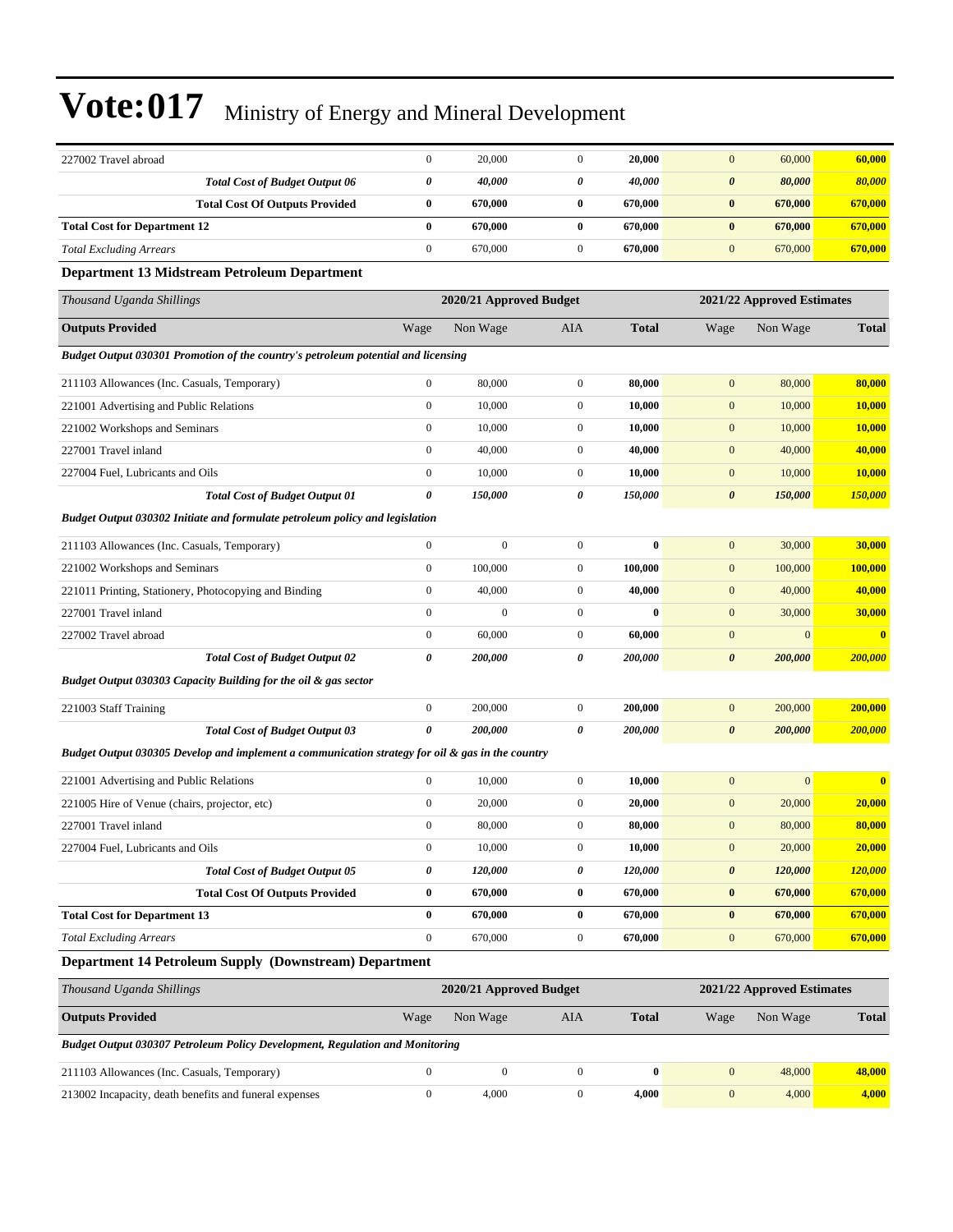| 221002 Workshops and Seminars                                                      | $\boldsymbol{0}$ | $\boldsymbol{0}$ | $\mathbf{0}$     | $\bf{0}$  | $\mathbf{0}$<br>128,400          | 128,400                 |
|------------------------------------------------------------------------------------|------------------|------------------|------------------|-----------|----------------------------------|-------------------------|
| 221007 Books, Periodicals & Newspapers                                             | $\boldsymbol{0}$ | 5,000            | $\overline{0}$   | 5,000     | $\mathbf{0}$<br>4,000            | 4,000                   |
| 221008 Computer supplies and Information Technology (IT)                           | $\boldsymbol{0}$ | 5,000            | $\mathbf{0}$     | 5,000     | $\mathbf{0}$<br>5,600            | 5,600                   |
| 221009 Welfare and Entertainment                                                   | $\mathbf{0}$     | 4,000            | $\mathbf{0}$     | 4,000     | $\mathbf{0}$<br>16,000           | 16,000                  |
| 221011 Printing, Stationery, Photocopying and Binding                              | $\boldsymbol{0}$ | 4,000            | $\overline{0}$   | 4,000     | $\mathbf{0}$<br>10,000           | <b>10,000</b>           |
| 221012 Small Office Equipment                                                      | $\mathbf{0}$     | 1,000            | $\mathbf{0}$     | 1,000     | $\mathbf{0}$<br>4,000            | 4,000                   |
| 222001 Telecommunications                                                          | $\boldsymbol{0}$ | 5,000            | $\mathbf{0}$     | 5,000     | $\mathbf{0}$<br>4,000            | 4,000                   |
| 222002 Postage and Courier                                                         | $\boldsymbol{0}$ | 3,000            | $\mathbf{0}$     | 3,000     | $\mathbf{0}$<br>3,000            | 3,000                   |
| 227001 Travel inland                                                               | $\mathbf{0}$     | 31,000           | $\mathbf{0}$     | 31,000    | $\mathbf{0}$<br>48,000           | 48,000                  |
| 227004 Fuel, Lubricants and Oils                                                   | $\mathbf{0}$     | 40,000           | $\overline{0}$   | 40,000    | $\mathbf{0}$<br>40,000           | 40,000                  |
| 228002 Maintenance - Vehicles                                                      | $\mathbf{0}$     | 30,000           | $\mathbf{0}$     | 30,000    | $\mathbf{0}$<br>30,000           | 30,000                  |
| 228003 Maintenance – Machinery, Equipment & Furniture                              | $\mathbf{0}$     | 3,102            | $\mathbf{0}$     | 3,102     | $\mathbf{0}$<br>1,102            | 1,102                   |
| <b>Total Cost of Budget Output 07</b>                                              | 0                | 135,102          | 0                | 135,102   | $\boldsymbol{\theta}$<br>346,102 | 346,102                 |
| <b>Budget Output 030308 Management and Monitoring of petroleum supply Industry</b> |                  |                  |                  |           |                                  |                         |
| 211103 Allowances (Inc. Casuals, Temporary)                                        | $\boldsymbol{0}$ | 330,000          | $\mathbf{0}$     | 330,000   | $\mathbf{0}$<br>330,000          | 330,000                 |
| 221001 Advertising and Public Relations                                            | $\boldsymbol{0}$ | 20,000           | $\overline{0}$   | 20,000    | $\boldsymbol{0}$<br>8,000        | 8,000                   |
| 221002 Workshops and Seminars                                                      | $\mathbf{0}$     | 320,000          | $\mathbf{0}$     | 320,000   | $\mathbf{0}$<br>128,000          | 128,000                 |
| 221003 Staff Training                                                              | $\boldsymbol{0}$ | 320,000          | $\overline{0}$   | 320,000   | $\mathbf{0}$<br>89,600           | 89,600                  |
| 221005 Hire of Venue (chairs, projector, etc)                                      | $\boldsymbol{0}$ | 200,000          | $\mathbf{0}$     | 200,000   | $\mathbf{0}$<br>$\overline{0}$   | $\bf{0}$                |
| 221008 Computer supplies and Information Technology (IT)                           | $\mathbf{0}$     | 21,000           | $\mathbf{0}$     | 21,000    | $\boldsymbol{0}$<br>10,000       | 10,000                  |
| 221009 Welfare and Entertainment                                                   | $\boldsymbol{0}$ | 16,000           | $\overline{0}$   | 16,000    | $\mathbf{0}$<br>16,000           | <b>16,000</b>           |
| 221011 Printing, Stationery, Photocopying and Binding                              | $\mathbf{0}$     | 20,000           | $\mathbf{0}$     | 20,000    | $\mathbf{0}$<br>10,000           | 10,000                  |
| 221012 Small Office Equipment                                                      | $\boldsymbol{0}$ | 20,000           | $\mathbf{0}$     | 20,000    | $\mathbf{0}$<br>4,000            | 4,000                   |
| 222001 Telecommunications                                                          | $\boldsymbol{0}$ | 8,337            | $\mathbf{0}$     | 8,337     | $\mathbf{0}$<br>4,337            | 4,337                   |
| 222003 Information and communications technology (ICT)                             | $\mathbf{0}$     | 80,000           | $\mathbf{0}$     | 80,000    | $\mathbf{0}$<br>$\overline{0}$   | $\overline{\mathbf{0}}$ |
| 227001 Travel inland                                                               | $\boldsymbol{0}$ | 44,000           | $\overline{0}$   | 44,000    | $\boldsymbol{0}$<br>78,000       | 78,000                  |
| 227002 Travel abroad                                                               | $\mathbf{0}$     | 60,800           | $\mathbf{0}$     | 60,800    | $\mathbf{0}$<br>16,000           | 16,000                  |
| 227004 Fuel, Lubricants and Oils                                                   | $\boldsymbol{0}$ | 80,000           | $\mathbf{0}$     | 80,000    | $\mathbf{0}$<br>80,000           | 80,000                  |
| 228002 Maintenance - Vehicles                                                      | $\boldsymbol{0}$ | 40,000           | $\mathbf{0}$     | 40,000    | $\mathbf{0}$<br>40,000           | 40,000                  |
| 228003 Maintenance – Machinery, Equipment & Furniture                              | $\mathbf{0}$     | 30,000           | $\overline{0}$   | 30,000    | $\mathbf{0}$<br>30,000           | 30,000                  |
| 228004 Maintenance – Other                                                         | $\mathbf{0}$     | 8,200            | $\mathbf{0}$     | 8,200     | $\mathbf{0}$<br>$\mathbf{0}$     | $\bf{0}$                |
| <b>Total Cost of Budget Output 08</b>                                              | 0                | 1,618,337        | 0                | 1,618,337 | $\boldsymbol{\theta}$<br>843,937 | 843,937                 |
| <b>Budget Output 030309 Maintainance of National Petroleum Information System</b>  |                  |                  |                  |           |                                  |                         |
| 211103 Allowances (Inc. Casuals, Temporary)                                        | $\boldsymbol{0}$ | 6,000            | $\boldsymbol{0}$ | 6,000     | $\mathbf{0}$<br>19,920           | 19,920                  |
| 221007 Books, Periodicals & Newspapers                                             | $\boldsymbol{0}$ | 1,000            | $\boldsymbol{0}$ | 1,000     | $\mathbf{0}$<br>$\boldsymbol{0}$ | $\bf{0}$                |
| 221008 Computer supplies and Information Technology (IT)                           | $\boldsymbol{0}$ | 6,000            | $\mathbf{0}$     | 6,000     | $\mathbf{0}$<br>15,000           | 15,000                  |
| 221009 Welfare and Entertainment                                                   | $\boldsymbol{0}$ | 4,000            | $\boldsymbol{0}$ | 4,000     | $\mathbf{0}$<br>16,000           | <b>16,000</b>           |
| 221011 Printing, Stationery, Photocopying and Binding                              | $\boldsymbol{0}$ | 4,000            | $\boldsymbol{0}$ | 4,000     | $\mathbf{0}$<br>6,000            | 6,000                   |
| 221012 Small Office Equipment                                                      | $\boldsymbol{0}$ | $\boldsymbol{0}$ | $\overline{0}$   | $\bf{0}$  | $\mathbf{0}$<br>4,080            | 4,080                   |
| 222001 Telecommunications                                                          | $\boldsymbol{0}$ | 2,000            | $\boldsymbol{0}$ | 2,000     | $\mathbf{0}$<br>2,000            | 2,000                   |
| 222003 Information and communications technology (ICT)                             | $\boldsymbol{0}$ | $\mathbf{0}$     | $\mathbf{0}$     | $\bf{0}$  | $\mathbf{0}$<br>146,000          | 146,000                 |
| 227001 Travel inland                                                               | $\boldsymbol{0}$ | 6,000            | $\boldsymbol{0}$ | 6,000     | $\mathbf{0}$<br>36,000           | 36,000                  |
| 227004 Fuel, Lubricants and Oils                                                   | $\mathbf{0}$     | 5,000            | $\boldsymbol{0}$ | 5,000     | $\mathbf{0}$<br>32,000           | 32,000                  |
| 228002 Maintenance - Vehicles                                                      | $\boldsymbol{0}$ | 5,213            | $\mathbf{0}$     | 5,213     | $\mathbf{0}$<br>20,533           | 20,533                  |
| <b>Total Cost of Budget Output 09</b>                                              | $\pmb{\theta}$   | 39,213           | 0                | 39,213    | $\boldsymbol{\theta}$<br>297,533 | 297,533                 |
|                                                                                    |                  |                  |                  |           |                                  |                         |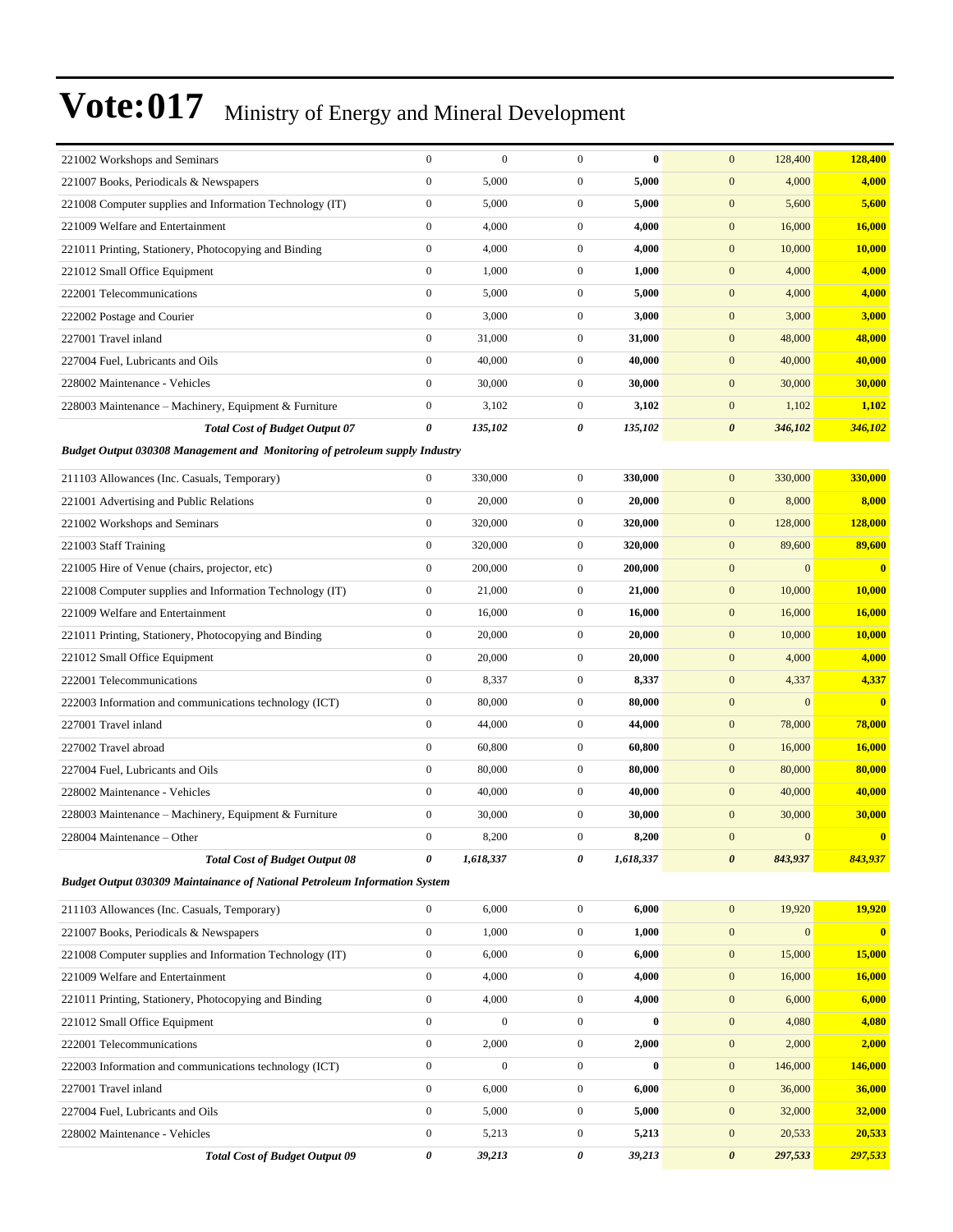### 211103 Allowances (Inc. Casuals, Temporary) 0 12,000 0 **12,000** 0 54,000 **54,000** 221002 Workshops and Seminars 0 136,000 0 **136,000** 0 90,000 **90,000** 221008 Computer supplies and Information Technology (IT) 0 30,000 0 **30,000** 0 10,000 **10,000** 221009 Welfare and Entertainment 0 16,000 0 **16,000** 0 20,000 **20,000** 221011 Printing, Stationery, Photocopying and Binding 0 20,000 0 **20,000** 0 10,000 **10,000** 222001 Telecommunications 0 6,023 0 **6,023** 0 6,023 **6,023** 225001 Consultancy Services- Short term 0 0 0 **0** 0 150,000 **150,000** 227001 Travel inland 0 80,000 0 **80,000** 0 90,000 **90,000** 227004 Fuel, Lubricants and Oils 0 40,000 0 **40,000** 0 60,000 **60,000** 228002 Maintenance - Vehicles 0 60,000 0 **60,000** 0 60,000 **60,000** 228004 Maintenance ±Other 0 300,000 0 **300,000** 0 84,080 **84,080** *Total Cost of Budget Output 10 0 700,023 0 700,023 0 634,103 634,103 Budget Output 030312 Kenya - Uganda - Rwanda Oil pipelines* 211103 Allowances (Inc. Casuals, Temporary) 0 3,000 0 **3,000** 0 0 **0** 221008 Computer supplies and Information Technology (IT) 0 0 0 **0** 0 10,000 **10,000** 221009 Welfare and Entertainment 0 2,000 0 **2,000** 0 5,400 **5,400** 221011 Printing, Stationery, Photocopying and Binding 0 0 0 **0** 0 2,000 **2,000** 222001 Telecommunications 0 2,000 0 **2,000** 0 2,000 **2,000** 227001 Travel inland 0 0 0 **0** 0 11,400 **11,400** 227004 Fuel, Lubricants and Oils 0 6,825 0 **6,825** 0 6,000 **6,000** 228002 Maintenance - Vehicles 0 0 0 **0** 0 2,200 **2,200** *Total Cost of Budget Output 12 0 13,825 0 13,825 0 39,000 39,000 Budget Output 030313 Transportation and Storage* 211103 Allowances (Inc. Casuals, Temporary) 0 0 0 **0** 0 117,600 **117,600** 221008 Computer supplies and Information Technology (IT) 0 0 0 **0** 0 10,000 **10,000** 221009 Welfare and Entertainment 0 0 0 **0** 0 16,000 **16,000** 221011 Printing, Stationery, Photocopying and Binding 0 0 0 **0** 0 10,000 **10,000** 221012 Small Office Equipment 0 0 0 **0** 0 20,000 **20,000** 222001 Telecommunications 0 0 0 **0** 0 2,045 **2,045** 227001 Travel inland 0 0 0 **0** 0 85,680 **85,680** 227004 Fuel, Lubricants and Oils 0 0 0 **0** 0 54,000 **54,000** 228002 Maintenance - Vehicles 0 0 0 **0** 0 34,000 **34,000** *Total Cost of Budget Output 13 0 0 0 0 0 349,325 349,325* **Total Cost Of Outputs Provided 0 2,506,500 0 2,506,500 0 2,510,000 2,510,000 Total Cost for Department 14 0 2,506,500 0 2,506,500 0 2,510,000 2,510,000** *Total Excluding Arrears* 0 2,506,500 0 **2,506,500** 0 2,510,000 **2,510,000** *Development Budget Estimates*

#### *Budget Output 030310 Operational Standards and laboratory testing of petroleum products*

#### **Project 1184 Construction of Oil Refinery**

| Thousand Uganda Shillings                                                         | 2021/22 Draft Estimates<br>2020/21 Approved Budget |     |              |                               |              |  |
|-----------------------------------------------------------------------------------|----------------------------------------------------|-----|--------------|-------------------------------|--------------|--|
| <b>Outputs Provided</b>                                                           | <b>GoU</b> Dev't External Fin                      | AIA | <b>Total</b> | <b>GoU</b> Dev't External Fin | <b>Total</b> |  |
| Budget Output 030301 Promotion of the country's petroleum potential and licensing |                                                    |     |              |                               |              |  |

211103 Allowances (Inc. Casuals, Temporary) 100,000 0 0 **100,000** 80,000 0 **80,000**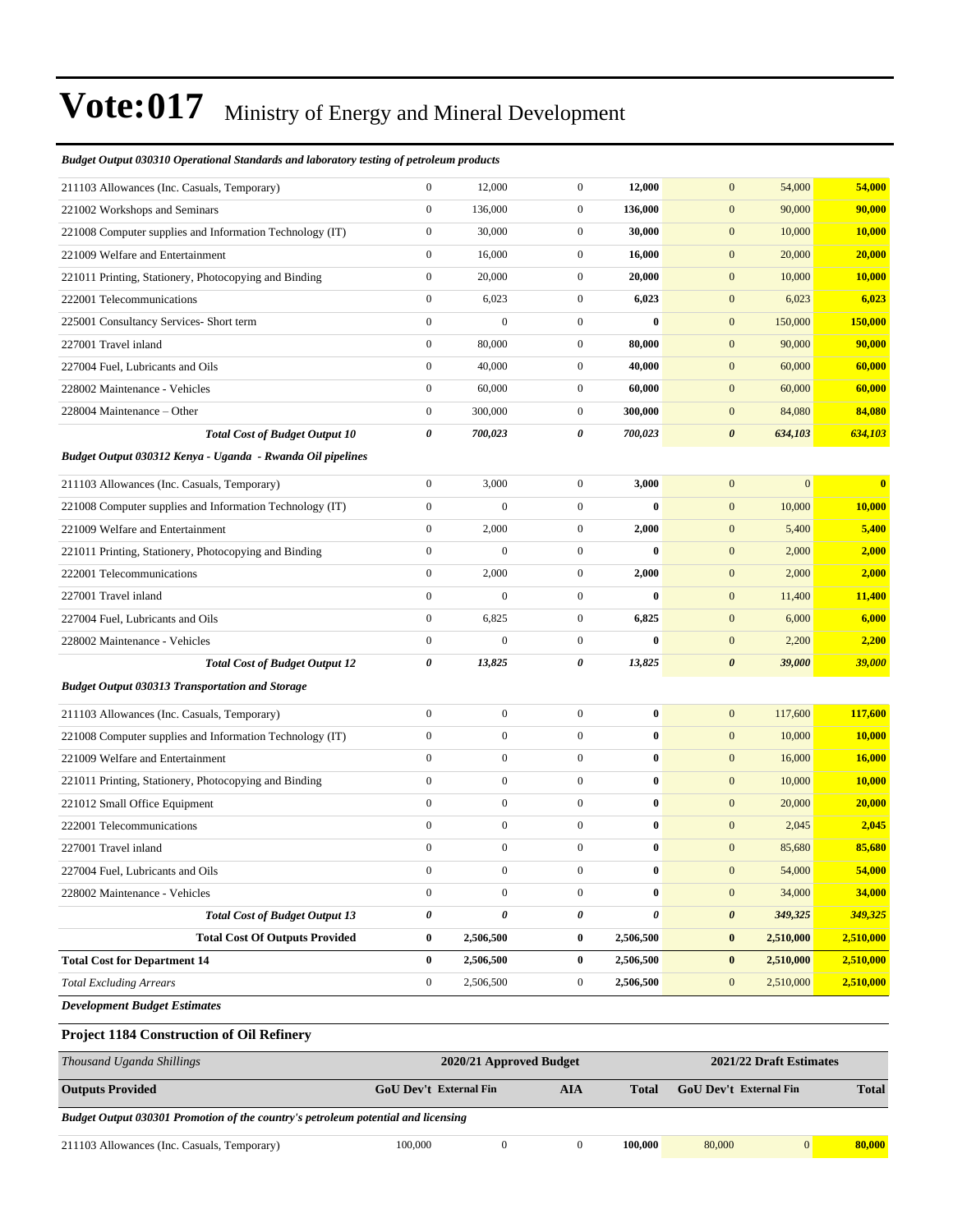| 213002 Incapacity, death benefits and funeral expenses                                           | 20,000           | $\boldsymbol{0}$ | $\boldsymbol{0}$ | 20,000    | $\mathbf{0}$     | $\mathbf{0}$          | $\overline{\mathbf{0}}$ |
|--------------------------------------------------------------------------------------------------|------------------|------------------|------------------|-----------|------------------|-----------------------|-------------------------|
| 221005 Hire of Venue (chairs, projector, etc)                                                    | 20,000           | $\boldsymbol{0}$ | $\boldsymbol{0}$ | 20,000    | 20,000           | $\mathbf{0}$          | 20,000                  |
| 221009 Welfare and Entertainment                                                                 | 59,600           | $\boldsymbol{0}$ | $\boldsymbol{0}$ | 59,600    | $\mathbf{0}$     | $\mathbf{0}$          | $\bf{0}$                |
| 221011 Printing, Stationery, Photocopying and Binding                                            | 20,000           | $\boldsymbol{0}$ | $\boldsymbol{0}$ | 20,000    | 40,000           | $\boldsymbol{0}$      | 40,000                  |
| 221012 Small Office Equipment                                                                    | 16,000           | $\boldsymbol{0}$ | $\boldsymbol{0}$ | 16,000    | 15,000           | $\mathbf{0}$          | 15,000                  |
| 223004 Guard and Security services                                                               | 40,000           | $\boldsymbol{0}$ | $\boldsymbol{0}$ | 40,000    | 40,000           | $\mathbf{0}$          | 40,000                  |
| 223005 Electricity                                                                               | 40,000           | $\boldsymbol{0}$ | $\boldsymbol{0}$ | 40,000    | 40,000           | $\mathbf{0}$          | 40,000                  |
| 223006 Water                                                                                     | 12,000           | $\boldsymbol{0}$ | $\boldsymbol{0}$ | 12,000    | 15,000           | $\mathbf{0}$          | 15,000                  |
| 223901 Rent – (Produced Assets) to other govt. units                                             | 50,000           | $\boldsymbol{0}$ | $\boldsymbol{0}$ | 50,000    | $\boldsymbol{0}$ | $\boldsymbol{0}$      | $\bf{0}$                |
| 224005 Uniforms, Beddings and Protective Gear                                                    | 2,400            | $\boldsymbol{0}$ | $\boldsymbol{0}$ | 2,400     | $\boldsymbol{0}$ | $\mathbf{0}$          | $\overline{\mathbf{0}}$ |
| 227001 Travel inland                                                                             | $\mathbf{0}$     | $\boldsymbol{0}$ | $\boldsymbol{0}$ | $\bf{0}$  | 30,000           | $\mathbf{0}$          | 30,000                  |
| 227002 Travel abroad                                                                             | 80,000           | $\boldsymbol{0}$ | $\boldsymbol{0}$ | 80,000    | $\mathbf{0}$     | $\mathbf{0}$          | $\overline{\mathbf{0}}$ |
| 227004 Fuel, Lubricants and Oils                                                                 | 40,000           | $\boldsymbol{0}$ | $\boldsymbol{0}$ | 40,000    | 20,000           | $\boldsymbol{0}$      | 20,000                  |
| <b>Total Cost Of Budget Output 030301</b>                                                        | 500,000          | 0                | 0                | 500,000   | 300,000          | 0                     | <b>300,000</b>          |
| Budget Output 030302 Initiate and formulate petroleum policy and legislation                     |                  |                  |                  |           |                  |                       |                         |
| 221002 Workshops and Seminars                                                                    | 20,000           | $\boldsymbol{0}$ | $\boldsymbol{0}$ | 20,000    | 20,000           | $\mathbf{0}$          | 20,000                  |
| 221011 Printing, Stationery, Photocopying and Binding                                            | 20,000           | $\boldsymbol{0}$ | $\boldsymbol{0}$ | 20,000    | 20,000           | $\boldsymbol{0}$      | 20,000                  |
| 227001 Travel inland                                                                             | 100,000          | $\boldsymbol{0}$ | $\boldsymbol{0}$ | 100,000   | $\mathbf{0}$     | $\mathbf{0}$          | $\bf{0}$                |
| 227002 Travel abroad                                                                             | 100,000          | $\boldsymbol{0}$ | $\boldsymbol{0}$ | 100,000   | $\mathbf{0}$     | $\mathbf{0}$          | $\bf{0}$                |
| 227004 Fuel, Lubricants and Oils                                                                 | 20,000           | $\boldsymbol{0}$ | $\boldsymbol{0}$ | 20,000    | 30,000           | $\mathbf{0}$          | 30,000                  |
| 228002 Maintenance - Vehicles                                                                    | 40,000           | $\mathbf{0}$     | $\boldsymbol{0}$ | 40,000    | 30,000           | $\mathbf{0}$          | 30,000                  |
| <b>Total Cost Of Budget Output 030302</b>                                                        | 300,000          | 0                | 0                | 300,000   | 100,000          | 0                     | <b>100,000</b>          |
| Budget Output 030303 Capacity Building for the oil & gas sector                                  |                  |                  |                  |           |                  |                       |                         |
| 221003 Staff Training                                                                            | 390,000          | $\boldsymbol{0}$ | $\boldsymbol{0}$ | 390,000   | 500,000          | $\boldsymbol{0}$      | 500,000                 |
| 221017 Subscriptions                                                                             | 10,000           | $\boldsymbol{0}$ | $\boldsymbol{0}$ | 10,000    | $\mathbf{0}$     | $\mathbf{0}$          | $\overline{\mathbf{0}}$ |
| <b>Total Cost Of Budget Output 030303</b>                                                        | 400,000          | 0                | 0                | 400,000   | 500,000          | $\boldsymbol{\theta}$ | 500,000                 |
| <b>Budget Output 030304 Monitoring Upstream petroleum activities</b>                             |                  |                  |                  |           |                  |                       |                         |
| 221005 Hire of Venue (chairs, projector, etc)                                                    | 120,000          | $\boldsymbol{0}$ | $\boldsymbol{0}$ | 120,000   | 60,000           | $\mathbf{0}$          | 60,000                  |
| 221011 Printing, Stationery, Photocopying and Binding                                            | 40,000           | $\boldsymbol{0}$ | $\boldsymbol{0}$ | 40,000    | 20,000           | $\mathbf{0}$          | 20,000                  |
| 227001 Travel inland                                                                             | 400,000          | $\boldsymbol{0}$ | $\boldsymbol{0}$ | 400,000   | 80,000           | $\mathbf{0}$          | 80,000                  |
| 227002 Travel abroad                                                                             | 600,000          | $\boldsymbol{0}$ | $\boldsymbol{0}$ | 600,000   | 60,000           | $\boldsymbol{0}$      | 60,000                  |
| 227004 Fuel, Lubricants and Oils                                                                 | 100,000          | $\boldsymbol{0}$ | 0                | 100,000   | 20,000           | $\boldsymbol{0}$      | 20,000                  |
| 228002 Maintenance - Vehicles                                                                    | 40,000           | $\boldsymbol{0}$ | $\boldsymbol{0}$ | 40,000    | 40,000           | $\boldsymbol{0}$      | 40,000                  |
| 281504 Monitoring, Supervision & Appraisal of Capital work                                       | $\boldsymbol{0}$ | $\boldsymbol{0}$ | $\boldsymbol{0}$ | $\bf{0}$  | 720,000          | $\boldsymbol{0}$      | <b>720,000</b>          |
| Total Cost Of Budget Output 030304                                                               | 1,300,000        | 0                | 0                | 1,300,000 | 1,000,000        | $\pmb{\theta}$        | 1,000,000               |
| Budget Output 030305 Develop and implement a communication strategy for oil & gas in the country |                  |                  |                  |           |                  |                       |                         |
| 221001 Advertising and Public Relations                                                          | 100,000          | $\boldsymbol{0}$ | $\boldsymbol{0}$ | 100,000   | 40,000           | $\boldsymbol{0}$      | 40,000                  |
| 221002 Workshops and Seminars                                                                    | 55,000           | $\boldsymbol{0}$ | $\boldsymbol{0}$ | 55,000    | 40,000           | $\boldsymbol{0}$      | 40,000                  |
| 227001 Travel inland                                                                             | 80,000           | $\boldsymbol{0}$ | $\boldsymbol{0}$ | 80,000    | 20,000           | $\boldsymbol{0}$      | 20,000                  |
| 227004 Fuel, Lubricants and Oils                                                                 | 20,000           | $\boldsymbol{0}$ | $\boldsymbol{0}$ | 20,000    | 20,000           | $\boldsymbol{0}$      | 20,000                  |
| Total Cost Of Budget Output 030305                                                               | 255,000          | $\pmb{\theta}$   | 0                | 255,000   | 120,000          | $\pmb{\theta}$        | <b>120,000</b>          |
| <b>Budget Output 030306 Participate in Regional Initiatives</b>                                  |                  |                  |                  |           |                  |                       |                         |
| 211103 Allowances (Inc. Casuals, Temporary)                                                      | 40,000           | $\boldsymbol{0}$ | $\boldsymbol{0}$ | 40,000    | 20,000           | $\boldsymbol{0}$      | 20,000                  |
| 221017 Subscriptions                                                                             | 300,000          | $\boldsymbol{0}$ | $\boldsymbol{0}$ | 300,000   | $\boldsymbol{0}$ | $\boldsymbol{0}$      | $\boldsymbol{0}$        |
|                                                                                                  |                  |                  |                  |           |                  |                       |                         |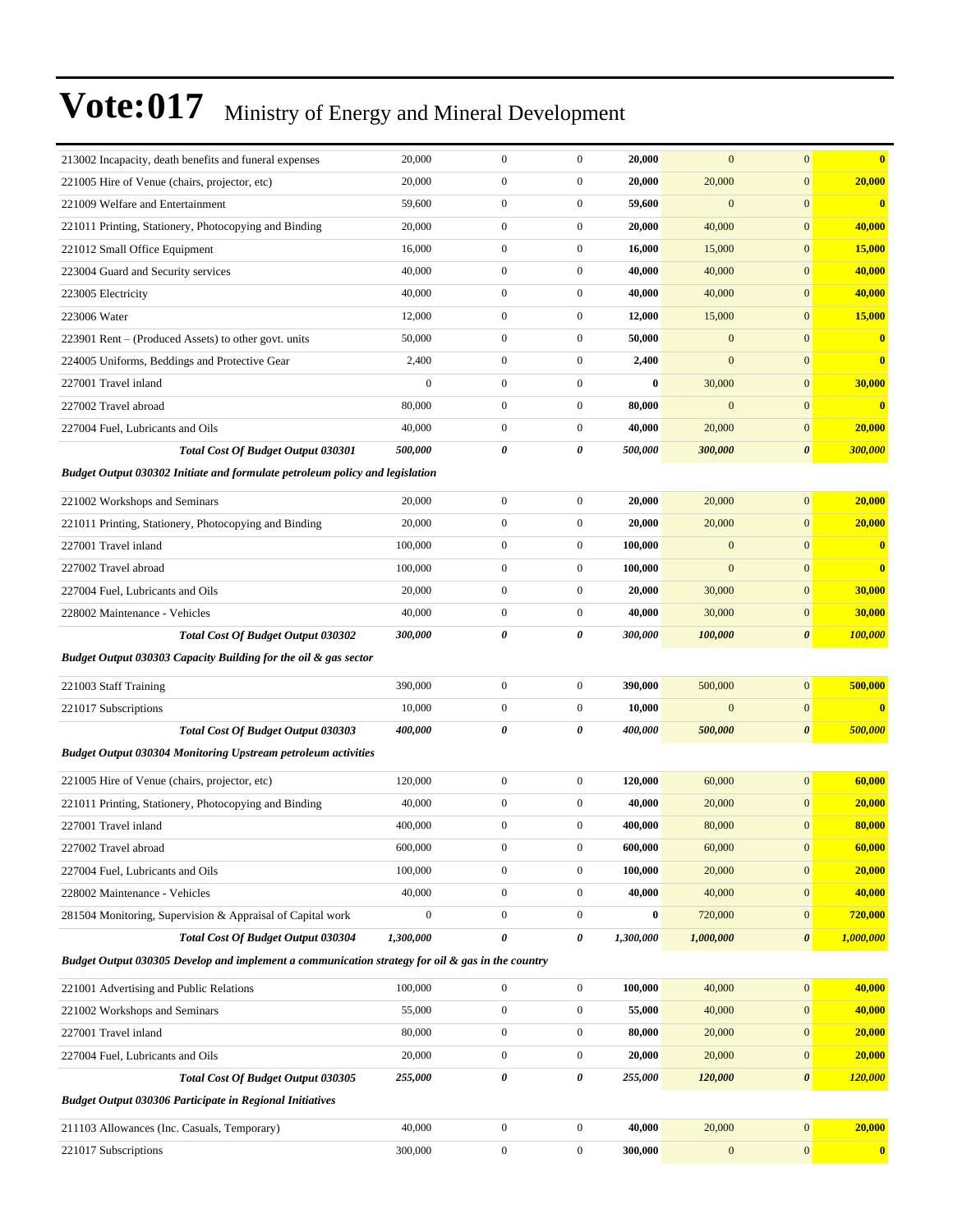| 227001 Travel inland                                                                 | 80,000       | $\boldsymbol{0}$              | $\boldsymbol{0}$ | 80,000       | $\mathbf{0}$ | $\mathbf{0}$            | $\bf{0}$     |
|--------------------------------------------------------------------------------------|--------------|-------------------------------|------------------|--------------|--------------|-------------------------|--------------|
| 227002 Travel abroad                                                                 | 160,000      | $\boldsymbol{0}$              | $\boldsymbol{0}$ | 160.000      | 40,000       | $\mathbf{0}$            | 40,000       |
| 227004 Fuel, Lubricants and Oils                                                     | 20,000       | $\boldsymbol{0}$              | $\boldsymbol{0}$ | 20,000       | $\mathbf{0}$ | $\mathbf{0}$            | $\bf{0}$     |
| Total Cost Of Budget Output 030306                                                   | 600,000      | 0                             | 0                | 600,000      | 60,000       | $\boldsymbol{\theta}$   | 60,000       |
| <b>Total Cost for Outputs Provided</b>                                               | 3,355,000    | $\boldsymbol{0}$              | $\boldsymbol{0}$ | 3,355,000    | 2,080,000    | $\boldsymbol{0}$        | 2,080,000    |
| <b>Capital Purchases</b>                                                             |              | <b>GoU Dev't External Fin</b> | <b>AIA</b>       | <b>Total</b> |              | GoU Dev't External Fin  | <b>Total</b> |
| <b>Budget Output 030375 Purchase of Motor Vehicles and Other Transport Equipment</b> |              |                               |                  |              |              |                         |              |
| 312201 Transport Equipment                                                           | 500,000      | $\boldsymbol{0}$              | $\boldsymbol{0}$ | 500,000      | 1,000,000    | $\mathbf{0}$            | 1,000,000    |
| <b>Total Cost Of Budget Output 030375</b>                                            | 500,000      | 0                             | 0                | 500,000      | 1,000,000    | $\boldsymbol{\theta}$   | 1,000,000    |
| Budget Output 030376 Purchase of Office and ICT Equipment, including Software        |              |                               |                  |              |              |                         |              |
| 312211 Office Equipment                                                              | 100,000      | $\boldsymbol{0}$              | $\boldsymbol{0}$ | 100,000      | 100,000      | $\mathbf{0}$            | 100,000      |
| 312213 ICT Equipment                                                                 | 200,000      | 0                             | $\boldsymbol{0}$ | 200,000      | 200,000      | $\mathbf{0}$            | 200,000      |
| <b>Total Cost Of Budget Output 030376</b>                                            | 300,000      | 0                             | 0                | 300,000      | 300,000      | $\boldsymbol{\theta}$   | 300,000      |
| Budget Output 030378 Purchase of Office and Residential Furniture and Fittings       |              |                               |                  |              |              |                         |              |
| 312203 Furniture & Fixtures                                                          | 250,000      | $\boldsymbol{0}$              | $\boldsymbol{0}$ | 250,000      | 250,000      | $\mathbf{0}$            | 250,000      |
| Total Cost Of Budget Output 030378                                                   | 250,000      | 0                             | 0                | 250,000      | 250,000      | $\boldsymbol{\theta}$   | 250,000      |
| <b>Budget Output 030380 Oil Refinery Construction</b>                                |              |                               |                  |              |              |                         |              |
| 281504 Monitoring, Supervision & Appraisal of Capital work                           | 1,000,000    | $\boldsymbol{0}$              | $\boldsymbol{0}$ | 1,000,000    | $\mathbf{0}$ | $\mathbf{0}$            | $\bf{0}$     |
| 311101 Land                                                                          | 4,000,000    | 0                             | $\boldsymbol{0}$ | 4,000,000    | 2,780,000    | $\mathbf{0}$            | 2,780,000    |
| 312104 Other Structures                                                              | 3,000,000    | 0                             | $\boldsymbol{0}$ | 3,000,000    | $\mathbf{0}$ | $\mathbf{0}$            | $\bf{0}$     |
| Total Cost Of Budget Output 030380                                                   | 8,000,000    | 0                             | 0                | 8,000,000    | 2,780,000    | $\boldsymbol{\theta}$   | 2,780,000    |
| <b>Total Cost for Capital Purchases</b>                                              | 9,050,000    | $\boldsymbol{0}$              | $\boldsymbol{0}$ | 9,050,000    | 4,330,000    | $\mathbf{0}$            | 4,330,000    |
| <b>Total Cost for Project: 1184</b>                                                  | 12,405,000   | $\boldsymbol{0}$              | $\boldsymbol{0}$ | 12,405,000   | 6,410,000    | $\overline{0}$          | 6,410,000    |
| <b>Total Excluding Arrears</b>                                                       | 12,405,000   | $\boldsymbol{0}$              | $\boldsymbol{0}$ | 12,405,000   | 6,410,000    | $\mathbf{0}$            | 6,410,000    |
| Project 1352 Midstream Petroleum Infrastructure Development Project                  |              |                               |                  |              |              |                         |              |
| Thousand Uganda Shillings                                                            |              | 2020/21 Approved Budget       |                  |              |              | 2021/22 Draft Estimates |              |
| <b>Outputs Provided</b>                                                              |              | GoU Dev't External Fin        | <b>AIA</b>       | <b>Total</b> |              | GoU Dev't External Fin  | <b>Total</b> |
| Budget Output 030301 Promotion of the country's petroleum potential and licensing    |              |                               |                  |              |              |                         |              |
| 211103 Allowances (Inc. Casuals, Temporary)                                          | 120,000      | $\boldsymbol{0}$              | $\boldsymbol{0}$ | 120,000      | $\mathbf{0}$ | $\vert 0 \vert$         | $\mathbf{0}$ |
| 221001 Advertising and Public Relations                                              | 80,000       | $\boldsymbol{0}$              | $\boldsymbol{0}$ | 80,000       | $\mathbf{0}$ | $\overline{0}$          | $\bf{0}$     |
| 221002 Workshops and Seminars                                                        | 100,000      | $\boldsymbol{0}$              | $\overline{0}$   | 100,000      | 12,000       | $\mathbf{0}$            | 12,000       |
| 221003 Staff Training                                                                | $\mathbf{0}$ | $\boldsymbol{0}$              | $\overline{0}$   | $\bf{0}$     | 40,000       | $\mathbf{0}$            | 40,000       |
| 221005 Hire of Venue (chairs, projector, etc)                                        | $\mathbf{0}$ | $\boldsymbol{0}$              | $\boldsymbol{0}$ | $\bf{0}$     | 48,000       | $\overline{0}$          | 48,000       |
| 221009 Welfare and Entertainment                                                     | 100,000      | $\boldsymbol{0}$              | $\boldsymbol{0}$ | 100,000      | $\mathbf{0}$ | $\overline{0}$          | $\bf{0}$     |
| 221011 Printing, Stationery, Photocopying and Binding                                | 40,000       | $\boldsymbol{0}$              | $\boldsymbol{0}$ | 40,000       | $\mathbf{0}$ | $\mathbf{0}$            | $\bf{0}$     |
| 227002 Travel abroad                                                                 | 120,000      | $\boldsymbol{0}$              | $\boldsymbol{0}$ | 120,000      | $\mathbf{0}$ | $\overline{0}$          | $\bf{0}$     |
| 227004 Fuel, Lubricants and Oils                                                     | 60,000       | $\boldsymbol{0}$              | $\boldsymbol{0}$ | 60,000       | $\mathbf{0}$ | $\overline{0}$          | $\bf{0}$     |
| 228002 Maintenance - Vehicles                                                        | 80,000       | $\boldsymbol{0}$              | $\boldsymbol{0}$ | 80,000       | $\mathbf{0}$ | $\mathbf{0}$            | $\bf{0}$     |
| Total Cost Of Budget Output 030301                                                   | 700,000      | 0                             | 0                | 700,000      | 100,000      | $\boldsymbol{\theta}$   | 100,000      |

*Budget Output 030302 Initiate and formulate petroleum policy and legislation* 221001 Advertising and Public Relations 20,000 0 0 **20,000** 0 0 **0** 221002 Workshops and Seminars 100,000 0 0 **100,000** 0 0 **0** 221005 Hire of Venue (chairs, projector, etc) 0 0 0 0 0 0 40,000 0 40,000 0 40,000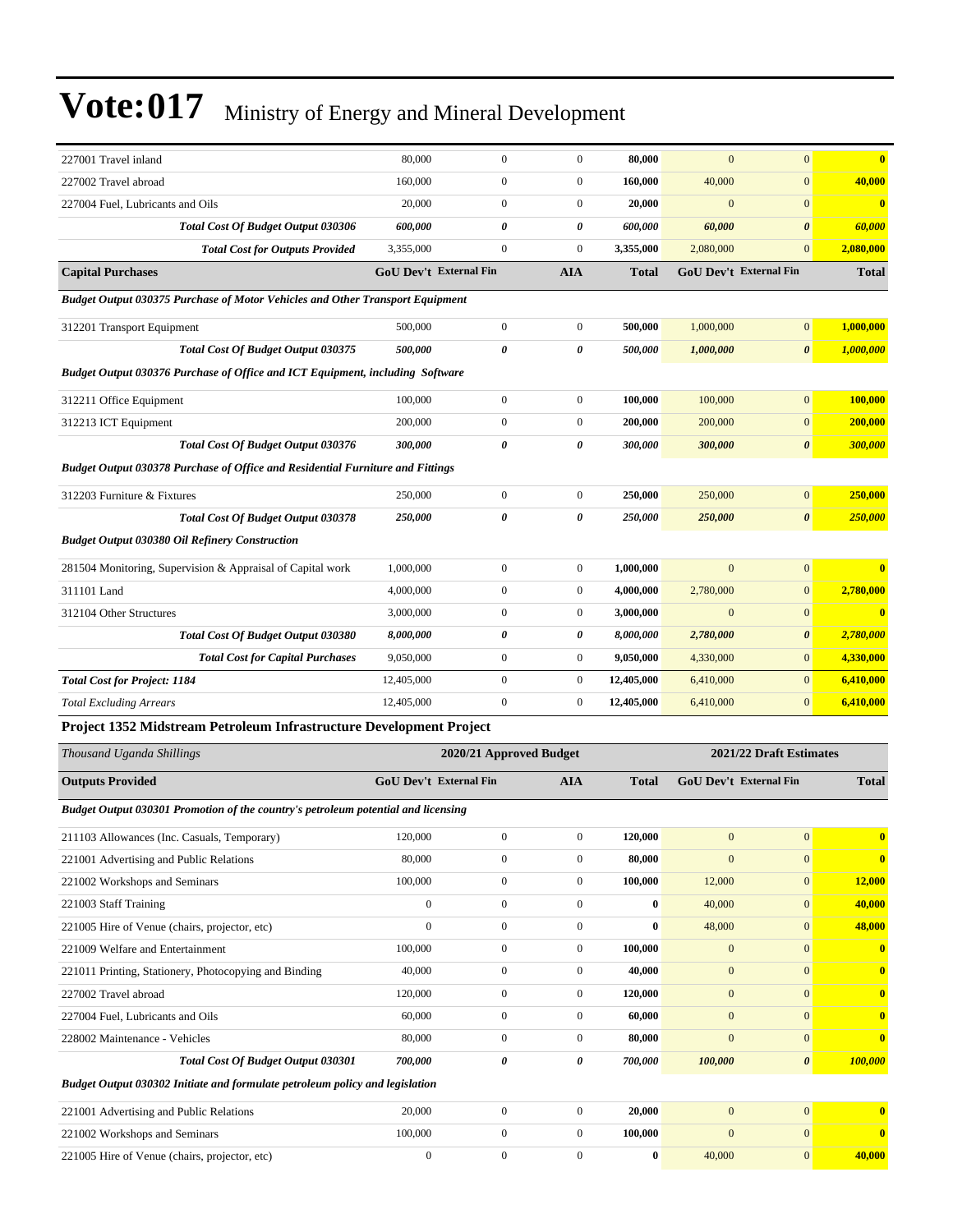| 221011 Printing, Stationery, Photocopying and Binding                                            | 48,000                        | $\boldsymbol{0}$ | $\boldsymbol{0}$ | 48,000       | 40,000           | $\overline{0}$         | 40,000                  |
|--------------------------------------------------------------------------------------------------|-------------------------------|------------------|------------------|--------------|------------------|------------------------|-------------------------|
| 221017 Subscriptions                                                                             | 40,000                        | $\mathbf{0}$     | $\boldsymbol{0}$ | 40,000       | $\boldsymbol{0}$ | $\mathbf{0}$           | $\bf{0}$                |
| 225001 Consultancy Services- Short term                                                          | $\mathbf{0}$                  | $\overline{0}$   | $\boldsymbol{0}$ | $\bf{0}$     | 120,000          | $\overline{0}$         | 120,000                 |
| 227001 Travel inland                                                                             | 80,000                        | $\boldsymbol{0}$ | $\boldsymbol{0}$ | 80,000       | $\mathbf{0}$     | $\mathbf{0}$           | $\bf{0}$                |
| 227002 Travel abroad                                                                             | 80,000                        | $\overline{0}$   | $\boldsymbol{0}$ | 80,000       | $\boldsymbol{0}$ | $\overline{0}$         | $\bf{0}$                |
| 227004 Fuel, Lubricants and Oils                                                                 | 32,000                        | $\mathbf{0}$     | $\boldsymbol{0}$ | 32,000       | $\overline{0}$   | $\overline{0}$         | $\bf{0}$                |
| <b>Total Cost Of Budget Output 030302</b>                                                        | 400,000                       | 0                | 0                | 400,000      | 200,000          | 0                      | 200,000                 |
| Budget Output 030303 Capacity Building for the oil & gas sector                                  |                               |                  |                  |              |                  |                        |                         |
| 211103 Allowances (Inc. Casuals, Temporary)                                                      | 1,600,000                     | $\overline{0}$   | $\boldsymbol{0}$ | 1,600,000    | 100,000          | $\overline{0}$         | 100,000                 |
| 221003 Staff Training                                                                            | 400,000                       | $\mathbf{0}$     | $\boldsymbol{0}$ | 400,000      | 400,000          | $\overline{0}$         | 400,000                 |
| <b>Total Cost Of Budget Output 030303</b>                                                        | 2,000,000                     | 0                | 0                | 2,000,000    | 500,000          | 0                      | 500,000                 |
| <b>Budget Output 030304 Monitoring Upstream petroleum activities</b>                             |                               |                  |                  |              |                  |                        |                         |
| 211103 Allowances (Inc. Casuals, Temporary)                                                      | 100,000                       | $\mathbf{0}$     | $\boldsymbol{0}$ | 100,000      | $\overline{0}$   | $\overline{0}$         | $\bf{0}$                |
| 221001 Advertising and Public Relations                                                          | $\boldsymbol{0}$              | $\boldsymbol{0}$ | $\boldsymbol{0}$ | $\bf{0}$     | 20,000           | $\mathbf{0}$           | 20,000                  |
| 221002 Workshops and Seminars                                                                    | $\mathbf{0}$                  | $\overline{0}$   | $\boldsymbol{0}$ | $\bf{0}$     | 60,000           | $\mathbf{0}$           | 60,000                  |
| 221005 Hire of Venue (chairs, projector, etc)                                                    | 75,000                        | $\boldsymbol{0}$ | $\boldsymbol{0}$ | 75,000       | $\mathbf{0}$     | $\mathbf{0}$           | $\bf{0}$                |
| 221008 Computer supplies and Information Technology (IT)                                         | $\mathbf{0}$                  | $\overline{0}$   | $\boldsymbol{0}$ | $\bf{0}$     | 80,000           | $\overline{0}$         | 80,000                  |
| 221009 Welfare and Entertainment                                                                 | 25,000                        | $\mathbf{0}$     | $\boldsymbol{0}$ | 25,000       | $\overline{0}$   | $\mathbf{0}$           | $\overline{\mathbf{0}}$ |
| 221012 Small Office Equipment                                                                    | $\boldsymbol{0}$              | $\mathbf{0}$     | $\boldsymbol{0}$ | $\bf{0}$     | 40,000           | $\mathbf{0}$           | 40,000                  |
| 227001 Travel inland                                                                             | 100,000                       | $\mathbf{0}$     | $\boldsymbol{0}$ | 100,000      | $\mathbf{0}$     | $\overline{0}$         | $\bf{0}$                |
| 227002 Travel abroad                                                                             | 50,000                        | $\mathbf{0}$     | $\boldsymbol{0}$ | 50,000       | $\boldsymbol{0}$ | $\overline{0}$         | $\bf{0}$                |
| 227004 Fuel, Lubricants and Oils                                                                 | 100,000                       | $\overline{0}$   | $\boldsymbol{0}$ | 100,000      | $\boldsymbol{0}$ | $\overline{0}$         | $\bf{0}$                |
| 228002 Maintenance - Vehicles                                                                    | 50,000                        | $\mathbf{0}$     | $\boldsymbol{0}$ | 50,000       | $\overline{0}$   | $\mathbf{0}$           | $\bf{0}$                |
| Total Cost Of Budget Output 030304                                                               | 500,000                       | 0                | 0                | 500,000      | 200,000          | 0                      | 200,000                 |
| Budget Output 030305 Develop and implement a communication strategy for oil & gas in the country |                               |                  |                  |              |                  |                        |                         |
| 211103 Allowances (Inc. Casuals, Temporary)                                                      | 54,000                        | $\mathbf{0}$     | $\boldsymbol{0}$ | 54,000       | $\mathbf{0}$     | $\overline{0}$         | $\bf{0}$                |
| 221001 Advertising and Public Relations                                                          | 30,000                        | $\boldsymbol{0}$ | $\boldsymbol{0}$ | 30,000       | $\boldsymbol{0}$ | $\overline{0}$         | $\bf{0}$                |
| 221002 Workshops and Seminars                                                                    | 60,000                        | $\overline{0}$   | $\boldsymbol{0}$ | 60,000       | $\boldsymbol{0}$ | $\mathbf{0}$           | $\bf{0}$                |
| 221003 Staff Training                                                                            | $\boldsymbol{0}$              | $\mathbf{0}$     | $\boldsymbol{0}$ | $\bf{0}$     | 40,000           | $\mathbf{0}$           | 40,000                  |
| 221008 Computer supplies and Information Technology (IT)                                         | $\boldsymbol{0}$              | $\mathbf{0}$     | $\boldsymbol{0}$ | $\bf{0}$     | 60,000           | $\mathbf{0}$           | 60,000                  |
| 227001 Travel inland                                                                             | 40,000                        | $\boldsymbol{0}$ | $\boldsymbol{0}$ | 40,000       | $\mathbf{0}$     | $\boldsymbol{0}$       | $\bf{0}$                |
| 227004 Fuel, Lubricants and Oils                                                                 | 16,000                        | $\boldsymbol{0}$ | $\boldsymbol{0}$ | 16,000       | 50,000           | $\boldsymbol{0}$       | 50,000                  |
| Total Cost Of Budget Output 030305                                                               | 200,000                       | 0                | 0                | 200,000      | 150,000          | $\pmb{\theta}$         | 150,000                 |
| <b>Budget Output 030306 Participate in Regional Initiatives</b>                                  |                               |                  |                  |              |                  |                        |                         |
| 211103 Allowances (Inc. Casuals, Temporary)                                                      | 100,000                       | $\boldsymbol{0}$ | $\boldsymbol{0}$ | 100,000      | $\mathbf{0}$     | $\boldsymbol{0}$       | $\bf{0}$                |
| 221002 Workshops and Seminars                                                                    | 100,000                       | $\boldsymbol{0}$ | $\boldsymbol{0}$ | 100,000      | 15,000           | $\boldsymbol{0}$       | 15,000                  |
| 221017 Subscriptions                                                                             | 300,000                       | $\boldsymbol{0}$ | $\boldsymbol{0}$ | 300,000      | $\mathbf{0}$     | $\boldsymbol{0}$       | $\bf{0}$                |
| 222003 Information and communications technology (ICT)                                           | $\boldsymbol{0}$              | $\boldsymbol{0}$ | $\boldsymbol{0}$ | $\bf{0}$     | 35,000           | $\boldsymbol{0}$       | 35,000                  |
| 227002 Travel abroad                                                                             | 200,000                       | $\boldsymbol{0}$ | $\boldsymbol{0}$ | 200,000      | 50,000           | $\boldsymbol{0}$       | 50,000                  |
| Total Cost Of Budget Output 030306                                                               | 700,000                       | 0                | 0                | 700,000      | 100,000          | 0                      | 100,000                 |
| <b>Total Cost for Outputs Provided</b>                                                           | 4,500,000                     | $\boldsymbol{0}$ | $\boldsymbol{0}$ | 4,500,000    | 1,250,000        | $\mathbf{0}$           | 1,250,000               |
| <b>Capital Purchases</b>                                                                         | <b>GoU Dev't External Fin</b> |                  | <b>AIA</b>       | <b>Total</b> |                  | GoU Dev't External Fin | <b>Total</b>            |
| <b>Budget Output 030371 Acquisition of Land by Government</b>                                    |                               |                  |                  |              |                  |                        |                         |
| 281502 Feasibility Studies for Capital Works                                                     | $\boldsymbol{0}$              | $\boldsymbol{0}$ | $\boldsymbol{0}$ | $\bf{0}$     | 660,000          | $\vert 0 \vert$        | 660,000                 |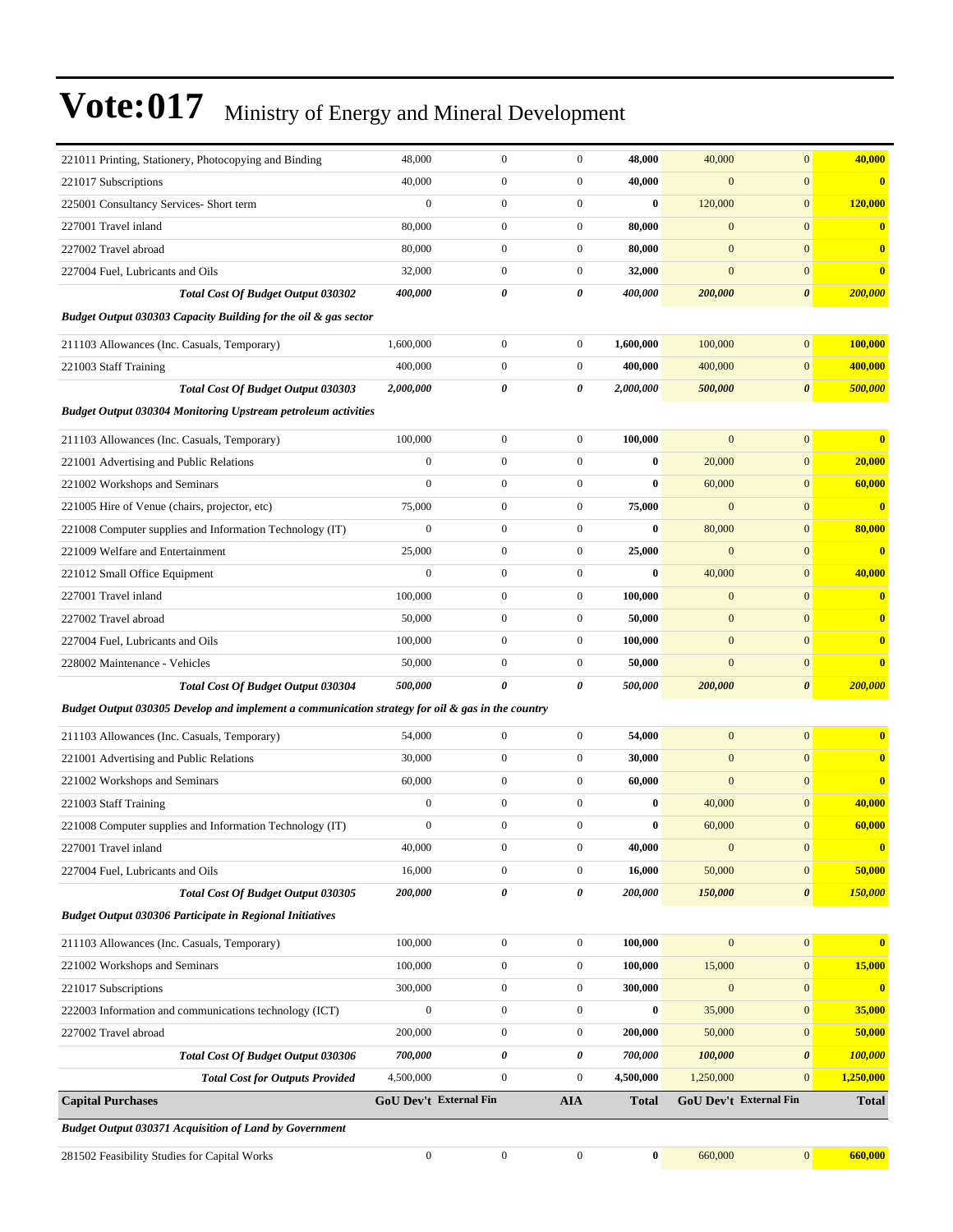| 281504 Monitoring, Supervision & Appraisal of Capital work                             | 2,400,000        | $\mathbf{0}$                  | $\boldsymbol{0}$ | 2,400,000        | 160,000               | $\mathbf{0}$                  | 160,000               |
|----------------------------------------------------------------------------------------|------------------|-------------------------------|------------------|------------------|-----------------------|-------------------------------|-----------------------|
| 311101 Land                                                                            | 5,300,000        | $\boldsymbol{0}$              | $\boldsymbol{0}$ | 5,300,000        | 1,940,000             | $\mathbf{0}$                  | 1,940,000             |
| 312201 Transport Equipment                                                             | $\mathbf{0}$     | $\boldsymbol{0}$              | $\boldsymbol{0}$ | $\bf{0}$         | 200,000               | $\mathbf{0}$                  | 200,000               |
| 312211 Office Equipment                                                                | $\overline{0}$   | $\mathbf{0}$                  | $\boldsymbol{0}$ | 0                | 80,000                | $\mathbf{0}$                  | 80,000                |
| Total Cost Of Budget Output 030371                                                     | 7,700,000        | 0                             | 0                | 7,700,000        | 3,040,000             | $\pmb{\theta}$                | 3,040,000             |
| <b>Budget Output 030375 Purchase of Motor Vehicles and Other Transport Equipment</b>   |                  |                               |                  |                  |                       |                               |                       |
| 312201 Transport Equipment                                                             | 500,000          | $\boldsymbol{0}$              | $\boldsymbol{0}$ | 500,000          | 250,000               | $\mathbf{0}$                  | 250,000               |
| Total Cost Of Budget Output 030375                                                     | 500,000          | 0                             | 0                | 500,000          | 250,000               | $\pmb{\theta}$                | 250,000               |
| Budget Output 030376 Purchase of Office and ICT Equipment, including Software          |                  |                               |                  |                  |                       |                               |                       |
| 312213 ICT Equipment                                                                   | 100,000          | $\boldsymbol{0}$              | $\boldsymbol{0}$ | 100,000          | $\overline{0}$        | $\mathbf{0}$                  | $\bf{0}$              |
| Total Cost Of Budget Output 030376                                                     | 100,000          | 0                             | 0                | 100,000          | $\boldsymbol{\theta}$ | $\boldsymbol{\theta}$         | $\boldsymbol{\theta}$ |
| <b>Budget Output 030377 Purchase of Specialised Machinery &amp; Equipment</b>          |                  |                               |                  |                  |                       |                               |                       |
| 312202 Machinery and Equipment                                                         | $\mathbf{0}$     | $\boldsymbol{0}$              | $\boldsymbol{0}$ | $\bf{0}$         | 100,000               | $\boldsymbol{0}$              | 100,000               |
| 314201 Materials and supplies                                                          | 100,000          | $\boldsymbol{0}$              | $\boldsymbol{0}$ | 100,000          | $\overline{0}$        | $\boldsymbol{0}$              | $\bf{0}$              |
| Total Cost Of Budget Output 030377                                                     | 100,000          | 0                             | 0                | 100,000          | 100,000               | 0                             | 100,000               |
| <b>Budget Output 030378 Purchase of Office and Residential Furniture and Fittings</b>  |                  |                               |                  |                  |                       |                               |                       |
| 312203 Furniture & Fixtures                                                            | 100,000          | $\boldsymbol{0}$              | $\boldsymbol{0}$ | 100,000          | $\overline{0}$        | $\boldsymbol{0}$              | $\bf{0}$              |
| <b>Total Cost Of Budget Output 030378</b>                                              | 100,000          | 0                             | 0                | 100,000          | $\boldsymbol{\theta}$ | $\pmb{\theta}$                | $\boldsymbol{\theta}$ |
| <b>Budget Output 030379 Acquisition of Other Capital Assets</b>                        |                  |                               |                  |                  |                       |                               |                       |
| 281502 Feasibility Studies for Capital Works                                           | 1,000,000        | $\boldsymbol{0}$              | $\boldsymbol{0}$ | 1,000,000        | 540,000               | $\mathbf{0}$                  | 540,000               |
| 281504 Monitoring, Supervision & Appraisal of Capital work                             | 508,211          | $\boldsymbol{0}$              | $\boldsymbol{0}$ | 508,211          | 220,000               | $\mathbf{0}$                  | 220,000               |
| 312213 ICT Equipment                                                                   | $\boldsymbol{0}$ | $\boldsymbol{0}$              | $\boldsymbol{0}$ | $\bf{0}$         | 110,000               | $\boldsymbol{0}$              | <b>110,000</b>        |
| Total Cost Of Budget Output 030379                                                     | 1,508,211        | 0                             | 0                | 1,508,211        | 870,000               | $\boldsymbol{\theta}$         | 870,000               |
| <b>Total Cost for Capital Purchases</b>                                                | 10,008,211       | $\boldsymbol{0}$              | $\boldsymbol{0}$ | 10,008,211       | 4,260,000             | $\boldsymbol{0}$              | 4,260,000             |
| <b>Total Cost for Project: 1352</b>                                                    | 14,508,211       | $\boldsymbol{0}$              | $\boldsymbol{0}$ | 14,508,211       | 5,510,000             | $\mathbf{0}$                  | 5,510,000             |
| <b>Total Excluding Arrears</b>                                                         | 14,508,211       | $\overline{0}$                | $\boldsymbol{0}$ | 14,508,211       | 5,510,000             | $\mathbf{0}$                  | 5,510,000             |
| Project 1355 Strengthening the Development and Production Phases of Oil and Gas Sector |                  |                               |                  |                  |                       |                               |                       |
| Thousand Uganda Shillings                                                              |                  | 2020/21 Approved Budget       |                  |                  |                       | 2021/22 Draft Estimates       |                       |
| <b>Outputs Provided</b>                                                                |                  | <b>GoU Dev't External Fin</b> | AIA              | <b>Total</b>     |                       | <b>GoU Dev't External Fin</b> | <b>Total</b>          |
| Budget Output 030301 Promotion of the country's petroleum potential and licensing      |                  |                               |                  |                  |                       |                               |                       |
| 211103 Allowances (Inc. Casuals, Temporary)                                            | 100,000          | $\boldsymbol{0}$              | $\boldsymbol{0}$ | 100,000          | 20,000                | $\boldsymbol{0}$              | 20,000                |
| 221001 Advertising and Public Relations                                                | $\boldsymbol{0}$ | $\boldsymbol{0}$              | $\boldsymbol{0}$ | $\bf{0}$         | 10,000                | $\boldsymbol{0}$              | 10,000                |
| 221002 Workshops and Seminars                                                          | 200,000          | $\boldsymbol{0}$              | $\boldsymbol{0}$ | 200,000          | $\mathbf{0}$          | $\boldsymbol{0}$              | $\bf{0}$              |
| 221010 Special Meals and Drinks                                                        | 20,000           | $\boldsymbol{0}$              | $\boldsymbol{0}$ | 20,000           | 40,000                | $\boldsymbol{0}$              | 40,000                |
| 221011 Printing, Stationery, Photocopying and Binding                                  | 25,000           | $\boldsymbol{0}$              | $\boldsymbol{0}$ | 25,000           | 20,000                | $\boldsymbol{0}$              | 20,000                |
| 223005 Electricity                                                                     | 60,000           | $\boldsymbol{0}$              | $\boldsymbol{0}$ | 60,000           | $\boldsymbol{0}$      | $\boldsymbol{0}$              | $\bf{0}$              |
| 223006 Water                                                                           | 10,000           | $\boldsymbol{0}$              | $\boldsymbol{0}$ | 10,000           | $\mathbf{0}$          | $\boldsymbol{0}$              | $\bf{0}$              |
| 225001 Consultancy Services- Short term                                                | 500,000          | $\boldsymbol{0}$              | $\boldsymbol{0}$ | 500,000          | $\mathbf{0}$          | $\boldsymbol{0}$              | $\bf{0}$              |
| 225002 Consultancy Services-Long-term                                                  | $\boldsymbol{0}$ | $\boldsymbol{0}$              | $\boldsymbol{0}$ | $\bf{0}$         | 400,000               | $\boldsymbol{0}$              | 400,000               |
| 227001 Travel inland                                                                   | 200,000          | $\boldsymbol{0}$              | $\boldsymbol{0}$ | 200,000          | 100,000               | $\boldsymbol{0}$              | 100,000               |
| 227002 Travel abroad                                                                   | $\boldsymbol{0}$ | $\boldsymbol{0}$              | $\boldsymbol{0}$ | $\boldsymbol{0}$ | 100,000               | $\mathbf{0}$                  | 100,000               |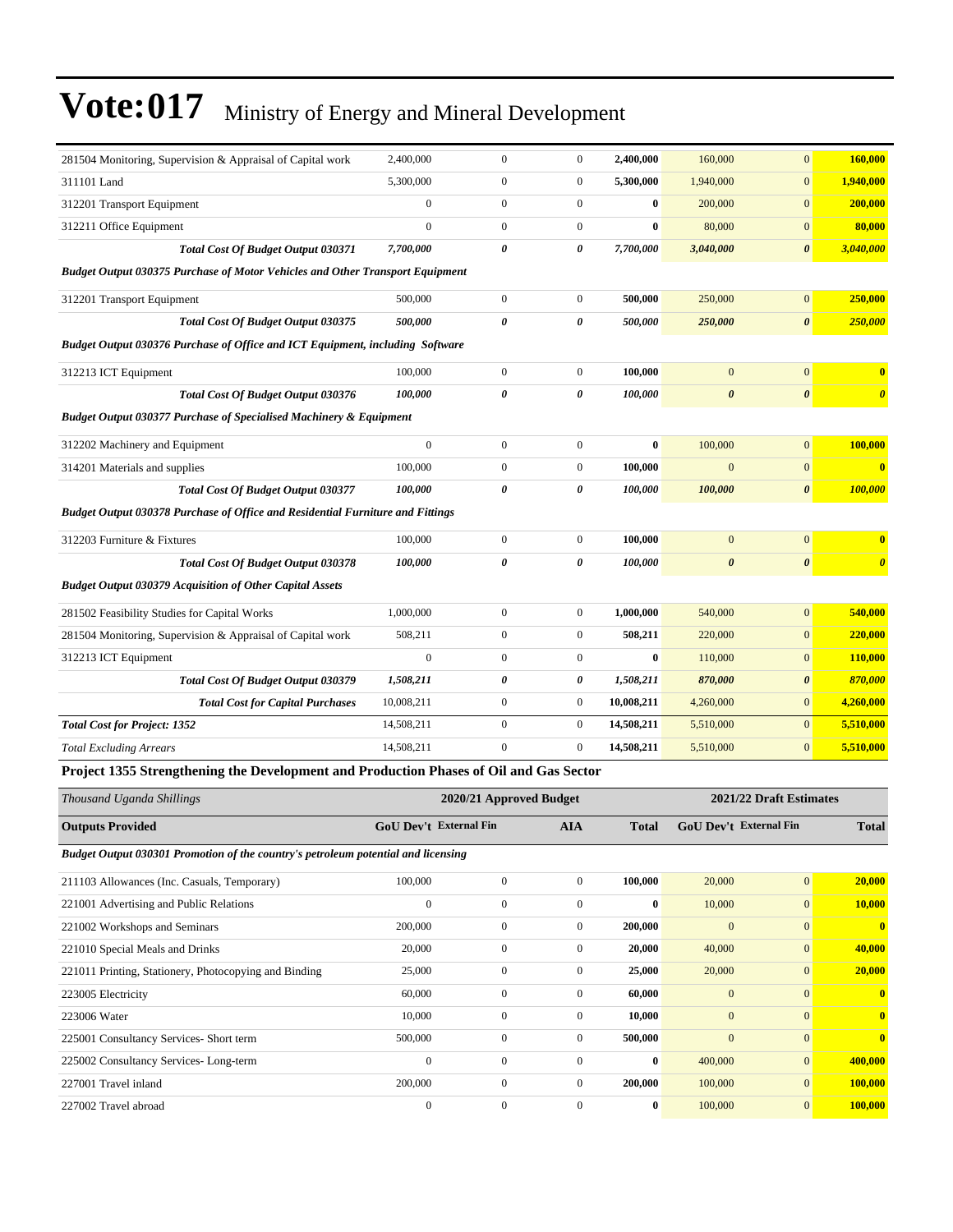| 227004 Fuel, Lubricants and Oils                                                   | 50,000                 | $\boldsymbol{0}$ | $\boldsymbol{0}$ | 50,000       | 100,000               | $\mathbf{0}$                  | 100,000                 |
|------------------------------------------------------------------------------------|------------------------|------------------|------------------|--------------|-----------------------|-------------------------------|-------------------------|
| 228002 Maintenance - Vehicles                                                      | 20,000                 | $\boldsymbol{0}$ | $\boldsymbol{0}$ | 20,000       | 100,000               | $\boldsymbol{0}$              | 100,000                 |
| 228003 Maintenance – Machinery, Equipment & Furniture                              | 15,000                 | $\mathbf{0}$     | $\boldsymbol{0}$ | 15,000       | 60,000                | $\mathbf{0}$                  | 60,000                  |
| Total Cost Of Budget Output 030301                                                 | 1,200,000              | 0                | 0                | 1,200,000    | 950,000               | $\boldsymbol{\theta}$         | 950,000                 |
| Budget Output 030302 Initiate and formulate petroleum policy and legislation       |                        |                  |                  |              |                       |                               |                         |
| 211103 Allowances (Inc. Casuals, Temporary)                                        | $\boldsymbol{0}$       | $\boldsymbol{0}$ | $\boldsymbol{0}$ | $\bf{0}$     | 200,000               | $\mathbf{0}$                  | 200,000                 |
| 221011 Printing, Stationery, Photocopying and Binding                              | $\mathbf{0}$           | $\boldsymbol{0}$ | $\boldsymbol{0}$ | $\bf{0}$     | 40,000                | $\mathbf{0}$                  | 40,000                  |
| 225001 Consultancy Services- Short term                                            | 500,000                | $\boldsymbol{0}$ | $\boldsymbol{0}$ | 500,000      | 200,000               | $\mathbf{0}$                  | 200,000                 |
| <b>Total Cost Of Budget Output 030302</b>                                          | 500,000                | 0                | 0                | 500,000      | 440,000               | $\boldsymbol{\theta}$         | 440,000                 |
| Budget Output 030303 Capacity Building for the oil & gas sector                    |                        |                  |                  |              |                       |                               |                         |
| 211102 Contract Staff Salaries                                                     | 400,000                | $\boldsymbol{0}$ | $\boldsymbol{0}$ | 400,000      | 400,000               | $\mathbf{0}$                  | 400,000                 |
| 211103 Allowances (Inc. Casuals, Temporary)                                        | 4,000,000              | $\mathbf{0}$     | $\boldsymbol{0}$ | 4,000,000    | 2,500,000             | $\mathbf{0}$                  | 2,500,000               |
| 221003 Staff Training                                                              | $\mathbf{0}$           | $\boldsymbol{0}$ | $\boldsymbol{0}$ | $\bf{0}$     | 200,000               | $\mathbf{0}$                  | 200,000                 |
| <b>Total Cost Of Budget Output 030303</b>                                          | 4,400,000              | 0                | 0                | 4,400,000    | 3,100,000             | $\boldsymbol{\theta}$         | 3,100,000               |
| <b>Budget Output 030304 Monitoring Upstream petroleum activities</b>               |                        |                  |                  |              |                       |                               |                         |
| 227001 Travel inland                                                               | 100,000                | $\boldsymbol{0}$ | $\boldsymbol{0}$ | 100,000      | $\mathbf{0}$          | $\mathbf{0}$                  | $\bf{0}$                |
| 227004 Fuel, Lubricants and Oils                                                   | 60,000                 | $\boldsymbol{0}$ | $\boldsymbol{0}$ | 60,000       | $\mathbf{0}$          | $\mathbf{0}$                  | $\bf{0}$                |
| 228002 Maintenance - Vehicles                                                      | 40,000                 | $\boldsymbol{0}$ | $\boldsymbol{0}$ | 40,000       | $\mathbf{0}$          | $\mathbf{0}$                  | $\bf{0}$                |
| <b>Total Cost Of Budget Output 030304</b>                                          | 200,000                | 0                | 0                | 200,000      | $\boldsymbol{\theta}$ | $\boldsymbol{\theta}$         | $\boldsymbol{\theta}$   |
| <b>Budget Output 030306 Participate in Regional Initiatives</b>                    |                        |                  |                  |              |                       |                               |                         |
| 211103 Allowances (Inc. Casuals, Temporary)                                        | 200,000                | $\boldsymbol{0}$ | $\boldsymbol{0}$ | 200,000      | 100,000               | $\mathbf{0}$                  | 100,000                 |
| 221001 Advertising and Public Relations                                            | 30,000                 | $\boldsymbol{0}$ | $\boldsymbol{0}$ | 30,000       | $\boldsymbol{0}$      | $\mathbf{0}$                  | $\overline{\mathbf{0}}$ |
| 221007 Books, Periodicals & Newspapers                                             | 20,000                 | $\boldsymbol{0}$ | $\boldsymbol{0}$ | 20,000       | $\mathbf{0}$          | $\mathbf{0}$                  | $\bf{0}$                |
| 221008 Computer supplies and Information Technology (IT)                           | 40,000                 | $\mathbf{0}$     | $\boldsymbol{0}$ | 40,000       | $\mathbf{0}$          | $\mathbf{0}$                  | $\bf{0}$                |
| 221009 Welfare and Entertainment                                                   | 40,000                 | $\boldsymbol{0}$ | $\boldsymbol{0}$ | 40,000       | 40,000                | $\mathbf{0}$                  | 40,000                  |
| 221010 Special Meals and Drinks                                                    | 40,000                 | $\boldsymbol{0}$ | $\boldsymbol{0}$ | 40,000       | 40,000                | $\boldsymbol{0}$              | 40,000                  |
| 221011 Printing, Stationery, Photocopying and Binding                              | 60,000                 | $\boldsymbol{0}$ | $\boldsymbol{0}$ | 60,000       | 60,000                | $\mathbf{0}$                  | 60,000                  |
| 221017 Subscriptions                                                               | 100,000                | $\boldsymbol{0}$ | $\boldsymbol{0}$ | 100,000      | $\mathbf{0}$          | $\boldsymbol{0}$              | $\bf{0}$                |
| 222001 Telecommunications                                                          | 10,000                 | $\boldsymbol{0}$ | $\boldsymbol{0}$ | 10,000       | 10,000                | $\mathbf{0}$                  | 10,000                  |
| 222002 Postage and Courier                                                         | 10,000                 | $\boldsymbol{0}$ | $\boldsymbol{0}$ | 10,000       | $\boldsymbol{0}$      | $\mathbf{0}$                  | $\bf{0}$                |
| 223005 Electricity                                                                 | 10,000                 | $\boldsymbol{0}$ | $\mathbf{0}$     | 10,000       | $\mathbf{0}$          | $\mathbf{0}$                  | $\bf{0}$                |
| 223006 Water                                                                       | 10,000                 | $\mathbf{0}$     | $\boldsymbol{0}$ | 10,000       | $\mathbf{0}$          | $\overline{0}$                | $\bf{0}$                |
| 225001 Consultancy Services- Short term                                            | 400,000                | $\boldsymbol{0}$ | $\boldsymbol{0}$ | 400,000      | $\boldsymbol{0}$      | $\mathbf{0}$                  | $\bf{0}$                |
| 227001 Travel inland                                                               | 200,000                | $\boldsymbol{0}$ | $\boldsymbol{0}$ | 200,000      | $\boldsymbol{0}$      | $\mathbf{0}$                  | $\bf{0}$                |
| 227002 Travel abroad                                                               | 200,000                | $\boldsymbol{0}$ | $\mathbf{0}$     | 200,000      | 100,000               | $\mathbf{0}$                  | 100,000                 |
| 227004 Fuel, Lubricants and Oils                                                   | 80,000                 | $\boldsymbol{0}$ | $\boldsymbol{0}$ | 80,000       | $\mathbf{0}$          | $\mathbf{0}$                  | $\bf{0}$                |
| 228002 Maintenance - Vehicles                                                      | 50,000                 | $\boldsymbol{0}$ | $\boldsymbol{0}$ | 50,000       | $\mathbf{0}$          | $\mathbf{0}$                  | $\overline{\mathbf{0}}$ |
| <b>Total Cost Of Budget Output 030306</b>                                          | 1,500,000              | 0                | 0                | 1,500,000    | 350,000               | $\boldsymbol{\theta}$         | 350,000                 |
| <b>Total Cost for Outputs Provided</b>                                             | 7,800,000              | $\boldsymbol{0}$ | $\boldsymbol{0}$ | 7,800,000    | 4,840,000             | $\mathbf{0}$                  | 4,840,000               |
| <b>Capital Purchases</b>                                                           | GoU Dev't External Fin |                  | <b>AIA</b>       | <b>Total</b> |                       | <b>GoU Dev't External Fin</b> | <b>Total</b>            |
| <b>Budget Output 030372 Government Buildings and Administrative Infrastructure</b> |                        |                  |                  |              |                       |                               |                         |
| 312101 Non-Residential Buildings                                                   | 579,540                | $\boldsymbol{0}$ | $\boldsymbol{0}$ | 579,540      | 8,000,000             | $\mathbf{0}$                  | 8,000,000               |
| 312104 Other Structures                                                            | $\boldsymbol{0}$       | $\boldsymbol{0}$ | $\boldsymbol{0}$ | $\bf{0}$     | 300,000               | $\mathbf{0}$                  | 300,000                 |
| Total Cost Of Budget Output 030372                                                 | 579,540                | 0                | 0                | 579,540      | 8,300,000             | 0                             | 8,300,000               |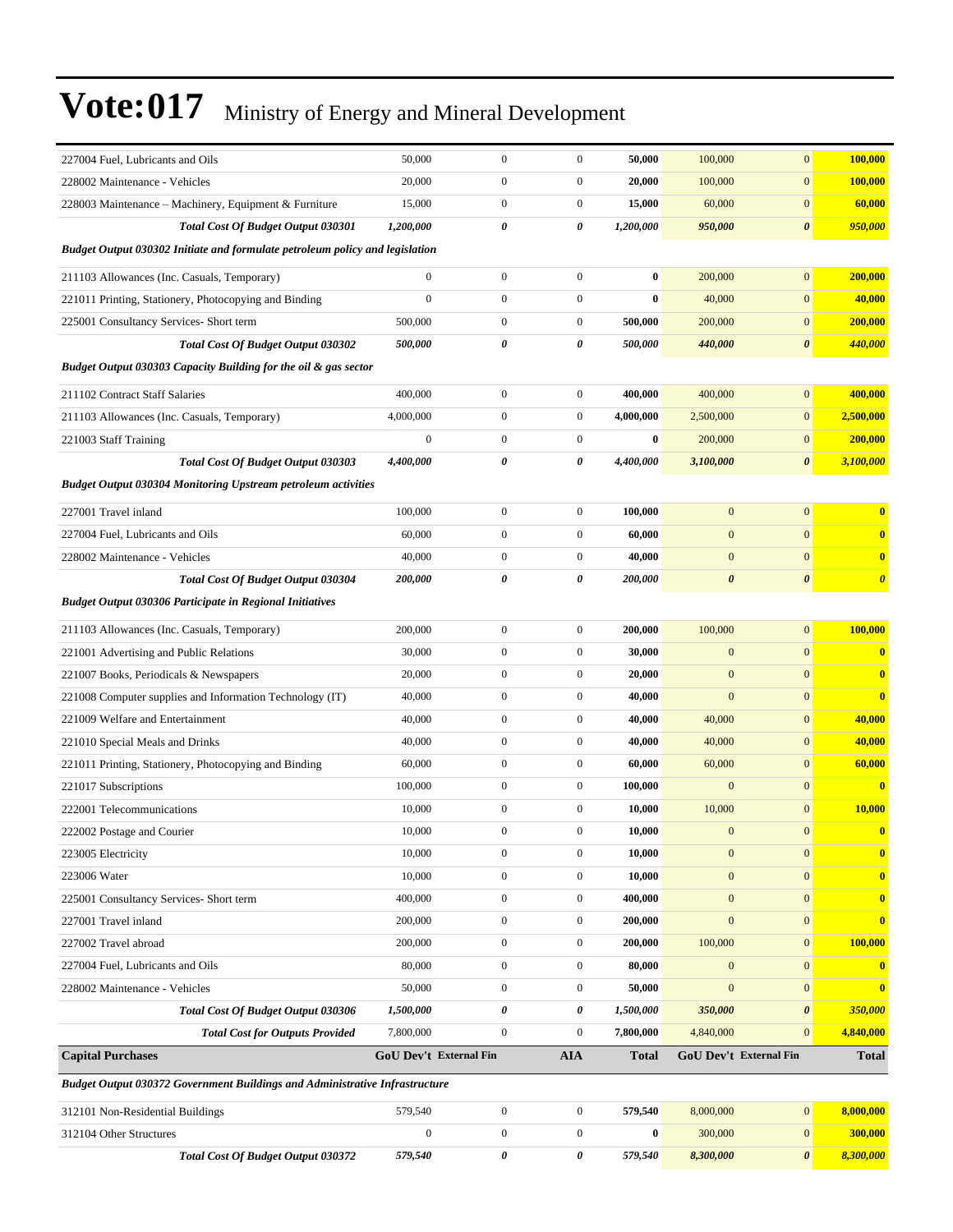| <b>Budget Output 030375 Purchase of Motor Vehicles and Other Transport Equipment</b>  |                        |                         |                  |              |                        |                         |                         |
|---------------------------------------------------------------------------------------|------------------------|-------------------------|------------------|--------------|------------------------|-------------------------|-------------------------|
| 312201 Transport Equipment                                                            | 750,000                | $\overline{0}$          | $\boldsymbol{0}$ | 750,000      | $\mathbf{0}$           | $\mathbf{0}$            | $\bf{0}$                |
| Total Cost Of Budget Output 030375                                                    | 750,000                | 0                       | 0                | 750,000      | $\boldsymbol{\theta}$  | $\pmb{\theta}$          | $\boldsymbol{\theta}$   |
| Budget Output 030376 Purchase of Office and ICT Equipment, including Software         |                        |                         |                  |              |                        |                         |                         |
| 312213 ICT Equipment                                                                  | $\boldsymbol{0}$       | $\boldsymbol{0}$        | $\boldsymbol{0}$ | $\bf{0}$     | 230,000                | $\mathbf{0}$            | 230,000                 |
| Total Cost Of Budget Output 030376                                                    | $\boldsymbol{\theta}$  | 0                       | 0                | 0            | 230,000                | $\boldsymbol{\theta}$   | 230,000                 |
| <b>Budget Output 030377 Purchase of Specialised Machinery &amp; Equipment</b>         |                        |                         |                  |              |                        |                         |                         |
| 312202 Machinery and Equipment                                                        | 1,300,000              | $\boldsymbol{0}$        | $\boldsymbol{0}$ | 1,300,000    | $\mathbf{0}$           | $\mathbf{0}$            | $\bf{0}$                |
| <b>Total Cost Of Budget Output 030377</b>                                             | 1,300,000              | 0                       | 0                | 1,300,000    | $\boldsymbol{\theta}$  | $\boldsymbol{\theta}$   | $\boldsymbol{\theta}$   |
| <b>Budget Output 030378 Purchase of Office and Residential Furniture and Fittings</b> |                        |                         |                  |              |                        |                         |                         |
| 312203 Furniture & Fixtures                                                           | 100,000                | $\boldsymbol{0}$        | $\boldsymbol{0}$ | 100,000      | 160,000                | $\mathbf{0}$            | 160,000                 |
| <b>Total Cost Of Budget Output 030378</b>                                             | 100,000                | 0                       | 0                | 100,000      | 160,000                | $\boldsymbol{\theta}$   | 160,000                 |
| <b>Total Cost for Capital Purchases</b>                                               | 2,729,540              | $\boldsymbol{0}$        | $\boldsymbol{0}$ | 2,729,540    | 8,690,000              | $\mathbf{0}$            | 8,690,000               |
| <b>Total Cost for Project: 1355</b>                                                   | 10,529,540             | $\overline{0}$          | $\boldsymbol{0}$ | 10,529,540   | 13,530,000             | $\mathbf{0}$            | 13,530,000              |
| <b>Total Excluding Arrears</b>                                                        | 10,529,540             | $\boldsymbol{0}$        | $\boldsymbol{0}$ | 10,529,540   | 13,530,000             | $\mathbf{0}$            | 13,530,000              |
| Project 1410 Skills for Oil and Gas Africa (SOGA)                                     |                        |                         |                  |              |                        |                         |                         |
| Thousand Uganda Shillings                                                             |                        | 2020/21 Approved Budget |                  |              |                        | 2021/22 Draft Estimates |                         |
|                                                                                       |                        |                         |                  |              |                        |                         |                         |
| <b>Outputs Provided</b>                                                               | GoU Dev't External Fin |                         | <b>AIA</b>       | <b>Total</b> | GoU Dev't External Fin |                         | <b>Total</b>            |
| Budget Output 030303 Capacity Building for the oil & gas sector                       |                        |                         |                  |              |                        |                         |                         |
| 211103 Allowances (Inc. Casuals, Temporary)                                           | 150,000                | $\boldsymbol{0}$        | $\boldsymbol{0}$ | 150,000      | 150,000                | $\mathbf{0}$            | 150,000                 |
| 221001 Advertising and Public Relations                                               | 50,000                 | $\boldsymbol{0}$        | $\boldsymbol{0}$ | 50,000       | $\mathbf{0}$           | $\mathbf{0}$            | $\overline{\mathbf{0}}$ |
| 221002 Workshops and Seminars                                                         | 550,000                | $\mathbf{0}$            | $\boldsymbol{0}$ | 550,000      | 600,000                | $\mathbf{0}$            | 600,000                 |
| 221003 Staff Training                                                                 | 500,000                | $\boldsymbol{0}$        | $\boldsymbol{0}$ | 500,000      | 100,000                | $\mathbf{0}$            | 100,000                 |
| 221008 Computer supplies and Information Technology (IT)                              | 100,000                | $\boldsymbol{0}$        | $\boldsymbol{0}$ | 100,000      | 200,000                | $\mathbf{0}$            | 200,000                 |
| 221010 Special Meals and Drinks                                                       | 60,000                 | $\boldsymbol{0}$        | $\boldsymbol{0}$ | 60,000       | 60,000                 | $\mathbf{0}$            | 60,000                  |
| 221011 Printing, Stationery, Photocopying and Binding                                 | 400,000                | $\boldsymbol{0}$        | $\boldsymbol{0}$ | 400,000      | 640,000                | $\mathbf{0}$            | 640,000                 |
| 221012 Small Office Equipment                                                         | 20,000                 | $\overline{0}$          | $\boldsymbol{0}$ | 20,000       | $\mathbf{0}$           | $\mathbf{0}$            | $\overline{\mathbf{0}}$ |
| 225001 Consultancy Services- Short term                                               | 200,000                | $\boldsymbol{0}$        | $\boldsymbol{0}$ | 200,000      | 400,000                | $\mathbf{0}$            | 400,000                 |
| 225002 Consultancy Services-Long-term                                                 | $\mathbf{0}$           | 4,500,000               | $\overline{0}$   | 4,500,000    | $\mathbf{0}$           | $\mathbf{0}$            | $\bf{0}$                |
| 227001 Travel inland                                                                  | 850,000                | $\boldsymbol{0}$        | $\boldsymbol{0}$ | 850,000      | 720,000                | $\boldsymbol{0}$        | 720,000                 |
| 227002 Travel abroad                                                                  | 500,000                | $\boldsymbol{0}$        | $\boldsymbol{0}$ | 500,000      | $\mathbf{0}$           | $\mathbf{0}$            | $\bf{0}$                |
| 227004 Fuel, Lubricants and Oils                                                      | 200,000                | $\boldsymbol{0}$        | $\boldsymbol{0}$ | 200,000      | 200,000                | $\mathbf{0}$            | 200,000                 |
| Total Cost Of Budget Output 030303                                                    | 3,580,000              | 4,500,000               | 0                | 8,080,000    | 3,070,000              | $\boldsymbol{\theta}$   | 3,070,000               |
| <b>Total Cost for Outputs Provided</b>                                                | 3,580,000              | 4,500,000               | $\boldsymbol{0}$ | 8,080,000    | 3,070,000              | $\mathbf{0}$            | 3,070,000               |
| <b>Total Cost for Project: 1410</b>                                                   | 3,580,000              | 4,500,000               | $\boldsymbol{0}$ | 8,080,000    | 3,070,000              | $\mathbf{0}$            | 3,070,000               |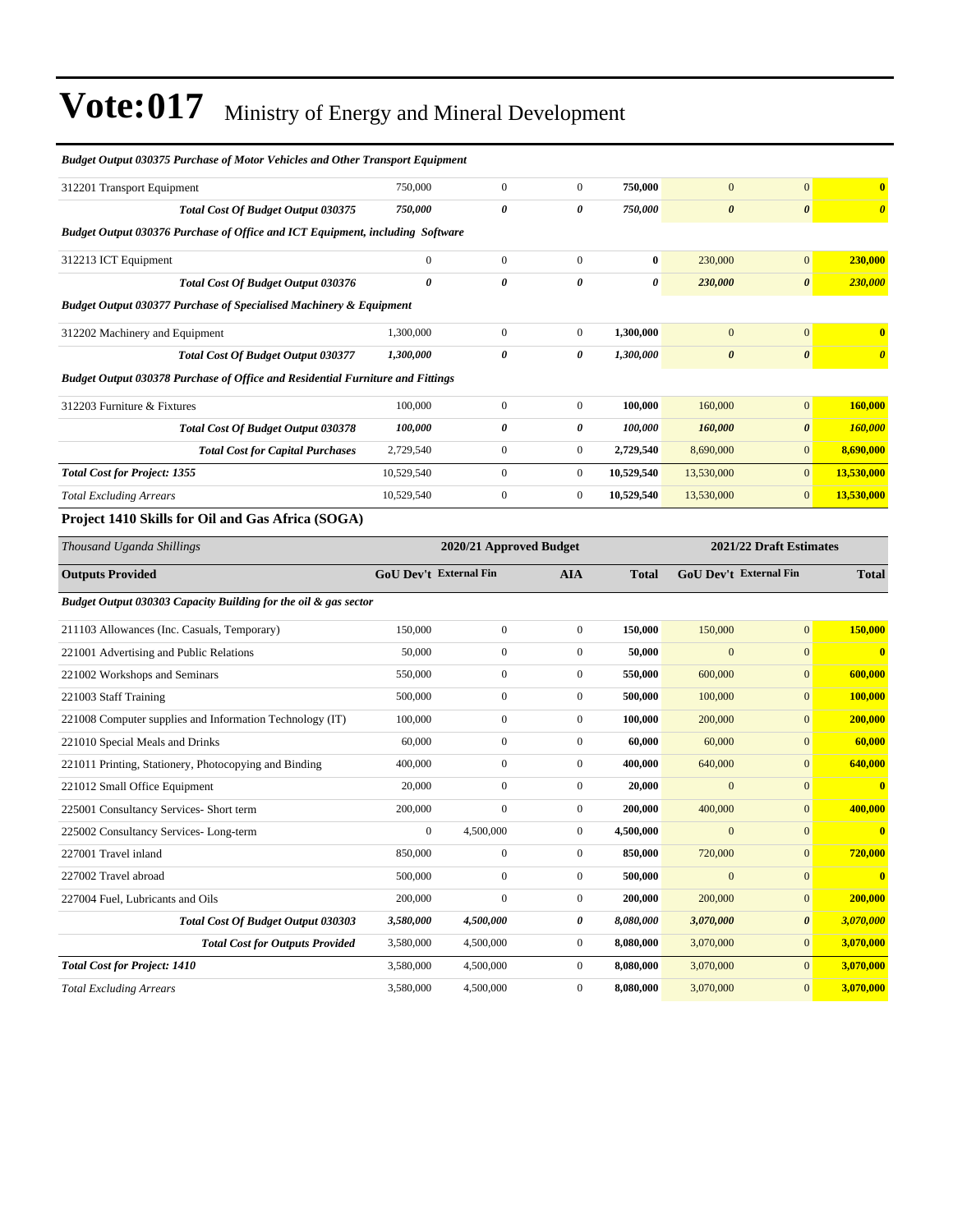| Project 1610 Liquefied Petroleum Gas (LPG) Supply and Infrastructure Intervention                |                               |                         |                  |                       |                       |                               |                       |
|--------------------------------------------------------------------------------------------------|-------------------------------|-------------------------|------------------|-----------------------|-----------------------|-------------------------------|-----------------------|
| Thousand Uganda Shillings                                                                        |                               | 2020/21 Approved Budget |                  |                       |                       | 2021/22 Draft Estimates       |                       |
| <b>Outputs Provided</b>                                                                          | GoU Dev't External Fin        |                         | <b>AIA</b>       | <b>Total</b>          |                       | GoU Dev't External Fin        | <b>Total</b>          |
| Budget Output 030301 Promotion of the country's petroleum potential and licensing                |                               |                         |                  |                       |                       |                               |                       |
| 211102 Contract Staff Salaries                                                                   | $\mathbf{0}$                  | $\boldsymbol{0}$        | $\boldsymbol{0}$ | $\bf{0}$              | 40,000                | $\mathbf{0}$                  | 40,000                |
| 211103 Allowances (Inc. Casuals, Temporary)                                                      | $\mathbf{0}$                  | $\overline{0}$          | $\boldsymbol{0}$ | $\bf{0}$              | 100,000               | $\mathbf{0}$                  | 100,000               |
| 221001 Advertising and Public Relations                                                          | $\mathbf{0}$                  | $\boldsymbol{0}$        | $\boldsymbol{0}$ | $\bf{0}$              | 40,000                | $\boldsymbol{0}$              | 40,000                |
| 221011 Printing, Stationery, Photocopying and Binding                                            | $\boldsymbol{0}$              | $\boldsymbol{0}$        | $\boldsymbol{0}$ | $\boldsymbol{0}$      | 40,000                | $\mathbf{0}$                  | 40,000                |
| 227001 Travel inland                                                                             | $\mathbf{0}$                  | $\boldsymbol{0}$        | $\overline{0}$   | $\bf{0}$              | 100,000               | $\mathbf{0}$                  | 100,000               |
| 227004 Fuel, Lubricants and Oils                                                                 | $\mathbf{0}$                  | $\boldsymbol{0}$        | $\overline{0}$   | $\bf{0}$              | 100,000               | $\boldsymbol{0}$              | 100,000               |
| <b>Total Cost Of Budget Output 030301</b>                                                        | $\theta$                      | $\boldsymbol{\theta}$   | 0                | $\boldsymbol{\theta}$ | 420,000               | $\boldsymbol{\theta}$         | 420,000               |
| Budget Output 030305 Develop and implement a communication strategy for oil & gas in the country |                               |                         |                  |                       |                       |                               |                       |
| 211102 Contract Staff Salaries                                                                   | 20,000                        | $\boldsymbol{0}$        | $\overline{0}$   | 20,000                | $\mathbf{0}$          | $\mathbf{0}$                  | $\bf{0}$              |
| 225001 Consultancy Services- Short term                                                          | 980,000                       | $\overline{0}$          | $\boldsymbol{0}$ | 980,000               | $\mathbf{0}$          | $\mathbf{0}$                  | $\bf{0}$              |
| Total Cost Of Budget Output 030305                                                               | 1,000,000                     | 0                       | 0                | 1,000,000             | $\boldsymbol{\theta}$ | $\boldsymbol{\theta}$         | $\boldsymbol{\theta}$ |
| <b>Total Cost for Outputs Provided</b>                                                           | 1,000,000                     | $\boldsymbol{0}$        | $\boldsymbol{0}$ | 1,000,000             | 420,000               | $\mathbf{0}$                  | 420,000               |
| <b>Capital Purchases</b>                                                                         | <b>GoU Dev't External Fin</b> |                         | <b>AIA</b>       | <b>Total</b>          |                       | GoU Dev't External Fin        | <b>Total</b>          |
| Budget Output 030375 Purchase of Motor Vehicles and Other Transport Equipment                    |                               |                         |                  |                       |                       |                               |                       |
| 312201 Transport Equipment                                                                       | $\boldsymbol{0}$              | $\boldsymbol{0}$        | $\boldsymbol{0}$ | $\bf{0}$              | 600,000               | $\mathbf{0}$                  | 600,000               |
| Total Cost Of Budget Output 030375                                                               | $\theta$                      | $\boldsymbol{\theta}$   | $\theta$         | $\theta$              | 600,000               | $\boldsymbol{\theta}$         | 600,000               |
| Budget Output 030376 Purchase of Office and ICT Equipment, including Software                    |                               |                         |                  |                       |                       |                               |                       |
| 312213 ICT Equipment                                                                             | $\boldsymbol{0}$              | $\boldsymbol{0}$        | $\boldsymbol{0}$ | $\bf{0}$              | 320,000               | $\mathbf{0}$                  | 320,000               |
| Total Cost Of Budget Output 030376                                                               | 0                             | 0                       | 0                | $\boldsymbol{\theta}$ | 320,000               | $\boldsymbol{\theta}$         | 320,000               |
| <b>Budget Output 030379 Acquisition of Other Capital Assets</b>                                  |                               |                         |                  |                       |                       |                               |                       |
| 281504 Monitoring, Supervision & Appraisal of Capital work                                       | 400,000                       | $\boldsymbol{0}$        | $\boldsymbol{0}$ | 400,000               | 592,182               | $\boldsymbol{0}$              | 592,182               |
| 311101 Land                                                                                      | 1,000,000                     | $\boldsymbol{0}$        | $\boldsymbol{0}$ | 1,000,000             | $\boldsymbol{0}$      | $\mathbf{0}$                  | $\bf{0}$              |
| 312104 Other Structures                                                                          | 600,000                       | $\boldsymbol{0}$        | $\boldsymbol{0}$ | 600,000               | 9,567,818             | $\mathbf{0}$                  | 9,567,818             |
| <b>Total Cost Of Budget Output 030379</b>                                                        | 2,000,000                     | 0                       | 0                | 2,000,000             | 10,160,000            | $\boldsymbol{\theta}$         | 10,160,000            |
| <b>Total Cost for Capital Purchases</b>                                                          | 2,000,000                     | $\boldsymbol{0}$        | $\boldsymbol{0}$ | 2,000,000             | 11,080,000            | $\mathbf{0}$                  | 11,080,000            |
| <b>Total Cost for Project: 1610</b>                                                              | 3,000,000                     | $\boldsymbol{0}$        | $\boldsymbol{0}$ | 3,000,000             | 11,500,000            | $\mathbf{0}$                  | 11,500,000            |
| <b>Total Excluding Arrears</b>                                                                   | 3,000,000                     | $\overline{0}$          | $\boldsymbol{0}$ | 3,000,000             | 11,500,000            | $\mathbf{0}$                  | 11,500,000            |
| Project 1611 Petroleum Exploration and Promotion Frontier Basins                                 |                               |                         |                  |                       |                       |                               |                       |
| Thousand Uganda Shillings                                                                        |                               | 2020/21 Approved Budget |                  |                       |                       | 2021/22 Draft Estimates       |                       |
| <b>Outputs Provided</b>                                                                          | <b>GoU Dev't External Fin</b> |                         | <b>AIA</b>       | <b>Total</b>          |                       | <b>GoU Dev't External Fin</b> | <b>Total</b>          |
| Budget Output 030301 Promotion of the country's petroleum potential and licensing                |                               |                         |                  |                       |                       |                               |                       |
| 211103 Allowances (Inc. Casuals, Temporary)                                                      | 500,000                       | $\boldsymbol{0}$        | $\boldsymbol{0}$ | 500,000               | 400,000               | $\boldsymbol{0}$              | 400,000               |
| 221001 Advertising and Public Relations                                                          | 160,000                       | $\boldsymbol{0}$        | $\boldsymbol{0}$ | 160,000               | 20,000                | $\boldsymbol{0}$              | 20,000                |
| 221002 Workshops and Seminars                                                                    | 150,000                       | $\boldsymbol{0}$        | $\boldsymbol{0}$ | 150,000               | 40,000                | $\mathbf{0}$                  | 40,000                |
| 221009 Welfare and Entertainment                                                                 | 100,000                       | $\boldsymbol{0}$        | $\boldsymbol{0}$ | 100,000               | $\mathbf{0}$          | $\boldsymbol{0}$              | $\bf{0}$              |
| 221010 Special Meals and Drinks                                                                  | $\boldsymbol{0}$              | $\boldsymbol{0}$        | $\boldsymbol{0}$ | $\bf{0}$              | 40,000                | $\mathbf{0}$                  | 40,000                |
| 221011 Printing, Stationery, Photocopying and Binding                                            | 100,000                       | $\boldsymbol{0}$        | $\boldsymbol{0}$ | 100,000               | 20,000                | $\mathbf{0}$                  | 20,000                |
| 221012 Small Office Equipment                                                                    | 40,000                        | $\boldsymbol{0}$        | $\boldsymbol{0}$ | 40,000                | $\boldsymbol{0}$      | $\boldsymbol{0}$              | $\mathbf{0}$          |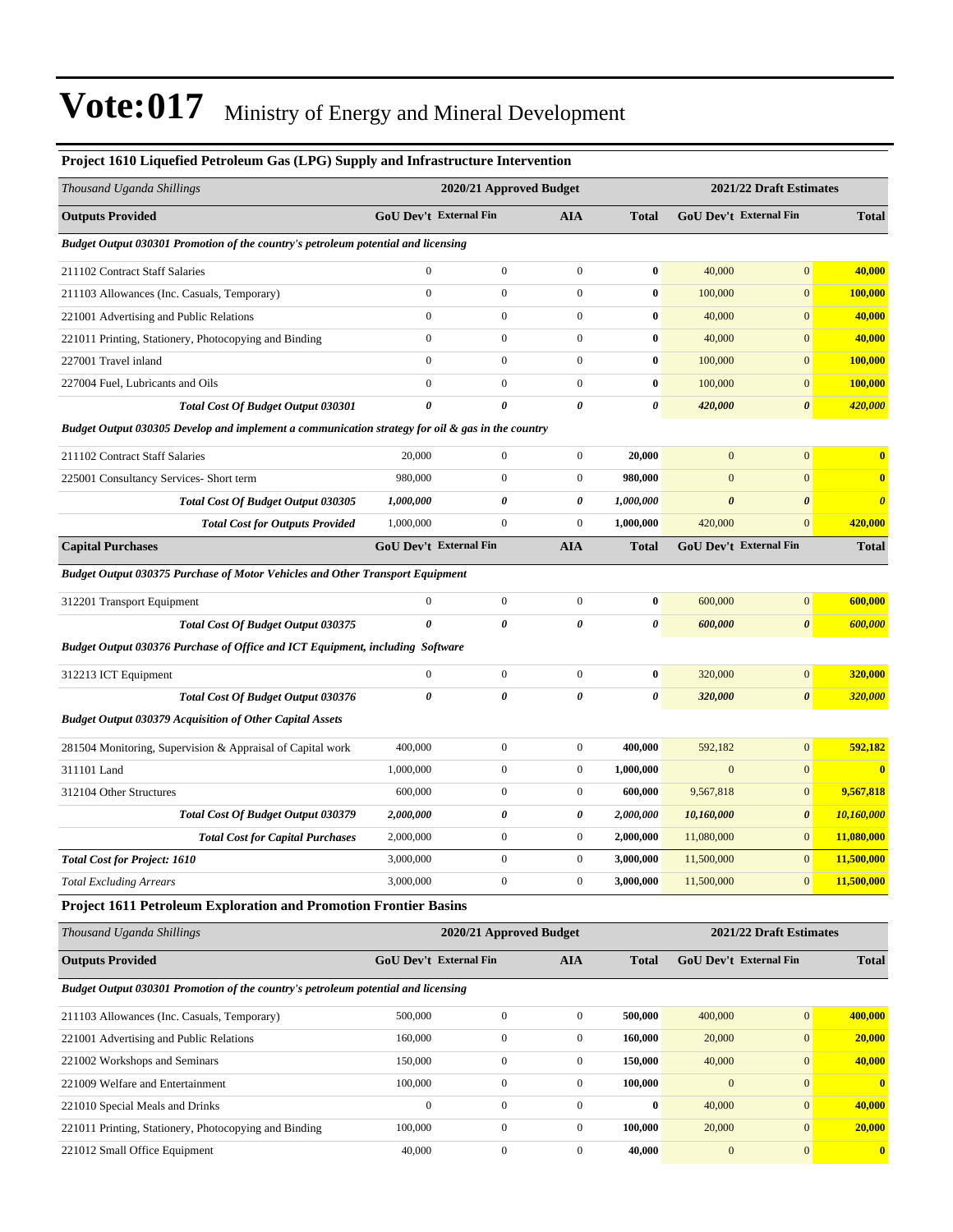| 222002 Postage and Courier                                                    | $\mathbf{0}$                  | $\mathbf{0}$            | $\mathbf{0}$     | $\bf{0}$     | 10,000         | $\mathbf{0}$                  | 10,000                  |
|-------------------------------------------------------------------------------|-------------------------------|-------------------------|------------------|--------------|----------------|-------------------------------|-------------------------|
| 222003 Information and communications technology (ICT)                        | 75,000                        | $\boldsymbol{0}$        | $\boldsymbol{0}$ | 75,000       | $\mathbf{0}$   | $\mathbf{0}$                  | $\bf{0}$                |
| 223005 Electricity                                                            | $\mathbf{0}$                  | $\overline{0}$          | $\overline{0}$   | $\bf{0}$     | 40,000         | $\mathbf{0}$                  | 40,000                  |
| 223006 Water                                                                  | $\mathbf{0}$                  | $\boldsymbol{0}$        | $\boldsymbol{0}$ | $\bf{0}$     | 10,000         | $\mathbf{0}$                  | 10,000                  |
| 224005 Uniforms, Beddings and Protective Gear                                 | 200,000                       | $\overline{0}$          | $\overline{0}$   | 200,000      | $\overline{0}$ | $\mathbf{0}$                  | $\overline{\mathbf{0}}$ |
| 225001 Consultancy Services- Short term                                       | $\mathbf{0}$                  | $\boldsymbol{0}$        | $\overline{0}$   | $\bf{0}$     | 400,000        | $\mathbf{0}$                  | 400,000                 |
| 227001 Travel inland                                                          | $\mathbf{0}$                  | $\boldsymbol{0}$        | $\boldsymbol{0}$ | $\bf{0}$     | 400,000        | $\mathbf{0}$                  | 400,000                 |
| 227002 Travel abroad                                                          | 500,000                       | $\overline{0}$          | $\overline{0}$   | 500,000      | 200,000        | $\mathbf{0}$                  | 200,000                 |
| 227004 Fuel, Lubricants and Oils                                              | 200,000                       | $\overline{0}$          | $\boldsymbol{0}$ | 200,000      | 300,000        | $\mathbf{0}$                  | 300,000                 |
| 228002 Maintenance - Vehicles                                                 | 300,000                       | $\boldsymbol{0}$        | $\boldsymbol{0}$ | 300,000      | 300,000        | $\mathbf{0}$                  | 300,000                 |
| 228003 Maintenance – Machinery, Equipment & Furniture                         | 75,000                        | $\overline{0}$          | $\overline{0}$   | 75,000       | 80,000         | $\mathbf{0}$                  | 80,000                  |
| <b>Total Cost Of Budget Output 030301</b>                                     | 2,400,000                     | 0                       | 0                | 2,400,000    | 2,260,000      | $\boldsymbol{\theta}$         | 2,260,000               |
| Budget Output 030303 Capacity Building for the oil & gas sector               |                               |                         |                  |              |                |                               |                         |
| 211102 Contract Staff Salaries                                                | $\mathbf{0}$                  | $\boldsymbol{0}$        | $\boldsymbol{0}$ | $\bf{0}$     | 100,000        | $\overline{0}$                | 100,000                 |
| 221003 Staff Training                                                         | 920,000                       | $\Omega$                | $\overline{0}$   | 920,000      | 140,000        | $\mathbf{0}$                  | 140,000                 |
| 227002 Travel abroad                                                          | $\mathbf{0}$                  | $\mathbf{0}$            | $\overline{0}$   | $\bf{0}$     | 200,000        | $\mathbf{0}$                  | 200,000                 |
| <b>Total Cost Of Budget Output 030303</b>                                     | 920,000                       | 0                       | 0                | 920,000      | 440,000        | $\boldsymbol{\theta}$         | 440,000                 |
| <b>Total Cost for Outputs Provided</b>                                        | 3,320,000                     | $\mathbf{0}$            | $\boldsymbol{0}$ | 3,320,000    | 2,700,000      | $\mathbf{0}$                  | 2,700,000               |
| <b>Capital Purchases</b>                                                      | <b>GoU Dev't External Fin</b> |                         | <b>AIA</b>       | <b>Total</b> |                | <b>GoU Dev't External Fin</b> | <b>Total</b>            |
| Budget Output 030376 Purchase of Office and ICT Equipment, including Software |                               |                         |                  |              |                |                               |                         |
| 312213 ICT Equipment                                                          | 1,680,000                     | $\mathbf{0}$            | $\mathbf{0}$     | 1,680,000    | 2,000,000      | $\mathbf{0}$                  | 2,000,000               |
| Total Cost Of Budget Output 030376                                            | 1,680,000                     | 0                       | 0                | 1,680,000    | 2,000,000      | $\boldsymbol{\theta}$         | 2,000,000               |
| <b>Budget Output 030377 Purchase of Specialised Machinery &amp; Equipment</b> |                               |                         |                  |              |                |                               |                         |
| 312202 Machinery and Equipment                                                | $\mathbf{0}$                  | $\overline{0}$          | $\overline{0}$   | $\bf{0}$     | 300,000        | $\mathbf{0}$                  | 300,000                 |
| Total Cost Of Budget Output 030377                                            | $\theta$                      | 0                       | 0                | $\theta$     | 300,000        | $\boldsymbol{\theta}$         | 300,000                 |
| <b>Total Cost for Capital Purchases</b>                                       | 1,680,000                     | $\overline{0}$          | $\overline{0}$   | 1,680,000    | 2,300,000      | $\mathbf{0}$                  | 2,300,000               |
| <b>Total Cost for Project: 1611</b>                                           | 5,000,000                     | $\boldsymbol{0}$        | $\boldsymbol{0}$ | 5,000,000    | 5,000,000      | $\mathbf{0}$                  | 5,000,000               |
| <b>Total Excluding Arrears</b>                                                | 5,000,000                     | $\mathbf{0}$            | $\overline{0}$   | 5,000,000    | 5,000,000      | $\overline{0}$                | 5,000,000               |
|                                                                               |                               | <b>GoU</b> External Fin | <b>AIA</b>       | <b>Total</b> | GoU            | <b>External Fin</b>           | <b>Total</b>            |
| <b>Total Cost for Sub-SubProgramme 03</b>                                     | 53,339,251                    | 4,500,000               | $\bf{0}$         | 57,839,251   | 49,340,000     | $\bf{0}$                      | 49,340,000              |
| <b>Total Excluding Arrears</b>                                                | 53,339,251                    | 4,500,000               | $\overline{0}$   | 57,839,251   | 49,340,000     | $\mathbf{0}$                  | 49,340,000              |
| Sub-SubProgrammme 05 Mineral Exploration, Development & Value Addition        |                               |                         |                  |              |                |                               |                         |

*Recurrent Budget Estimates*

### **Department 05 Directorate of Geological Survey and Mines**

| Thousand Uganda Shillings                                 |              | 2020/21 Approved Budget |              | 2021/22 Approved Estimates |                  |          |              |
|-----------------------------------------------------------|--------------|-------------------------|--------------|----------------------------|------------------|----------|--------------|
| <b>Outputs Provided</b>                                   | Wage         | Non Wage                | <b>AIA</b>   | <b>Total</b>               | Wage             | Non Wage | <b>Total</b> |
| <b>Budget Output 030501 Policy Formulation Regulation</b> |              |                         |              |                            |                  |          |              |
| 211103 Allowances (Inc. Casuals, Temporary)               | $\mathbf{0}$ | 36,000                  | $\mathbf{0}$ | 36,000                     | $\mathbf{0}$     | 72,500   | 72,500       |
| 221002 Workshops and Seminars                             | $\mathbf{0}$ | 13,600                  | $\mathbf{0}$ | 13,600                     | $\mathbf{0}$     | 25,000   | 25,000       |
| 221011 Printing, Stationery, Photocopying and Binding     | $\mathbf{0}$ | 2,050                   | $\mathbf{0}$ | 2,050                      | $\mathbf{0}$     | 4,000    | 4,000        |
| 224004 Cleaning and Sanitation                            | $\mathbf{0}$ | 1,250                   | $\Omega$     | 1,250                      | $\mathbf{0}$     | 2,500    | 2,500        |
| 227001 Travel inland                                      | $\mathbf{0}$ | 21,600                  | $\mathbf{0}$ | 21,600                     | $\boldsymbol{0}$ | 45,000   | 45,000       |
| 227004 Fuel, Lubricants and Oils                          | $\mathbf{0}$ | 13,000                  | $\mathbf{0}$ | 13,000                     | $\mathbf{0}$     | 26,000   | 26,000       |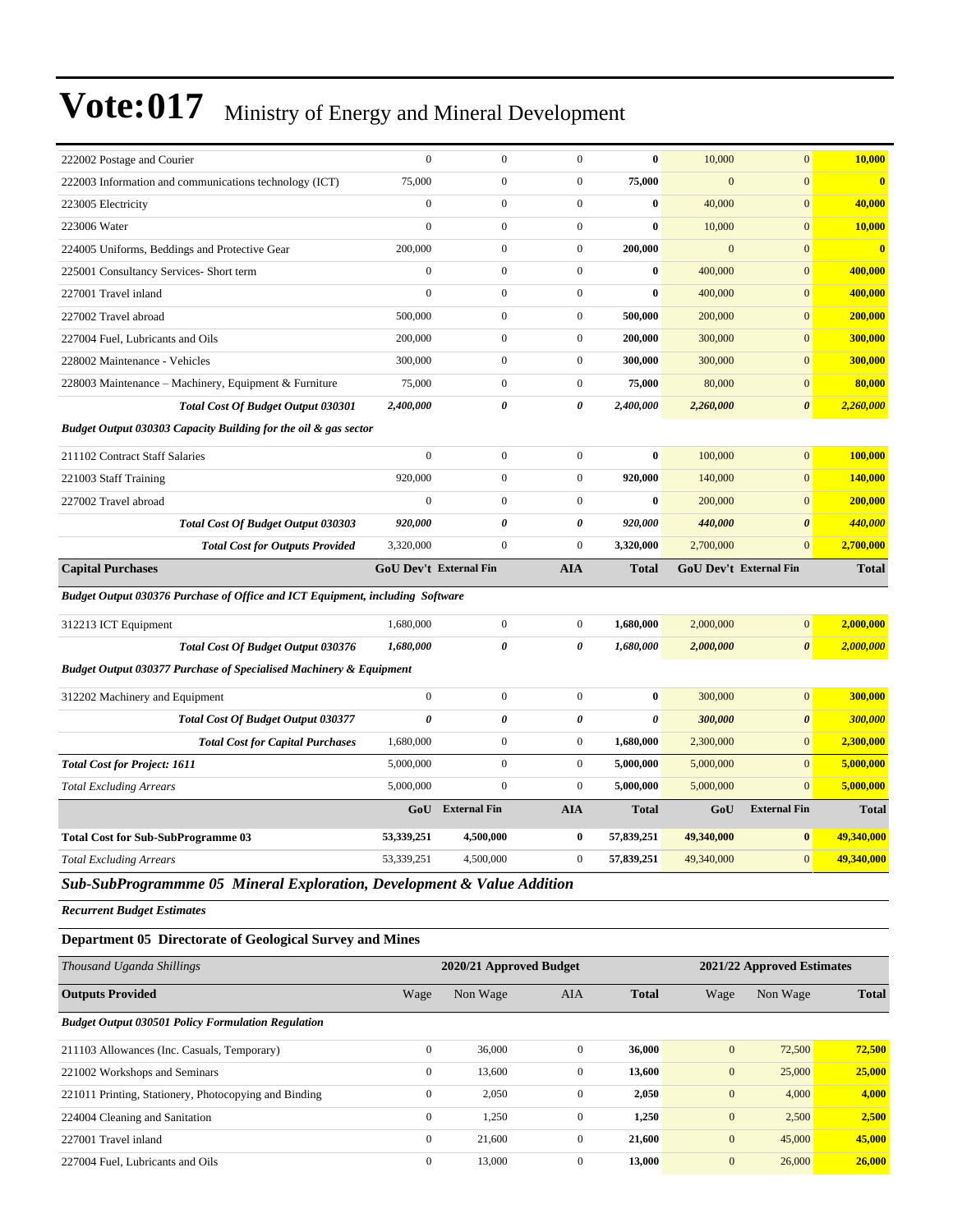| 228002 Maintenance - Vehicles                                                                 | $\boldsymbol{0}$      | 2,500          | $\mathbf{0}$     | 2,500        | $\boldsymbol{0}$<br>5,000            | 5,000            |
|-----------------------------------------------------------------------------------------------|-----------------------|----------------|------------------|--------------|--------------------------------------|------------------|
| <b>Total Cost of Budget Output 01</b>                                                         | $\pmb{\theta}$        | 90,000         | 0                | 90,000       | $\boldsymbol{\theta}$<br>180,000     | 180,000          |
| Budget Output 030502 Institutional capacity for the mineral sector                            |                       |                |                  |              |                                      |                  |
| 211103 Allowances (Inc. Casuals, Temporary)                                                   | $\boldsymbol{0}$      | 20,000         | $\mathbf{0}$     | 20,000       | 40,000<br>$\mathbf{0}$               | 40,000           |
| 221002 Workshops and Seminars                                                                 | $\boldsymbol{0}$      | 12,000         | $\boldsymbol{0}$ | 12,000       | $\mathbf{0}$<br>24,000               | 24,000           |
| 221003 Staff Training                                                                         | $\boldsymbol{0}$      | 4,000          | $\mathbf{0}$     | 4,000        | $\mathbf{0}$<br>8,000                | 8,000            |
| 221011 Printing, Stationery, Photocopying and Binding                                         | $\boldsymbol{0}$      | 1,000          | $\overline{0}$   | 1,000        | $\mathbf{0}$<br>2,000                | 2,000            |
| 222001 Telecommunications                                                                     | $\boldsymbol{0}$      | $\overline{0}$ | $\overline{0}$   | $\mathbf{0}$ | $\mathbf{0}$<br>400                  | 400              |
| 224004 Cleaning and Sanitation                                                                | $\boldsymbol{0}$      | 3,200          | $\mathbf{0}$     | 3,200        | $\mathbf{0}$<br>6,400                | 6,400            |
| 227001 Travel inland                                                                          | $\boldsymbol{0}$      | 9,600          | $\mathbf{0}$     | 9,600        | $\mathbf{0}$<br>19,200               | <b>19,200</b>    |
| 227004 Fuel, Lubricants and Oils                                                              | $\mathbf{0}$          | 10,000         | $\mathbf{0}$     | 10,000       | $\mathbf{0}$<br>20,000               | 20,000           |
| <b>Total Cost of Budget Output 02</b>                                                         | 0                     | 59,800         | 0                | 59,800       | $\boldsymbol{\theta}$<br>120,000     | <b>120,000</b>   |
| Budget Output 030503 Mineral Exploration, development, production and value-addition promoted |                       |                |                  |              |                                      |                  |
| 211103 Allowances (Inc. Casuals, Temporary)                                                   | $\boldsymbol{0}$      | 36,480         | $\mathbf{0}$     | 36,480       | $\mathbf{0}$<br>70,000               | 70,000           |
| 221002 Workshops and Seminars                                                                 | $\boldsymbol{0}$      | 10,000         | $\mathbf{0}$     | 10,000       | $\mathbf{0}$<br>20,000               | 20,000           |
| 221011 Printing, Stationery, Photocopying and Binding                                         | $\boldsymbol{0}$      | 2,500          | $\overline{0}$   | 2,500        | $\mathbf{0}$<br>5,000                | 5,000            |
| 222001 Telecommunications                                                                     | $\boldsymbol{0}$      | $\overline{0}$ | $\mathbf{0}$     | $\bf{0}$     | $\mathbf{0}$<br>5,000                | 5,000            |
| 223005 Electricity                                                                            | $\boldsymbol{0}$      | 2,000          | $\mathbf{0}$     | 2,000        | $\mathbf{0}$<br>4,000                | 4,000            |
| 223006 Water                                                                                  | $\boldsymbol{0}$      | 1,500          | $\mathbf{0}$     | 1,500        | $\mathbf{0}$<br>3,000                | 3,000            |
| 224004 Cleaning and Sanitation                                                                | $\boldsymbol{0}$      | 4,000          | $\mathbf{0}$     | 4,000        | $\mathbf{0}$<br>8,000                | 8,000            |
| 227001 Travel inland                                                                          | $\boldsymbol{0}$      | 23,520         | $\mathbf{0}$     | 23,520       | $\mathbf{0}$<br>25,000               | 25,000           |
| 227004 Fuel, Lubricants and Oils                                                              | $\boldsymbol{0}$      | 20,000         | $\mathbf{0}$     | 20,000       | $\mathbf{0}$<br>40,000               | 40,000           |
| <b>Total Cost of Budget Output 03</b>                                                         | $\boldsymbol{\theta}$ | 100,000        | 0                | 100,000      | $\boldsymbol{\theta}$<br>180,000     | 180,000          |
| <b>Budget Output 030504 Health safety and Social Awareness for Miners</b>                     |                       |                |                  |              |                                      |                  |
| 211103 Allowances (Inc. Casuals, Temporary)                                                   | $\boldsymbol{0}$      | 14,400         | $\mathbf{0}$     | 14,400       | 28,000<br>$\mathbf{0}$               | 28,000           |
| 221002 Workshops and Seminars                                                                 | $\boldsymbol{0}$      | 3,400          | $\mathbf{0}$     | 3,400        | $\mathbf{0}$<br>6,800                | 6,800            |
| 221011 Printing, Stationery, Photocopying and Binding                                         | $\boldsymbol{0}$      | 2,000          | $\mathbf{0}$     | 2,000        | $\mathbf{0}$<br>4,000                | 4,000            |
| 223005 Electricity                                                                            | $\boldsymbol{0}$      | 500            | $\mathbf{0}$     | 500          | $\mathbf{0}$<br>1,000                | 1,000            |
| 223006 Water                                                                                  | $\mathbf{0}$          | 500            | $\mathbf{0}$     | 500          | $\boldsymbol{0}$<br>1,000            | <b>1,000</b>     |
| 224004 Cleaning and Sanitation                                                                | $\mathbf{0}$          | 2,000          | $\overline{0}$   | 2,000        | $\mathbf{0}$<br>$\mathbf{0}$         | $\bf{0}$         |
| 227001 Travel inland                                                                          | $\boldsymbol{0}$      | 19,200         | $\boldsymbol{0}$ | 19,200       | $\boldsymbol{0}$<br>59,200           | 59,200           |
| 227004 Fuel, Lubricants and Oils                                                              | $\boldsymbol{0}$      | 8,000          | $\mathbf{0}$     | 8,000        | $\mathbf{0}$<br>$\boldsymbol{0}$     | $\bf{0}$         |
| <b>Total Cost of Budget Output 04</b>                                                         | 0                     | 50,000         | 0                | 50,000       | $\boldsymbol{\theta}$<br>100,000     | 100,000          |
| <b>Budget Output 030505 Licencing and inspection</b>                                          |                       |                |                  |              |                                      |                  |
| 211103 Allowances (Inc. Casuals, Temporary)                                                   | $\boldsymbol{0}$      | 18,400         | $\boldsymbol{0}$ | 18,400       | $\mathbf{0}$<br>60,000               | 60,000           |
| 221002 Workshops and Seminars                                                                 | $\mathbf{0}$          | 4,000          | $\boldsymbol{0}$ | 4,000        | $\mathbf{0}$<br>$\mathbf{0}$         | $\bf{0}$         |
| 221011 Printing, Stationery, Photocopying and Binding                                         | $\boldsymbol{0}$      | 1,500          | $\boldsymbol{0}$ | 1,500        | $\mathbf{0}$<br>$\mathbf{0}$         | $\bf{0}$         |
| 223005 Electricity                                                                            | $\boldsymbol{0}$      | 500            | $\boldsymbol{0}$ | 500          | $\boldsymbol{0}$<br>$\boldsymbol{0}$ | $\boldsymbol{0}$ |
| 223006 Water                                                                                  | $\boldsymbol{0}$      | 500            | $\boldsymbol{0}$ | 500          | $\mathbf{0}$<br>$\mathbf{0}$         | $\bf{0}$         |
| 224004 Cleaning and Sanitation                                                                | $\boldsymbol{0}$      | 2,800          | $\boldsymbol{0}$ | 2,800        | $\mathbf{0}$<br>$\mathbf{0}$         | $\bf{0}$         |
| 227001 Travel inland                                                                          | $\boldsymbol{0}$      | 24,000         | $\boldsymbol{0}$ | 24,000       | $\mathbf{0}$<br>50,000               | 50,000           |
| 227004 Fuel, Lubricants and Oils                                                              | $\boldsymbol{0}$      | 25,800         | $\boldsymbol{0}$ | 25,800       | $\mathbf{0}$<br>50,000               | 50,000           |
| 228002 Maintenance - Vehicles                                                                 | $\boldsymbol{0}$      | 2,500          | $\boldsymbol{0}$ | 2,500        | $\mathbf{0}$<br>$\mathbf{0}$         | $\boldsymbol{0}$ |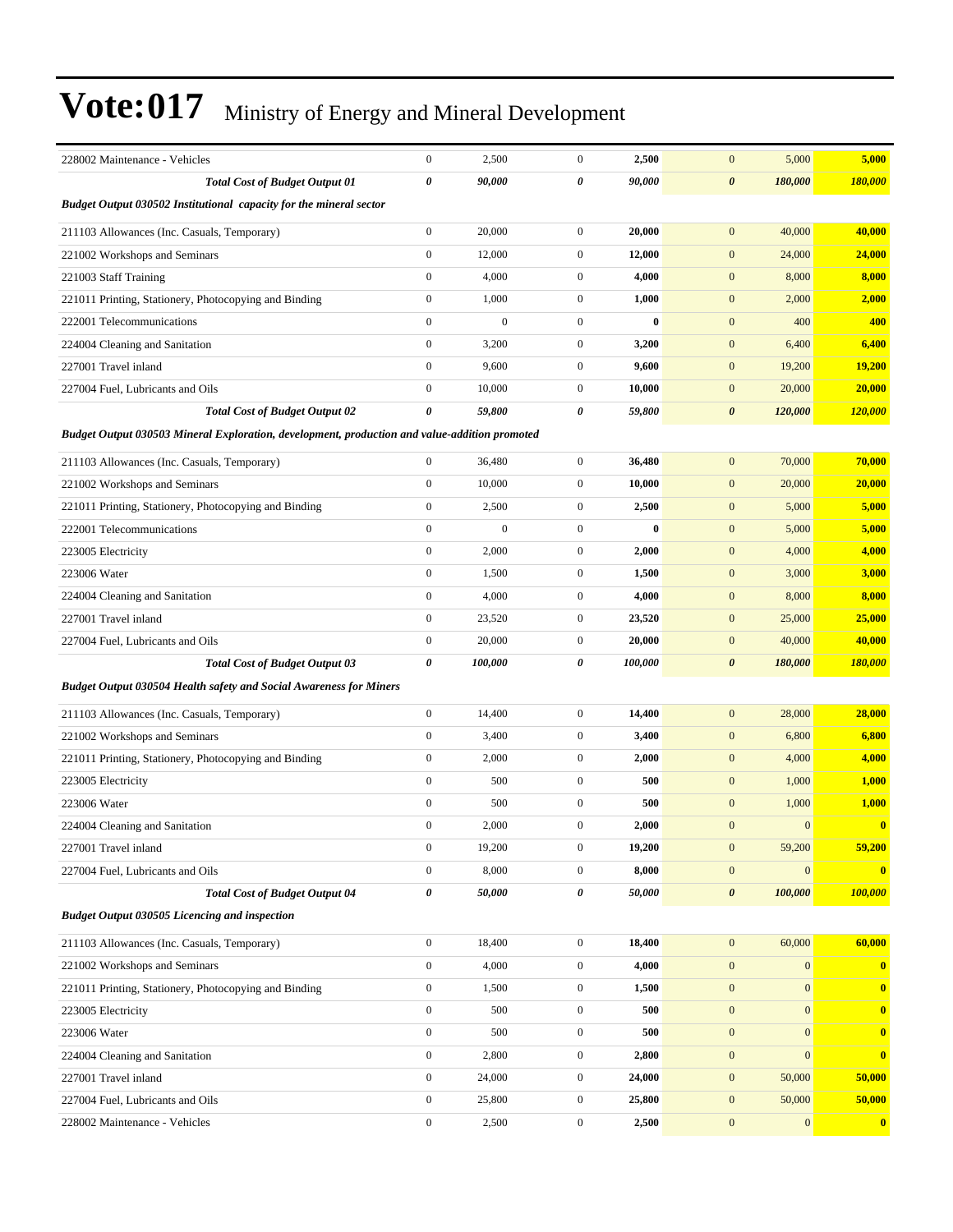| <b>Total Cost of Budget Output 05</b>                                                     | 0                     | 80,000                  | 0                     | 80,000       | $\boldsymbol{\theta}$ | 160,000                    | 160,000      |
|-------------------------------------------------------------------------------------------|-----------------------|-------------------------|-----------------------|--------------|-----------------------|----------------------------|--------------|
| <b>Budget Output 030506 Enforcement and Compliance</b>                                    |                       |                         |                       |              |                       |                            |              |
| 221011 Printing, Stationery, Photocopying and Binding                                     | $\boldsymbol{0}$      | $\mathbf{0}$            | $\overline{0}$        | $\bf{0}$     | $\mathbf{0}$          | 20,000                     | 20,000       |
| 227001 Travel inland                                                                      | $\mathbf{0}$          | 20,000                  | $\boldsymbol{0}$      | 20,000       | $\mathbf{0}$          | 40,000                     | 40,000       |
| 227004 Fuel, Lubricants and Oils                                                          | $\boldsymbol{0}$      | 20,000                  | $\boldsymbol{0}$      | 20,000       | $\mathbf{0}$          | $\mathbf{0}$               | $\mathbf{0}$ |
| 228002 Maintenance - Vehicles                                                             | $\boldsymbol{0}$      | $\boldsymbol{0}$        | $\overline{0}$        | $\bf{0}$     | $\mathbf{0}$          | 20,000                     | 20,000       |
| <b>Total Cost of Budget Output 06</b>                                                     | 0                     | 40,000                  | 0                     | 40,000       | $\boldsymbol{\theta}$ | 80,000                     | 80,000       |
| <b>Total Cost Of Outputs Provided</b>                                                     | $\bf{0}$              | 419,800                 | $\bf{0}$              | 419,800      | $\bf{0}$              | 820,000                    | 820,000      |
| <b>Outputs Funded</b>                                                                     | Wage                  | Non Wage                | AIA                   | <b>Total</b> | Wage                  | Non Wage                   | <b>Total</b> |
| <b>Budget Output 030551 Contribution to international organisation (SEAMIC)</b>           |                       |                         |                       |              |                       |                            |              |
| 262101 Contributions to International Organisations (Current)                             | $\boldsymbol{0}$      | 40,000                  | $\boldsymbol{0}$      | 40,000       | $\mathbf{0}$          | 40,000                     | 40,000       |
| o/w Contribution to International Organizations (Subscription                             | $\boldsymbol{\theta}$ | 40,000                  | $\boldsymbol{\theta}$ | 40,000       | $\boldsymbol{\theta}$ | $\boldsymbol{\theta}$      | $\bf{0}$     |
| fees)                                                                                     |                       |                         |                       |              |                       |                            |              |
| o/w Collaborative research and payment of annual<br>subscriptions to CTBTO, AMGC and OAGS | $\theta$              | 0                       | $\theta$              | $\bf{0}$     | $\boldsymbol{\theta}$ | 40,000                     | 40,000       |
| <b>Total Cost of Budget Output 51</b>                                                     | 0                     | 40,000                  | 0                     | 40,000       | $\boldsymbol{\theta}$ | 40,000                     | 40,000       |
| <b>Total Cost Of Outputs Funded</b>                                                       | $\bf{0}$              | 40,000                  | $\bf{0}$              | 40,000       | $\bf{0}$              | 40,000                     | 40,000       |
| <b>Total Cost for Department 05</b>                                                       | $\bf{0}$              | 459,800                 | $\bf{0}$              | 459,800      | $\bf{0}$              | 860,000                    | 860,000      |
| <b>Total Excluding Arrears</b>                                                            | $\boldsymbol{0}$      | 459,800                 | $\overline{0}$        | 459,800      | $\mathbf{0}$          | 860,000                    | 860,000      |
| <b>Department 15 Geological Survey Department</b>                                         |                       |                         |                       |              |                       |                            |              |
| Thousand Uganda Shillings                                                                 |                       | 2020/21 Approved Budget |                       |              |                       | 2021/22 Approved Estimates |              |
| <b>Outputs Provided</b>                                                                   | Wage                  | Non Wage                | AIA                   | <b>Total</b> | Wage                  | Non Wage                   | <b>Total</b> |
| <b>Budget Output 030501 Policy Formulation Regulation</b>                                 |                       |                         |                       |              |                       |                            |              |
| 211103 Allowances (Inc. Casuals, Temporary)                                               | $\boldsymbol{0}$      | 4,000                   | $\boldsymbol{0}$      | 4,000        | $\mathbf{0}$          | 8,000                      | 8,000        |
| 221002 Workshops and Seminars                                                             | $\boldsymbol{0}$      | 3,600                   | $\overline{0}$        | 3,600        | $\mathbf{0}$          | 3,000                      | 3,000        |
| 221005 Hire of Venue (chairs, projector, etc)                                             | $\boldsymbol{0}$      | 2,000                   | $\mathbf{0}$          | 2,000        | $\mathbf{0}$          | 2,000                      | 2,000        |
| 221007 Books, Periodicals & Newspapers                                                    | $\boldsymbol{0}$      | 1,200                   | $\mathbf{0}$          | 1,200        | $\boldsymbol{0}$      | 1,200                      | <b>1,200</b> |
| 221010 Special Meals and Drinks                                                           | $\boldsymbol{0}$      | $\mathbf{0}$            | $\overline{0}$        | $\bf{0}$     | $\mathbf{0}$          | 2,000                      | 2,000        |
| 221011 Printing, Stationery, Photocopying and Binding                                     | $\boldsymbol{0}$      | 2,300                   | $\overline{0}$        | 2,300        | $\mathbf{0}$          | 2,300                      | 2,300        |
| 221012 Small Office Equipment                                                             | $\boldsymbol{0}$      | $\boldsymbol{0}$        | $\overline{0}$        | $\bf{0}$     | $\mathbf{0}$          | 2,000                      | 2,000        |
| 222002 Postage and Courier                                                                | $\boldsymbol{0}$      | 1,500                   | $\boldsymbol{0}$      | 1,500        | $\boldsymbol{0}$      | 1,500                      | 1,500        |
| 223004 Guard and Security services                                                        | $\boldsymbol{0}$      | $\boldsymbol{0}$        | $\overline{0}$        | $\bf{0}$     | $\boldsymbol{0}$      | 5,000                      | 5,000        |
| 223005 Electricity                                                                        | $\boldsymbol{0}$      | 500                     | $\overline{0}$        | 500          | $\boldsymbol{0}$      | 1,000                      | 1,000        |
| 223006 Water                                                                              | $\boldsymbol{0}$      | 500                     | $\boldsymbol{0}$      | 500          | $\boldsymbol{0}$      | 1,000                      | 1,000        |
| 227001 Travel inland                                                                      | $\boldsymbol{0}$      | 9,000                   | $\boldsymbol{0}$      | 9,000        | $\boldsymbol{0}$      | 17,000                     | 17,000       |
| 227004 Fuel, Lubricants and Oils                                                          | $\boldsymbol{0}$      | 5,400                   | $\boldsymbol{0}$      | 5,400        | $\mathbf{0}$          | 14,000                     | 14,000       |
| <b>Total Cost of Budget Output 01</b>                                                     | 0                     | 30,000                  | 0                     | 30,000       | $\pmb{\theta}$        | 60,000                     | 60,000       |
| Budget Output 030502 Institutional capacity for the mineral sector                        |                       |                         |                       |              |                       |                            |              |
| 211103 Allowances (Inc. Casuals, Temporary)                                               | $\boldsymbol{0}$      | 4,500                   | $\mathbf{0}$          | 4,500        | $\mathbf{0}$          | 10,000                     | 10,000       |
| 221002 Workshops and Seminars                                                             | $\boldsymbol{0}$      | $\boldsymbol{0}$        | $\boldsymbol{0}$      | $\bf{0}$     | $\boldsymbol{0}$      | 10,000                     | 10,000       |
| 221003 Staff Training                                                                     | $\boldsymbol{0}$      | 10,000                  | $\boldsymbol{0}$      | 10,000       | $\boldsymbol{0}$      | $\mathbf{0}$               | $\mathbf{0}$ |
| 221007 Books, Periodicals & Newspapers                                                    | $\boldsymbol{0}$      | $\boldsymbol{0}$        | $\mathbf{0}$          | $\bf{0}$     | $\boldsymbol{0}$      | 1,000                      | 1,000        |
| 221010 Special Meals and Drinks                                                           | $\mathbf{0}$          | $\boldsymbol{0}$        | $\boldsymbol{0}$      | $\bf{0}$     | $\mathbf{0}$          | 3,000                      | 3,000        |
| 221011 Printing, Stationery, Photocopying and Binding                                     | $\boldsymbol{0}$      | 8,000                   | $\boldsymbol{0}$      | 8,000        | $\boldsymbol{0}$      | 8,000                      | 8,000        |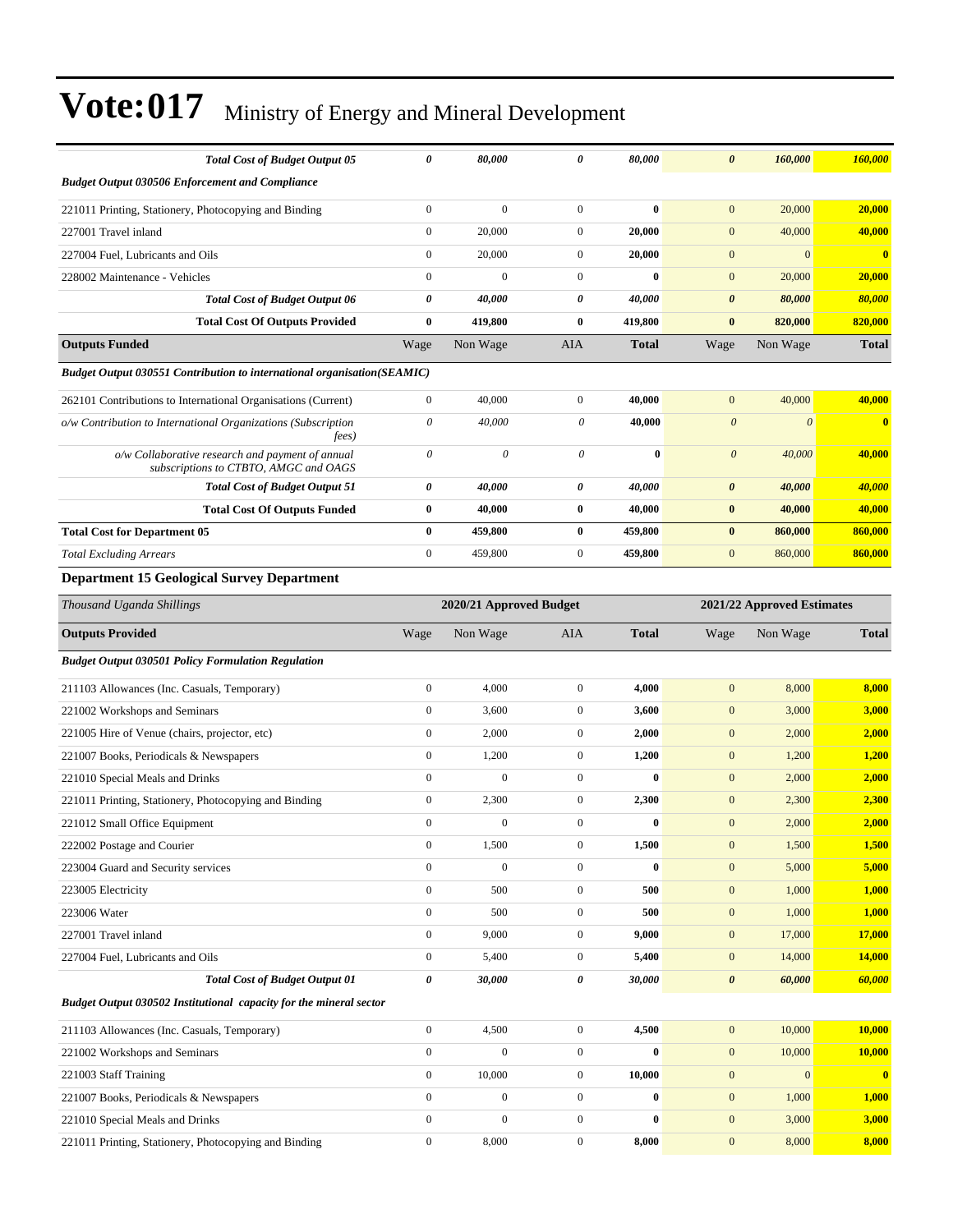| 221012 Small Office Equipment                          | $\mathbf{0}$ | $\mathbf{0}$ | $\Omega$       | $\bf{0}$     | 3,000<br>$\mathbf{0}$            | 3,000        |
|--------------------------------------------------------|--------------|--------------|----------------|--------------|----------------------------------|--------------|
| 222003 Information and communications technology (ICT) | $\mathbf{0}$ | $\mathbf{0}$ | $\Omega$       | $\bf{0}$     | $\overline{0}$<br>2,000          | 2,000        |
| 223004 Guard and Security services                     | $\mathbf{0}$ | $\mathbf{0}$ | $\mathbf{0}$   | $\bf{0}$     | $\mathbf{0}$<br>5,000            | 5,000        |
| 223005 Electricity                                     | $\mathbf{0}$ | $\Omega$     | $\overline{0}$ | $\mathbf{0}$ | $\overline{0}$<br>1,000          | 1,000        |
| 223006 Water                                           | $\mathbf{0}$ | $\Omega$     | $\Omega$       | $\mathbf{0}$ | $\overline{0}$<br>1,000          | 1,000        |
| 227001 Travel inland                                   | $\mathbf{0}$ | 16,000       | $\mathbf{0}$   | 16,000       | 30,000<br>$\mathbf{0}$           | 30,000       |
| 227002 Travel abroad                                   | $\mathbf{0}$ | 7,500        | $\mathbf{0}$   | 7,500        | $\mathbf{0}$<br>$\Omega$         | $\mathbf{0}$ |
| 227004 Fuel, Lubricants and Oils                       | $\mathbf{0}$ | 10,000       | $\overline{0}$ | 10,000       | 20,000<br>$\mathbf{0}$           | 20,000       |
| 228002 Maintenance - Vehicles                          | $\mathbf{0}$ | 4,000        | $\mathbf{0}$   | 4,000        | 6,000<br>$\overline{0}$          | 6,000        |
| <b>Total Cost of Budget Output 02</b>                  | 0            | 60,000       | 0              | 60,000       | $\boldsymbol{\theta}$<br>100,000 | 100,000      |

*Budget Output 030503 Mineral Exploration, development, production and value-addition promoted*

| 211103 Allowances (Inc. Casuals, Temporary)                               | $\mathbf{0}$          | 20,400           | $\mathbf{0}$ | 20,400       | $\mathbf{0}$<br>40,000           | 40,000   |
|---------------------------------------------------------------------------|-----------------------|------------------|--------------|--------------|----------------------------------|----------|
| 221002 Workshops and Seminars                                             | $\mathbf{0}$          | 9,000            | $\mathbf{0}$ | 9,000        | $\mathbf{0}$<br>$\mathbf{0}$     | $\bf{0}$ |
| 221003 Staff Training                                                     | $\mathbf{0}$          | 8,100            | $\mathbf{0}$ | 8,100        | $\mathbf{0}$<br>8,000            | 8,000    |
| 221007 Books, Periodicals & Newspapers                                    | $\boldsymbol{0}$      | 2,500            | $\mathbf{0}$ | 2,500        | 4,000<br>$\mathbf{0}$            | 4,000    |
| 221008 Computer supplies and Information Technology (IT)                  | $\boldsymbol{0}$      | 10,000           | $\mathbf{0}$ | 10,000       | $\mathbf{0}$<br>10,000           | 10,000   |
| 221009 Welfare and Entertainment                                          | $\mathbf{0}$          | $\overline{0}$   | $\mathbf{0}$ | $\bf{0}$     | $\mathbf{0}$<br>3,000            | 3,000    |
| 221010 Special Meals and Drinks                                           | $\mathbf{0}$          | $\overline{0}$   | $\mathbf{0}$ | $\bf{0}$     | $\mathbf{0}$<br>3,000            | 3,000    |
| 221011 Printing, Stationery, Photocopying and Binding                     | $\mathbf{0}$          | 5,000            | $\mathbf{0}$ | 5,000        | $\overline{0}$<br>7,000          | 7,000    |
| 221012 Small Office Equipment                                             | $\mathbf{0}$          | $\mathbf{0}$     | $\mathbf{0}$ | $\mathbf{0}$ | $\overline{0}$<br>6,000          | 6,000    |
| 222002 Postage and Courier                                                | $\mathbf{0}$          | $\overline{0}$   | $\mathbf{0}$ | $\bf{0}$     | $\mathbf{0}$<br>3,000            | 3,000    |
| 223004 Guard and Security services                                        | $\theta$              | $\overline{0}$   | $\mathbf{0}$ | $\bf{0}$     | $\boldsymbol{0}$<br>10,000       | 10,000   |
| 223005 Electricity                                                        | $\boldsymbol{0}$      | 500              | $\mathbf{0}$ | 500          | $\mathbf{0}$<br>4,000            | 4,000    |
| 223006 Water                                                              | $\boldsymbol{0}$      | 500              | $\mathbf{0}$ | 500          | $\mathbf{0}$<br>2,000            | 2,000    |
| 227001 Travel inland                                                      | $\boldsymbol{0}$      | 100,000          | $\mathbf{0}$ | 100,000      | $\mathbf{0}$<br>150,000          | 150,000  |
| 227002 Travel abroad                                                      | $\boldsymbol{0}$      | 14,000           | $\mathbf{0}$ | 14,000       | $\mathbf{0}$<br>$\overline{0}$   | $\bf{0}$ |
| 227004 Fuel, Lubricants and Oils                                          | $\mathbf{0}$          | 60,000           | $\mathbf{0}$ | 60,000       | 90,000<br>$\mathbf{0}$           | 90,000   |
| 228002 Maintenance - Vehicles                                             | $\boldsymbol{0}$      | 10,000           | $\mathbf{0}$ | 10,000       | $\mathbf{0}$<br>20,000           | 20,000   |
| <b>Total Cost of Budget Output 03</b>                                     | $\boldsymbol{\theta}$ | 240,000          | 0            | 240,000      | $\boldsymbol{\theta}$<br>360,000 | 360,000  |
| <b>Budget Output 030504 Health safety and Social Awareness for Miners</b> |                       |                  |              |              |                                  |          |
| 211103 Allowances (Inc. Casuals, Temporary)                               | $\boldsymbol{0}$      | $\boldsymbol{0}$ | $\mathbf{0}$ | $\bf{0}$     | $\mathbf{0}$<br>15,000           | 15,000   |
| 221002 Workshops and Seminars                                             | $\mathbf{0}$          | $\overline{0}$   | $\mathbf{0}$ | $\bf{0}$     | $\mathbf{0}$<br>10,000           | 10,000   |
| 223005 Electricity                                                        | $\mathbf{0}$          | $\boldsymbol{0}$ | $\mathbf{0}$ | $\bf{0}$     | $\mathbf{0}$<br>2,000            | 2,000    |
| 223006 Water                                                              | $\mathbf{0}$          | $\overline{0}$   | $\mathbf{0}$ | $\bf{0}$     | $\mathbf{0}$<br>1,000            | 1,000    |
| 227001 Travel inland                                                      | $\mathbf{0}$          | 54,750           | $\mathbf{0}$ | 54,750       | $\mathbf{0}$<br>30,000           | 30,000   |
| 227004 Fuel, Lubricants and Oils                                          | $\mathbf{0}$          | $\overline{0}$   | $\mathbf{0}$ | $\bf{0}$     | 16,000<br>$\mathbf{0}$           | 16,000   |
| 228002 Maintenance - Vehicles                                             | $\mathbf{0}$          | $\overline{0}$   | $\mathbf{0}$ | $\bf{0}$     | $\overline{0}$<br>6,000          | 6,000    |
| <b>Total Cost of Budget Output 04</b>                                     | $\boldsymbol{\theta}$ | 54,750           | 0            | 54,750       | $\boldsymbol{\theta}$<br>80,000  | 80,000   |
| <b>Budget Output 030505 Licencing and inspection</b>                      |                       |                  |              |              |                                  |          |
| 211103 Allowances (Inc. Casuals, Temporary)                               | $\boldsymbol{0}$      | 40,000           | $\mathbf{0}$ | 40,000       | $\mathbf{0}$<br>50,000           | 50,000   |
| 221002 Workshops and Seminars                                             | $\mathbf{0}$          | 18,000           | $\mathbf{0}$ | 18,000       | $\mathbf{0}$<br>18,000           | 18,000   |
| 221003 Staff Training                                                     | $\mathbf{0}$          | 5,000            | $\mathbf{0}$ | 5,000        | $\mathbf{0}$<br>5,000            | 5,000    |
| 221005 Hire of Venue (chairs, projector, etc)                             | $\mathbf{0}$          | 6,000            | $\mathbf{0}$ | 6,000        | $\mathbf{0}$<br>5,000            | 5,000    |
| 221009 Welfare and Entertainment                                          | $\mathbf{0}$          | $\overline{0}$   | $\mathbf{0}$ | $\bf{0}$     | $\overline{0}$<br>4,000          | 4,000    |
|                                                                           |                       |                  |              |              |                                  |          |

221011 Printing, Stationery, Photocopying and Binding 0 4,000 0 **4,000** 0 0 **0**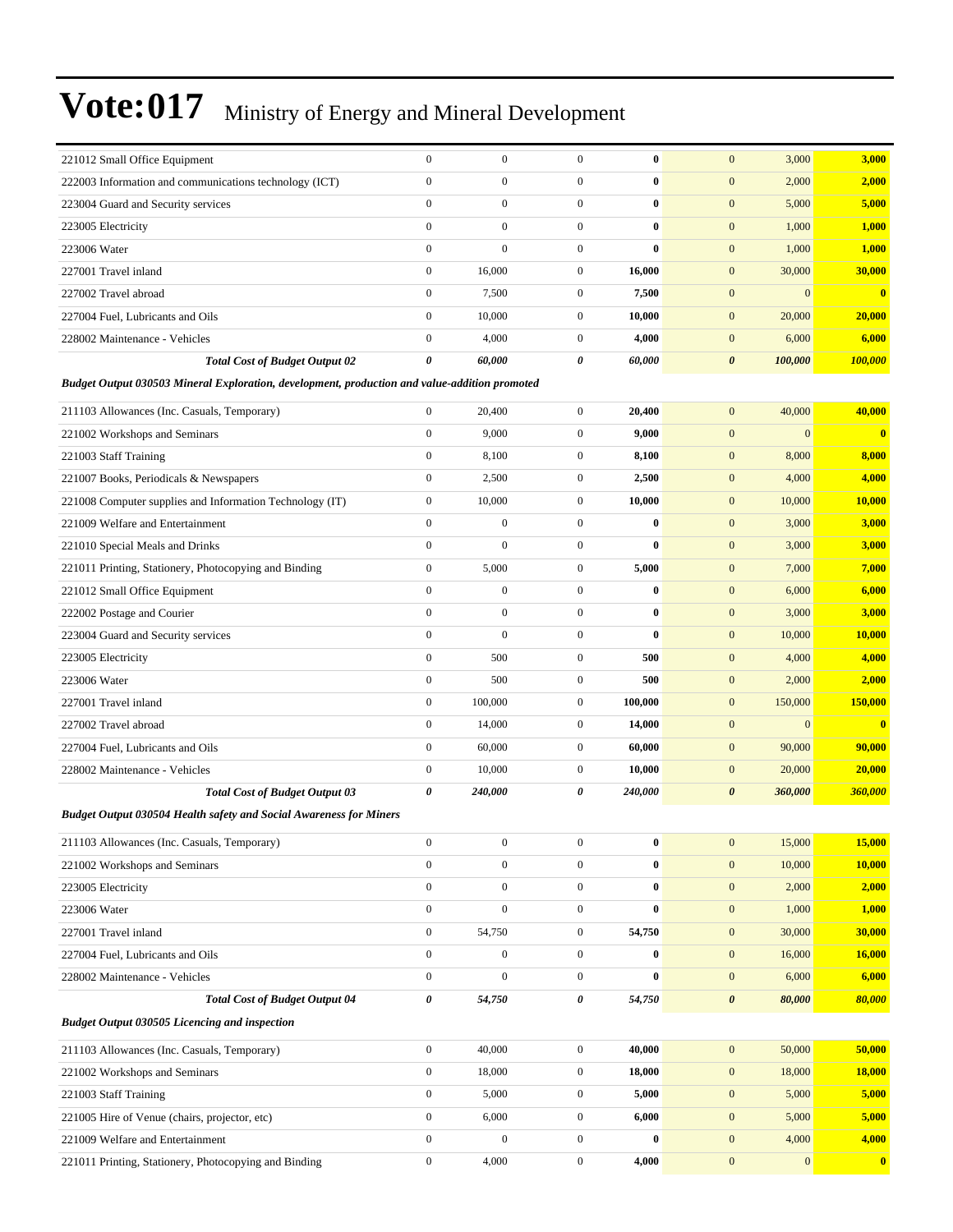| 221012 Small Office Equipment                                           | $\boldsymbol{0}$      | $\mathbf{0}$            | $\mathbf{0}$     | $\bf{0}$     | $\mathbf{0}$          | 3,000                      | 3,000                   |
|-------------------------------------------------------------------------|-----------------------|-------------------------|------------------|--------------|-----------------------|----------------------------|-------------------------|
| 222002 Postage and Courier                                              | $\mathbf{0}$          | $\mathbf{0}$            | $\mathbf{0}$     | $\bf{0}$     | $\mathbf{0}$          | 3,000                      | 3,000                   |
| 223005 Electricity                                                      | $\boldsymbol{0}$      | 500                     | $\boldsymbol{0}$ | 500          | $\mathbf{0}$          | 1,000                      | 1,000                   |
| 223006 Water                                                            | $\boldsymbol{0}$      | 500                     | $\mathbf{0}$     | 500          | $\mathbf{0}$          | 1,000                      | 1,000                   |
| 227001 Travel inland                                                    | $\boldsymbol{0}$      | 40,000                  | $\mathbf{0}$     | 40,000       | $\mathbf{0}$          | 60,000                     | 60,000                  |
| 227004 Fuel, Lubricants and Oils                                        | $\boldsymbol{0}$      | 26,000                  | $\mathbf{0}$     | 26,000       | $\mathbf{0}$          | 40,000                     | 40,000                  |
| 228002 Maintenance - Vehicles                                           | $\boldsymbol{0}$      | 10,000                  | $\boldsymbol{0}$ | 10,000       | $\mathbf{0}$          | 10,000                     | <b>10,000</b>           |
| <b>Total Cost of Budget Output 05</b>                                   | 0                     | 150,000                 | 0                | 150,000      | $\boldsymbol{\theta}$ | 200,000                    | 200,000                 |
| <b>Budget Output 030506 Enforcement and Compliance</b>                  |                       |                         |                  |              |                       |                            |                         |
| 211103 Allowances (Inc. Casuals, Temporary)                             | $\boldsymbol{0}$      | 10,000                  | $\boldsymbol{0}$ | 10,000       | $\boldsymbol{0}$      | 10,000                     | 10,000                  |
| 227001 Travel inland                                                    | $\boldsymbol{0}$      | 20,000                  | $\mathbf{0}$     | 20,000       | $\mathbf{0}$          | 30,000                     | 30,000                  |
| 227004 Fuel, Lubricants and Oils                                        | $\boldsymbol{0}$      | 20,000                  | $\mathbf{0}$     | 20,000       | $\mathbf{0}$          | 30,000                     | 30,000                  |
| 228002 Maintenance - Vehicles                                           | $\boldsymbol{0}$      | 10,000                  | $\boldsymbol{0}$ | 10,000       | $\mathbf{0}$          | 10,000                     | <b>10,000</b>           |
| <b>Total Cost of Budget Output 06</b>                                   | 0                     | 60,000                  | 0                | 60,000       | $\boldsymbol{\theta}$ | 80,000                     | 80,000                  |
| <b>Total Cost Of Outputs Provided</b>                                   | $\bf{0}$              | 594,750                 | $\bf{0}$         | 594,750      | $\bf{0}$              | 880,000                    | 880,000                 |
| <b>Outputs Funded</b>                                                   | Wage                  | Non Wage                | <b>AIA</b>       | <b>Total</b> | Wage                  | Non Wage                   | <b>Total</b>            |
| Budget Output 030551 Contribution to international organisation(SEAMIC) |                       |                         |                  |              |                       |                            |                         |
| 262101 Contributions to International Organisations (Current)           | $\boldsymbol{0}$      | 60,000                  | $\mathbf{0}$     | 60,000       | $\mathbf{0}$          | 70,000                     | 70,000                  |
| o/w Contributions to international organization                         | $\boldsymbol{\theta}$ | 60,000                  | 0                | 60,000       | $\boldsymbol{\theta}$ | $\boldsymbol{\theta}$      | $\bf{0}$                |
| o/w Contributions to CTBTO and SEAMIC                                   | $\theta$              | $\theta$                | $\theta$         | $\bf{0}$     | $\boldsymbol{\theta}$ | 70,000                     | 70,000                  |
| <b>Total Cost of Budget Output 51</b>                                   | 0                     | 60,000                  | 0                | 60,000       | $\boldsymbol{\theta}$ | 70,000                     | 70,000                  |
| <b>Total Cost Of Outputs Funded</b>                                     | $\bf{0}$              | 60,000                  | $\bf{0}$         | 60,000       | $\bf{0}$              | 70,000                     | 70,000                  |
| <b>Total Cost for Department 15</b>                                     | $\bf{0}$              | 654,750                 | $\bf{0}$         | 654,750      | $\bf{0}$              | 950,000                    | 950,000                 |
| <b>Total Excluding Arrears</b>                                          | $\boldsymbol{0}$      | 654,750                 | $\mathbf{0}$     | 654,750      | $\mathbf{0}$          | 950,000                    | 950,000                 |
| <b>Department 16 Geothermal Survey Resources Department</b>             |                       |                         |                  |              |                       |                            |                         |
|                                                                         |                       |                         |                  |              |                       |                            |                         |
| Thousand Uganda Shillings                                               |                       | 2020/21 Approved Budget |                  |              |                       | 2021/22 Approved Estimates |                         |
| <b>Outputs Provided</b>                                                 | Wage                  | Non Wage                | AIA              | <b>Total</b> | Wage                  | Non Wage                   | <b>Total</b>            |
| <b>Budget Output 030501 Policy Formulation Regulation</b>               |                       |                         |                  |              |                       |                            |                         |
| 211103 Allowances (Inc. Casuals, Temporary)                             | $\boldsymbol{0}$      | 44,000                  | $\overline{0}$   | 44,000       | $\overline{0}$        | 60,000                     | 60,000                  |
| 221002 Workshops and Seminars                                           | 0                     | 150,000                 | $\boldsymbol{0}$ | 150,000      | $\mathbf{0}$          | 34,000                     | <b>34,000</b>           |
| 221003 Staff Training                                                   | $\boldsymbol{0}$      | 20,000                  | $\mathbf{0}$     | 20,000       | $\boldsymbol{0}$      | $\boldsymbol{0}$           | $\bf{0}$                |
| 221005 Hire of Venue (chairs, projector, etc)                           | $\boldsymbol{0}$      | $\mathbf{0}$            | $\boldsymbol{0}$ | $\bf{0}$     | $\boldsymbol{0}$      | 30,000                     | 30,000                  |
| 221009 Welfare and Entertainment                                        | $\boldsymbol{0}$      | 15,000                  | $\boldsymbol{0}$ | 15,000       | $\mathbf{0}$          | 10,000                     | 10,000                  |
| 221010 Special Meals and Drinks                                         | $\boldsymbol{0}$      | $\boldsymbol{0}$        | $\boldsymbol{0}$ | $\bf{0}$     | $\boldsymbol{0}$      | 10,000                     | 10,000                  |
| 221011 Printing, Stationery, Photocopying and Binding                   | $\boldsymbol{0}$      | 20,000                  | $\mathbf{0}$     | 20,000       | $\mathbf{0}$          | 16,000                     | 16,000                  |
| 222001 Telecommunications                                               | $\boldsymbol{0}$      | 1,000                   | $\boldsymbol{0}$ | 1,000        | $\mathbf{0}$          | 6,000                      | 6,000                   |
| 222003 Information and communications technology (ICT)                  | $\boldsymbol{0}$      | $\boldsymbol{0}$        | $\boldsymbol{0}$ | $\bf{0}$     | $\boldsymbol{0}$      | 4,000                      | 4,000                   |
| 227001 Travel inland                                                    | $\boldsymbol{0}$      | 60,000                  | $\mathbf{0}$     | 60,000       | $\mathbf{0}$          | 90,000                     | 90,000                  |
| 227002 Travel abroad                                                    | $\boldsymbol{0}$      | 50,000                  | $\boldsymbol{0}$ | 50,000       | $\boldsymbol{0}$      | $\boldsymbol{0}$           | $\overline{\mathbf{0}}$ |
| 227004 Fuel, Lubricants and Oils                                        | $\boldsymbol{0}$      | 30,000                  | $\mathbf{0}$     | 30,000       | $\mathbf{0}$          | 40,000                     | 40,000                  |
| 228002 Maintenance - Vehicles                                           | $\boldsymbol{0}$      | 10,000                  | $\boldsymbol{0}$ | 10,000       | $\boldsymbol{0}$      | $\boldsymbol{0}$           | $\bf{0}$                |
| <b>Total Cost of Budget Output 01</b>                                   | 0                     | 400,000                 | 0                | 400,000      | 0                     | 300,000                    | 300,000                 |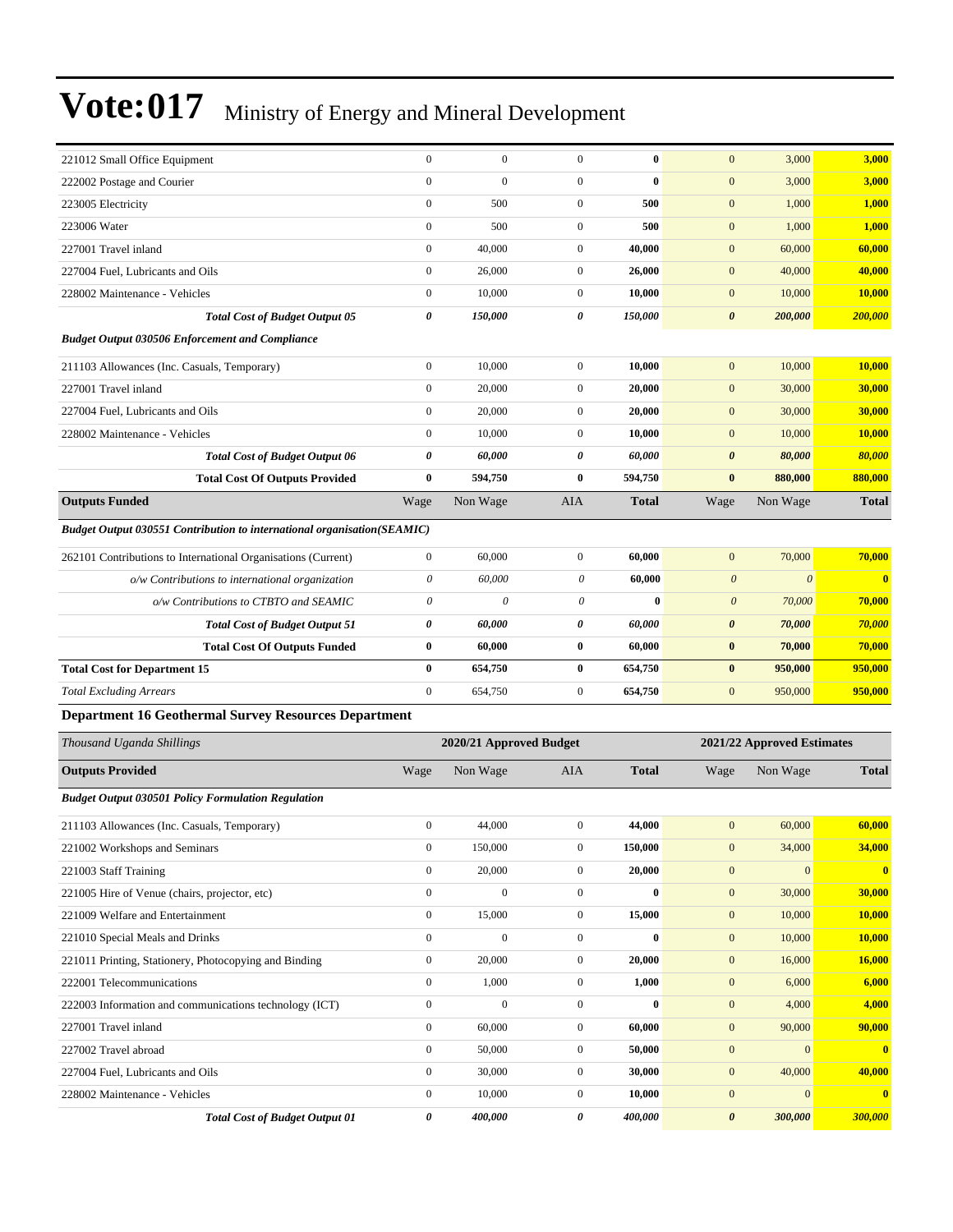#### *Budget Output 030502 Institutional capacity for the mineral sector*

| 211103 Allowances (Inc. Casuals, Temporary)                                                   | $\boldsymbol{0}$ | 20,000           | $\boldsymbol{0}$      | 20,000    | $\mathbf{0}$<br>20,000               | 20,000                  |
|-----------------------------------------------------------------------------------------------|------------------|------------------|-----------------------|-----------|--------------------------------------|-------------------------|
| 221002 Workshops and Seminars                                                                 | $\boldsymbol{0}$ | 20,000           | $\boldsymbol{0}$      | 20,000    | $\boldsymbol{0}$<br>14,000           | 14,000                  |
| 221003 Staff Training                                                                         | $\boldsymbol{0}$ | 100,000          | $\boldsymbol{0}$      | 100,000   | $\boldsymbol{0}$<br>30,000           | 30,000                  |
| 221007 Books, Periodicals & Newspapers                                                        | $\boldsymbol{0}$ | 4,000            | $\boldsymbol{0}$      | 4,000     | $\mathbf{0}$<br>4,000                | 4,000                   |
| 221010 Special Meals and Drinks                                                               | $\boldsymbol{0}$ | $\mathbf{0}$     | $\boldsymbol{0}$      | $\bf{0}$  | $\mathbf{0}$<br>6,000                | 6,000                   |
| 221011 Printing, Stationery, Photocopying and Binding                                         | $\boldsymbol{0}$ | 3,000            | $\boldsymbol{0}$      | 3,000     | $\mathbf{0}$<br>3,000                | 3,000                   |
| 222001 Telecommunications                                                                     | $\boldsymbol{0}$ | 1,000            | $\boldsymbol{0}$      | 1,000     | $\mathbf{0}$<br>1,000                | 1,000                   |
| 223005 Electricity                                                                            | $\boldsymbol{0}$ | 1,000            | $\boldsymbol{0}$      | 1,000     | $\boldsymbol{0}$<br>1,000            | 1,000                   |
| 223006 Water                                                                                  | $\boldsymbol{0}$ | 1,000            | $\boldsymbol{0}$      | 1,000     | $\mathbf{0}$<br>1,000                | 1,000                   |
| 227001 Travel inland                                                                          | $\boldsymbol{0}$ | 40,000           | $\mathbf{0}$          | 40,000    | $\mathbf{0}$<br>50,000               | 50,000                  |
| 227002 Travel abroad                                                                          | $\boldsymbol{0}$ | 40,000           | $\boldsymbol{0}$      | 40,000    | $\mathbf{0}$<br>60,000               | 60,000                  |
| 227004 Fuel, Lubricants and Oils                                                              | $\boldsymbol{0}$ | 10,000           | $\boldsymbol{0}$      | 10,000    | $\mathbf{0}$<br>50,000               | 50,000                  |
| <b>Total Cost of Budget Output 02</b>                                                         | $\pmb{\theta}$   | 240,000          | $\boldsymbol{\theta}$ | 240,000   | $\boldsymbol{\theta}$<br>240,000     | 240,000                 |
| Budget Output 030503 Mineral Exploration, development, production and value-addition promoted |                  |                  |                       |           |                                      |                         |
| 211103 Allowances (Inc. Casuals, Temporary)                                                   | $\mathbf{0}$     | 300,000          | $\mathbf{0}$          | 300,000   | $\mathbf{0}$<br>80,000               | 80,000                  |
| 221001 Advertising and Public Relations                                                       | $\boldsymbol{0}$ | 10,000           | $\mathbf{0}$          | 10,000    | $\mathbf{0}$<br>$\mathbf{0}$         | $\bf{0}$                |
| 221002 Workshops and Seminars                                                                 | $\boldsymbol{0}$ | 120,000          | $\boldsymbol{0}$      | 120,000   | $\mathbf{0}$<br>20,000               | 20,000                  |
| 221003 Staff Training                                                                         | $\boldsymbol{0}$ | 20,000           | $\boldsymbol{0}$      | 20,000    | $\mathbf{0}$<br>10,000               | <b>10,000</b>           |
| 221007 Books, Periodicals & Newspapers                                                        | $\boldsymbol{0}$ | 6,000            | $\boldsymbol{0}$      | 6,000     | $\mathbf{0}$<br>3,000                | 3,000                   |
| 221008 Computer supplies and Information Technology (IT)                                      | $\boldsymbol{0}$ | 84,000           | $\mathbf{0}$          | 84,000    | $\mathbf{0}$<br>40,000               | 40,000                  |
| 221010 Special Meals and Drinks                                                               | $\boldsymbol{0}$ | 10,000           | $\mathbf{0}$          | 10,000    | $\mathbf{0}$<br>$\boldsymbol{0}$     | $\overline{\mathbf{0}}$ |
| 221011 Printing, Stationery, Photocopying and Binding                                         | $\boldsymbol{0}$ | 20,000           | $\boldsymbol{0}$      | 20,000    | $\mathbf{0}$<br>20,000               | 20,000                  |
| 223004 Guard and Security services                                                            | $\boldsymbol{0}$ | 10,000           | $\boldsymbol{0}$      | 10,000    | $\mathbf{0}$<br>7,000                | 7,000                   |
| 225001 Consultancy Services- Short term                                                       | $\boldsymbol{0}$ | 415,000          | $\boldsymbol{0}$      | 415,000   | $\mathbf{0}$<br>360,000              | 360,000                 |
| 225002 Consultancy Services-Long-term                                                         | $\boldsymbol{0}$ | 1,825,000        | $\mathbf{0}$          | 1,825,000 | $\mathbf{0}$<br>1,400,000            | 1,400,000               |
| 227001 Travel inland                                                                          | $\boldsymbol{0}$ | 200,000          | $\mathbf{0}$          | 200,000   | $\mathbf{0}$<br>300,000              | 300,000                 |
| 227002 Travel abroad                                                                          | $\boldsymbol{0}$ | 100,000          | $\boldsymbol{0}$      | 100,000   | $\mathbf{0}$<br>40,000               | 40,000                  |
| 227004 Fuel, Lubricants and Oils                                                              | $\boldsymbol{0}$ | 200,000          | $\boldsymbol{0}$      | 200,000   | $\mathbf{0}$<br>150,000              | 150,000                 |
| 228002 Maintenance - Vehicles                                                                 | $\boldsymbol{0}$ | 20,000           | $\boldsymbol{0}$      | 20,000    | $\mathbf{0}$<br>20,000               | 20,000                  |
| 281503 Engineering and Design Studies & Plans for capital<br>works                            | $\boldsymbol{0}$ | $\boldsymbol{0}$ | $\boldsymbol{0}$      | $\bf{0}$  | $\boldsymbol{0}$<br>10,000           | 10,000                  |
| <b>Total Cost of Budget Output 03</b>                                                         | 0                | 3,340,000        | 0                     | 3,340,000 | $\boldsymbol{\theta}$<br>2,460,000   | 2,460,000               |
| <b>Budget Output 030504 Health safety and Social Awareness for Miners</b>                     |                  |                  |                       |           |                                      |                         |
| 211103 Allowances (Inc. Casuals, Temporary)                                                   | $\boldsymbol{0}$ | 40,000           | $\mathbf{0}$          | 40,000    | $\mathbf{0}$<br>40,000               | 40,000                  |
| 221001 Advertising and Public Relations                                                       | $\boldsymbol{0}$ | 1,000            | $\boldsymbol{0}$      | 1,000     | 3,000<br>$\boldsymbol{0}$            | 3,000                   |
| 221003 Staff Training                                                                         | $\boldsymbol{0}$ | 2,000            | $\boldsymbol{0}$      | 2,000     | $\boldsymbol{0}$<br>$\boldsymbol{0}$ | $\bf{0}$                |
| 221009 Welfare and Entertainment                                                              | $\boldsymbol{0}$ | 10,000           | $\boldsymbol{0}$      | 10,000    | $\boldsymbol{0}$<br>10,000           | 10,000                  |
| 224005 Uniforms, Beddings and Protective Gear                                                 | $\boldsymbol{0}$ | 50,000           | $\boldsymbol{0}$      | 50,000    | $\mathbf{0}$<br>50,000               | 50,000                  |
| 227001 Travel inland                                                                          | $\boldsymbol{0}$ | 30,000           | $\boldsymbol{0}$      | 30,000    | $\boldsymbol{0}$<br>37,000           | 37,000                  |
| 227004 Fuel, Lubricants and Oils                                                              | $\boldsymbol{0}$ | 17,000           | $\boldsymbol{0}$      | 17,000    | $\boldsymbol{0}$<br>10,000           | <b>10,000</b>           |
| <b>Total Cost of Budget Output 04</b>                                                         | 0                | 150,000          | 0                     | 150,000   | $\boldsymbol{\theta}$<br>150,000     | 150,000                 |
| Budget Output 030505 Licencing and inspection                                                 |                  |                  |                       |           |                                      |                         |
| 211103 Allowances (Inc. Casuals, Temporary)                                                   | $\boldsymbol{0}$ | 80,000           | $\boldsymbol{0}$      | 80,000    | 80,000<br>$\mathbf{0}$               | 80,000                  |
| 221003 Staff Training                                                                         | $\boldsymbol{0}$ | 10,000           | $\boldsymbol{0}$      | 10,000    | $\mathbf{0}$<br>10,000               | 10,000                  |
|                                                                                               |                  |                  |                       |           |                                      |                         |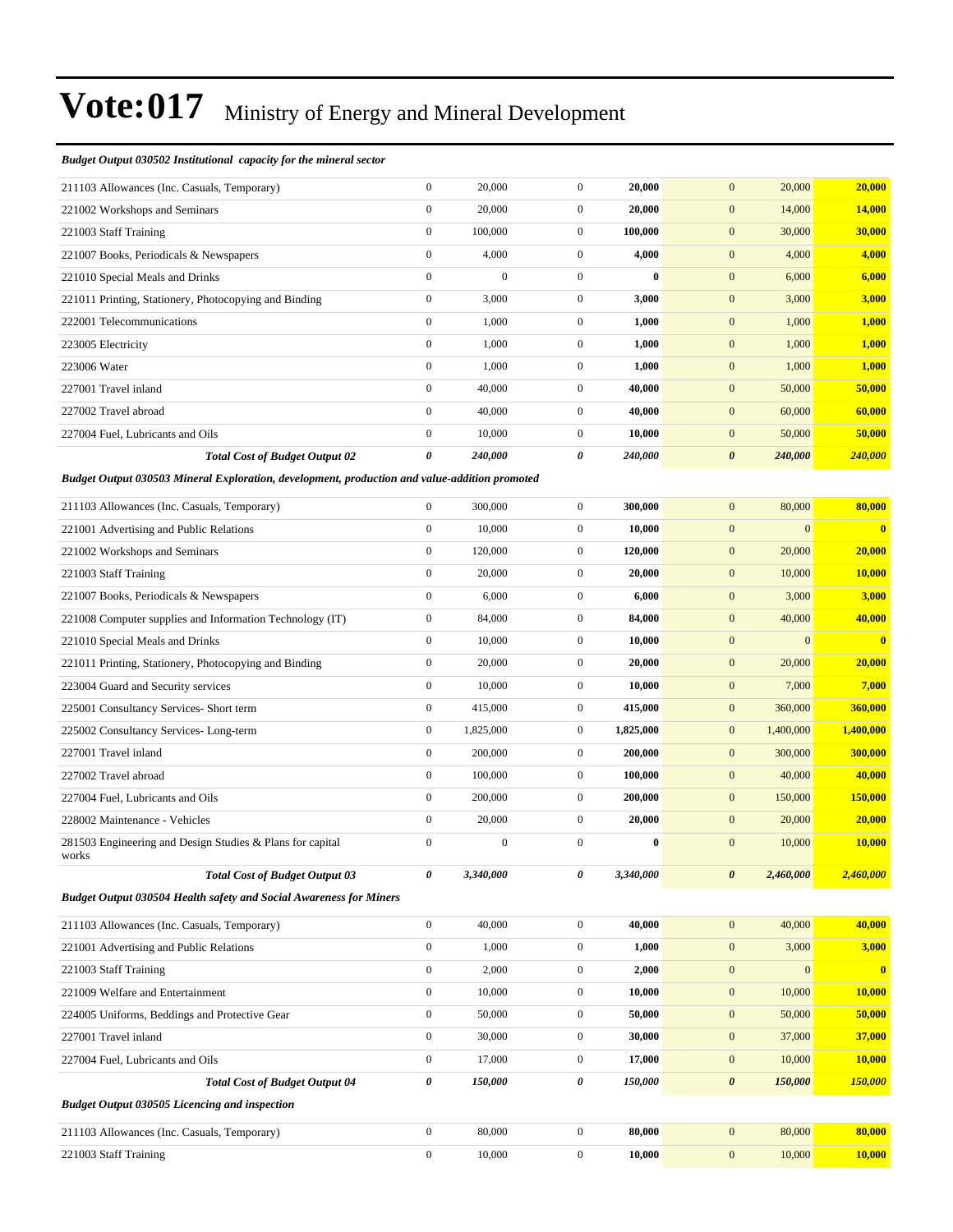| 221010 Special Meals and Drinks                                                               | $\boldsymbol{0}$      | 6,000                   | $\boldsymbol{0}$      | 6,000        | $\mathbf{0}$              | 6,000                      | 6,000                 |
|-----------------------------------------------------------------------------------------------|-----------------------|-------------------------|-----------------------|--------------|---------------------------|----------------------------|-----------------------|
| 221011 Printing, Stationery, Photocopying and Binding                                         | $\boldsymbol{0}$      | 12,000                  | $\boldsymbol{0}$      | 12,000       | $\mathbf{0}$              | 12,000                     | 12,000                |
| 222002 Postage and Courier                                                                    | $\boldsymbol{0}$      | 3,000                   | $\boldsymbol{0}$      | 3,000        | $\mathbf{0}$              | 3,000                      | 3,000                 |
| 223005 Electricity                                                                            | $\boldsymbol{0}$      | 8,000                   | $\boldsymbol{0}$      | 8,000        | $\mathbf{0}$              | 8,000                      | 8,000                 |
| 223006 Water                                                                                  | $\boldsymbol{0}$      | 8,000                   | $\boldsymbol{0}$      | 8,000        | $\mathbf{0}$              | 8,000                      | 8,000                 |
| 227001 Travel inland                                                                          | $\boldsymbol{0}$      | 108,000                 | $\boldsymbol{0}$      | 108,000      | $\mathbf{0}$              | 80,000                     | 80,000                |
| 227004 Fuel, Lubricants and Oils                                                              | $\boldsymbol{0}$      | 45,000                  | $\boldsymbol{0}$      | 45,000       | $\mathbf{0}$              | 73,000                     | 73,000                |
| 228002 Maintenance - Vehicles                                                                 | $\boldsymbol{0}$      | 20,000                  | $\boldsymbol{0}$      | 20,000       | $\mathbf{0}$              | 20,000                     | 20,000                |
| <b>Total Cost of Budget Output 05</b>                                                         | 0                     | 300,000                 | 0                     | 300,000      | $\boldsymbol{\theta}$     | 300,000                    | 300,000               |
| <b>Total Cost Of Outputs Provided</b>                                                         | $\bf{0}$              | 4,430,000               | $\bf{0}$              | 4,430,000    | $\bf{0}$                  | 3,450,000                  | 3,450,000             |
| <b>Outputs Funded</b>                                                                         | Wage                  | Non Wage                | AIA                   | <b>Total</b> | Wage                      | Non Wage                   | <b>Total</b>          |
| <b>Budget Output 030551 Contribution to international organisation(SEAMIC)</b>                |                       |                         |                       |              |                           |                            |                       |
| 262101 Contributions to International Organisations (Current)                                 | $\boldsymbol{0}$      | 15,650                  | $\boldsymbol{0}$      | 15,650       | $\mathbf{0}$              | $\boldsymbol{0}$           | $\bf{0}$              |
| o/w contribution to African Minerals and Geosciences Centre<br>(AMGC)                         | $\boldsymbol{\theta}$ | 15,650                  | $\boldsymbol{\theta}$ | 15,650       | $\boldsymbol{\mathit{0}}$ | $\boldsymbol{\theta}$      | $\bf{0}$              |
| <b>Total Cost of Budget Output 51</b>                                                         | 0                     | 15,650                  | 0                     | 15,650       | $\pmb{\theta}$            | $\boldsymbol{\theta}$      | $\boldsymbol{\theta}$ |
| <b>Total Cost Of Outputs Funded</b>                                                           | $\pmb{0}$             | 15,650                  | $\bf{0}$              | 15,650       | $\bf{0}$                  | $\bf{0}$                   | $\bf{0}$              |
| <b>Total Cost for Department 16</b>                                                           | $\bf{0}$              | 4,445,650               | $\bf{0}$              | 4,445,650    | $\bf{0}$                  | 3,450,000                  | 3,450,000             |
| <b>Total Excluding Arrears</b>                                                                | $\boldsymbol{0}$      | 4,445,650               | $\boldsymbol{0}$      | 4,445,650    | $\mathbf{0}$              | 3,450,000                  | 3,450,000             |
| <b>Department 17 Mines Department</b>                                                         |                       |                         |                       |              |                           |                            |                       |
| Thousand Uganda Shillings                                                                     |                       | 2020/21 Approved Budget |                       |              |                           | 2021/22 Approved Estimates |                       |
| <b>Outputs Provided</b>                                                                       | Wage                  | Non Wage                | AIA                   | <b>Total</b> | Wage                      | Non Wage                   | <b>Total</b>          |
|                                                                                               |                       |                         |                       |              |                           |                            |                       |
| <b>Budget Output 030501 Policy Formulation Regulation</b>                                     |                       |                         |                       |              |                           |                            |                       |
| 211103 Allowances (Inc. Casuals, Temporary)                                                   | $\boldsymbol{0}$      | 7,000                   | $\boldsymbol{0}$      | 7,000        | $\mathbf{0}$              | 11,000                     | 11,000                |
| 221001 Advertising and Public Relations                                                       | $\boldsymbol{0}$      | 5,200                   | $\boldsymbol{0}$      | 5,200        | $\mathbf{0}$              | 8,000                      | 8,000                 |
| 221002 Workshops and Seminars                                                                 | $\boldsymbol{0}$      | 43,000                  | $\boldsymbol{0}$      | 43,000       | $\mathbf{0}$              | 20,000                     | 20,000                |
| 221011 Printing, Stationery, Photocopying and Binding                                         | $\boldsymbol{0}$      | 4,000                   | $\boldsymbol{0}$      | 4,000        | $\mathbf{0}$              | 6,000                      | 6,000                 |
| 222001 Telecommunications                                                                     | $\boldsymbol{0}$      | 100                     | $\boldsymbol{0}$      | 100          | $\boldsymbol{0}$          | 150                        | <b>150</b>            |
| 222002 Postage and Courier                                                                    | $\boldsymbol{0}$      | 100                     | $\boldsymbol{0}$      | 100          | $\mathbf{0}$              | 150                        | <b>150</b>            |
| 227001 Travel inland                                                                          | $\boldsymbol{0}$      | 14,000                  | $\boldsymbol{0}$      | 14,000       | $\mathbf{0}$              | 10,000                     | 10,000                |
| 227004 Fuel, Lubricants and Oils                                                              | $\boldsymbol{0}$      | 5,200                   | $\boldsymbol{0}$      | 5,200        | $\mathbf{0}$              | 5,000                      | 5,000                 |
| 228002 Maintenance - Vehicles                                                                 | $\boldsymbol{0}$      | 2,400                   | $\boldsymbol{0}$      | 2,400        | $\mathbf{0}$              | 2,000                      | 2,000                 |
| <b>Total Cost of Budget Output 01</b>                                                         | 0                     | 81,000                  | $\pmb{\theta}$        | 81,000       | $\boldsymbol{\theta}$     | 62,300                     | 62,300                |
| Budget Output 030502 Institutional capacity for the mineral sector                            |                       |                         |                       |              |                           |                            |                       |
| 221002 Workshops and Seminars                                                                 | $\boldsymbol{0}$      | 34,000                  | $\boldsymbol{0}$      | 34,000       | $\mathbf{0}$              | 30,000                     | 30,000                |
| 221003 Staff Training                                                                         | $\boldsymbol{0}$      | 50,000                  | $\boldsymbol{0}$      | 50,000       | $\mathbf{0}$              | 20,000                     | 20,000                |
| 221007 Books, Periodicals & Newspapers                                                        | $\boldsymbol{0}$      | 10,000                  | $\boldsymbol{0}$      | 10,000       | $\bf{0}$                  | 14,000                     | 14,000                |
| 221011 Printing, Stationery, Photocopying and Binding                                         | $\boldsymbol{0}$      | 4,000                   | $\boldsymbol{0}$      | 4,000        | $\mathbf{0}$              | 6,000                      | 6,000                 |
| 221012 Small Office Equipment                                                                 | $\boldsymbol{0}$      | $\boldsymbol{0}$        | $\boldsymbol{0}$      | $\bf{0}$     | $\boldsymbol{0}$          | 20,000                     | 20,000                |
| <b>Total Cost of Budget Output 02</b>                                                         | 0                     | 98,000                  | $\pmb{\theta}$        | 98,000       | $\boldsymbol{\theta}$     | 90,000                     | 90,000                |
| Budget Output 030503 Mineral Exploration, development, production and value-addition promoted |                       |                         |                       |              |                           |                            |                       |
| 211103 Allowances (Inc. Casuals, Temporary)                                                   | $\boldsymbol{0}$      | 13,000                  | $\boldsymbol{0}$      | 13,000       | $\boldsymbol{0}$          | 19,000                     | 19,000                |
| 221002 Workshops and Seminars                                                                 | $\boldsymbol{0}$      | 20,000                  | $\boldsymbol{0}$      | 20,000       | $\mathbf{0}$              | 29,000                     | 29,000                |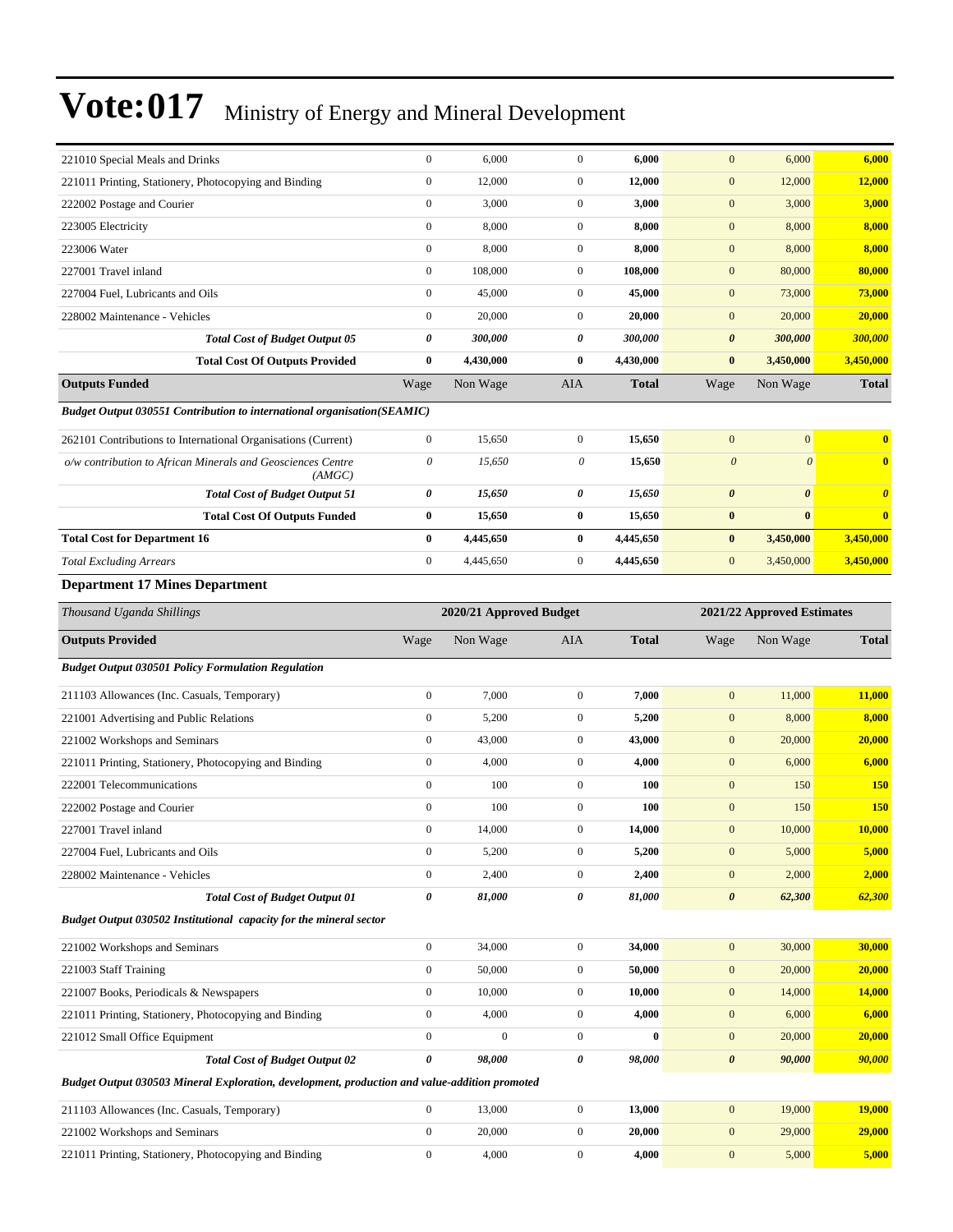| 227001 Travel inland                                                            | $\mathbf{0}$          | 17,000           | $\boldsymbol{0}$ | 17,000       | $\mathbf{0}$<br>34,000           | 34,000       |
|---------------------------------------------------------------------------------|-----------------------|------------------|------------------|--------------|----------------------------------|--------------|
| 227004 Fuel, Lubricants and Oils                                                | $\boldsymbol{0}$      | 4,000            | $\boldsymbol{0}$ | 4,000        | $\mathbf{0}$<br>6,000            | 6,000        |
| 228002 Maintenance - Vehicles                                                   | $\boldsymbol{0}$      | 3,000            | $\overline{0}$   | 3,000        | $\mathbf{0}$<br>5,000            | 5,000        |
| <b>Total Cost of Budget Output 03</b>                                           | $\boldsymbol{\theta}$ | 61,000           | 0                | 61,000       | $\boldsymbol{\theta}$<br>98,000  | 98,000       |
| Budget Output 030504 Health safety and Social Awareness for Miners              |                       |                  |                  |              |                                  |              |
| 211103 Allowances (Inc. Casuals, Temporary)                                     | $\mathbf{0}$          | 15,600           | $\overline{0}$   | 15,600       | $\mathbf{0}$<br>52,000           | 52,000       |
| 221001 Advertising and Public Relations                                         | $\mathbf{0}$          | 20,000           | $\overline{0}$   | 20,000       | 28,000<br>$\mathbf{0}$           | 28,000       |
| 221002 Workshops and Seminars                                                   | $\boldsymbol{0}$      | 70,000           | $\mathbf{0}$     | 70,000       | $\mathbf{0}$<br>44,000           | 44,000       |
| 221011 Printing, Stationery, Photocopying and Binding                           | $\boldsymbol{0}$      | 4,000            | $\overline{0}$   | 4,000        | $\boldsymbol{0}$<br>5,000        | 5,000        |
| 221012 Small Office Equipment                                                   | $\boldsymbol{0}$      | $\overline{0}$   | $\boldsymbol{0}$ | $\bf{0}$     | $\mathbf{0}$<br>20,000           | 20,000       |
| 227001 Travel inland                                                            | $\boldsymbol{0}$      | 49,000           | $\boldsymbol{0}$ | 49,000       | $\mathbf{0}$<br>86,000           | 86,000       |
| 227004 Fuel, Lubricants and Oils                                                | $\mathbf{0}$          | 21,000           | $\mathbf{0}$     | 21,000       | $\mathbf{0}$<br>24,000           | 24,000       |
| 228002 Maintenance - Vehicles                                                   | $\mathbf{0}$          | 10,400           | $\mathbf{0}$     | 10,400       | $\mathbf{0}$<br>15,000           | 15,000       |
| <b>Total Cost of Budget Output 04</b>                                           | $\boldsymbol{\theta}$ | 190,000          | 0                | 190,000      | $\pmb{\theta}$<br>274,000        | 274,000      |
| <b>Budget Output 030505 Licencing and inspection</b>                            |                       |                  |                  |              |                                  |              |
| 211103 Allowances (Inc. Casuals, Temporary)                                     | $\boldsymbol{0}$      | 55,000           | $\boldsymbol{0}$ | 55,000       | 69,000<br>$\mathbf{0}$           | 69,000       |
| 221001 Advertising and Public Relations                                         | $\boldsymbol{0}$      | 15,000           | $\overline{0}$   | 15,000       | $\mathbf{0}$<br>21,000           | 21,000       |
| 221002 Workshops and Seminars                                                   | $\boldsymbol{0}$      | 10.000           | $\mathbf{0}$     | 10,000       | $\mathbf{0}$<br>14,000           | 14,000       |
| 221011 Printing, Stationery, Photocopying and Binding                           | $\boldsymbol{0}$      | $\boldsymbol{0}$ | $\boldsymbol{0}$ | $\bf{0}$     | $\mathbf{0}$<br>7,000            | 7,000        |
| 222001 Telecommunications                                                       | $\boldsymbol{0}$      | 150              | $\overline{0}$   | 150          | $\boldsymbol{0}$<br>200          | <b>200</b>   |
| 222002 Postage and Courier                                                      | $\boldsymbol{0}$      | 250              | $\boldsymbol{0}$ | 250          | $\mathbf{0}$<br>300              | 300          |
| 227001 Travel inland                                                            | $\boldsymbol{0}$      | 45,000           | $\overline{0}$   | 45,000       | $\mathbf{0}$<br>120,000          | 120,000      |
| 227004 Fuel, Lubricants and Oils                                                | $\boldsymbol{0}$      | 10,000           | $\mathbf{0}$     | 10,000       | $\mathbf{0}$<br>24,200           | 24,200       |
| 228002 Maintenance - Vehicles                                                   | $\mathbf{0}$          | 9,000            | $\mathbf{0}$     | 9,000        | $\mathbf{0}$<br>15,000           | 15,000       |
| <b>Total Cost of Budget Output 05</b>                                           | 0                     | 144,400          | 0                | 144,400      | $\boldsymbol{\theta}$<br>270,700 | 270,700      |
| <b>Budget Output 030506 Enforcement and Compliance</b>                          |                       |                  |                  |              |                                  |              |
| 211103 Allowances (Inc. Casuals, Temporary)                                     | $\boldsymbol{0}$      | 10,000           | $\boldsymbol{0}$ | 10,000       | 14,000<br>$\mathbf{0}$           | 14,000       |
| 221001 Advertising and Public Relations                                         | $\boldsymbol{0}$      | 10,000           | $\overline{0}$   | 10,000       | $\mathbf{0}$<br>14,000           | 14,000       |
| 221002 Workshops and Seminars                                                   | $\boldsymbol{0}$      | 20,000           | $\mathbf{0}$     | 20,000       | $\mathbf{0}$<br>28,000           | 28,000       |
| 221011 Printing, Stationery, Photocopying and Binding                           | $\mathbf{0}$          | 4,000            | $\mathbf{0}$     | 4,000        | $\mathbf{0}$<br>6,000            | 6,000        |
| 222001 Telecommunications                                                       | $\boldsymbol{0}$      | 150              | $\boldsymbol{0}$ | 150          | $\boldsymbol{0}$<br>200          | <b>200</b>   |
| 222002 Postage and Courier                                                      | $\boldsymbol{0}$      | 250              | $\overline{0}$   | 250          | $\boldsymbol{0}$<br>200          | <b>200</b>   |
| 227001 Travel inland                                                            | $\boldsymbol{0}$      | 20,000           | $\boldsymbol{0}$ | 20,000       | $\boldsymbol{0}$<br>68,000       | 68,000       |
| 227004 Fuel, Lubricants and Oils                                                | $\boldsymbol{0}$      | 6,000            | $\boldsymbol{0}$ | 6,000        | $\boldsymbol{0}$<br>12,000       | 12,000       |
| 228002 Maintenance - Vehicles                                                   | $\boldsymbol{0}$      | 3,000            | $\boldsymbol{0}$ | 3,000        | $\boldsymbol{0}$<br>7,600        | 7,600        |
| <b>Total Cost of Budget Output 06</b>                                           | 0                     | 73,400           | 0                | 73,400       | $\pmb{\theta}$<br>150,000        | 150,000      |
| <b>Total Cost Of Outputs Provided</b>                                           | $\bf{0}$              | 647,800          | $\bf{0}$         | 647,800      | $\bf{0}$<br>945,000              | 945,000      |
| <b>Outputs Funded</b>                                                           | Wage                  | Non Wage         | AIA              | <b>Total</b> | Non Wage<br>Wage                 | <b>Total</b> |
| <b>Budget Output 030551 Contribution to international organisation (SEAMIC)</b> |                       |                  |                  |              |                                  |              |
| 262201 Contributions to International Organisations (Capital)                   | $\boldsymbol{0}$      | 15,000           | $\boldsymbol{0}$ | 15,000       | $\boldsymbol{0}$<br>15,000       | 15,000       |
|                                                                                 |                       |                  |                  |              |                                  |              |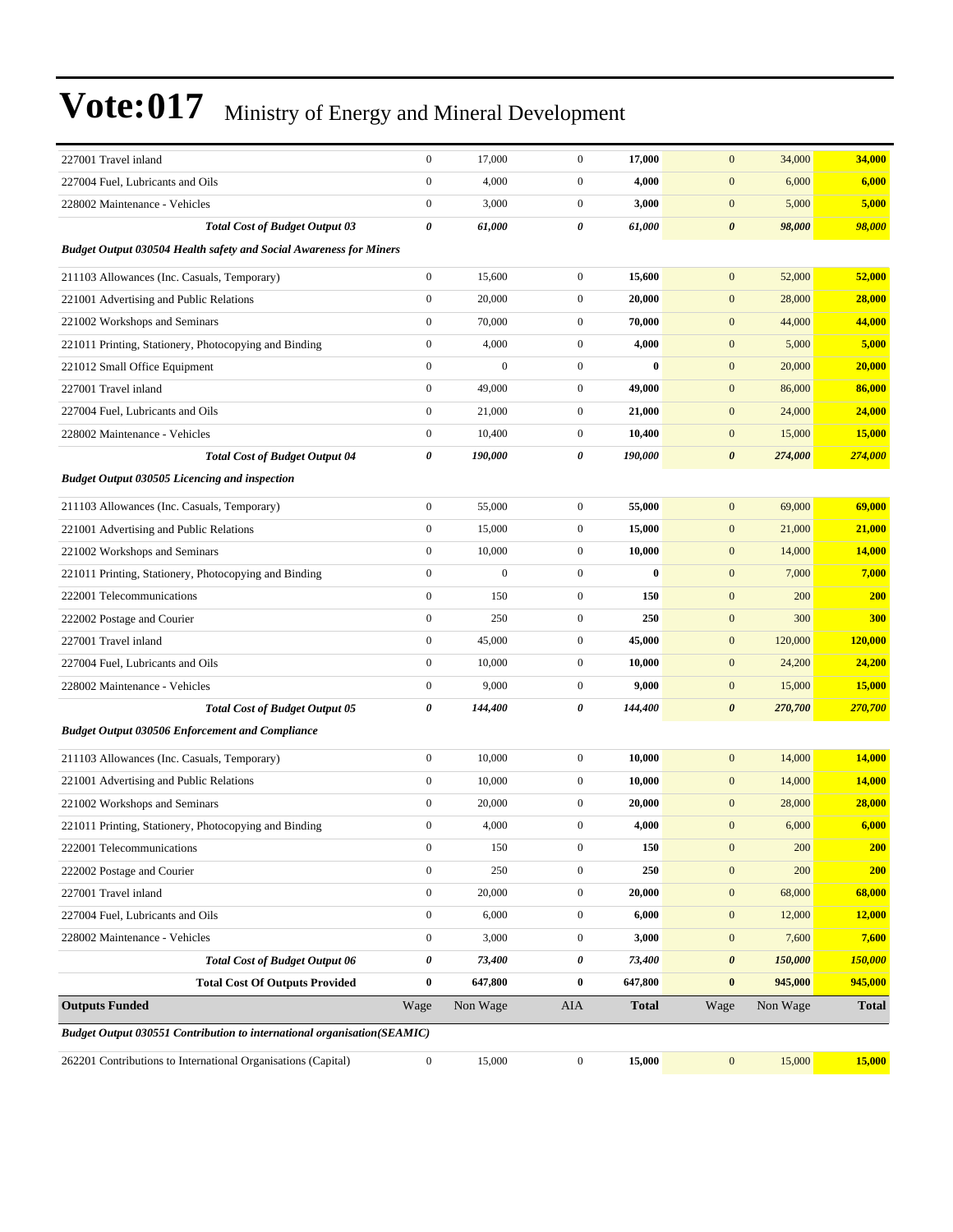| $o/w$ Subscription                                                       | 0            | 15,000  | $\theta$     | 15,000       | $\theta$              | $\theta$ | $\mathbf{0}$ |
|--------------------------------------------------------------------------|--------------|---------|--------------|--------------|-----------------------|----------|--------------|
| o/w African Minerals and Geosciences Centre AND<br>London Metal Exchange | $\theta$     | 0       | $\theta$     | $\mathbf{0}$ | $\boldsymbol{\theta}$ | 15,000   | 15,000       |
| <b>Total Cost of Budget Output 51</b>                                    | 0            | 15,000  | 0            | 15,000       | $\boldsymbol{\theta}$ | 15,000   | 15,000       |
| <b>Total Cost Of Outputs Funded</b>                                      | 0            | 15,000  | $\mathbf{0}$ | 15,000       | $\bf{0}$              | 15,000   | 15,000       |
| <b>Total Cost for Department 17</b>                                      | $\mathbf{0}$ | 662,800 | $\mathbf{0}$ | 662.800      | $\bf{0}$              | 960,000  | 960,000      |
| <b>Total Excluding Arrears</b>                                           | $\mathbf{0}$ | 662,800 |              | 662,800      | $\mathbf{0}$          | 960,000  | 960,000      |

*Development Budget Estimates*

#### **Project 1353 Mineral Wealth and Mining Infrastructure Development**

| Thousand Uganda Shillings                                          |                  | 2020/21 Approved Budget       |                  |              |                | 2021/22 Draft Estimates       |                         |  |
|--------------------------------------------------------------------|------------------|-------------------------------|------------------|--------------|----------------|-------------------------------|-------------------------|--|
| <b>Outputs Provided</b>                                            |                  | <b>GoU</b> Dev't External Fin | <b>AIA</b>       | <b>Total</b> |                | <b>GoU</b> Dev't External Fin | <b>Total</b>            |  |
| <b>Budget Output 030501 Policy Formulation Regulation</b>          |                  |                               |                  |              |                |                               |                         |  |
| 211103 Allowances (Inc. Casuals, Temporary)                        | 50,000           | $\boldsymbol{0}$              | $\boldsymbol{0}$ | 50,000       | 150,000        | $\boldsymbol{0}$              | 150,000                 |  |
| 221002 Workshops and Seminars                                      | $\mathbf{0}$     | $\boldsymbol{0}$              | $\boldsymbol{0}$ | $\bf{0}$     | 40,000         | $\overline{0}$                | 40,000                  |  |
| 221011 Printing, Stationery, Photocopying and Binding              | 20,000           | $\boldsymbol{0}$              | $\boldsymbol{0}$ | 20,000       | 20,000         | $\mathbf{0}$                  | 20,000                  |  |
| 222002 Postage and Courier                                         | 5,000            | $\mathbf{0}$                  | $\mathbf{0}$     | 5,000        | $\overline{0}$ | $\overline{0}$                | $\overline{\mathbf{0}}$ |  |
| 224004 Cleaning and Sanitation                                     | $\overline{0}$   | $\mathbf{0}$                  | $\mathbf{0}$     | $\bf{0}$     | 10,000         | $\overline{0}$                | 10,000                  |  |
| 227001 Travel inland                                               | 50,000           | $\boldsymbol{0}$              | $\boldsymbol{0}$ | 50,000       | 120,000        | $\mathbf{0}$                  | 120,000                 |  |
| 227002 Travel abroad                                               | 50,000           | $\boldsymbol{0}$              | $\boldsymbol{0}$ | 50,000       | $\mathbf{0}$   | $\overline{0}$                | $\mathbf{0}$            |  |
| 227004 Fuel, Lubricants and Oils                                   | 25,000           | $\boldsymbol{0}$              | $\boldsymbol{0}$ | 25,000       | 60,000         | $\mathbf{0}$                  | 60,000                  |  |
| <b>Total Cost Of Budget Output 030501</b>                          | 200,000          | 0                             | 0                | 200,000      | 400,000        | $\boldsymbol{\theta}$         | 400,000                 |  |
| Budget Output 030502 Institutional capacity for the mineral sector |                  |                               |                  |              |                |                               |                         |  |
| 211102 Contract Staff Salaries                                     | 388,000          | $\boldsymbol{0}$              | $\boldsymbol{0}$ | 388,000      | 420,000        | $\mathbf{0}$                  | 420,000                 |  |
| 211103 Allowances (Inc. Casuals, Temporary)                        | 40,000           | $\boldsymbol{0}$              | $\boldsymbol{0}$ | 40,000       | 20,000         | $\mathbf{0}$                  | 20,000                  |  |
| 212101 Social Security Contributions                               | 28,000           | $\boldsymbol{0}$              | $\boldsymbol{0}$ | 28,000       | $\mathbf{0}$   | $\mathbf{0}$                  | $\mathbf{0}$            |  |
| 221001 Advertising and Public Relations                            | 40,000           | $\boldsymbol{0}$              | $\boldsymbol{0}$ | 40,000       | $\mathbf{0}$   | $\mathbf{0}$                  | $\overline{\mathbf{0}}$ |  |
| 221002 Workshops and Seminars                                      | 40,000           | $\boldsymbol{0}$              | $\boldsymbol{0}$ | 40,000       | $\mathbf{0}$   | $\mathbf{0}$                  | $\mathbf{0}$            |  |
| 221003 Staff Training                                              | $\boldsymbol{0}$ | $\boldsymbol{0}$              | $\boldsymbol{0}$ | $\bf{0}$     | 450,000        | $\mathbf{0}$                  | 450,000                 |  |
| 221007 Books, Periodicals & Newspapers                             | 20,000           | $\boldsymbol{0}$              | $\mathbf{0}$     | 20,000       | $\overline{0}$ | $\overline{0}$                | $\mathbf{0}$            |  |
| 221008 Computer supplies and Information Technology (IT)           | $\mathbf{0}$     | $\boldsymbol{0}$              | $\mathbf{0}$     | $\bf{0}$     | 40,000         | $\overline{0}$                | 40,000                  |  |
| 221009 Welfare and Entertainment                                   | 30,000           | $\boldsymbol{0}$              | $\mathbf{0}$     | 30,000       | $\overline{0}$ | $\overline{0}$                | $\overline{\mathbf{0}}$ |  |
| 221011 Printing, Stationery, Photocopying and Binding              | $\mathbf{0}$     | $\mathbf{0}$                  | $\boldsymbol{0}$ | $\mathbf{0}$ | 20,000         | $\overline{0}$                | 20,000                  |  |
| 223004 Guard and Security services                                 | 30,000           | $\boldsymbol{0}$              | $\boldsymbol{0}$ | 30,000       | 20,000         | $\mathbf{0}$                  | 20,000                  |  |
| 224004 Cleaning and Sanitation                                     | 30,000           | $\boldsymbol{0}$              | $\boldsymbol{0}$ | 30,000       | $\mathbf{0}$   | $\mathbf{0}$                  | $\overline{\mathbf{0}}$ |  |
| 225001 Consultancy Services- Short term                            | 490,000          | $\mathbf{0}$                  | $\boldsymbol{0}$ | 490,000      | 100,000        | $\overline{0}$                | 100,000                 |  |
| 227001 Travel inland                                               | $\boldsymbol{0}$ | $\boldsymbol{0}$              | $\boldsymbol{0}$ | $\bf{0}$     | 40,000         | $\mathbf{0}$                  | 40,000                  |  |
| 227004 Fuel, Lubricants and Oils                                   | $\overline{0}$   | $\boldsymbol{0}$              | $\boldsymbol{0}$ | $\bf{0}$     | 40,000         | $\mathbf{0}$                  | 40,000                  |  |
| 228002 Maintenance - Vehicles                                      | $\mathbf{0}$     | $\boldsymbol{0}$              | $\boldsymbol{0}$ | $\bf{0}$     | 50,000         | $\mathbf{0}$                  | 50,000                  |  |
| Total Cost Of Budget Output 030502                                 | 1,136,000        | $\boldsymbol{\theta}$         | 0                | 1,136,000    | 1,200,000      | $\boldsymbol{\theta}$         | 1,200,000               |  |

### 211102 Contract Staff Salaries 0 0 0 **0** 200,000 0 **200,000** 221003 Staff Training 50,000 0 0 **50,000** 0 0 **0** 227001 Travel inland 600,000 0 0 **600,000** 450,000 0 **450,000** 227004 Fuel, Lubricants and Oils 120,000 0 0 **120,000** 250,000 0 **250,000**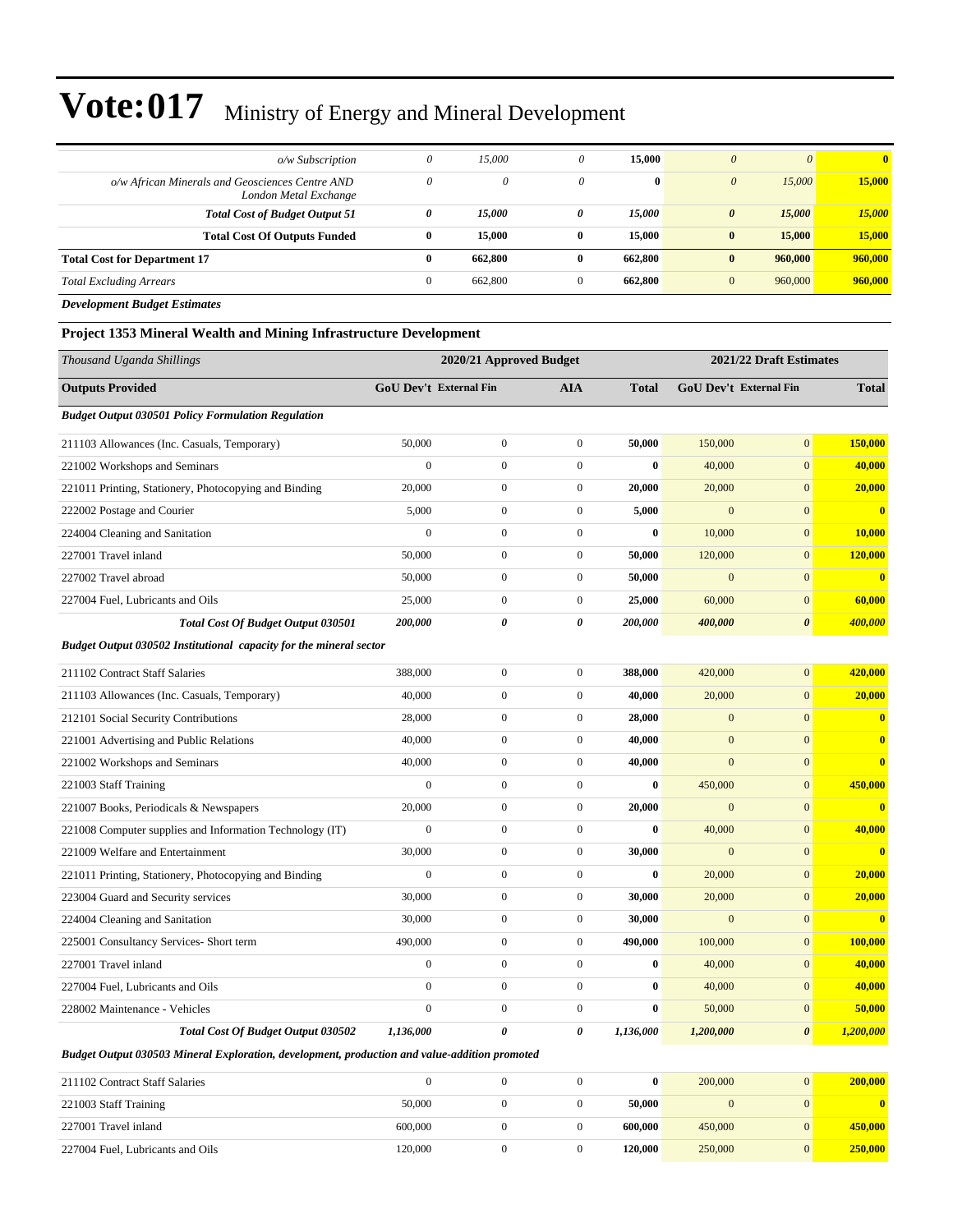| 228002 Maintenance - Vehicles                                                      | 30,000                        | $\boldsymbol{0}$       | $\boldsymbol{0}$          | 30,000           | 100,000               | $\boldsymbol{0}$              | 100,000                 |
|------------------------------------------------------------------------------------|-------------------------------|------------------------|---------------------------|------------------|-----------------------|-------------------------------|-------------------------|
| Total Cost Of Budget Output 030503                                                 | 800,000                       | 0                      | 0                         | 800,000          | 1,000,000             | $\boldsymbol{\theta}$         | 1,000,000               |
| <b>Budget Output 030504 Health safety and Social Awareness for Miners</b>          |                               |                        |                           |                  |                       |                               |                         |
| 211103 Allowances (Inc. Casuals, Temporary)                                        | $\overline{0}$                | $\boldsymbol{0}$       | $\overline{0}$            | $\bf{0}$         | 60,000                | $\mathbf{0}$                  | 60,000                  |
| 221003 Staff Training                                                              | 50,000                        | $\boldsymbol{0}$       | $\mathbf{0}$              | 50,000           | $\mathbf{0}$          | $\mathbf{0}$                  | $\bf{0}$                |
| 224004 Cleaning and Sanitation                                                     | $\boldsymbol{0}$              | $\boldsymbol{0}$       | $\boldsymbol{0}$          | $\bf{0}$         | 20,000                | $\mathbf{0}$                  | 20,000                  |
| 225001 Consultancy Services- Short term                                            | 170,000                       | $\overline{0}$         | $\mathbf{0}$              | 170,000          | $\mathbf{0}$          | $\mathbf{0}$                  | $\bf{0}$                |
| 227001 Travel inland                                                               | 210,000                       | $\overline{0}$         | $\overline{0}$            | 210,000          | 300,000               | $\mathbf{0}$                  | 300,000                 |
| 227004 Fuel, Lubricants and Oils                                                   | 20,000                        | $\boldsymbol{0}$       | $\boldsymbol{0}$          | 20,000           | 80,000                | $\mathbf{0}$                  | 80,000                  |
| 228002 Maintenance - Vehicles                                                      | $\mathbf{0}$                  | $\boldsymbol{0}$       | $\boldsymbol{0}$          | $\bf{0}$         | 40,000                | $\mathbf{0}$                  | 40,000                  |
| Total Cost Of Budget Output 030504                                                 | 450,000                       | 0                      | 0                         | 450,000          | 500,000               | $\boldsymbol{\theta}$         | 500,000                 |
| <b>Budget Output 030505 Licencing and inspection</b>                               |                               |                        |                           |                  |                       |                               |                         |
| 211103 Allowances (Inc. Casuals, Temporary)                                        | $\mathbf{0}$                  | $\boldsymbol{0}$       | $\overline{0}$            | $\bf{0}$         | 100,000               | $\boldsymbol{0}$              | 100,000                 |
| 221001 Advertising and Public Relations                                            | 40,000                        | $\boldsymbol{0}$       | $\boldsymbol{0}$          | 40,000           | $\mathbf{0}$          | $\mathbf{0}$                  | $\overline{\mathbf{0}}$ |
| 221011 Printing, Stationery, Photocopying and Binding                              | 50,000                        | $\boldsymbol{0}$       | $\boldsymbol{0}$          | 50,000           | 50,000                | $\mathbf{0}$                  | 50,000                  |
| 222002 Postage and Courier                                                         | 10,000                        | $\boldsymbol{0}$       | $\boldsymbol{0}$          | 10,000           | $\mathbf{0}$          | $\mathbf{0}$                  | $\bf{0}$                |
| 223005 Electricity                                                                 | $\mathbf{0}$                  | $\boldsymbol{0}$       | $\boldsymbol{0}$          | $\bf{0}$         | 10,000                | $\mathbf{0}$                  | 10,000                  |
| 223006 Water                                                                       | $\mathbf{0}$                  | $\overline{0}$         | $\boldsymbol{0}$          | $\bf{0}$         | 5,000                 | $\mathbf{0}$                  | 5,000                   |
| 225001 Consultancy Services- Short term                                            | 1,350,000                     | $\boldsymbol{0}$       | $\boldsymbol{0}$          | 1,350,000        | 215,000               | $\mathbf{0}$                  | 215,000                 |
| 227001 Travel inland                                                               | 400,000                       | $\boldsymbol{0}$       | $\boldsymbol{0}$          | 400,000          | 400,000               | $\mathbf{0}$                  | 400,000                 |
| 227004 Fuel, Lubricants and Oils                                                   | 150,000                       | $\boldsymbol{0}$       | $\boldsymbol{0}$          | 150,000          | 120,000               | $\mathbf{0}$                  | 120,000                 |
| 228002 Maintenance - Vehicles                                                      | 100,000                       | $\boldsymbol{0}$       | $\boldsymbol{0}$          | 100,000          | 100,000               | $\mathbf{0}$                  | 100,000                 |
| Total Cost Of Budget Output 030505                                                 | 2,100,000                     | 0                      | 0                         | 2,100,000        | 1,000,000             | $\boldsymbol{\theta}$         | 1,000,000               |
| <b>Budget Output 030506 Enforcement and Compliance</b>                             |                               |                        |                           |                  |                       |                               |                         |
| 211103 Allowances (Inc. Casuals, Temporary)                                        | $\mathbf{0}$                  | $\boldsymbol{0}$       | $\boldsymbol{0}$          | $\bf{0}$         | 24,000                | $\mathbf{0}$                  | 24,000                  |
| 227001 Travel inland                                                               | 200,000                       | $\boldsymbol{0}$       | $\boldsymbol{0}$          | 200,000          | 120,000               | $\mathbf{0}$                  | 120,000                 |
| 227004 Fuel, Lubricants and Oils                                                   | $\mathbf{0}$                  | $\boldsymbol{0}$       | $\boldsymbol{0}$          | $\bf{0}$         | 56,000                | $\mathbf{0}$                  | 56,000                  |
| Total Cost Of Budget Output 030506                                                 | 200,000                       | 0                      | 0                         | 200,000          | 200,000               | $\boldsymbol{\theta}$         | 200,000                 |
| <b>Total Cost for Outputs Provided</b>                                             | 4,886,000                     | $\overline{0}$         | $\overline{0}$            | 4,886,000        | 4,300,000             | $\mathbf{0}$                  | 4,300,000               |
| <b>Outputs Funded</b>                                                              | <b>GoU Dev't External Fin</b> |                        | <b>AIA</b>                | <b>Total</b>     |                       | <b>GoU Dev't External Fin</b> | <b>Total</b>            |
| Budget Output 030551 Contribution to international organisation(SEAMIC)            |                               |                        |                           |                  |                       |                               |                         |
| 262101 Contributions to International Organisations (Current)                      | 100,000                       | $\boldsymbol{0}$       | $\boldsymbol{0}$          | 100,000          | 100,000               | $\boldsymbol{0}$              | 100,000                 |
| o/w Contributions to International Organisations - AMGC                            | 100,000                       | 0                      | $\boldsymbol{\mathit{0}}$ | 100,000          | $\boldsymbol{\theta}$ | $\boldsymbol{\mathit{0}}$     | $\bf{0}$                |
| o/w o/w contribution to CTBTO, AMGC and OAGS                                       | $\boldsymbol{\mathit{0}}$     | 0                      | $\boldsymbol{\mathit{0}}$ | $\bf{0}$         | 100,000               | $\boldsymbol{\mathit{0}}$     | 100,000                 |
| Total Cost Of Budget Output 030551                                                 | 100,000                       | 0                      | 0                         | 100,000          | 100,000               | 0                             | 100,000                 |
| <b>Total Cost for Outputs Funded</b>                                               | 100,000                       | $\boldsymbol{0}$       | $\boldsymbol{0}$          | 100,000          | 100,000               | $\mathbf{0}$                  | 100,000                 |
| <b>Capital Purchases</b>                                                           |                               | GoU Dev't External Fin | <b>AIA</b>                | <b>Total</b>     |                       | GoU Dev't External Fin        | <b>Total</b>            |
| <b>Budget Output 030572 Government Buildings and Administrative Infrastructure</b> |                               |                        |                           |                  |                       |                               |                         |
| 281503 Engineering and Design Studies & Plans for capital<br>works                 | $\boldsymbol{0}$              | $\boldsymbol{0}$       | $\boldsymbol{0}$          | $\boldsymbol{0}$ | 250,000               | $\boldsymbol{0}$              | 250,000                 |
| 281504 Monitoring, Supervision & Appraisal of Capital work                         | 500,000                       | $\boldsymbol{0}$       | $\boldsymbol{0}$          | 500,000          | 200,000               | $\boldsymbol{0}$              | 200,000                 |
| 312101 Non-Residential Buildings                                                   | 6,000,000                     | $\boldsymbol{0}$       | $\boldsymbol{0}$          | 6,000,000        | 4,600,000             | $\boldsymbol{0}$              | 4,600,000               |
| Total Cost Of Budget Output 030572                                                 | 6,500,000                     | 0                      | 0                         | 6,500,000        | 5,050,000             | 0                             | 5,050,000               |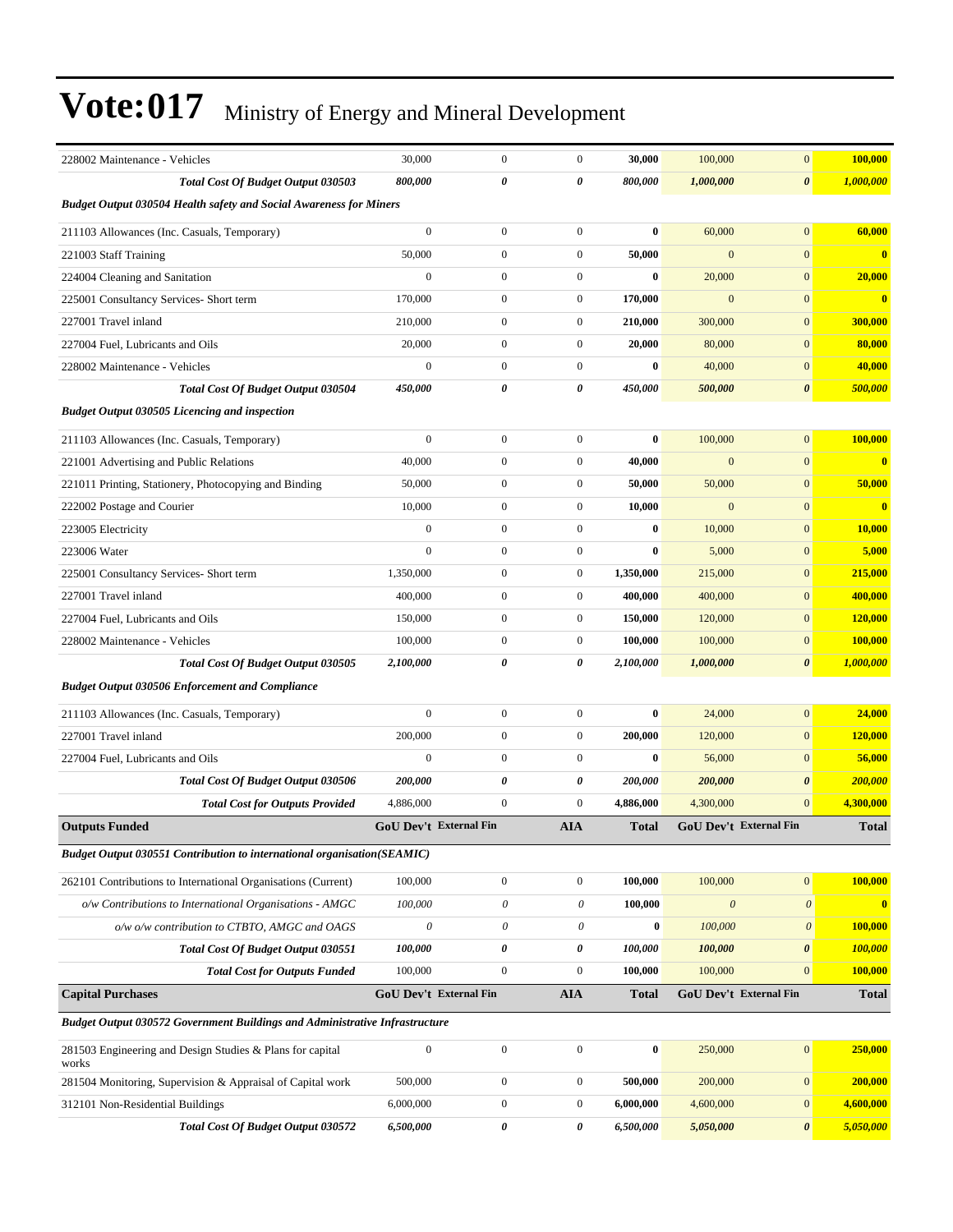| <b>Budget Output 030575 Purchase of Motor Vehicles and Other Transport Equipment</b>             |                               |                         |                  |              |                               |                         |                                  |
|--------------------------------------------------------------------------------------------------|-------------------------------|-------------------------|------------------|--------------|-------------------------------|-------------------------|----------------------------------|
| 312201 Transport Equipment                                                                       | $\Omega$                      | $\overline{0}$          | $\Omega$         | $\bf{0}$     | 300,000                       | $\overline{0}$          | 300,000                          |
| <b>Total Cost Of Budget Output 030575</b>                                                        | 0                             | $\theta$                | 0                | 0            | 300,000                       | $\boldsymbol{\theta}$   | 300,000                          |
| <b>Budget Output 030577 Purchase of Specialised Machinery &amp; Equipment</b>                    |                               |                         |                  |              |                               |                         |                                  |
| 281504 Monitoring, Supervision & Appraisal of Capital work                                       | 214,000                       | $\boldsymbol{0}$        | $\overline{0}$   | 214,000      | $\mathbf{0}$                  | $\mathbf{0}$            | $\bf{0}$                         |
| 312202 Machinery and Equipment                                                                   | 1,304,378                     | $\mathbf{0}$            | $\overline{0}$   | 1,304,378    | 3,600,000                     | $\mathbf{0}$            | 3,600,000                        |
| 312213 ICT Equipment                                                                             | 350,000                       | $\boldsymbol{0}$        | $\overline{0}$   | 350,000      | $\mathbf{0}$                  | $\mathbf{0}$            | $\mathbf{0}$                     |
| Total Cost Of Budget Output 030577                                                               | 1,868,378                     | 0                       | 0                | 1,868,378    | 3,600,000                     | $\boldsymbol{\theta}$   | 3,600,000                        |
| <b>Total Cost for Capital Purchases</b>                                                          | 8,368,378                     | $\mathbf{0}$            | $\overline{0}$   | 8,368,378    | 8,950,000                     | $\mathbf{0}$            | 8,950,000                        |
| <b>Total Cost for Project: 1353</b>                                                              | 13,354,378                    | $\mathbf{0}$            | $\overline{0}$   | 13,354,378   | 13,350,000                    | $\mathbf{0}$            | 13,350,000                       |
| <b>Total Excluding Arrears</b>                                                                   | 13,354,378                    | $\boldsymbol{0}$        | $\boldsymbol{0}$ | 13,354,378   | 13,350,000                    | $\mathbf{0}$            | 13,350,000                       |
| Project 1392 Design, Construction and Installation of Uganda National Infrasound Network (DCIIN) |                               |                         |                  |              |                               |                         |                                  |
| Thousand Uganda Shillings                                                                        |                               | 2020/21 Approved Budget |                  |              |                               | 2021/22 Draft Estimates |                                  |
| <b>Capital Purchases</b>                                                                         | <b>GoU Dev't External Fin</b> |                         | <b>AIA</b>       | <b>Total</b> | <b>GoU Dev't External Fin</b> |                         | <b>Total</b>                     |
| Budget Output 030577 Purchase of Specialised Machinery & Equipment                               |                               |                         |                  |              |                               |                         |                                  |
| 312202 Machinery and Equipment                                                                   | 4,129,000                     | $\mathbf{0}$            | $\overline{0}$   | 4,129,000    | $\mathbf{0}$                  | $\overline{0}$          | $\bf{0}$                         |
| Total Cost Of Budget Output 030577                                                               | 4,129,000                     | $\theta$                | 0                | 4,129,000    | $\boldsymbol{\theta}$         | $\boldsymbol{\theta}$   | $\overline{\boldsymbol{\theta}}$ |
| <b>Total Cost for Capital Purchases</b>                                                          | 4,129,000                     | $\boldsymbol{0}$        | $\boldsymbol{0}$ | 4,129,000    | $\mathbf{0}$                  | $\mathbf{0}$            | $\bf{0}$                         |
| <b>Total Cost for Project: 1392</b>                                                              | 4,129,000                     | $\boldsymbol{0}$        | 0                | 4,129,000    | $\mathbf{0}$                  | $\Omega$                | $\bf{0}$                         |
| <b>Total Excluding Arrears</b>                                                                   | 4,129,000                     | $\overline{0}$          | $\Omega$         | 4,129,000    | $\mathbf{0}$                  | $\mathbf{0}$            | $\bf{0}$                         |
| <b>Project 1505 Minerals Laboratories Equinping &amp; Systems Development</b>                    |                               |                         |                  |              |                               |                         |                                  |

#### **Project 1505 Minerals Laboratories Equipping & Systems Development**

| Thousand Uganda Shillings                                          |                               | 2020/21 Approved Budget | 2021/22 Draft Estimates |              |                               |                       |                         |
|--------------------------------------------------------------------|-------------------------------|-------------------------|-------------------------|--------------|-------------------------------|-----------------------|-------------------------|
| <b>Outputs Provided</b>                                            | <b>GoU Dev't External Fin</b> |                         | <b>AIA</b>              | <b>Total</b> | <b>GoU</b> Dev't External Fin |                       | <b>Total</b>            |
| <b>Budget Output 030501 Policy Formulation Regulation</b>          |                               |                         |                         |              |                               |                       |                         |
| 211103 Allowances (Inc. Casuals, Temporary)                        | 30,000                        | $\overline{0}$          | $\mathbf{0}$            | 30.000       | $\overline{0}$                | $\mathbf{0}$          |                         |
| 221002 Workshops and Seminars                                      | 35,000                        | $\mathbf{0}$            | $\boldsymbol{0}$        | 35,000       | $\mathbf{0}$                  | $\mathbf{0}$          |                         |
| 221010 Special Meals and Drinks                                    | 5,000                         | $\boldsymbol{0}$        | $\mathbf{0}$            | 5,000        | $\mathbf{0}$                  | $\mathbf{0}$          | $\mathbf 0$             |
| 221011 Printing, Stationery, Photocopying and Binding              | 10,000                        | $\mathbf{0}$            | $\mathbf{0}$            | 10,000       | $\mathbf{0}$                  | $\Omega$              | $\mathbf 0$             |
| 227001 Travel inland                                               | 20,000                        | $\mathbf{0}$            | $\mathbf{0}$            | 20,000       | $\Omega$                      | $\Omega$              | $\mathbf 0$             |
| <b>Total Cost Of Budget Output 030501</b>                          | 100,000                       | $\boldsymbol{\theta}$   | 0                       | 100,000      | $\boldsymbol{\theta}$         | $\boldsymbol{\theta}$ | $\boldsymbol{\theta}$   |
| Budget Output 030502 Institutional capacity for the mineral sector |                               |                         |                         |              |                               |                       |                         |
| 211102 Contract Staff Salaries                                     | 45,000                        | $\boldsymbol{0}$        | $\boldsymbol{0}$        | 45,000       | $\mathbf{0}$                  | $\mathbf{0}$          | $\mathbf 0$             |
| 213004 Gratuity Expenses                                           | 15,000                        | $\mathbf{0}$            | $\mathbf{0}$            | 15,000       | $\overline{0}$                | $\Omega$              | 0                       |
| 221001 Advertising and Public Relations                            | 10,000                        | $\boldsymbol{0}$        | $\mathbf{0}$            | 10,000       | $\overline{0}$                | $\Omega$              | $\mathbf 0$             |
| 221003 Staff Training                                              | 315,000                       | $\boldsymbol{0}$        | $\mathbf{0}$            | 315,000      | $\overline{0}$                | $\mathbf{0}$          | $\mathbf 0$             |
| 223005 Electricity                                                 | 10,000                        | $\boldsymbol{0}$        | $\mathbf{0}$            | 10,000       | $\overline{0}$                | $\Omega$              | $\overline{0}$          |
| 223006 Water                                                       | 10,000                        | $\mathbf{0}$            | $\boldsymbol{0}$        | 10,000       | $\overline{0}$                | $\mathbf{0}$          | $\mathbf 0$             |
| 227002 Travel abroad                                               | 283,000                       | $\mathbf{0}$            | $\mathbf{0}$            | 283,000      | $\overline{0}$                | $\Omega$              | $\mathbf 0$             |
| 227004 Fuel, Lubricants and Oils                                   | 20,000                        | $\boldsymbol{0}$        | $\mathbf{0}$            | 20,000       | $\overline{0}$                | $\mathbf{0}$          | $\mathbf 0$             |
| 228002 Maintenance - Vehicles                                      | 30,000                        | $\mathbf{0}$            | $\mathbf{0}$            | 30.000       | $\overline{0}$                | $\mathbf{0}$          | $\overline{\mathbf{0}}$ |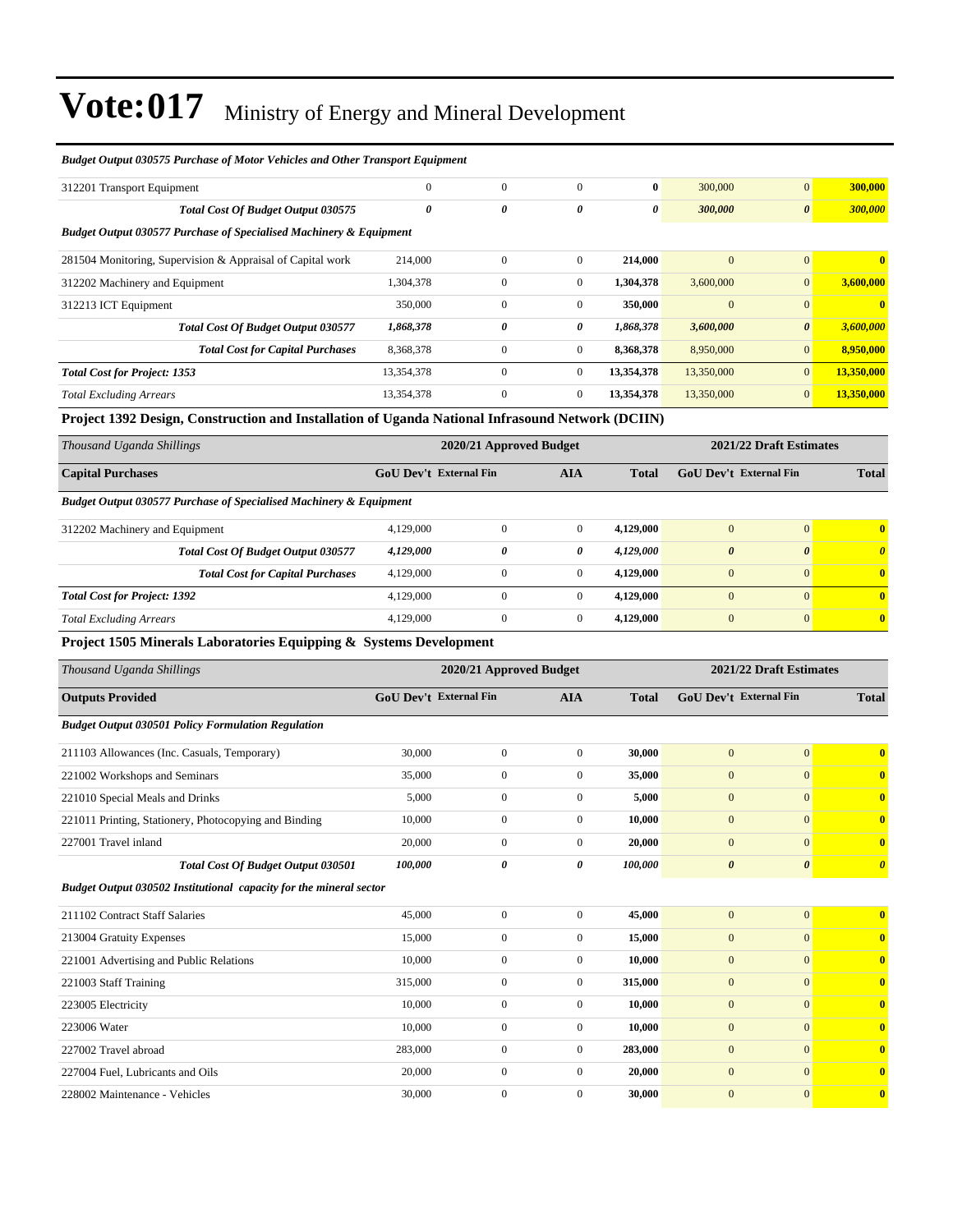| 228003 Maintenance – Machinery, Equipment & Furniture                                                                         | 180,000                       | $\boldsymbol{0}$ | $\boldsymbol{0}$ | 180,000      | $\mathbf{0}$           | $\mathbf{0}$          | $\bf{0}$                |
|-------------------------------------------------------------------------------------------------------------------------------|-------------------------------|------------------|------------------|--------------|------------------------|-----------------------|-------------------------|
| <b>Total Cost Of Budget Output 030502</b>                                                                                     | 918,000                       | $\theta$         | 0                | 918,000      | $\pmb{\theta}$         | $\boldsymbol{\theta}$ | $\boldsymbol{\theta}$   |
| Budget Output 030503 Mineral Exploration, development, production and value-addition promoted                                 |                               |                  |                  |              |                        |                       |                         |
| 211103 Allowances (Inc. Casuals, Temporary)                                                                                   | 17,000                        | $\boldsymbol{0}$ | $\boldsymbol{0}$ | 17,000       | $\mathbf{0}$           | $\mathbf{0}$          | $\bf{0}$                |
| 221011 Printing, Stationery, Photocopying and Binding                                                                         | 10,000                        | $\mathbf{0}$     | $\boldsymbol{0}$ | 10,000       | $\boldsymbol{0}$       | $\mathbf{0}$          | $\mathbf{0}$            |
| 221012 Small Office Equipment                                                                                                 | 10,000                        | $\boldsymbol{0}$ | $\boldsymbol{0}$ | 10,000       | $\mathbf{0}$           | $\mathbf{0}$          | $\mathbf{0}$            |
| 221017 Subscriptions                                                                                                          | 5,000                         | $\overline{0}$   | $\boldsymbol{0}$ | 5,000        | $\mathbf{0}$           | $\mathbf{0}$          | $\mathbf{0}$            |
| 222002 Postage and Courier                                                                                                    | 10,000                        | $\overline{0}$   | $\boldsymbol{0}$ | 10,000       | $\mathbf{0}$           | $\mathbf{0}$          | $\mathbf{0}$            |
| 225001 Consultancy Services- Short term                                                                                       | 40,000                        | $\boldsymbol{0}$ | $\boldsymbol{0}$ | 40,000       | $\mathbf{0}$           | $\mathbf{0}$          | $\mathbf{0}$            |
| 225002 Consultancy Services-Long-term                                                                                         | 80,000                        | $\mathbf{0}$     | $\boldsymbol{0}$ | 80,000       | $\boldsymbol{0}$       | $\mathbf{0}$          | $\mathbf{0}$            |
| 227001 Travel inland                                                                                                          | 30,000                        | $\boldsymbol{0}$ | $\boldsymbol{0}$ | 30,000       | $\mathbf{0}$           | $\mathbf{0}$          | $\mathbf{0}$            |
| 227002 Travel abroad                                                                                                          | 30,000                        | $\boldsymbol{0}$ | $\boldsymbol{0}$ | 30,000       | $\mathbf{0}$           | $\mathbf{0}$          | $\bf{0}$                |
| 227004 Fuel, Lubricants and Oils                                                                                              | 40,000                        | $\boldsymbol{0}$ | $\boldsymbol{0}$ | 40,000       | $\mathbf{0}$           | $\mathbf{0}$          | $\mathbf{0}$            |
| <b>Total Cost Of Budget Output 030503</b>                                                                                     | 272,000                       | 0                | 0                | 272,000      | $\boldsymbol{\theta}$  | $\boldsymbol{\theta}$ | $\boldsymbol{\theta}$   |
| <b>Budget Output 030504 Health safety and Social Awareness for Miners</b>                                                     |                               |                  |                  |              |                        |                       |                         |
| 221002 Workshops and Seminars                                                                                                 | 35,000                        | $\boldsymbol{0}$ | $\boldsymbol{0}$ | 35,000       | $\mathbf{0}$           | $\mathbf{0}$          | $\mathbf{0}$            |
| 221003 Staff Training                                                                                                         | 35,000                        | $\boldsymbol{0}$ | $\boldsymbol{0}$ | 35,000       | $\mathbf{0}$           | $\mathbf{0}$          | $\mathbf{0}$            |
| 221009 Welfare and Entertainment                                                                                              | 15,000                        | $\boldsymbol{0}$ | $\boldsymbol{0}$ | 15,000       | $\boldsymbol{0}$       | $\mathbf{0}$          | $\bf{0}$                |
| 221010 Special Meals and Drinks                                                                                               | 20,000                        | $\boldsymbol{0}$ | $\boldsymbol{0}$ | 20,000       | $\mathbf{0}$           | $\mathbf{0}$          | $\overline{\mathbf{0}}$ |
| 225001 Consultancy Services- Short term                                                                                       | 20,000                        | $\boldsymbol{0}$ | $\boldsymbol{0}$ | 20,000       | $\mathbf{0}$           | $\mathbf{0}$          | $\bf{0}$                |
| 227001 Travel inland                                                                                                          | 30,000                        | $\mathbf{0}$     | $\boldsymbol{0}$ | 30,000       | $\mathbf{0}$           | $\mathbf{0}$          | $\mathbf{0}$            |
| 227004 Fuel, Lubricants and Oils                                                                                              | 20,000                        | $\boldsymbol{0}$ | $\boldsymbol{0}$ | 20,000       | $\mathbf{0}$           | $\overline{0}$        | $\mathbf{0}$            |
| <b>Total Cost Of Budget Output 030504</b>                                                                                     | 175,000                       | $\theta$         | 0                | 175,000      | $\boldsymbol{\theta}$  | $\boldsymbol{\theta}$ | $\boldsymbol{\theta}$   |
| <b>Total Cost for Outputs Provided</b>                                                                                        | 1,465,000                     | $\boldsymbol{0}$ | $\overline{0}$   | 1,465,000    | $\mathbf{0}$           | $\mathbf{0}$          | $\overline{\mathbf{0}}$ |
| <b>Outputs Funded</b>                                                                                                         | <b>GoU Dev't External Fin</b> |                  | <b>AIA</b>       | <b>Total</b> | GoU Dev't External Fin |                       | <b>Total</b>            |
| <b>Budget Output 030551 Contribution to international organisation(SEAMIC)</b>                                                |                               |                  |                  |              |                        |                       |                         |
|                                                                                                                               |                               | $\boldsymbol{0}$ | $\boldsymbol{0}$ |              | $\mathbf{0}$           | $\mathbf{0}$          | $\overline{\mathbf{0}}$ |
| 262101 Contributions to International Organisations (Current)                                                                 | 30,000                        | 0                | 0                | 30,000       | $\theta$               | $\boldsymbol{\theta}$ |                         |
| $o/w$ Subscription to international organizations (e.g. ASTM<br>International and African Mineral Geoscience Centre<br>(AMGC) | 30,000                        |                  |                  | 30,000       |                        |                       | $\mathbf{0}$            |
| <b>Total Cost Of Budget Output 030551</b>                                                                                     | 30,000                        | 0                | 0                | 30,000       | $\boldsymbol{\theta}$  | $\boldsymbol{\theta}$ | $\boldsymbol{\theta}$   |
| <b>Total Cost for Outputs Funded</b>                                                                                          | 30,000                        | $\boldsymbol{0}$ | $\boldsymbol{0}$ | 30,000       | $\mathbf{0}$           | $\mathbf{0}$          | $\bf{0}$                |
| <b>Capital Purchases</b>                                                                                                      | <b>GoU Dev't External Fin</b> |                  | <b>AIA</b>       | <b>Total</b> | GoU Dev't External Fin |                       | <b>Total</b>            |
| Budget Output 030572 Government Buildings and Administrative Infrastructure                                                   |                               |                  |                  |              |                        |                       |                         |
| 281503 Engineering and Design Studies & Plans for capital<br>works                                                            | 300,000                       | $\boldsymbol{0}$ | $\boldsymbol{0}$ | 300,000      | $\boldsymbol{0}$       | $\boldsymbol{0}$      | $\bf{0}$                |
| 312101 Non-Residential Buildings                                                                                              | 250,000                       | $\boldsymbol{0}$ | $\boldsymbol{0}$ | 250,000      | $\mathbf{0}$           | $\mathbf{0}$          | $\mathbf{0}$            |
| Total Cost Of Budget Output 030572                                                                                            | 550,000                       | 0                | 0                | 550,000      | $\boldsymbol{\theta}$  | $\boldsymbol{\theta}$ | $\boldsymbol{\theta}$   |
| <b>Budget Output 030575 Purchase of Motor Vehicles and Other Transport Equipment</b>                                          |                               |                  |                  |              |                        |                       |                         |
| 312201 Transport Equipment                                                                                                    | 730,000                       | $\boldsymbol{0}$ | $\boldsymbol{0}$ | 730,000      | $\boldsymbol{0}$       | $\mathbf{0}$          | $\bf{0}$                |
| Total Cost Of Budget Output 030575                                                                                            | 730,000                       | 0                | 0                | 730,000      | $\pmb{\theta}$         | $\boldsymbol{\theta}$ | $\boldsymbol{\theta}$   |
| Budget Output 030576 Purchase of Office and ICT Equipment, including Software                                                 |                               |                  |                  |              |                        |                       |                         |
| 312202 Machinery and Equipment                                                                                                | 30,000                        | $\boldsymbol{0}$ | $\boldsymbol{0}$ | 30,000       | $\boldsymbol{0}$       | $\vert 0 \vert$       | $\bf{0}$                |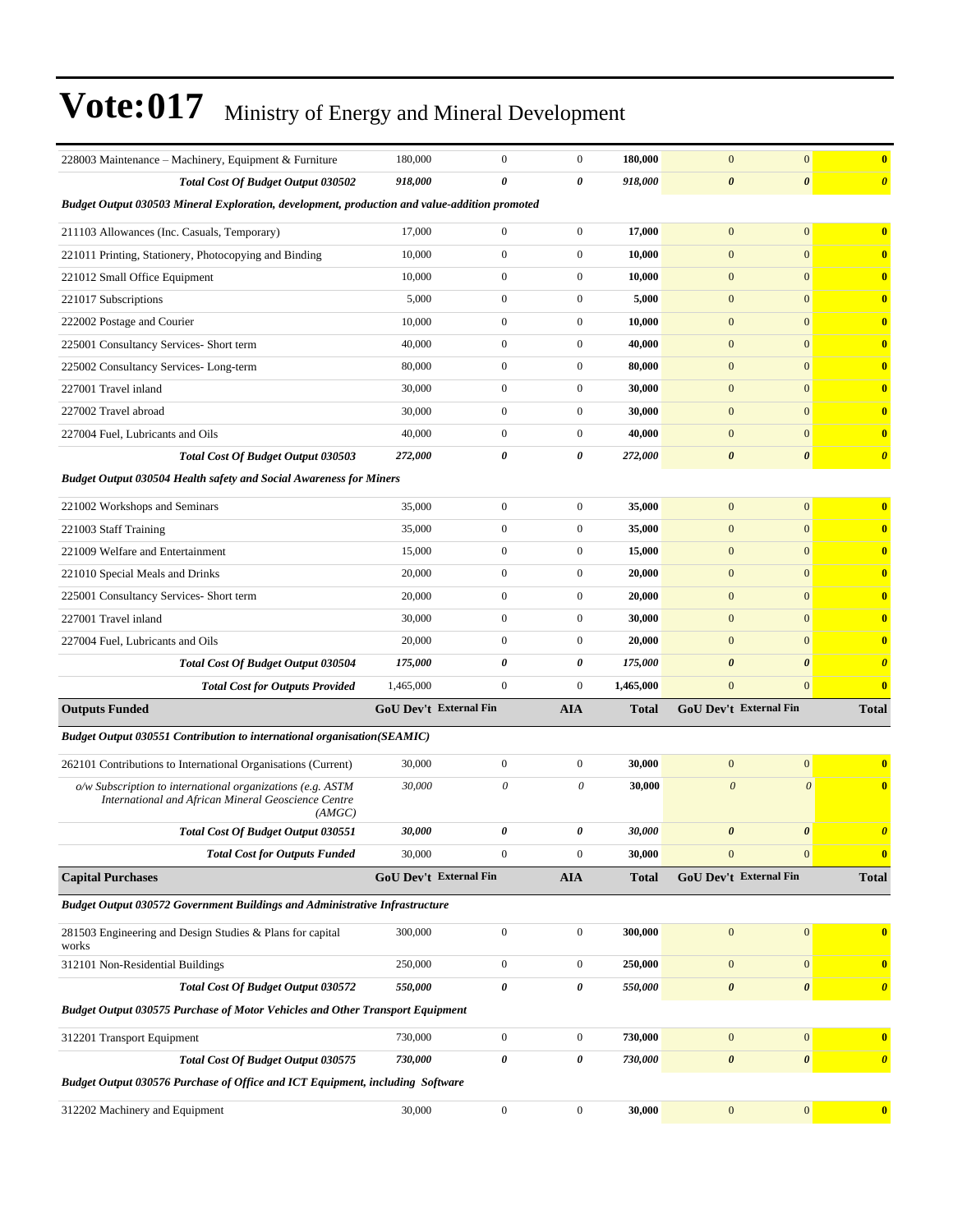| 312213 ICT Equipment                                                                          | 50,000                        | $\boldsymbol{0}$        | $\boldsymbol{0}$ | 50,000       | $\mathbf{0}$          | $\mathbf{0}$                  | $\bf{0}$                |
|-----------------------------------------------------------------------------------------------|-------------------------------|-------------------------|------------------|--------------|-----------------------|-------------------------------|-------------------------|
| <b>Total Cost Of Budget Output 030576</b>                                                     | 80,000                        | 0                       | 0                | 80,000       | $\boldsymbol{\theta}$ | $\boldsymbol{\theta}$         | $\boldsymbol{\theta}$   |
| <b>Budget Output 030577 Purchase of Specialised Machinery &amp; Equipment</b>                 |                               |                         |                  |              |                       |                               |                         |
| 312214 Laboratory Equipments                                                                  | 4,400,000                     | $\boldsymbol{0}$        | $\boldsymbol{0}$ | 4,400,000    | $\mathbf{0}$          | $\mathbf{0}$                  | $\bf{0}$                |
| 314201 Materials and supplies                                                                 | 100,000                       | $\boldsymbol{0}$        | $\boldsymbol{0}$ | 100,000      | $\mathbf{0}$          | $\mathbf{0}$                  | $\overline{\mathbf{0}}$ |
| Total Cost Of Budget Output 030577                                                            | 4,500,000                     | 0                       | 0                | 4,500,000    | $\boldsymbol{\theta}$ | $\boldsymbol{\theta}$         | $\boldsymbol{\theta}$   |
| <b>Budget Output 030578 Purchase of Office and Residential Furniture and Fittings</b>         |                               |                         |                  |              |                       |                               |                         |
| 312203 Furniture & Fixtures                                                                   | 45,000                        | $\boldsymbol{0}$        | $\boldsymbol{0}$ | 45,000       | $\mathbf{0}$          | $\mathbf{0}$                  | $\bf{0}$                |
| Total Cost Of Budget Output 030578                                                            | 45,000                        | 0                       | 0                | 45,000       | $\boldsymbol{\theta}$ | $\boldsymbol{\theta}$         | $\boldsymbol{\theta}$   |
| <b>Total Cost for Capital Purchases</b>                                                       | 5,905,000                     | $\boldsymbol{0}$        | $\boldsymbol{0}$ | 5,905,000    | $\mathbf{0}$          | $\mathbf{0}$                  | $\bf{0}$                |
| <b>Total Cost for Project: 1505</b>                                                           | 7,400,000                     | $\overline{0}$          | $\boldsymbol{0}$ | 7,400,000    | $\mathbf{0}$          | $\mathbf{0}$                  | $\overline{\mathbf{0}}$ |
| <b>Total Excluding Arrears</b>                                                                | 7,400,000                     | $\overline{0}$          | $\boldsymbol{0}$ | 7,400,000    | $\boldsymbol{0}$      | $\mathbf{0}$                  | $\bf{0}$                |
| Project 1542 Airborne Geophysical Survey and Geological Mapping of Karamoja                   |                               |                         |                  |              |                       |                               |                         |
| Thousand Uganda Shillings                                                                     |                               | 2020/21 Approved Budget |                  |              |                       | 2021/22 Draft Estimates       |                         |
| <b>Outputs Provided</b>                                                                       | <b>GoU Dev't External Fin</b> |                         | <b>AIA</b>       | <b>Total</b> |                       | <b>GoU Dev't External Fin</b> | <b>Total</b>            |
| Budget Output 030502 Institutional capacity for the mineral sector                            |                               |                         |                  |              |                       |                               |                         |
| 227001 Travel inland                                                                          | $\boldsymbol{0}$              | $\boldsymbol{0}$        | $\boldsymbol{0}$ | $\bf{0}$     | 1,040,000             | $\mathbf{0}$                  | 1,040,000               |
| 227004 Fuel, Lubricants and Oils                                                              | $\mathbf{0}$                  | $\boldsymbol{0}$        | $\overline{0}$   | 0            | 260,000               | $\mathbf{0}$                  | 260,000                 |
| <b>Total Cost Of Budget Output 030502</b>                                                     | $\boldsymbol{\theta}$         | $\theta$                | 0                | 0            | 1,300,000             | $\boldsymbol{\theta}$         | 1,300,000               |
| Budget Output 030503 Mineral Exploration, development, production and value-addition promoted |                               |                         |                  |              |                       |                               |                         |
| 211102 Contract Staff Salaries                                                                | $\mathbf{0}$                  | 90,000                  | $\boldsymbol{0}$ | 90,000       | $\boldsymbol{0}$      | $\mathbf{0}$                  | $\overline{\mathbf{0}}$ |
| 221002 Workshops and Seminars                                                                 | 500,000                       | 500,000                 | $\boldsymbol{0}$ | 1,000,000    | $\mathbf{0}$          | $\mathbf{0}$                  | $\bf{0}$                |
| 221003 Staff Training                                                                         | 500,000                       | 1,000,000               | $\boldsymbol{0}$ | 1,500,000    | $\mathbf{0}$          | $\mathbf{0}$                  | $\bf{0}$                |
| 221010 Special Meals and Drinks                                                               | $\mathbf{0}$                  | 480,000                 | $\overline{0}$   | 480,000      | $\mathbf{0}$          | $\mathbf{0}$                  | $\bf{0}$                |
| 221011 Printing, Stationery, Photocopying and Binding                                         | 40,000                        | $\boldsymbol{0}$        | $\boldsymbol{0}$ | 40,000       | $\mathbf{0}$          | $\mathbf{0}$                  | $\bf{0}$                |
| 223004 Guard and Security services                                                            | 73,000                        | $\boldsymbol{0}$        | $\boldsymbol{0}$ | 73,000       | $\mathbf{0}$          | $\mathbf{0}$                  | $\bf{0}$                |
| 225001 Consultancy Services- Short term                                                       | 1,387,000                     | $\overline{0}$          | $\boldsymbol{0}$ | 1,387,000    | 4,000,000             | $\mathbf{0}$                  | 4,000,000               |
| 225002 Consultancy Services-Long-term                                                         | 3,694,919                     | 14,779,678              | $\boldsymbol{0}$ | 18,474,597   | 2,000,000             | 20,310,000                    | 22,310,000              |
| 227001 Travel inland                                                                          | 2,100,000                     | 8,400,000               | $\overline{0}$   | 10,500,000   | $\mathbf{0}$          | $\mathbf{0}$                  | $\bf{0}$                |
| 227002 Travel abroad                                                                          | 805,081                       | $\boldsymbol{0}$        | $\boldsymbol{0}$ | 805,081      | $\boldsymbol{0}$      | $\mathbf{0}$                  | $\bf{0}$                |
| 227004 Fuel, Lubricants and Oils                                                              | $\boldsymbol{0}$              | 500,000                 | $\boldsymbol{0}$ | 500,000      | $\boldsymbol{0}$      | $\mathbf{0}$                  | $\bf{0}$                |
| 228002 Maintenance - Vehicles                                                                 | $\mathbf{0}$                  | 4,000,000               | $\boldsymbol{0}$ | 4,000,000    | $\boldsymbol{0}$      | $\mathbf{0}$                  | $\bf{0}$                |
| 228003 Maintenance – Machinery, Equipment & Furniture                                         | $\mathbf{0}$                  | 8,630,322               | $\boldsymbol{0}$ | 8,630,322    | $\boldsymbol{0}$      | $\mathbf{0}$                  | $\bf{0}$                |
| Total Cost Of Budget Output 030503                                                            | 9,100,000                     | 38,380,000              | 0                | 47,480,000   | 6,000,000             | 20,310,000                    | 26,310,000              |
| <b>Total Cost for Outputs Provided</b>                                                        | 9,100,000                     | 38,380,000              | $\boldsymbol{0}$ | 47,480,000   | 7,300,000             | 20,310,000                    | 27,610,000              |
| <b>Capital Purchases</b>                                                                      | <b>GoU Dev't External Fin</b> |                         | <b>AIA</b>       | <b>Total</b> |                       | <b>GoU Dev't External Fin</b> | Total                   |
| <b>Budget Output 030575 Purchase of Motor Vehicles and Other Transport Equipment</b>          |                               |                         |                  |              |                       |                               |                         |
| 312201 Transport Equipment                                                                    | $\mathbf{0}$                  | $\boldsymbol{0}$        | $\boldsymbol{0}$ | $\bf{0}$     | 600,000               | $\vert 0 \vert$               | 600,000                 |
| Total Cost Of Budget Output 030575                                                            | $\pmb{\theta}$                | 0                       | 0                | 0            | 600,000               | $\boldsymbol{\theta}$         | 600,000                 |
|                                                                                               |                               |                         |                  |              |                       |                               |                         |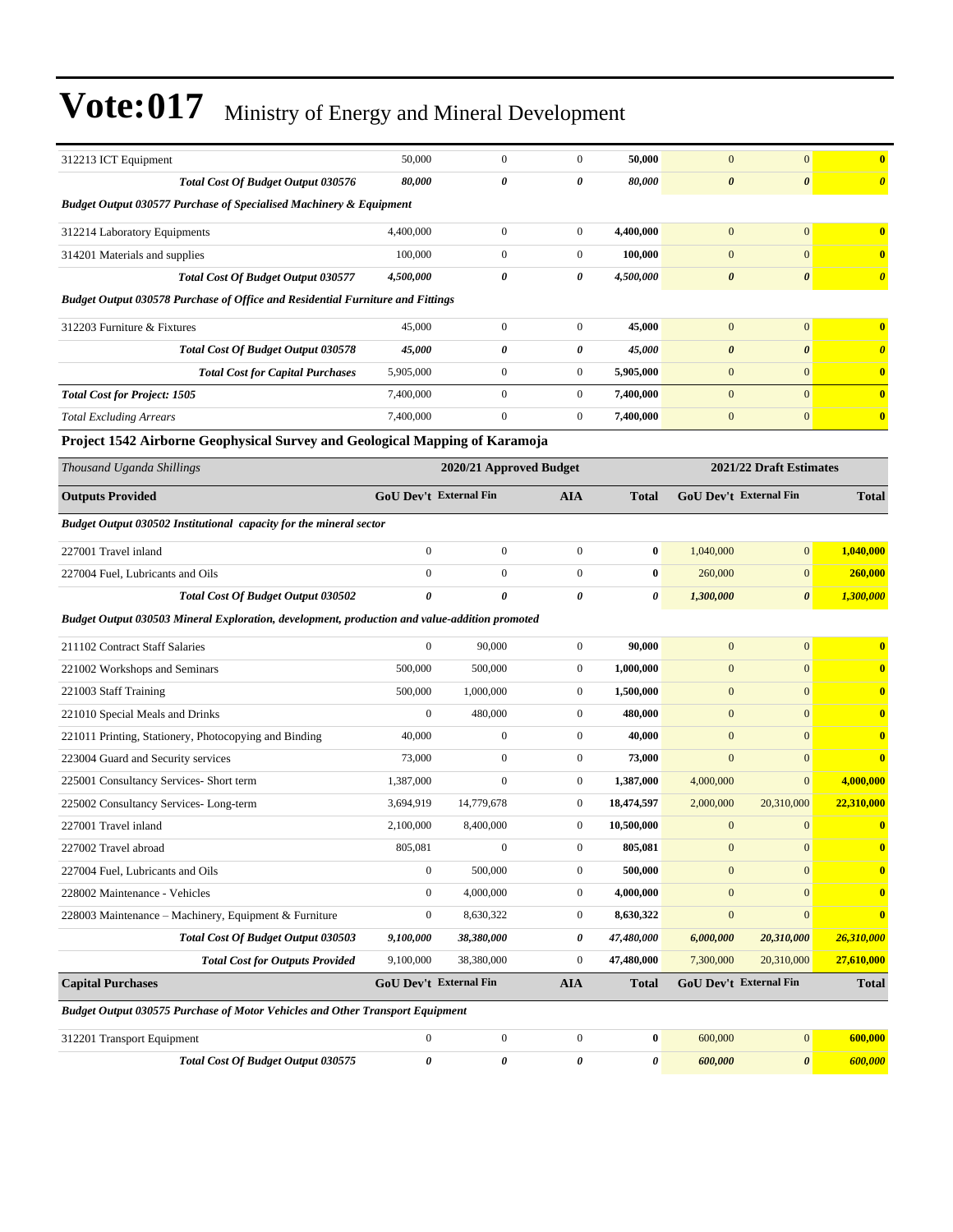| Budget Output 030576 Purchase of Office and ICT Equipment, including Software |                  |                         |                  |              |                       |                            |              |
|-------------------------------------------------------------------------------|------------------|-------------------------|------------------|--------------|-----------------------|----------------------------|--------------|
| 312202 Machinery and Equipment                                                | $\overline{0}$   | $\boldsymbol{0}$        | $\boldsymbol{0}$ | $\bf{0}$     | 1,000,000             | $\mathbf{0}$               | 1,000,000    |
| 312213 ICT Equipment                                                          | $\mathbf{0}$     | $\boldsymbol{0}$        | $\boldsymbol{0}$ | $\bf{0}$     | 200,000               | $\overline{0}$             | 200,000      |
| Total Cost Of Budget Output 030576                                            | 0                | 0                       | 0                | 0            | 1,200,000             | $\boldsymbol{\theta}$      | 1,200,000    |
| <b>Total Cost for Capital Purchases</b>                                       | $\overline{0}$   | $\mathbf{0}$            | $\boldsymbol{0}$ | $\bf{0}$     | 1,800,000             | $\mathbf{0}$               | 1,800,000    |
| <b>Total Cost for Project: 1542</b>                                           | 9,100,000        | 38,380,000              | $\boldsymbol{0}$ | 47,480,000   | 9,100,000             | 20,310,000                 | 29,410,000   |
| <b>Total Excluding Arrears</b>                                                | 9,100,000        | 38,380,000              | $\boldsymbol{0}$ | 47,480,000   | 9,100,000             | 20,310,000                 | 29,410,000   |
|                                                                               | GoU              | <b>External Fin</b>     | <b>AIA</b>       | <b>Total</b> | GoU                   | <b>External Fin</b>        | <b>Total</b> |
| <b>Total Cost for Sub-SubProgramme 05</b>                                     | 40,206,378       | 38,380,000              | 0                | 78,586,378   | 28,670,000            | 20,310,000                 | 48,980,000   |
| <b>Total Excluding Arrears</b>                                                | 40,206,378       | 38,380,000              | $\boldsymbol{0}$ | 78,586,378   | 28,670,000            | 20,310,000                 | 48,980,000   |
| <b>Sub-SubProgrammme 49 Policy, Planning and Support Services</b>             |                  |                         |                  |              |                       |                            |              |
| <b>Recurrent Budget Estimates</b>                                             |                  |                         |                  |              |                       |                            |              |
| <b>Department 08 Internal Audit Department</b>                                |                  |                         |                  |              |                       |                            |              |
| Thousand Uganda Shillings                                                     |                  | 2020/21 Approved Budget |                  |              |                       | 2021/22 Approved Estimates |              |
| <b>Outputs Provided</b>                                                       | Wage             | Non Wage                | AIA              | <b>Total</b> | Wage                  | Non Wage                   | <b>Total</b> |
| Budget Output 034901 Planning, Budgeting and monitoring                       |                  |                         |                  |              |                       |                            |              |
|                                                                               | $\boldsymbol{0}$ | 76,000                  | $\boldsymbol{0}$ | 76,000       | $\mathbf{0}$          | 76,000                     | 76,000       |
| 211103 Allowances (Inc. Casuals, Temporary)<br>221003 Staff Training          | $\boldsymbol{0}$ | 20,000                  | $\boldsymbol{0}$ | 20,000       | $\boldsymbol{0}$      | 20,000                     | 20,000       |
| 221007 Books, Periodicals & Newspapers                                        | $\boldsymbol{0}$ | 2,000                   | $\boldsymbol{0}$ | 2,000        | $\boldsymbol{0}$      | 2,000                      | 2,000        |
| 221008 Computer supplies and Information Technology (IT)                      | $\boldsymbol{0}$ | 4,000                   | $\boldsymbol{0}$ | 4,000        | $\mathbf{0}$          | 4,000                      | 4,000        |
| 221011 Printing, Stationery, Photocopying and Binding                         | $\boldsymbol{0}$ | 20,000                  | $\boldsymbol{0}$ | 20,000       | $\mathbf{0}$          | 30,000                     | 30,000       |
| 221012 Small Office Equipment                                                 | $\boldsymbol{0}$ | 6,000                   | $\boldsymbol{0}$ | 6,000        | $\mathbf{0}$          | 6,000                      | 6,000        |
| 227001 Travel inland                                                          | $\boldsymbol{0}$ | 80,000                  | $\boldsymbol{0}$ | 80,000       | $\boldsymbol{0}$      | 100,000                    | 100,000      |
| 227002 Travel abroad                                                          | $\boldsymbol{0}$ | 32,000                  | $\mathbf{0}$     | 32,000       | $\boldsymbol{0}$      | $\mathbf{0}$               | $\mathbf{0}$ |
| 227004 Fuel, Lubricants and Oils                                              | $\boldsymbol{0}$ | 50,000                  | $\boldsymbol{0}$ | 50,000       | $\mathbf{0}$          | 52,000                     | 52,000       |
| 228002 Maintenance - Vehicles                                                 | $\boldsymbol{0}$ | 10,000                  | $\boldsymbol{0}$ | 10,000       | $\mathbf{0}$          | 10,000                     | 10,000       |
| <b>Total Cost of Budget Output 01</b>                                         | 0                | 300,000                 | 0                | 300,000      | $\boldsymbol{\theta}$ | 300,000                    | 300,000      |
| <b>Budget Output 034902 Finance Management and Procurement</b>                |                  |                         |                  |              |                       |                            |              |
| 211103 Allowances (Inc. Casuals, Temporary)                                   | $\boldsymbol{0}$ | 100,000                 | $\mathbf{0}$     | 100,000      | $\mathbf{0}$          | 100,000                    | 100,000      |
| 221003 Staff Training                                                         | $\boldsymbol{0}$ | 25,000                  | $\boldsymbol{0}$ | 25,000       | $\boldsymbol{0}$      | 25,000                     | 25,000       |
| 221010 Special Meals and Drinks                                               | $\boldsymbol{0}$ | 10,000                  | $\boldsymbol{0}$ | 10,000       | $\boldsymbol{0}$      | 10,000                     | 10,000       |
| 221011 Printing, Stationery, Photocopying and Binding                         | $\boldsymbol{0}$ | 50,000                  | $\boldsymbol{0}$ | 50,000       | $\boldsymbol{0}$      | 50,000                     | 50,000       |
| 227001 Travel inland                                                          | $\boldsymbol{0}$ | 100,000                 | $\boldsymbol{0}$ | 100,000      | $\boldsymbol{0}$      | 100,000                    | 100,000      |
| 227002 Travel abroad                                                          | $\boldsymbol{0}$ | 60,000                  | $\boldsymbol{0}$ | 60,000       | $\boldsymbol{0}$      | 40,000                     | 40,000       |
| 227004 Fuel, Lubricants and Oils                                              | $\boldsymbol{0}$ | 50,000                  | $\boldsymbol{0}$ | 50,000       | $\boldsymbol{0}$      | 72,000                     | 72,000       |
| 228002 Maintenance - Vehicles                                                 | $\boldsymbol{0}$ | 10,000                  | $\boldsymbol{0}$ | 10,000       | $\boldsymbol{0}$      | 8,000                      | 8,000        |
| <b>Total Cost of Budget Output 02</b>                                         | 0                | 405,000                 | 0                | 405,000      | $\boldsymbol{\theta}$ | 405,000                    | 405,000      |
| Budget Output 034903 Procurement & maintainance of assets and stores          |                  |                         |                  |              |                       |                            |              |
| 211103 Allowances (Inc. Casuals, Temporary)                                   | $\boldsymbol{0}$ | 50,000                  | $\boldsymbol{0}$ | 50,000       | $\boldsymbol{0}$      | 60,000                     | 60,000       |
| 221008 Computer supplies and Information Technology (IT)                      | $\boldsymbol{0}$ | $\boldsymbol{0}$        | $\boldsymbol{0}$ | $\bf{0}$     | $\mathbf{0}$          | 12,000                     | 12,000       |
| 221011 Printing, Stationery, Photocopying and Binding                         | $\boldsymbol{0}$ | 40,000                  | $\boldsymbol{0}$ | 40,000       | $\boldsymbol{0}$      | 40,000                     | 40,000       |
| 221012 Small Office Equipment                                                 | $\boldsymbol{0}$ | 4,000                   | $\boldsymbol{0}$ | 4,000        | $\boldsymbol{0}$      | 4,000                      | 4,000        |

222003 Information and communications technology (ICT) 0 12,000 0 **12,000** 0 0 **0**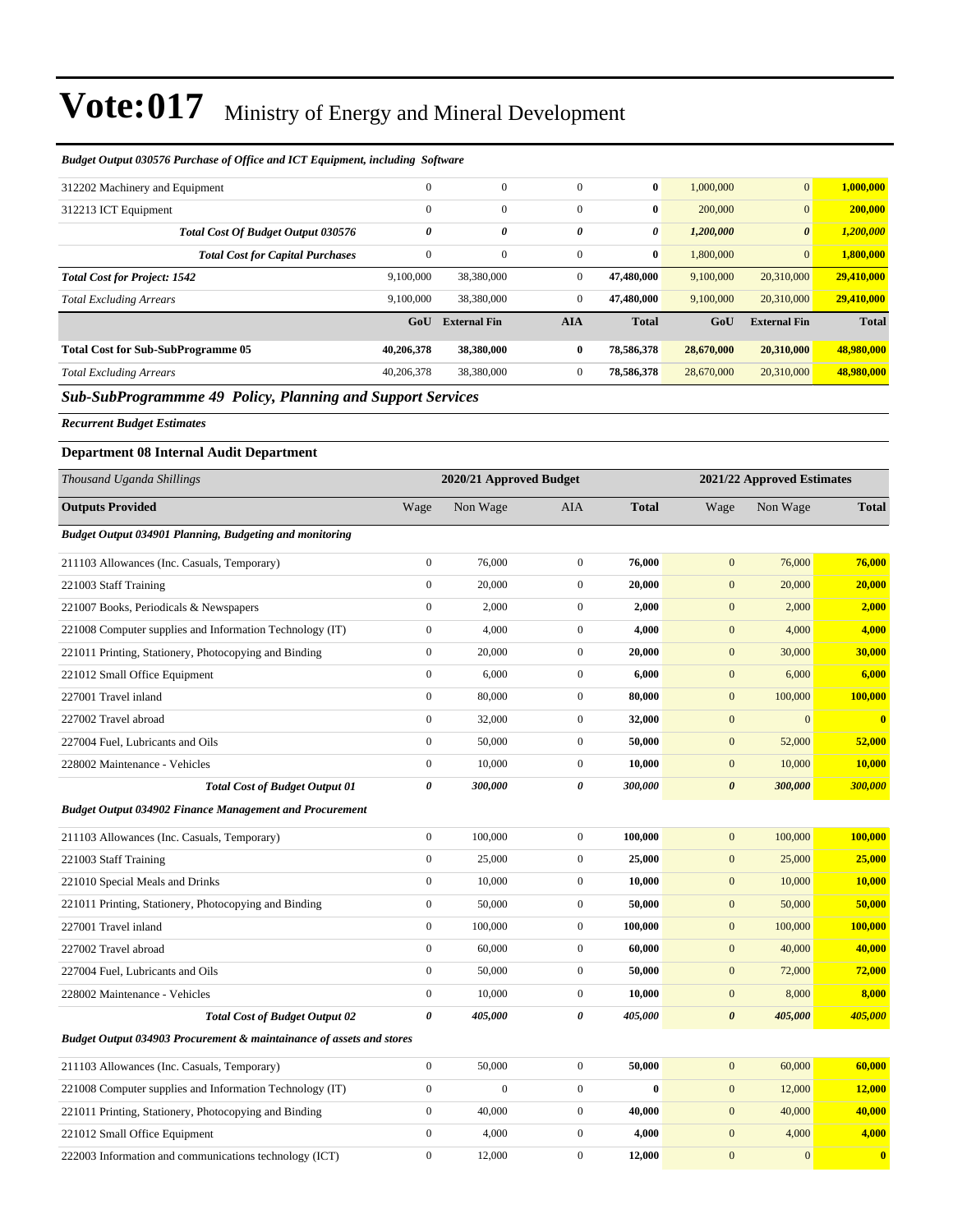| 227001 Travel inland                                                 | $\boldsymbol{0}$      | 100,000                 | $\boldsymbol{0}$ | 100,000      | $\mathbf{0}$          | 100,000                    | 100,000       |
|----------------------------------------------------------------------|-----------------------|-------------------------|------------------|--------------|-----------------------|----------------------------|---------------|
| 227002 Travel abroad                                                 | $\boldsymbol{0}$      | 50,000                  | $\boldsymbol{0}$ | 50,000       | $\mathbf{0}$          | 40,000                     | 40,000        |
| 227004 Fuel, Lubricants and Oils                                     | $\mathbf{0}$          | 50,000                  | $\boldsymbol{0}$ | 50,000       | $\mathbf{0}$          | 55,000                     | 55,000        |
| 228002 Maintenance - Vehicles                                        | $\mathbf{0}$          | 14,000                  | $\boldsymbol{0}$ | 14,000       | $\boldsymbol{0}$      | 10,347                     | 10,347        |
| <b>Total Cost of Budget Output 03</b>                                | $\pmb{\theta}$        | 320,000                 | 0                | 320,000      | $\boldsymbol{\theta}$ | 321,347                    | 321,347       |
| <b>Budget Output 034905 Management of Human Resource</b>             |                       |                         |                  |              |                       |                            |               |
| 211103 Allowances (Inc. Casuals, Temporary)                          | $\boldsymbol{0}$      | 20,000                  | $\boldsymbol{0}$ | 20,000       | $\mathbf{0}$          | 20,000                     | 20,000        |
| 221003 Staff Training                                                | $\boldsymbol{0}$      | 20,000                  | $\boldsymbol{0}$ | 20,000       | $\boldsymbol{0}$      | 20,000                     | 20,000        |
| 221011 Printing, Stationery, Photocopying and Binding                | $\mathbf{0}$          | 10,000                  | $\boldsymbol{0}$ | 10,000       | $\boldsymbol{0}$      | 10,000                     | 10,000        |
| 222001 Telecommunications                                            | $\mathbf{0}$          | 1,653                   | $\boldsymbol{0}$ | 1,653        | $\boldsymbol{0}$      | 1,653                      | 1,653         |
| 227001 Travel inland                                                 | $\mathbf{0}$          | 8,000                   | $\boldsymbol{0}$ | 8,000        | $\boldsymbol{0}$      | 8,000                      | 8,000         |
| 227004 Fuel, Lubricants and Oils                                     | $\boldsymbol{0}$      | 4,000                   | $\boldsymbol{0}$ | 4,000        | $\mathbf{0}$          | 4,000                      | 4,000         |
| <b>Total Cost of Budget Output 05</b>                                | $\pmb{\theta}$        | 63,653                  | 0                | 63,653       | $\boldsymbol{\theta}$ | 63,653                     | 63,653        |
| <b>Total Cost Of Outputs Provided</b>                                | $\bf{0}$              | 1,088,653               | 0                | 1,088,653    | $\bf{0}$              | 1,090,000                  | 1,090,000     |
| <b>Total Cost for Department 08</b>                                  | $\bf{0}$              | 1,088,653               | $\bf{0}$         | 1,088,653    | $\bf{0}$              | 1,090,000                  | 1,090,000     |
| <b>Total Excluding Arrears</b>                                       | $\mathbf{0}$          | 1,088,653               | $\boldsymbol{0}$ | 1,088,653    | $\mathbf{0}$          | 1,090,000                  | 1,090,000     |
| <b>Department 18 Finance and Administration</b>                      |                       |                         |                  |              |                       |                            |               |
| Thousand Uganda Shillings                                            |                       | 2020/21 Approved Budget |                  |              |                       | 2021/22 Approved Estimates |               |
| <b>Outputs Provided</b>                                              | Wage                  | Non Wage                | AIA              | <b>Total</b> | Wage                  | Non Wage                   | <b>Total</b>  |
| Budget Output 034901 Planning, Budgeting and monitoring              |                       |                         |                  |              |                       |                            |               |
| 221011 Printing, Stationery, Photocopying and Binding                | $\boldsymbol{0}$      | 12,000                  | $\boldsymbol{0}$ | 12,000       | $\mathbf{0}$          | 12,000                     | 12,000        |
| 227001 Travel inland                                                 | $\mathbf{0}$          | 140,000                 | $\boldsymbol{0}$ | 140,000      | $\boldsymbol{0}$      | 130,000                    | 130,000       |
| 227004 Fuel, Lubricants and Oils                                     | $\mathbf{0}$          | 40,000                  | $\mathbf{0}$     | 40,000       | $\mathbf{0}$          | 40,000                     | 40,000        |
| 228002 Maintenance - Vehicles                                        | $\boldsymbol{0}$      | 16,000                  | $\boldsymbol{0}$ | 16,000       | $\boldsymbol{0}$      | 16,000                     | 16,000        |
| <b>Total Cost of Budget Output 01</b>                                | $\pmb{\theta}$        | 208,000                 | 0                | 208,000      | $\boldsymbol{\theta}$ | 198,000                    | 198,000       |
| <b>Budget Output 034902 Finance Management and Procurement</b>       |                       |                         |                  |              |                       |                            |               |
| 221003 Staff Training                                                | $\boldsymbol{0}$      | 30,000                  | $\boldsymbol{0}$ | 30,000       | $\mathbf{0}$          | 30,000                     | 30,000        |
| 221008 Computer supplies and Information Technology (IT)             | $\boldsymbol{0}$      | 40,000                  | $\boldsymbol{0}$ | 40,000       | $\mathbf{0}$          | 40,000                     | 40,000        |
| 221009 Welfare and Entertainment                                     | $\boldsymbol{0}$      | 4,000                   | $\boldsymbol{0}$ | 4,000        | $\mathbf{0}$          | 4,000                      | 4,000         |
| 221010 Special Meals and Drinks                                      | $\boldsymbol{0}$      | 50,000                  | $\boldsymbol{0}$ | 50,000       | $\boldsymbol{0}$      | 50,000                     | 50,000        |
| 221011 Printing, Stationery, Photocopying and Binding                | $\boldsymbol{0}$      | 65,600                  | $\boldsymbol{0}$ | 65,600       | $\boldsymbol{0}$      | 65,600                     | 65,600        |
| 221016 IFMS Recurrent costs                                          | $\boldsymbol{0}$      | 12,400                  | $\boldsymbol{0}$ | 12,400       | $\boldsymbol{0}$      | 12,400                     | 12,400        |
| 227001 Travel inland                                                 | $\mathbf{0}$          | 60,000                  | $\boldsymbol{0}$ | 60,000       | $\boldsymbol{0}$      | 60,000                     | 60,000        |
| 227002 Travel abroad                                                 | $\boldsymbol{0}$      | 18,000                  | $\boldsymbol{0}$ | 18,000       | $\boldsymbol{0}$      | 18,000                     | <b>18,000</b> |
| 227004 Fuel, Lubricants and Oils                                     | $\boldsymbol{0}$      | 10,000                  | $\boldsymbol{0}$ | 10,000       | $\boldsymbol{0}$      | 10,000                     | 10,000        |
| <b>Total Cost of Budget Output 02</b>                                | $\boldsymbol{\theta}$ | 290,000                 | 0                | 290,000      | $\pmb{\theta}$        | 290,000                    | 290,000       |
| Budget Output 034903 Procurement & maintainance of assets and stores |                       |                         |                  |              |                       |                            |               |
| 211103 Allowances (Inc. Casuals, Temporary)                          | $\boldsymbol{0}$      | 47,200                  | $\boldsymbol{0}$ | 47,200       | $\boldsymbol{0}$      | 47,200                     | 47,200        |
| 221001 Advertising and Public Relations                              | $\boldsymbol{0}$      | 84,000                  | $\boldsymbol{0}$ | 84,000       | $\boldsymbol{0}$      | 84,000                     | 84,000        |
| 221009 Welfare and Entertainment                                     | $\mathbf{0}$          | 134,800                 | $\boldsymbol{0}$ | 134,800      | $\boldsymbol{0}$      | 74,800                     | 74,800        |
| 221011 Printing, Stationery, Photocopying and Binding                | $\boldsymbol{0}$      | 64,000                  | $\boldsymbol{0}$ | 64,000       | $\boldsymbol{0}$      | 64,000                     | 64,000        |
| 227001 Travel inland                                                 | $\boldsymbol{0}$      | 12,000                  | 0                | 12,000       | $\boldsymbol{0}$      | 12,000                     | <b>12,000</b> |
| 227002 Travel abroad                                                 | $\boldsymbol{0}$      | 23,801                  | $\boldsymbol{0}$ | 23,801       | $\boldsymbol{0}$      | 23,801                     | 23,801        |
| 227004 Fuel, Lubricants and Oils                                     | $\boldsymbol{0}$      | $\boldsymbol{0}$        | $\boldsymbol{0}$ | $\bf{0}$     | $\boldsymbol{0}$      | 20,000                     | 20,000        |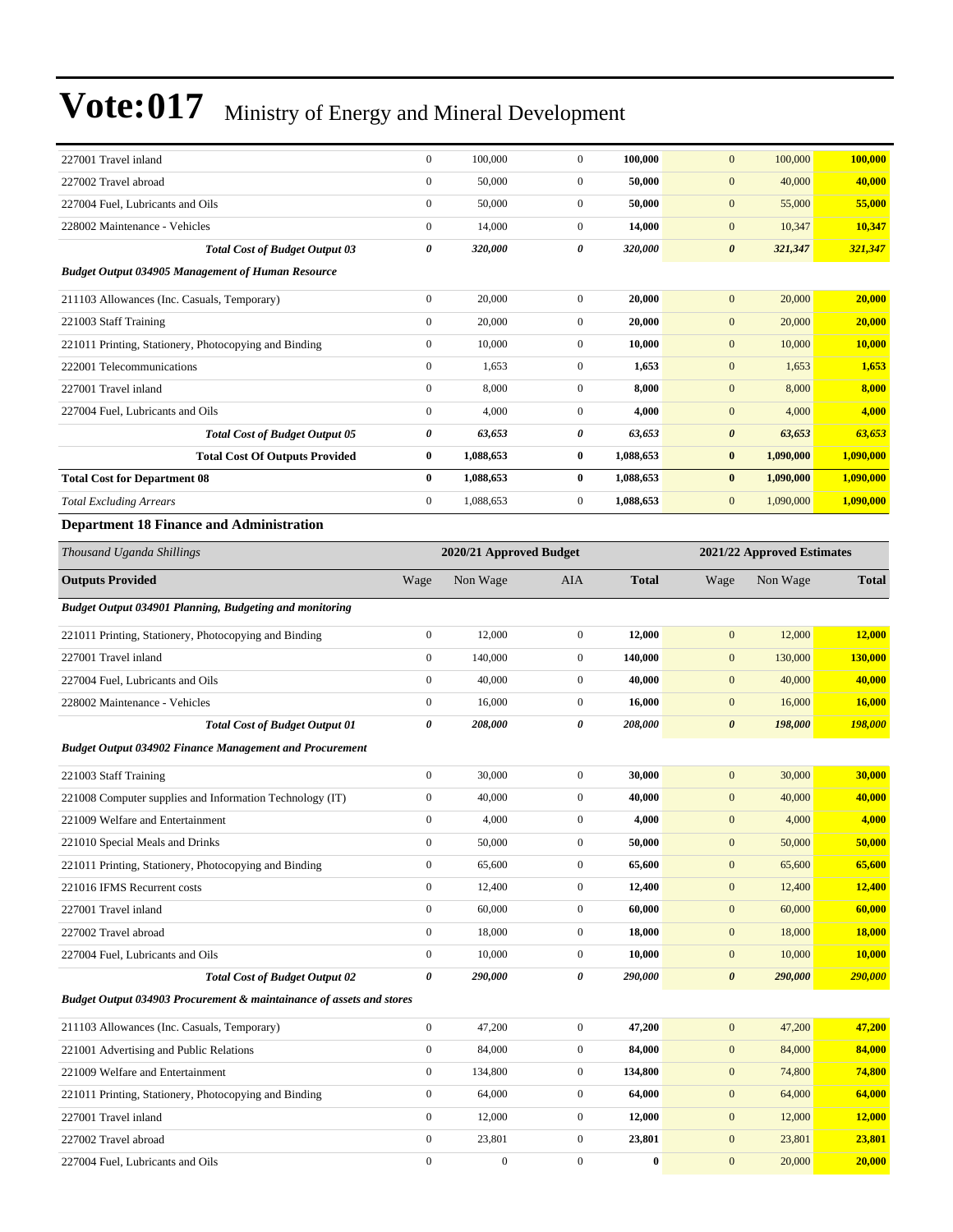| 228003 Maintenance – Machinery, Equipment & Furniture                                                    | $\boldsymbol{0}$      | 48,000           | $\mathbf{0}$     | 48,000     | $\mathbf{0}$          | 48,000       | 48,000        |
|----------------------------------------------------------------------------------------------------------|-----------------------|------------------|------------------|------------|-----------------------|--------------|---------------|
| 282161 Disposal of Assets (Loss/Gain)                                                                    | $\mathbf{0}$          | 20,000           | $\mathbf{0}$     | 20,000     | $\mathbf{0}$          | $\mathbf{0}$ | $\bf{0}$      |
| <b>Total Cost of Budget Output 03</b>                                                                    | 0                     | 433,801          | 0                | 433,801    | $\boldsymbol{\theta}$ | 373,801      | 373,801       |
| Budget Output 034906 Management of Policy Issues, Public Relation, ICT and Electricity disputes resolved |                       |                  |                  |            |                       |              |               |
| 221001 Advertising and Public Relations                                                                  | $\boldsymbol{0}$      | 74,400           | $\overline{0}$   | 74,400     | $\mathbf{0}$          | 74,400       | 74,400        |
| 221003 Staff Training                                                                                    | $\boldsymbol{0}$      | 150,000          | $\mathbf{0}$     | 150,000    | $\mathbf{0}$          | 150,000      | 150,000       |
| 221007 Books, Periodicals & Newspapers                                                                   | $\boldsymbol{0}$      | 57,600           | $\mathbf{0}$     | 57,600     | $\mathbf{0}$          | 57,600       | 57,600        |
| 221009 Welfare and Entertainment                                                                         | $\mathbf{0}$          | 24,664           | $\mathbf{0}$     | 24,664     | $\mathbf{0}$          | 24,664       | 24,664        |
| 221011 Printing, Stationery, Photocopying and Binding                                                    | $\boldsymbol{0}$      | 168,136          | $\mathbf{0}$     | 168,136    | $\mathbf{0}$          | 168,205      | 168,205       |
| 221017 Subscriptions                                                                                     | $\boldsymbol{0}$      | 25,200           | $\mathbf{0}$     | 25,200     | $\mathbf{0}$          | 25,200       | 25,200        |
| 222001 Telecommunications                                                                                | $\boldsymbol{0}$      | 100,000          | $\mathbf{0}$     | 100,000    | $\mathbf{0}$          | 100,000      | 100,000       |
| 222003 Information and communications technology (ICT)                                                   | $\boldsymbol{0}$      | 50,000           | $\mathbf{0}$     | 50,000     | $\mathbf{0}$          | 50,000       | 50,000        |
| 227001 Travel inland                                                                                     | $\mathbf{0}$          | 77,950           | $\mathbf{0}$     | 77,950     | $\mathbf{0}$          | 80,000       | 80,000        |
| 227004 Fuel, Lubricants and Oils                                                                         | $\boldsymbol{0}$      | 320,000          | $\mathbf{0}$     | 320,000    | $\mathbf{0}$          | 320,000      | 320,000       |
| 228001 Maintenance - Civil                                                                               | $\mathbf{0}$          | 280,000          | $\mathbf{0}$     | 280,000    | $\mathbf{0}$          | 283,500      | 283,500       |
| 228002 Maintenance - Vehicles                                                                            | $\boldsymbol{0}$      | 200,000          | $\mathbf{0}$     | 200,000    | $\mathbf{0}$          | 200,000      | 200,000       |
| <b>Total Cost of Budget Output 06</b>                                                                    | $\boldsymbol{\theta}$ | 1,527,950        | 0                | 1,527,950  | $\boldsymbol{\theta}$ | 1,533,569    | 1,533,569     |
| <b>Budget Output 034919 Human Resource Management Services</b>                                           |                       |                  |                  |            |                       |              |               |
| 211101 General Staff Salaries                                                                            | 6,224,571             | $\boldsymbol{0}$ | $\mathbf{0}$     | 6,224,571  | 6,360,486             | $\mathbf{0}$ | 6,360,486     |
| 211103 Allowances (Inc. Casuals, Temporary)                                                              | $\boldsymbol{0}$      | 28,000           | $\mathbf{0}$     | 28,000     | $\mathbf{0}$          | 30,000       | 30,000        |
| 212102 Pension for General Civil Service                                                                 | $\boldsymbol{0}$      | 1,442,763        | $\mathbf{0}$     | 1,442,763  | $\mathbf{0}$          | 1,132,000    | 1,132,000     |
| 213002 Incapacity, death benefits and funeral expenses                                                   | $\boldsymbol{0}$      | 30,000           | $\mathbf{0}$     | 30,000     | $\mathbf{0}$          | 50,000       | 50,000        |
| 213004 Gratuity Expenses                                                                                 | $\boldsymbol{0}$      | 1,076,701        | $\mathbf{0}$     | 1,076,701  | $\mathbf{0}$          | 80,000       | 80,000        |
| 221002 Workshops and Seminars                                                                            | $\mathbf{0}$          | 70,000           | $\mathbf{0}$     | 70,000     | $\mathbf{0}$          | 70,000       | 70,000        |
| 221003 Staff Training                                                                                    | $\boldsymbol{0}$      | 22,805           | $\mathbf{0}$     | 22,805     | $\mathbf{0}$          | 30,000       | 30,000        |
| 221004 Recruitment Expenses                                                                              | $\boldsymbol{0}$      | 50,000           | $\mathbf{0}$     | 50,000     | $\mathbf{0}$          | 50,000       | 50,000        |
| 221009 Welfare and Entertainment                                                                         | $\boldsymbol{0}$      | 142,000          | $\mathbf{0}$     | 142,000    | $\mathbf{0}$          | 90,000       | 90,000        |
| 221011 Printing, Stationery, Photocopying and Binding                                                    | $\boldsymbol{0}$      | 27,200           | $\mathbf{0}$     | 27,200     | $\mathbf{0}$          | 47,200       | 47,200        |
| 221020 IPPS Recurrent Costs                                                                              | $\mathbf{0}$          | 20,000           | $\mathbf{0}$     | 20,000     | $\mathbf{0}$          | 50,000       | 50,000        |
| 227001 Travel inland                                                                                     | $\boldsymbol{0}$      | $\mathbf{0}$     | $\overline{0}$   | $\bf{0}$   | $\mathbf{0}$          | 40,000       | 40,000        |
| 227004 Fuel, Lubricants and Oils                                                                         | $\boldsymbol{0}$      | 10,000           | $\boldsymbol{0}$ | 10,000     | $\mathbf{0}$          | 20,000       | 20,000        |
| 228002 Maintenance - Vehicles                                                                            | $\boldsymbol{0}$      | $\boldsymbol{0}$ | $\boldsymbol{0}$ | $\bf{0}$   | $\boldsymbol{0}$      | 10,000       | 10,000        |
| <b>Total Cost of Budget Output 19</b>                                                                    | 6,224,571             | 2,919,469        | 0                | 9,144,040  | 6,360,486             | 1,699,200    | 8,059,686     |
| <b>Budget Output 034920 Records Management Services</b>                                                  |                       |                  |                  |            |                       |              |               |
| 211103 Allowances (Inc. Casuals, Temporary)                                                              | $\boldsymbol{0}$      | 20,000           | $\boldsymbol{0}$ | 20,000     | $\mathbf{0}$          | 20,000       | 20,000        |
| 221002 Workshops and Seminars                                                                            | $\boldsymbol{0}$      | 60,000           | $\boldsymbol{0}$ | 60,000     | $\mathbf{0}$          | 60,000       | 60,000        |
| 221008 Computer supplies and Information Technology (IT)                                                 | $\boldsymbol{0}$      | 50,287           | $\boldsymbol{0}$ | 50,287     | $\mathbf{0}$          | 50,287       | 50,287        |
| 221011 Printing, Stationery, Photocopying and Binding                                                    | $\boldsymbol{0}$      | 40,000           | $\boldsymbol{0}$ | 40,000     | $\mathbf{0}$          | 40,000       | 40,000        |
| 222002 Postage and Courier                                                                               | $\boldsymbol{0}$      | 15,000           | $\boldsymbol{0}$ | 15,000     | $\mathbf{0}$          | 15,000       | 15,000        |
| 227004 Fuel, Lubricants and Oils                                                                         | $\boldsymbol{0}$      | 10,000           | $\boldsymbol{0}$ | 10,000     | $\mathbf{0}$          | 10,000       | <b>10,000</b> |
| 228003 Maintenance – Machinery, Equipment & Furniture                                                    | $\boldsymbol{0}$      | 5,000            | $\boldsymbol{0}$ | 5,000      | $\mathbf{0}$          | 5,000        | 5,000         |
| <b>Total Cost of Budget Output 20</b>                                                                    | $\pmb{\theta}$        | 200,287          | 0                | 200,287    | $\boldsymbol{\theta}$ | 200,287      | 200,287       |
| <b>Total Cost Of Outputs Provided</b>                                                                    | 6,224,571             | 5,579,507        | $\bf{0}$         | 11,804,077 | 6,360,486             | 4,294,857    | 10,655,343    |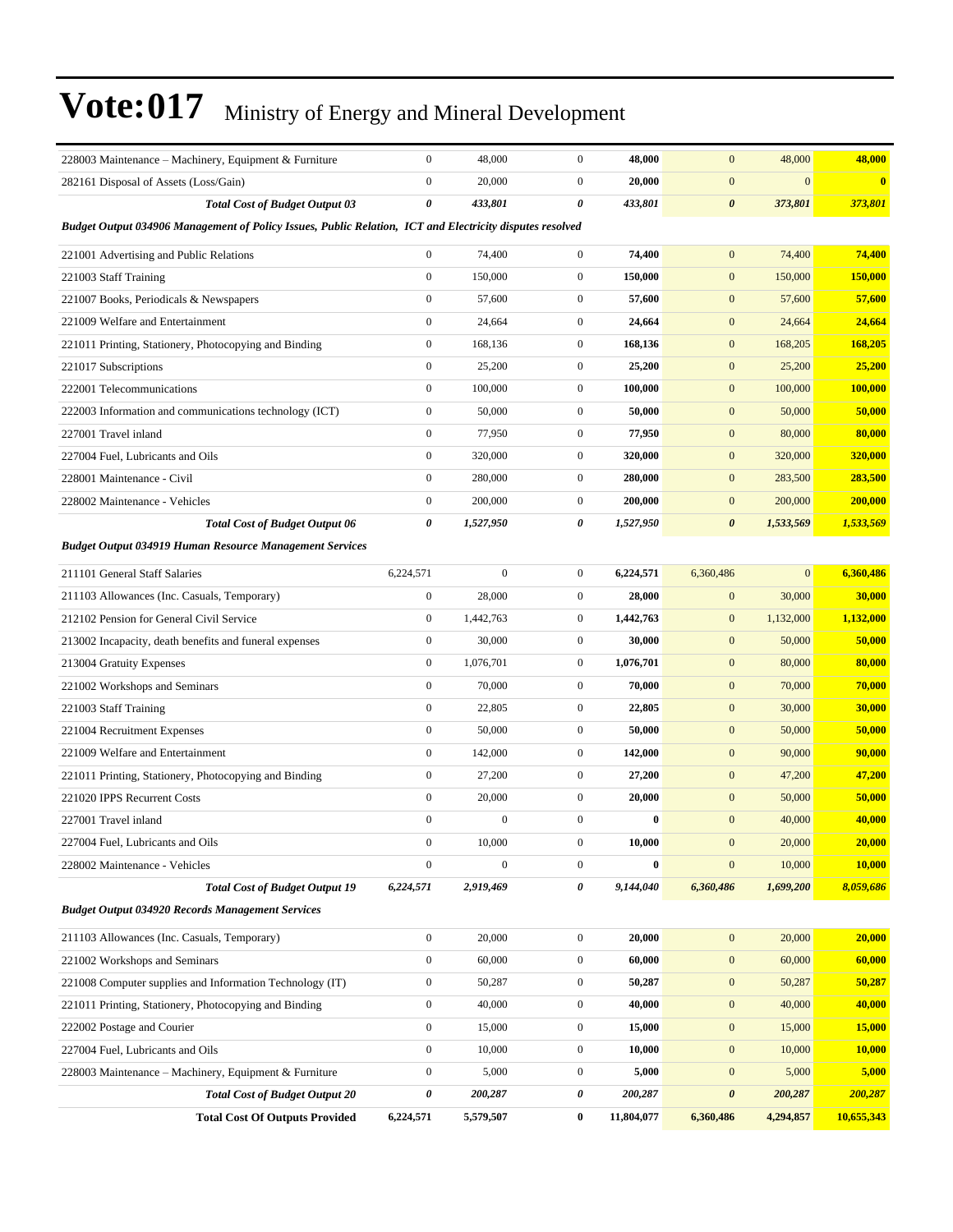| <b>Outputs Funded</b>                                               | Wage             | Non Wage                | AIA                   | <b>Total</b> | Wage                  | Non Wage                   | <b>Total</b>            |
|---------------------------------------------------------------------|------------------|-------------------------|-----------------------|--------------|-----------------------|----------------------------|-------------------------|
| <b>Budget Output 034951 Atomic Energy Council</b>                   |                  |                         |                       |              |                       |                            |                         |
| 263104 Transfers to other govt. Units (Current)                     | $\boldsymbol{0}$ | 8,000,000               | $\mathbf{0}$          | 8,000,000    | $\mathbf{0}$          | $\boldsymbol{0}$           | $\bf{0}$                |
| o/w Transfers to other govt. Units (Current)                        | 0                | 8,000,000               | 0                     | 8,000,000    | $\boldsymbol{0}$      | $\boldsymbol{\theta}$      | $\bf{0}$                |
| <b>Total Cost of Budget Output 51</b>                               | 0                | 8,000,000               | $\boldsymbol{\theta}$ | 8,000,000    | $\boldsymbol{\theta}$ | $\boldsymbol{\theta}$      | $\boldsymbol{\theta}$   |
| <b>Total Cost Of Outputs Funded</b>                                 | $\bf{0}$         | 8,000,000               | $\bf{0}$              | 8,000,000    | $\bf{0}$              | $\bf{0}$                   | $\bf{0}$                |
| <b>Arrears</b>                                                      | Wage             | Non Wage                | AIA                   | <b>Total</b> | Wage                  | Non Wage                   | Total                   |
| <b>Budget Output 034999 Arrears</b>                                 |                  |                         |                       |              |                       |                            |                         |
| 321605 Domestic arrears (Budgeting)                                 | $\boldsymbol{0}$ | 72,045                  | $\mathbf{0}$          | 72,045       | $\mathbf{0}$          | 1,937,867                  | 1,937,867               |
| <b>Total Cost of Budget Output 99</b>                               | 0                | 72,045                  | $\boldsymbol{\theta}$ | 72,045       | $\boldsymbol{\theta}$ | 1,937,867                  | 1,937,867               |
| <b>Total Cost Of Arrears</b>                                        | $\bf{0}$         | 72,045                  | $\bf{0}$              | 72,045       | $\bf{0}$              | 1,937,867                  | 1,937,867               |
| <b>Total Cost for Department 18</b>                                 | 6,224,571        | 13,651,552              | $\bf{0}$              | 19,876,122   | 6,360,486             | 6,232,723                  | 12,593,210              |
| <b>Total Excluding Arrears</b>                                      | 6,224,571        | 13,579,507              | $\mathbf{0}$          | 19,804,077   | 6,360,486             | 4,294,857                  | 10,655,343              |
| <b>Department 19 Sectoral Planning and Policy Analysis</b>          |                  |                         |                       |              |                       |                            |                         |
| Thousand Uganda Shillings                                           |                  | 2020/21 Approved Budget |                       |              |                       | 2021/22 Approved Estimates |                         |
| <b>Outputs Provided</b>                                             | Wage             | Non Wage                | AIA                   | <b>Total</b> | Wage                  | Non Wage                   | <b>Total</b>            |
| Budget Output 034901 Planning, Budgeting and monitoring             |                  |                         |                       |              |                       |                            |                         |
| 211103 Allowances (Inc. Casuals, Temporary)                         | $\boldsymbol{0}$ | 100,000                 | $\mathbf{0}$          | 100,000      | $\boldsymbol{0}$      | 100,000                    | 100.000                 |
| 221002 Workshops and Seminars                                       | $\boldsymbol{0}$ | 50,000                  | $\mathbf{0}$          | 50,000       | $\mathbf{0}$          | 30,000                     | 30,000                  |
| 221003 Staff Training                                               | $\boldsymbol{0}$ | 10,000                  | $\mathbf{0}$          | 10,000       | $\boldsymbol{0}$      | 40,000                     | 40,000                  |
| 221007 Books, Periodicals & Newspapers                              | $\boldsymbol{0}$ | 3,000                   | $\mathbf{0}$          | 3,000        | $\boldsymbol{0}$      | $\mathbf{0}$               | $\overline{\mathbf{0}}$ |
| 221008 Computer supplies and Information Technology (IT)            | $\boldsymbol{0}$ | 36,000                  | $\mathbf{0}$          | 36,000       | $\boldsymbol{0}$      | 40,000                     | 40,000                  |
| 221009 Welfare and Entertainment                                    | $\boldsymbol{0}$ | 28,000                  | $\mathbf{0}$          | 28,000       | $\mathbf{0}$          | 28,000                     | 28,000                  |
| 221011 Printing, Stationery, Photocopying and Binding               | $\boldsymbol{0}$ | 60,000                  | $\mathbf{0}$          | 60,000       | $\mathbf{0}$          | 60,000                     | 60,000                  |
| 221012 Small Office Equipment                                       | $\boldsymbol{0}$ | 40,000                  | $\mathbf{0}$          | 40,000       | $\boldsymbol{0}$      | 20,000                     | 20,000                  |
| 222001 Telecommunications                                           | $\boldsymbol{0}$ | 8,000                   | $\mathbf{0}$          | 8,000        | $\boldsymbol{0}$      | 4,000                      | 4,000                   |
| 222003 Information and communications technology (ICT)              | $\boldsymbol{0}$ | 11,000                  | $\mathbf{0}$          | 11,000       | $\boldsymbol{0}$      | 20,000                     | 20,000                  |
| 227001 Travel inland                                                | $\boldsymbol{0}$ | 100,000                 | $\mathbf{0}$          | 100,000      | $\boldsymbol{0}$      | 100,000                    | 100,000                 |
| 227004 Fuel, Lubricants and Oils                                    | $\boldsymbol{0}$ | 80,000                  | $\mathbf{0}$          | 80,000       | $\mathbf{0}$          | 80,000                     | 80,000                  |
| 228002 Maintenance - Vehicles                                       | $\boldsymbol{0}$ | 40,000                  | $\mathbf{0}$          | 40,000       | $\boldsymbol{0}$      | 40,000                     | 40,000                  |
| 228003 Maintenance – Machinery, Equipment & Furniture               | $\boldsymbol{0}$ | 34,000                  | $\boldsymbol{0}$      | 34,000       | $\boldsymbol{0}$      | 45,000                     | 45,000                  |
| 281504 Monitoring, Supervision & Appraisal of Capital work          | $\boldsymbol{0}$ | $\boldsymbol{0}$        | $\boldsymbol{0}$      | $\bf{0}$     | $\boldsymbol{0}$      | 93,000                     | 93,000                  |
| <b>Total Cost of Budget Output 01</b>                               | 0                | 600,000                 | $\boldsymbol{\theta}$ | 600,000      | $\boldsymbol{\theta}$ | 700,000                    | 700,000                 |
| <b>Budget Output 034904 Statistical Coordination and Management</b> |                  |                         |                       |              |                       |                            |                         |
| 211103 Allowances (Inc. Casuals, Temporary)                         | $\mathbf{0}$     | 50,000                  | $\mathbf{0}$          | 50,000       | $\mathbf{0}$          | 77,000                     | 77,000                  |
| 221002 Workshops and Seminars                                       | $\boldsymbol{0}$ | 30,000                  | $\boldsymbol{0}$      | 30,000       | $\boldsymbol{0}$      | 30,000                     | 30,000                  |
| 221003 Staff Training                                               | $\boldsymbol{0}$ | 30,000                  | $\boldsymbol{0}$      | 30,000       | $\mathbf{0}$          | 20,000                     | 20,000                  |
| 221008 Computer supplies and Information Technology (IT)            | $\boldsymbol{0}$ | $\boldsymbol{0}$        | $\boldsymbol{0}$      | $\bf{0}$     | $\boldsymbol{0}$      | 51,000                     | 51,000                  |
| 221011 Printing, Stationery, Photocopying and Binding               | $\boldsymbol{0}$ | 20,000                  | $\boldsymbol{0}$      | 20,000       | $\mathbf{0}$          | 50,000                     | 50,000                  |
| 221012 Small Office Equipment                                       | $\boldsymbol{0}$ | $\boldsymbol{0}$        | $\boldsymbol{0}$      | $\bf{0}$     | $\boldsymbol{0}$      | 10,000                     | <b>10,000</b>           |
| 222003 Information and communications technology (ICT)              | $\boldsymbol{0}$ | 30,000                  | $\boldsymbol{0}$      | 30,000       | $\boldsymbol{0}$      | 30,000                     | 30,000                  |
| 227001 Travel inland                                                | $\boldsymbol{0}$ | 50,000                  | $\boldsymbol{0}$      | 50,000       | $\boldsymbol{0}$      | 74,000                     | 74,000                  |
| 227002 Travel abroad                                                | $\boldsymbol{0}$ | 40,000                  | $\boldsymbol{0}$      | 40,000       | $\mathbf{0}$          | $\mathbf{0}$               | $\mathbf{0}$            |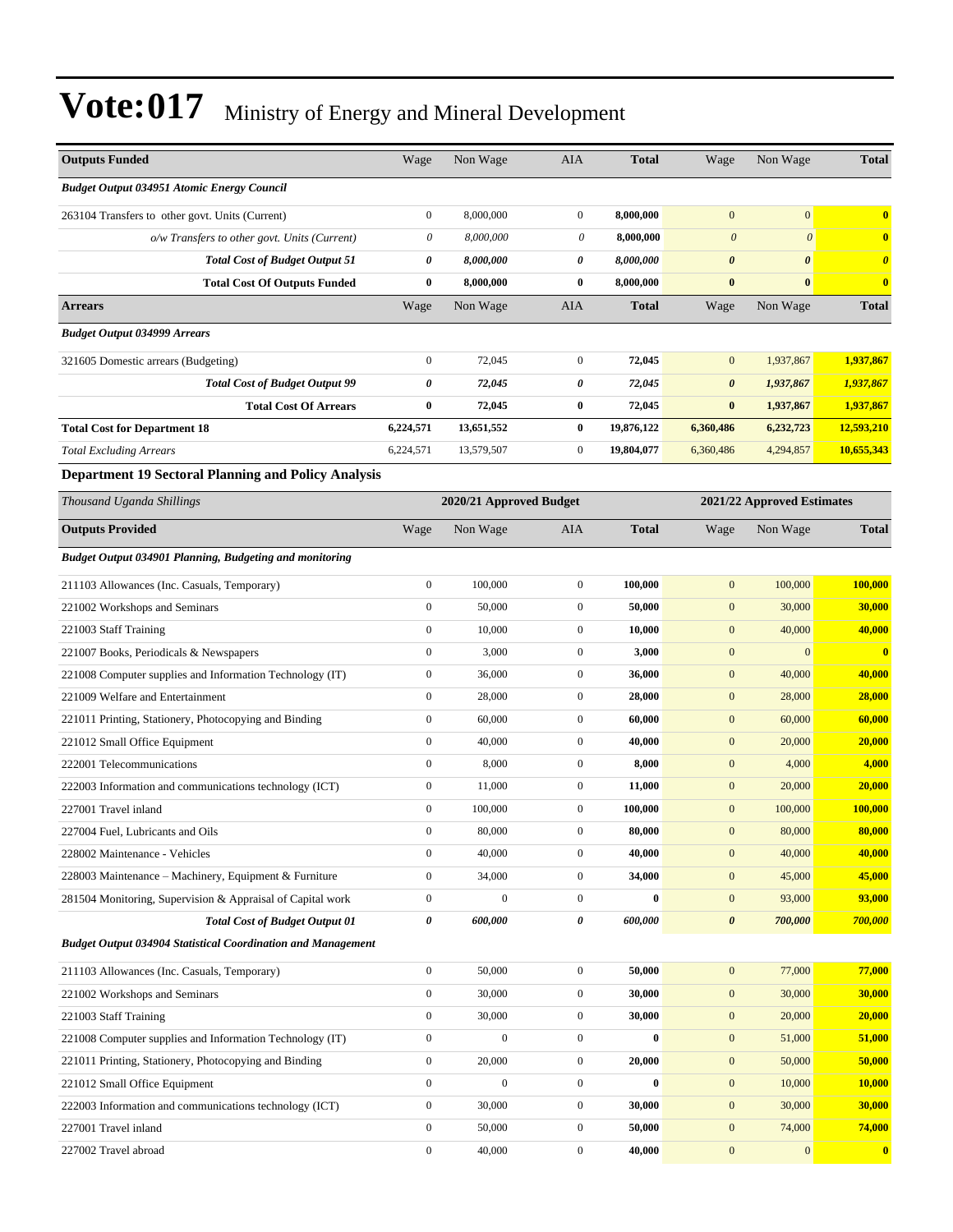| 227004 Fuel, Lubricants and Oils                                                                         | $\mathbf{0}$   | 50,000       | $\Omega$       | 50,000    | 58,000<br>$\mathbf{0}$           | 58,000    |
|----------------------------------------------------------------------------------------------------------|----------------|--------------|----------------|-----------|----------------------------------|-----------|
| <b>Total Cost of Budget Output 04</b>                                                                    | 0              | 300,000      | 0              | 300,000   | 400,000<br>$\boldsymbol{\theta}$ | 400,000   |
| Budget Output 034906 Management of Policy Issues, Public Relation, ICT and Electricity disputes resolved |                |              |                |           |                                  |           |
| 211103 Allowances (Inc. Casuals, Temporary)                                                              | $\overline{0}$ | 60,000       | $\overline{0}$ | 60,000    | $\mathbf{0}$<br>60,500           | 60,500    |
| 221007 Books, Periodicals & Newspapers                                                                   | $\mathbf{0}$   | $\mathbf{0}$ | $\overline{0}$ | $\bf{0}$  | 5,000<br>$\mathbf{0}$            | 5,000     |
| 221008 Computer supplies and Information Technology (IT)                                                 | $\mathbf{0}$   | 30,000       | $\overline{0}$ | 30,000    | 50,000<br>$\mathbf{0}$           | 50,000    |
| 221011 Printing, Stationery, Photocopying and Binding                                                    | $\Omega$       | 50,000       | $\overline{0}$ | 50,000    | $\mathbf{0}$<br>50,000           | 50,000    |
| 221012 Small Office Equipment                                                                            | $\Omega$       | 30,000       | $\Omega$       | 30,000    | $\mathbf{0}$<br>50,500           | 50,500    |
| 222001 Telecommunications                                                                                | $\mathbf{0}$   | 8,000        | $\overline{0}$ | 8,000     | $\mathbf{0}$<br>4,000            | 4,000     |
| 227001 Travel inland                                                                                     | $\Omega$       | 50,000       | $\Omega$       | 50,000    | $\mathbf{0}$<br>50,000           | 50,000    |
| 227004 Fuel, Lubricants and Oils                                                                         | $\Omega$       | 42,000       | $\Omega$       | 42,000    | $\mathbf{0}$<br>40,000           | 40,000    |
| 228002 Maintenance - Vehicles                                                                            | $\Omega$       | 20,000       | $\Omega$       | 20,000    | $\mathbf{0}$<br>20,000           | 20,000    |
| 281504 Monitoring, Supervision & Appraisal of Capital work                                               | $\mathbf{0}$   | $\mathbf{0}$ | $\Omega$       | $\bf{0}$  | $\mathbf{0}$<br>60,000           | 60,000    |
| <b>Total Cost of Budget Output 06</b>                                                                    | 0              | 290,000      | 0              | 290,000   | $\boldsymbol{\theta}$<br>390,000 | 390,000   |
| <b>Total Cost Of Outputs Provided</b>                                                                    | $\bf{0}$       | 1,190,000    | $\bf{0}$       | 1,190,000 | $\bf{0}$<br>1,490,000            | 1,490,000 |
| <b>Total Cost for Department 19</b>                                                                      | $\bf{0}$       | 1,190,000    | $\bf{0}$       | 1,190,000 | $\bf{0}$<br>1,490,000            | 1,490,000 |
| <b>Total Excluding Arrears</b>                                                                           | $\mathbf{0}$   | 1,190,000    | 0              | 1,190,000 | 1,490,000<br>$\mathbf{0}$        | 1,490,000 |
| <b>Development Budget Estimates</b>                                                                      |                |              |                |           |                                  |           |

#### **Project 1594 Retooling of Ministry of Energy and Mineral Development (PhaseII)**

| Thousand Uganda Shillings                                           |                               | 2020/21 Approved Budget |                       |              |                | 2021/22 Draft Estimates       |              |
|---------------------------------------------------------------------|-------------------------------|-------------------------|-----------------------|--------------|----------------|-------------------------------|--------------|
| <b>Outputs Provided</b>                                             | <b>GoU Dev't External Fin</b> |                         | <b>AIA</b>            | <b>Total</b> |                | <b>GoU Dev't External Fin</b> | <b>Total</b> |
| Budget Output 034901 Planning, Budgeting and monitoring             |                               |                         |                       |              |                |                               |              |
| 211103 Allowances (Inc. Casuals, Temporary)                         | 20,000                        | $\mathbf{0}$            | $\boldsymbol{0}$      | 20,000       | 60,000         | $\overline{0}$                | 60,000       |
| 221002 Workshops and Seminars                                       | 200,000                       | $\mathbf{0}$            | $\boldsymbol{0}$      | 200,000      | 200,000        | $\overline{0}$                | 200,000      |
| 221003 Staff Training                                               | 10,000                        | $\overline{0}$          | $\boldsymbol{0}$      | 10,000       | 20,000         | $\overline{0}$                | 20,000       |
| 221007 Books, Periodicals & Newspapers                              | 1,250                         | $\overline{0}$          | $\boldsymbol{0}$      | 1,250        | $\mathbf{0}$   | $\overline{0}$                | $\bf{0}$     |
| 221009 Welfare and Entertainment                                    | 8,750                         | $\overline{0}$          | $\boldsymbol{0}$      | 8,750        | 10,000         | $\overline{0}$                | 10,000       |
| 221011 Printing, Stationery, Photocopying and Binding               | 156,500                       | $\overline{0}$          | $\mathbf{0}$          | 156.500      | 100,000        | $\overline{0}$                | 100,000      |
| 221012 Small Office Equipment                                       | 2,500                         | $\overline{0}$          | $\mathbf{0}$          | 2,500        | 10,000         | $\overline{0}$                | 10,000       |
| 222001 Telecommunications                                           | 7.500                         | $\overline{0}$          | $\overline{0}$        | 7.500        | 8,000          | $\overline{0}$                | 8,000        |
| 225001 Consultancy Services- Short term                             | 690,000                       | $\overline{0}$          | $\mathbf{0}$          | 690,000      | $\overline{0}$ | $\overline{0}$                | $\bf{0}$     |
| 227001 Travel inland                                                | 46,000                        | $\overline{0}$          | $\mathbf{0}$          | 46,000       | 60,000         | $\overline{0}$                | 60,000       |
| 227004 Fuel, Lubricants and Oils                                    | 50,000                        | $\overline{0}$          | $\overline{0}$        | 50,000       | 80,000         | $\overline{0}$                | 80,000       |
| 228002 Maintenance - Vehicles                                       | 20,000                        | $\overline{0}$          | $\boldsymbol{0}$      | 20,000       | 20,000         | $\overline{0}$                | 20,000       |
| 228003 Maintenance - Machinery, Equipment & Furniture               | 8,000                         | $\overline{0}$          | $\mathbf{0}$          | 8,000        | 8,000          | $\overline{0}$                | 8,000        |
| 281504 Monitoring, Supervision & Appraisal of Capital work          | $\overline{0}$                | $\overline{0}$          | $\mathbf{0}$          | $\bf{0}$     | 129,000        | $\overline{0}$                | 129,000      |
| Total Cost Of Budget Output 034901                                  | 1,220,500                     | $\theta$                | $\boldsymbol{\theta}$ | 1,220,500    | 705,000        | $\boldsymbol{\theta}$         | 705,000      |
| <b>Budget Output 034904 Statistical Coordination and Management</b> |                               |                         |                       |              |                |                               |              |
| 211103 Allowances (Inc. Casuals, Temporary)                         | 12,000                        | $\overline{0}$          | $\boldsymbol{0}$      | 12,000       | 40,000         | $\overline{0}$                | 40,000       |
| 221002 Workshops and Seminars                                       | $\mathbf{0}$                  | $\overline{0}$          | $\boldsymbol{0}$      | $\bf{0}$     | 50,000         | $\overline{0}$                | 50,000       |
| 221003 Staff Training                                               | 20,000                        | $\mathbf{0}$            | $\boldsymbol{0}$      | 20,000       | 20,000         | $\overline{0}$                | 20,000       |
| 221008 Computer supplies and Information Technology (IT)            | $\mathbf{0}$                  | $\mathbf{0}$            | $\mathbf{0}$          | $\bf{0}$     | 29,500         | $\overline{0}$                | 29,500       |
| 221009 Welfare and Entertainment                                    | 2,500                         | $\overline{0}$          | $\mathbf{0}$          | 2,500        | $\overline{0}$ | $\overline{0}$                | $\bf{0}$     |
| 221011 Printing, Stationery, Photocopying and Binding               | 30,000                        | $\boldsymbol{0}$        | $\mathbf{0}$          | 30,000       | 50,000         | $\overline{0}$                | 50,000       |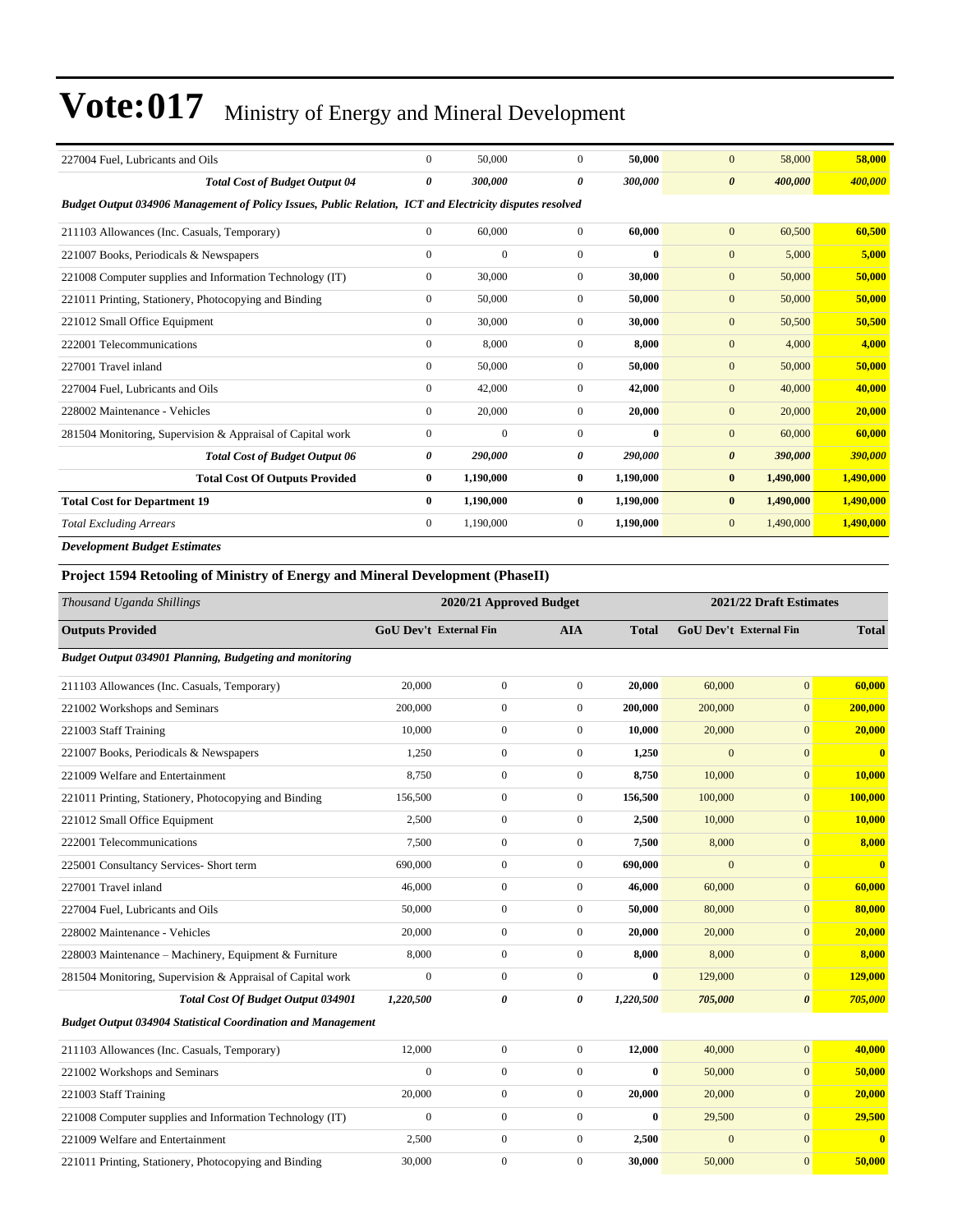| 221012 Small Office Equipment                                                                            | 5,000            | $\boldsymbol{0}$ | $\boldsymbol{0}$ | 5,000     | 4,000        | $\mathbf{0}$          | 4,000          |
|----------------------------------------------------------------------------------------------------------|------------------|------------------|------------------|-----------|--------------|-----------------------|----------------|
| 225001 Consultancy Services- Short term                                                                  | 600,000          | $\boldsymbol{0}$ | $\boldsymbol{0}$ | 600,000   | 250,000      | $\boldsymbol{0}$      | 250,000        |
| 227001 Travel inland                                                                                     | 25,000           | $\boldsymbol{0}$ | $\boldsymbol{0}$ | 25,000    | 80,000       | $\boldsymbol{0}$      | 80,000         |
| 227004 Fuel, Lubricants and Oils                                                                         | 28,000           | $\boldsymbol{0}$ | $\mathbf{0}$     | 28,000    | 30,000       | $\boldsymbol{0}$      | 30,000         |
| <b>Total Cost Of Budget Output 034904</b>                                                                | 722,500          | 0                | 0                | 722,500   | 553,500      | $\boldsymbol{\theta}$ | 553,500        |
| Budget Output 034906 Management of Policy Issues, Public Relation, ICT and Electricity disputes resolved |                  |                  |                  |           |              |                       |                |
| 211103 Allowances (Inc. Casuals, Temporary)                                                              | 20,000           | $\boldsymbol{0}$ | $\boldsymbol{0}$ | 20,000    | 100,000      | $\boldsymbol{0}$      | 100,000        |
| 221001 Advertising and Public Relations                                                                  | 50,000           | $\boldsymbol{0}$ | $\mathbf{0}$     | 50,000    | 120,000      | $\mathbf{0}$          | 120,000        |
| 221002 Workshops and Seminars                                                                            | $\boldsymbol{0}$ | $\boldsymbol{0}$ | $\boldsymbol{0}$ | 0         | 80,000       | $\mathbf{0}$          | 80,000         |
| 221007 Books, Periodicals & Newspapers                                                                   | 5,000            | $\boldsymbol{0}$ | $\boldsymbol{0}$ | 5,000     | 32,000       | $\mathbf{0}$          | 32,000         |
| 221008 Computer supplies and Information Technology (IT)                                                 | $\boldsymbol{0}$ | $\boldsymbol{0}$ | $\boldsymbol{0}$ | $\bf{0}$  | 20,000       | $\boldsymbol{0}$      | 20,000         |
| 221009 Welfare and Entertainment                                                                         | $\boldsymbol{0}$ | $\boldsymbol{0}$ | $\boldsymbol{0}$ | $\bf{0}$  | 20,000       | $\boldsymbol{0}$      | 20,000         |
| 221011 Printing, Stationery, Photocopying and Binding                                                    | $\mathbf{0}$     | $\overline{0}$   | $\boldsymbol{0}$ | $\bf{0}$  | 40,000       | $\boldsymbol{0}$      | 40,000         |
| 221012 Small Office Equipment                                                                            | $\mathbf{0}$     | $\boldsymbol{0}$ | $\boldsymbol{0}$ | $\bf{0}$  | 20,000       | $\mathbf{0}$          | 20,000         |
| 222001 Telecommunications                                                                                | 50,000           | $\boldsymbol{0}$ | $\boldsymbol{0}$ | 50,000    | 80,000       | $\mathbf{0}$          | 80,000         |
| 223002 Rates                                                                                             | 160,000          | $\boldsymbol{0}$ | $\boldsymbol{0}$ | 160,000   | 160,000      | $\boldsymbol{0}$      | 160,000        |
| 223004 Guard and Security services                                                                       | 160,000          | $\boldsymbol{0}$ | $\boldsymbol{0}$ | 160,000   | 240,000      | $\boldsymbol{0}$      | 240,000        |
| 223005 Electricity                                                                                       | 500,000          | $\boldsymbol{0}$ | $\mathbf{0}$     | 500,000   | 500,000      | $\boldsymbol{0}$      | 500,000        |
| 223006 Water                                                                                             | 140,000          | $\boldsymbol{0}$ | $\boldsymbol{0}$ | 140,000   | 140,000      | $\mathbf{0}$          | 140,000        |
| 224004 Cleaning and Sanitation                                                                           | 160,000          | $\boldsymbol{0}$ | $\boldsymbol{0}$ | 160,000   | 200,000      | $\mathbf{0}$          | 200,000        |
| 224005 Uniforms, Beddings and Protective Gear                                                            | 12,500           | $\boldsymbol{0}$ | $\boldsymbol{0}$ | 12,500    | 12,194       | $\boldsymbol{0}$      | 12,194         |
| 227001 Travel inland                                                                                     | 80,000           | $\boldsymbol{0}$ | $\boldsymbol{0}$ | 80,000    | 100,000      | $\boldsymbol{0}$      | 100,000        |
| 227002 Travel abroad                                                                                     | 50,000           | $\boldsymbol{0}$ | $\boldsymbol{0}$ | 50,000    | 100,000      | $\boldsymbol{0}$      | <b>100,000</b> |
| 227004 Fuel, Lubricants and Oils                                                                         | 200,000          | $\boldsymbol{0}$ | $\boldsymbol{0}$ | 200,000   | 200,000      | $\mathbf{0}$          | 200,000        |
| 228001 Maintenance - Civil                                                                               | 200,000          | $\boldsymbol{0}$ | $\boldsymbol{0}$ | 200,000   | 240,000      | $\mathbf{0}$          | 240,000        |
| 228002 Maintenance - Vehicles                                                                            | 305,695          | $\boldsymbol{0}$ | $\boldsymbol{0}$ | 305,695   | 300,001      | $\boldsymbol{0}$      | 300,001        |
| 228003 Maintenance – Machinery, Equipment & Furniture                                                    | $\boldsymbol{0}$ | $\boldsymbol{0}$ | $\boldsymbol{0}$ | $\bf{0}$  | 64,000       | $\boldsymbol{0}$      | 64,000         |
| 281504 Monitoring, Supervision & Appraisal of Capital work                                               | 37,000           | $\boldsymbol{0}$ | $\boldsymbol{0}$ | 37,000    | 40,000       | $\boldsymbol{0}$      | 40,000         |
| <b>Total Cost Of Budget Output 034906</b>                                                                | 2,130,195        | 0                | 0                | 2,130,195 | 2,808,195    | $\boldsymbol{\theta}$ | 2,808,195      |
| <b>Budget Output 034919 Human Resource Management Services</b>                                           |                  |                  |                  |           |              |                       |                |
| 211102 Contract Staff Salaries                                                                           | 280,000          | $\boldsymbol{0}$ | $\boldsymbol{0}$ | 280,000   | 300,000      | $\boldsymbol{0}$      | 300,000        |
| 211103 Allowances (Inc. Casuals, Temporary)                                                              | 20,000           | $\boldsymbol{0}$ | $\boldsymbol{0}$ | 20,000    | 60,000       | $\mathbf{0}$          | 60,000         |
| 212101 Social Security Contributions                                                                     | 64,000           | $\boldsymbol{0}$ | $\boldsymbol{0}$ | 64,000    | 70,000       | $\mathbf{0}$          | 70,000         |
| 213002 Incapacity, death benefits and funeral expenses                                                   | 16,000           | $\boldsymbol{0}$ | $\boldsymbol{0}$ | 16,000    | 16,000       | $\mathbf{0}$          | 16,000         |
| 221003 Staff Training                                                                                    | 40,000           | $\boldsymbol{0}$ | $\boldsymbol{0}$ | 40,000    | 20,000       | $\boldsymbol{0}$      | 20,000         |
| 221009 Welfare and Entertainment                                                                         | 33,340           | $\boldsymbol{0}$ | $\boldsymbol{0}$ | 33,340    | 42,990       | $\mathbf{0}$          | 42,990         |
| 221011 Printing, Stationery, Photocopying and Binding                                                    | 20,000           | $\boldsymbol{0}$ | $\boldsymbol{0}$ | 20,000    | 10,000       | $\boldsymbol{0}$      | 10,000         |
| 221012 Small Office Equipment                                                                            | 5,000            | $\boldsymbol{0}$ | $\boldsymbol{0}$ | 5,000     | 5,000        | $\mathbf{0}$          | 5,000          |
| 222001 Telecommunications                                                                                | 1,250            | $\boldsymbol{0}$ | $\boldsymbol{0}$ | 1,250     | 1,600        | $\boldsymbol{0}$      | 1,600          |
| 227001 Travel inland                                                                                     | 16,000           | $\boldsymbol{0}$ | $\boldsymbol{0}$ | 16,000    | 16,000       | $\mathbf{0}$          | 16,000         |
| 227002 Travel abroad                                                                                     | 20,000           | $\boldsymbol{0}$ | $\boldsymbol{0}$ | 20,000    | $\mathbf{0}$ | $\mathbf{0}$          | $\bf{0}$       |
| 227004 Fuel, Lubricants and Oils                                                                         | 20,000           | $\boldsymbol{0}$ | $\boldsymbol{0}$ | 20,000    | 20,000       | $\boldsymbol{0}$      | 20,000         |
| 228002 Maintenance - Vehicles                                                                            | 10,000           | $\boldsymbol{0}$ | $\mathbf{0}$     | 10,000    | 10,000       | $\boldsymbol{0}$      | 10,000         |
| <b>Total Cost Of Budget Output 034919</b>                                                                | 545,590          | 0                | 0                | 545,590   | 571,590      | $\boldsymbol{\theta}$ | 571,590        |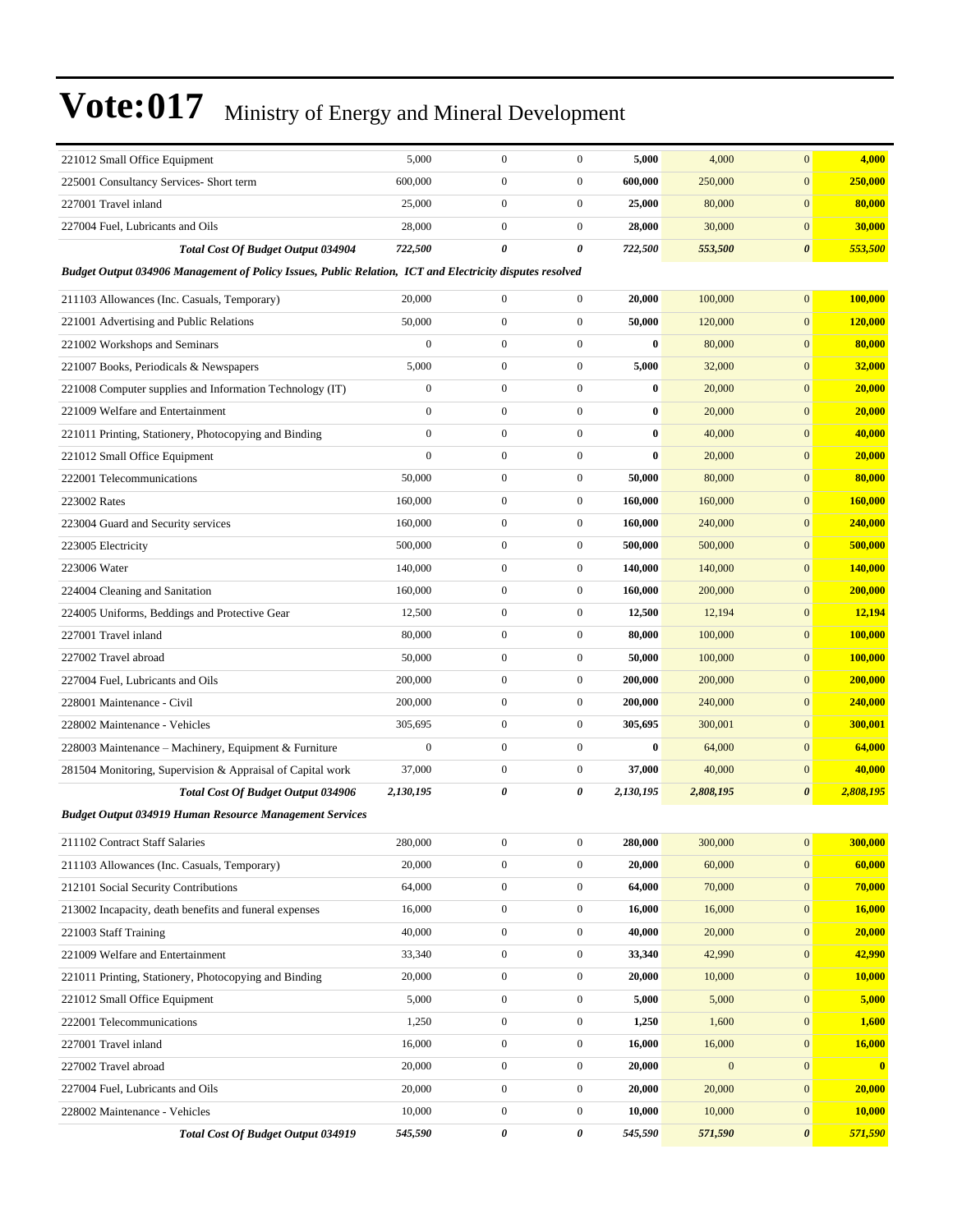#### *Budget Output 034921 Management of Enviromental and Social Issues*

| 211103 Allowances (Inc. Casuals, Temporary)                                 | 20,000                | $\boldsymbol{0}$              | $\boldsymbol{0}$          | 20,000       | 40,000                    | $\overline{0}$                | 40,000         |
|-----------------------------------------------------------------------------|-----------------------|-------------------------------|---------------------------|--------------|---------------------------|-------------------------------|----------------|
| 221003 Staff Training                                                       | 12,000                | $\boldsymbol{0}$              | $\boldsymbol{0}$          | 12,000       | 12,000                    | $\overline{0}$                | 12,000         |
| 221007 Books, Periodicals & Newspapers                                      | 1,000                 | $\mathbf{0}$                  | $\boldsymbol{0}$          | 1,000        | 2,000                     | $\mathbf{0}$                  | 2,000          |
| 221008 Computer supplies and Information Technology (IT)                    | 5,000                 | $\boldsymbol{0}$              | $\boldsymbol{0}$          | 5,000        | 10,000                    | $\mathbf{0}$                  | <b>10,000</b>  |
| 221009 Welfare and Entertainment                                            | 4,000                 | $\boldsymbol{0}$              | $\boldsymbol{0}$          | 4,000        | 4,000                     | $\overline{0}$                | 4,000          |
| 221011 Printing, Stationery, Photocopying and Binding                       | 31,000                | $\boldsymbol{0}$              | $\boldsymbol{0}$          | 31,000       | 8,000                     | $\overline{0}$                | 8,000          |
| 221012 Small Office Equipment                                               | 25,000                | $\boldsymbol{0}$              | $\boldsymbol{0}$          | 25,000       | 4,000                     | $\overline{0}$                | 4,000          |
| 222001 Telecommunications                                                   | 2,000                 | $\mathbf{0}$                  | $\boldsymbol{0}$          | 2,000        | 2,000                     | $\mathbf{0}$                  | 2,000          |
| 224005 Uniforms, Beddings and Protective Gear                               | 10,000                | $\boldsymbol{0}$              | $\boldsymbol{0}$          | 10,000       | $\mathbf{0}$              | $\mathbf{0}$                  | $\bf{0}$       |
| 227001 Travel inland                                                        | 32,000                | $\boldsymbol{0}$              | $\boldsymbol{0}$          | 32,000       | 76,000                    | $\overline{0}$                | 76,000         |
| 227002 Travel abroad                                                        | 16,000                | $\boldsymbol{0}$              | $\boldsymbol{0}$          | 16,000       | $\mathbf{0}$              | $\overline{0}$                | $\bf{0}$       |
| 227004 Fuel, Lubricants and Oils                                            | 20,000                | $\boldsymbol{0}$              | $\boldsymbol{0}$          | 20,000       | 20,000                    | $\overline{0}$                | 20,000         |
| 228002 Maintenance - Vehicles                                               | 8,000                 | $\mathbf{0}$                  | $\boldsymbol{0}$          | 8,000        | 8,000                     | $\mathbf{0}$                  | 8,000          |
| <b>Total Cost Of Budget Output 034921</b>                                   | 186,000               | 0                             | $\boldsymbol{\theta}$     | 186,000      | 186,000                   | 0                             | <b>186,000</b> |
| <b>Budget Output 034922 Maintenance and Expansion of GIS</b>                |                       |                               |                           |              |                           |                               |                |
| 211103 Allowances (Inc. Casuals, Temporary)                                 | 16,000                | $\boldsymbol{0}$              | $\boldsymbol{0}$          | 16,000       | 16,000                    | $\overline{0}$                | 16,000         |
| 221002 Workshops and Seminars                                               | $\overline{0}$        | $\boldsymbol{0}$              | $\boldsymbol{0}$          | $\bf{0}$     | 16,000                    | $\overline{0}$                | 16,000         |
| 221003 Staff Training                                                       | 10,000                | $\boldsymbol{0}$              | $\boldsymbol{0}$          | 10,000       | 10,000                    | $\overline{0}$                | 10,000         |
| 221011 Printing, Stationery, Photocopying and Binding                       | 20,000                | $\mathbf{0}$                  | $\boldsymbol{0}$          | 20,000       | 4,000                     | $\mathbf{0}$                  | 4,000          |
| 221012 Small Office Equipment                                               | 5,000                 | $\boldsymbol{0}$              | $\boldsymbol{0}$          | 5,000        | 4,000                     | $\boldsymbol{0}$              | 4,000          |
| 227001 Travel inland                                                        | 11,200                | $\boldsymbol{0}$              | $\boldsymbol{0}$          | 11,200       | 14,200                    | $\mathbf{0}$                  | 14,200         |
| 227004 Fuel, Lubricants and Oils                                            | 9,600                 | $\boldsymbol{0}$              | $\boldsymbol{0}$          | 9,600        | 9,600                     | $\overline{0}$                | 9,600          |
| 228003 Maintenance – Machinery, Equipment & Furniture                       | 4,000                 | $\mathbf{0}$                  | $\boldsymbol{0}$          | 4,000        | 2,000                     | $\overline{0}$                | 2,000          |
| <b>Total Cost Of Budget Output 034922</b>                                   | 75,800                | 0                             | 0                         | 75,800       | 75,800                    | 0                             | 75,800         |
| <b>Total Cost for Outputs Provided</b>                                      | 4,880,585             | $\mathbf{0}$                  | $\boldsymbol{0}$          | 4,880,585    | 4,900,085                 | $\mathbf{0}$                  | 4,900,085      |
| <b>Outputs Funded</b>                                                       |                       | <b>GoU Dev't External Fin</b> | AIA                       | <b>Total</b> |                           | <b>GoU Dev't External Fin</b> | <b>Total</b>   |
| <b>Budget Output 034951 Atomic Energy Council</b>                           |                       |                               |                           |              |                           |                               |                |
| 263204 Transfers to other govt. Units (Capital)                             | 11,060,000            | $\boldsymbol{0}$              | $\boldsymbol{0}$          | 11,060,000   | 19,060,000                | $\overline{0}$                | 19,060,000     |
| o/w Subvention to Atomic Energy Council                                     | 11,060,000            | $\theta$                      | $\boldsymbol{\theta}$     | 11,060,000   | $\boldsymbol{\theta}$     | $\boldsymbol{\theta}$         | $\bf{0}$       |
| o/w Subvention to Atomic Energy Council (AEC)                               | $\boldsymbol{\theta}$ | $\boldsymbol{\mathit{0}}$     | $\theta$                  | $\bf{0}$     | 19,060,000                | $\boldsymbol{\theta}$         | 19,060,000     |
| Total Cost Of Budget Output 034951                                          | 11,060,000            | 0                             | 0                         | 11,060,000   | 19,060,000                | $\boldsymbol{\theta}$         | 19,060,000     |
| <b>Budget Output 034952 Electricity Disputes Tribunal</b>                   |                       |                               |                           |              |                           |                               |                |
| 263204 Transfers to other govt. Units (Capital)                             | 2,000,000             | $\boldsymbol{0}$              | $\boldsymbol{0}$          | 2,000,000    | 3,000,000                 | $\boldsymbol{0}$              | 3,000,000      |
| $o/w$ Subvention to EDT                                                     | 2,000,000             | $\boldsymbol{\theta}$         | $\theta$                  | 2,000,000    | $\boldsymbol{\mathit{0}}$ | $\boldsymbol{\theta}$         | $\bullet$      |
| o/w Subvention to the Electricity Disputes Tribunal (EDT)                   | $\boldsymbol{\theta}$ | $\boldsymbol{\theta}$         | $\boldsymbol{\mathit{0}}$ | $\pmb{0}$    | 3,000,000                 | $\boldsymbol{\theta}$         | 3,000,000      |
| Total Cost Of Budget Output 034952                                          | 2,000,000             | 0                             | 0                         | 2,000,000    | 3,000,000                 | $\pmb{\theta}$                | 3,000,000      |
| <b>Total Cost for Outputs Funded</b>                                        | 13,060,000            | $\mathbf{0}$                  | $\boldsymbol{0}$          | 13,060,000   | 22,060,000                | $\overline{0}$                | 22,060,000     |
| <b>Capital Purchases</b>                                                    |                       | GoU Dev't External Fin        | <b>AIA</b>                | <b>Total</b> |                           | GoU Dev't External Fin        | <b>Total</b>   |
| Budget Output 034972 Government Buildings and Administrative Infrastructure |                       |                               |                           |              |                           |                               |                |
| 281504 Monitoring, Supervision & Appraisal of Capital work                  | $\overline{0}$        | $\boldsymbol{0}$              | $\boldsymbol{0}$          | $\pmb{0}$    | 900,000                   | $\boldsymbol{0}$              | 900,000        |
|                                                                             |                       |                               |                           |              |                           |                               |                |
| 312101 Non-Residential Buildings                                            | 300,000               | $\boldsymbol{0}$              | $\boldsymbol{0}$          | 300,000      | 2,238,734                 | $\boldsymbol{0}$              | 2,238,734      |
| <b>Total Cost Of Budget Output 034972</b>                                   | 300,000               | $\pmb{\theta}$                | $\pmb{\theta}$            | 300,000      | 3,138,734                 | $\pmb{\theta}$                | 3,138,734      |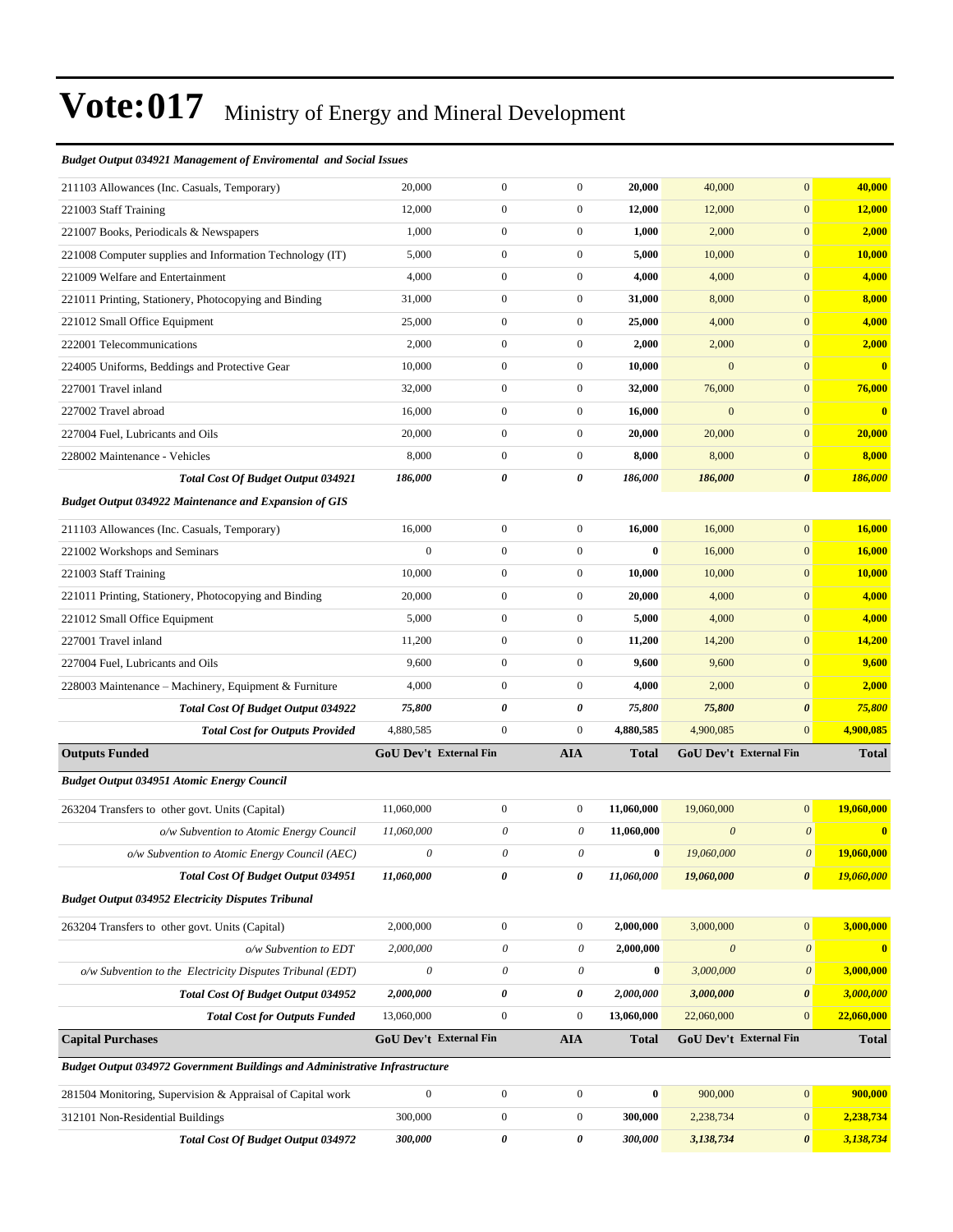| Budget Output 034976 Purchase of Office and ICT Equipment, including Software         |                               |                       |                       |               |                       |                        |                                  |
|---------------------------------------------------------------------------------------|-------------------------------|-----------------------|-----------------------|---------------|-----------------------|------------------------|----------------------------------|
| 312213 ICT Equipment                                                                  | 300,000                       | $\boldsymbol{0}$      | $\mathbf{0}$          | 300,000       | 500,000               | $\overline{0}$         | 500,000                          |
| <b>Total Cost Of Budget Output 034976</b>                                             | 300,000                       | 0                     | $\boldsymbol{\theta}$ | 300,000       | 500,000               | $\boldsymbol{\theta}$  | 500,000                          |
| <b>Budget Output 034978 Purchase of Office and Residential Furniture and Fittings</b> |                               |                       |                       |               |                       |                        |                                  |
| 312203 Furniture & Fixtures                                                           | 100,000                       | $\overline{0}$        | $\mathbf{0}$          | 100.000       | 400,000               | $\overline{0}$         | 400,000                          |
| <b>Total Cost Of Budget Output 034978</b>                                             | 100,000                       | $\boldsymbol{\theta}$ | 0                     | 100,000       | 400,000               | $\boldsymbol{\theta}$  | 400,000                          |
| <b>Budget Output 034979 Acquisition of Other Capital Assets</b>                       |                               |                       |                       |               |                       |                        |                                  |
| 281504 Monitoring, Supervision & Appraisal of Capital work                            | 250,000                       | $\overline{0}$        | $\mathbf{0}$          | 250,000       | $\overline{0}$        | $\overline{0}$         | $\overline{\mathbf{0}}$          |
| Total Cost Of Budget Output 034979                                                    | 250,000                       | $\boldsymbol{\theta}$ | 0                     | 250,000       | $\boldsymbol{\theta}$ | $\boldsymbol{\theta}$  | $\boldsymbol{\theta}$            |
| <b>Total Cost for Capital Purchases</b>                                               | 950,000                       | $\overline{0}$        | $\mathbf{0}$          | 950,000       | 4,038,734             | $\overline{0}$         | 4,038,734                        |
| <b>Arrears</b>                                                                        | <b>GoU Dev't External Fin</b> |                       | <b>AIA</b>            | <b>Total</b>  |                       | GoU Dev't External Fin | <b>Total</b>                     |
| <b>Budget Output 034999 Arrears</b>                                                   |                               |                       |                       |               |                       |                        |                                  |
| 321605 Domestic arrears (Budgeting)                                                   | 1,111,443                     | $\boldsymbol{0}$      | $\boldsymbol{0}$      | 1,111,443     | $\mathbf{0}$          | $\overline{0}$         | $\bf{0}$                         |
| Total Cost Of Budget Output 034999                                                    | 1,111,443                     | 0                     | 0                     | 1,111,443     | $\boldsymbol{\theta}$ | $\boldsymbol{\theta}$  | $\overline{\boldsymbol{\theta}}$ |
| <b>Total Cost for Arrears</b>                                                         | 1,111,443                     | $\boldsymbol{0}$      | $\boldsymbol{0}$      | 1,111,443     | $\mathbf{0}$          | $\overline{0}$         | $\bf{0}$                         |
| <b>Total Cost for Project: 1594</b>                                                   | 20,002,028                    | $\overline{0}$        | $\mathbf{0}$          | 20,002,028    | 30,998,819            | $\overline{0}$         | 30,998,819                       |
| <b>Total Excluding Arrears</b>                                                        | 18,890,585                    | $\boldsymbol{0}$      | $\mathbf{0}$          | 18,890,585    | 30,998,819            | $\Omega$               | 30,998,819                       |
|                                                                                       | GoU                           | <b>External Fin</b>   | <b>AIA</b>            | <b>Total</b>  | GoU                   | <b>External Fin</b>    | <b>Total</b>                     |
| <b>Total Cost for Sub-SubProgramme 49</b>                                             | 42,156,803                    | $\bf{0}$              | $\bf{0}$              | 42,156,803    | 46,172,029            | $\bf{0}$               | 46,172,029                       |
| <b>Total Excluding Arrears</b>                                                        | 42,156,803                    | $\boldsymbol{0}$      | $\mathbf{0}$          | 42,156,803    | 44,234,163            | $\Omega$               | 44,234,163                       |
|                                                                                       | GoU                           | <b>External Fin</b>   | <b>AIA</b>            | <b>Total</b>  | GoU                   | <b>External Fin.</b>   | <b>Total</b>                     |
| <b>Grand Total for Vote 017</b>                                                       | 371,544,956                   | 1,457,448,220         | $\bf{0}$              | 1,828,993,176 | 288,332,029           | 388,138,112            | 676,470,141                      |
| <b>Total Excluding Arrears</b>                                                        | 370, 361, 469                 | 1,457,448,220         | $\overline{0}$        | 1,827,809,689 | 286,394,163           | 388,138,112            | 674,532,274                      |